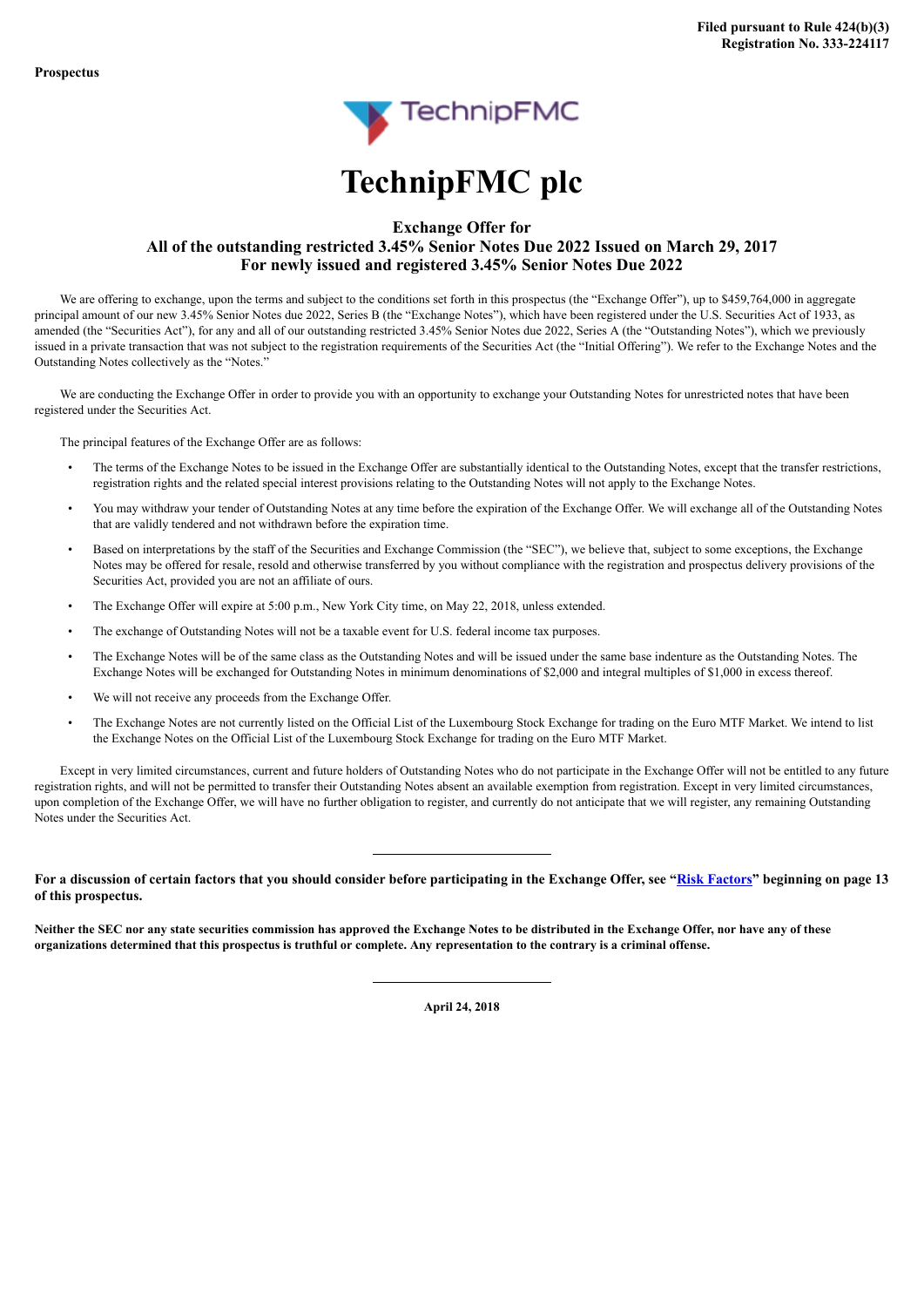# **TABLE OF CONTENTS**

| <b>IMPORTANT INFORMATION</b>                                                                                               | 1              |
|----------------------------------------------------------------------------------------------------------------------------|----------------|
| <b>INDUSTRY AND MARKET DATA</b>                                                                                            | $\mathbf{1}$   |
| PRESENTATION OF FINANCIAL AND OTHER INFORMATION                                                                            | $\overline{2}$ |
| <b>NOTICE TO EUROPEAN ECONOMIC AREA INVESTORS</b>                                                                          | $\mathbf{2}$   |
| <b>WHERE YOU CAN FIND MORE INFORMATION</b>                                                                                 | 3              |
| <b>CAUTIONARY STATEMENT CONCERNING FORWARD-LOOKING STATEMENTS</b>                                                          | 4              |
| <b>SUMMARY</b>                                                                                                             | 5              |
| <b>SUMMARY OF THE EXCHANGE OFFER</b>                                                                                       | 7              |
| <b>THE EXCHANGE NOTES</b>                                                                                                  | 10             |
| <b>RISK FACTORS</b>                                                                                                        | 13             |
| <b>THE EXCHANGE OFFER</b>                                                                                                  | 18             |
| <b>USE OF PROCEEDS</b>                                                                                                     | 24             |
| <b>RATIO OF EARNINGS TO FIXED CHARGES</b>                                                                                  | 25             |
| <b>SELECTED HISTORICAL CONSOLIDATED FINANCIAL INFORMATION FOR TECHNIPFMC</b>                                               | 26             |
| <b>SELECTED HISTORICAL CONSOLIDATED FINANCIAL DATA FOR FMC TECHNOLOGIES</b>                                                | 27             |
| <u>MANAGEMENT'S DISCUSSION AND ANALYSIS OF FINANCIAL CONDITION AND RESULTS OF OPERATIONS OF </u><br><b>TECHNIPFMC</b>      | 28             |
| <u>MANAGEMENT'S DISCUSSION AND ANALYSIS OF FINANCIAL CONDITION AND RESULTS OF OPERATIONS OF FMC</u><br><b>TECHNOLOGIES</b> | 29             |
| <b>BUSINESS</b>                                                                                                            | 47             |
| <b>BOARD OF DIRECTORS AND MANAGEMENT</b>                                                                                   | 48             |
| <b>COMPENSATION DISCUSSION AND ANALYSIS</b>                                                                                | 58             |
| <b>NON-EXECUTIVE DIRECTOR COMPENSATION</b>                                                                                 | 93             |
| <b>TRANSACTIONS WITH RELATED PERSONS</b>                                                                                   | 96             |
| <b>SECURITY OWNERSHIP OF CERTAIN BENEFICIAL OWNERS</b>                                                                     | 97             |
| <b>DESCRIPTION OF OTHER INDEBTEDNESS</b>                                                                                   | 99             |
| <b>DESCRIPTION OF THE EXCHANGE NOTES</b>                                                                                   | 100            |
| <b>BOOK-ENTRY; DELIVERY AND FORM</b>                                                                                       | 114            |
| <b>JURISDICTIONAL RESTRICTIONS</b>                                                                                         | 117            |
| <b>CERTAIN U.S. FEDERAL INCOME TAX CONSIDERATIONS</b>                                                                      | 118            |
| <b>CERTAIN UNITED KINGDOM TAX CONSEQUENCES</b>                                                                             | 119            |
| <b>CERTAIN ERISA CONSIDERATIONS</b>                                                                                        | 121            |
| <b>PLAN OF DISTRIBUTION</b>                                                                                                | 124            |
| <b>LEGAL MATTERS</b>                                                                                                       | 124            |
| <b>EXPERTS</b>                                                                                                             | 124            |
|                                                                                                                            |                |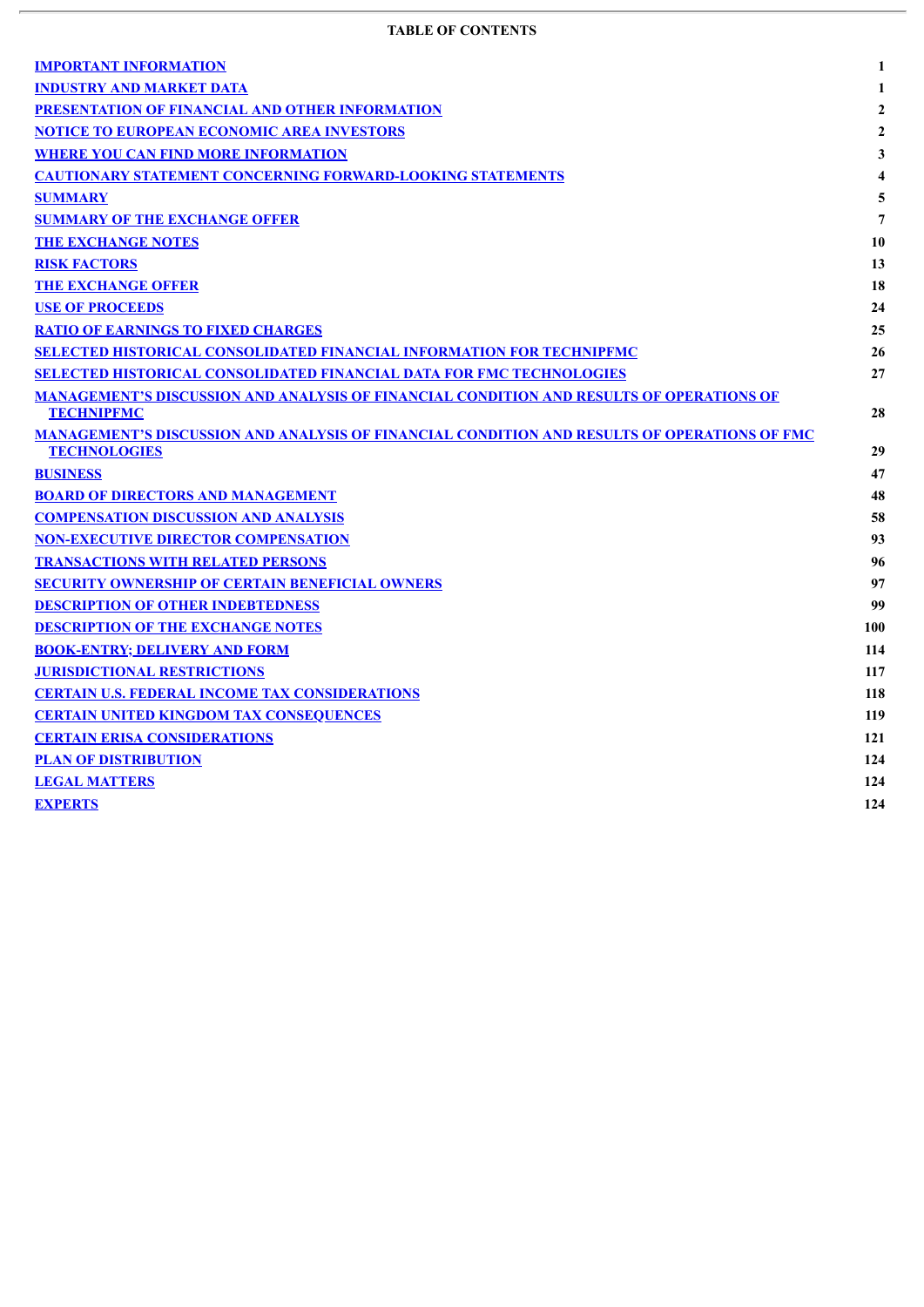### **IMPORTANT INFORMATION**

<span id="page-2-0"></span>You should rely only on the information contained in this prospectus. The prospectus may be used only for the purposes for which it has been published. We have not authorized any other person to provide any information not contained herein. If you receive any other information, you should not rely on it. We are not making an offer to exchange these securities in any state where the offer is not permitted.

None of TechnipFMC, the exchange agent or any of their respective affiliates makes any recommendation as to whether or not holders of Outstanding Notes should exchange their Outstanding Notes for Exchange Notes in the Exchange Offer.

You should not assume that the information contained in this prospectus is accurate as of any date other than the date on the front cover of this prospectus. Our business, financial condition, results of operations and prospects may have changed since that date.

In this prospectus, except as otherwise indicated, references to "TechnipFMC," the "Company," "we," "us" and "our" refer to TechnipFMC plc and its consolidated subsidiaries, "FMCTI" and "FMC Technologies" refer to FMC Technologies, Inc. and its consolidated subsidiaries and "Technip" refers to Technip S.A. and its consolidated subsidiaries. All references in this prospectus to the "Predecessor" refer to Technip for all periods prior to the business combination of FMCTI and Technip on January 16, 2017 (the "Business Combination") and all references to the "Successor" refer to TechnipFMC for all periods after the Business Combination.

We have filed with the SEC a registration statement on Form S-4 with respect to the securities being offered by this prospectus. This prospectus does not contain all of the information contained in the registration statement, including the exhibits and schedules. You should refer to the registration statement, including the exhibits and schedules, for further information about us and the securities being offered by this prospectus. Statements we make in this prospectus about certain contracts or other documents are not necessarily complete. When we make such statements, we refer you to the copies of the contracts or documents that are filed as exhibits to the registration statement because those statements are qualified in all respects by reference to those exhibits. You can inspect and copy these materials at the Public Reference Room of the SEC or on the SEC's web site at http://www.sec.gov. Please see "Where You Can Find More Information." We will also provide you without charge, upon written or oral request, a copy of any and all of these documents. We must receive your request no later than five days before the expiration date of the Exchange Offer so you can obtain timely delivery. Requests for copies should be directed to: **TechnipFMC, investorrelations@TechnipFMC.com; Attention: Investor Relations (telephone +1 281 260 3665).**

Each broker-dealer that receives Exchange Notes for its own account pursuant to the Exchange Offer must acknowledge that it will deliver a prospectus in connection with any resale of Exchange Notes. This prospectus, as it may be amended or supplemented from time to time, may be used by a broker-dealer in connection with resales of Exchange Notes received in exchange for Outstanding Notes where the Outstanding Notes were acquired by such broker-dealer as a result of market-making activities or other trading activities.

## **INDUSTRY AND MARKET DATA**

<span id="page-2-1"></span>This prospectus includes industry data, forecasts and information that we have prepared based, in part, upon data, forecasts and information obtained from industry publications and other information available to us. Some data is also based on our good faith estimates, which are derived from management's knowledge of the industry and independent sources.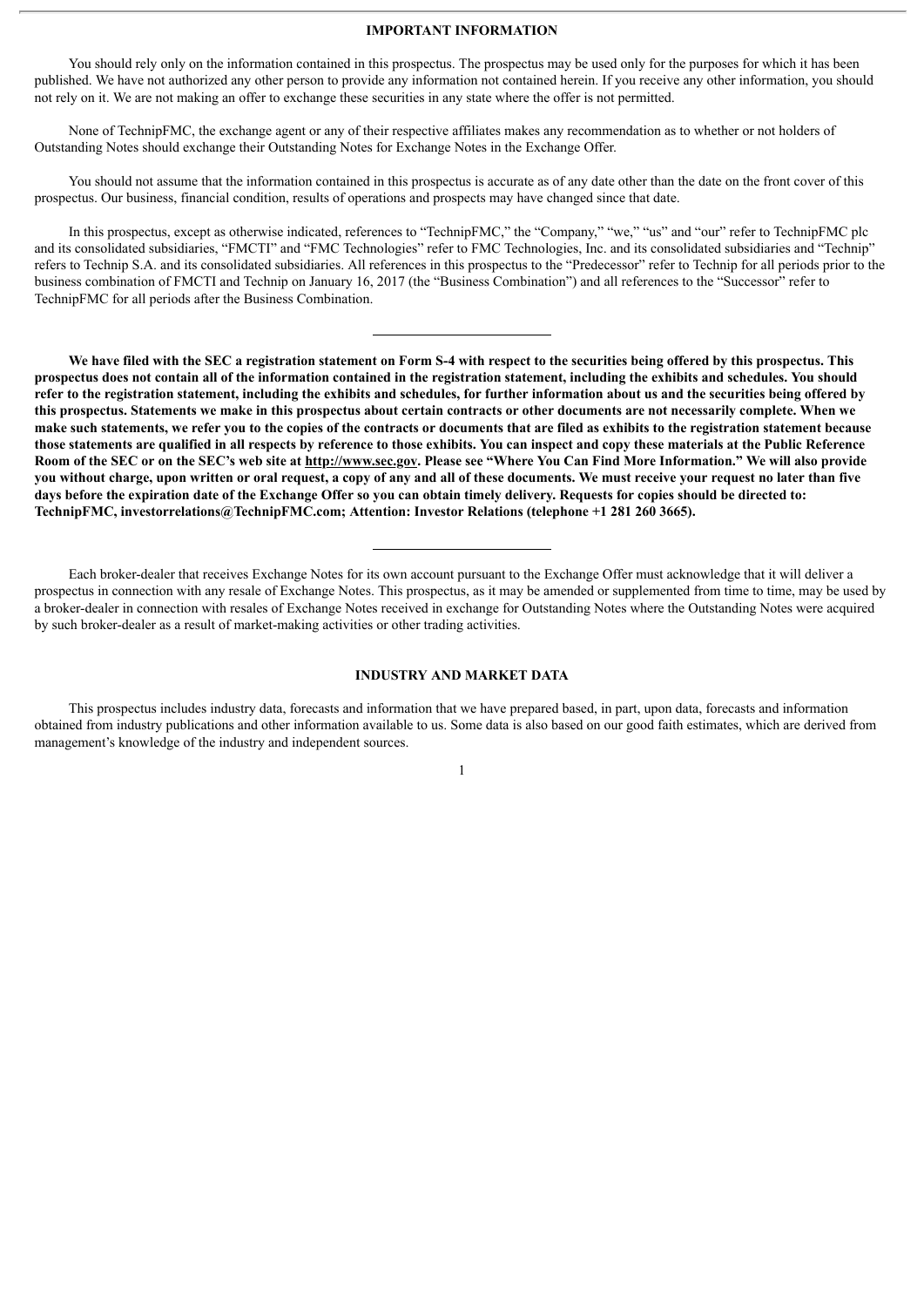## **PRESENTATION OF FINANCIAL AND OTHER INFORMATION**

<span id="page-3-0"></span>In this prospectus, references to "Euro" and "€" are to the single currency adopted by participating member states of the European Union relating to Economic and Monetary Union; references to "\$," "US\$" and "U.S. Dollars" are to the lawful currency of the United States of America; and references to "Pound Sterling" and "£" are to the lawful currency of the United Kingdom.

## **Historical Financial Information**

Following the Business Combination, Technip is considered to be our Predecessor under applicable SEC rules and regulations.

The historical financial information presented and/or incorporated by reference in this prospectus includes:

- audited consolidated financial statements of TechnipFMC plc as of and for the year ended December 31, 2017;
- audited consolidated financial statements of TechnipFMC plc (formerly Technip S.A.) as of and for the years ended December 31, 2016 and 2015; and
- audited consolidated financial statements of FMC Technologies, Inc. as of and for the years ended December 31, 2016 and 2015.

The historical financial information for FMCTI and Technip have been prepared in accordance with the requirements of accounting principles generally accepted in the United States of America ("U.S. GAAP").

Unless otherwise noted, all financial information for the Company, FMCTI and Technip provided in this prospectus is denominated in U.S. Dollars.

## **NOTICE TO EUROPEAN ECONOMIC AREA INVESTORS**

<span id="page-3-1"></span>This prospectus does not comprise a prospectus for the purposes of the Prospectus Directive (as defined below), as implemented in member states of the European Economic Area. This prospectus has been prepared on the basis that all offers of the Exchange Notes will be made pursuant to an exemption under the Prospectus Directive from the requirement to publish a prospectus in connection with offers of the Exchange Notes. Accordingly, any person making or intending to make any offer within the European Economic Area of the Exchange Notes that are the subject of the offering contemplated in this prospectus should only do so in circumstances in which no obligation arises for us to produce a prospectus for such offer. For the purposes of this provision, the expression "Prospectus Directive" means Directive 2003/71/EC, as amended of the European Economic Area, including by Directive 2010/73/EU, and includes any relevant implementing measure in a member state.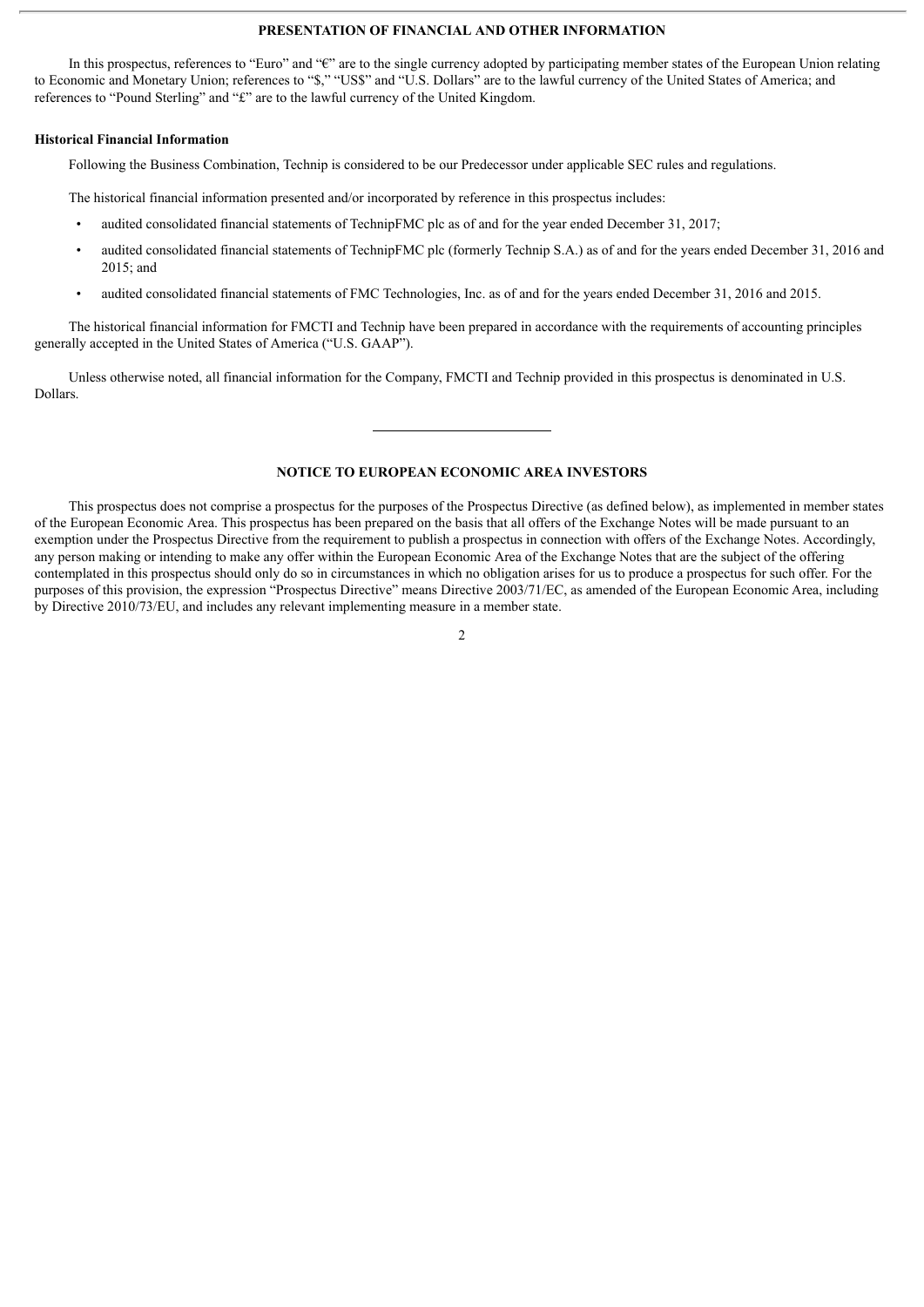## **WHERE YOU CAN FIND MORE INFORMATION**

<span id="page-4-0"></span>We are subject to the informational reporting requirements of the U.S. Securities Exchange Act of 1934, as amended (the "Exchange Act"). We file annual, quarterly and current reports and other information with the Securities and Exchange Commission, or the SEC. You can read and copy these materials at the SEC's public reference room at 100 F Street, N.E., Washington, D.C. 20549. You can obtain information about the operation of the SEC's public reference room by calling the SEC at 1-800-SEC-0330. The SEC also maintains an Internet site that contains information TechnipFMC and FMCTI have filed electronically with the SEC, which you can access over the Internet at http://www.sec.gov. You may also inspect TechnipFMC's SEC reports and other information at our website at http://www.TechnipFMC.com. We do not intend for information contained in or accessible through our website to be part of this prospectus.

The SEC allows certain information to be "incorporated by reference" into this prospectus. The information incorporated by reference is deemed to be part of this prospectus, except for any information superseded or modified by information contained directly in this document or in any document subsequently filed by us that is also incorporated or deemed to be incorporated by reference. This prospectus incorporates by reference the documents set forth below that TechnipFMC has filed with the SEC and any future filings by TechnipFMC under section 13(a), 13(c), 14 or 15(d) of the Exchange Act from the date of this prospectus to the date that the Exchange Offer is consummated, except, in any such case, for any information therein that has been furnished rather than filed, which will not be incorporated herein. Subsequent filings with the SEC will automatically modify and supersede information in this document. These documents contain important information about TechnipFMC, Technip, FMCTI and their respective business and financial condition:

- TechnipFMC's annual report on Form 10-K for the year ended December 31, 2017; and
- TechnipFMC's current report on Form 8-K filed with the SEC on February 24, 2017, which includes (i) unaudited pro forma condensed combined financial information of TechnipFMC plc as of and for the year ended December 31, 2016 and (ii) audited consolidated financial statements of FMC Technologies, Inc. as of December 31, 2016 and 2015 and for the three-year period ended December 31, 2016 and TechnipFMC's current report on Form 8-K filed with the SEC on January 3, 2018.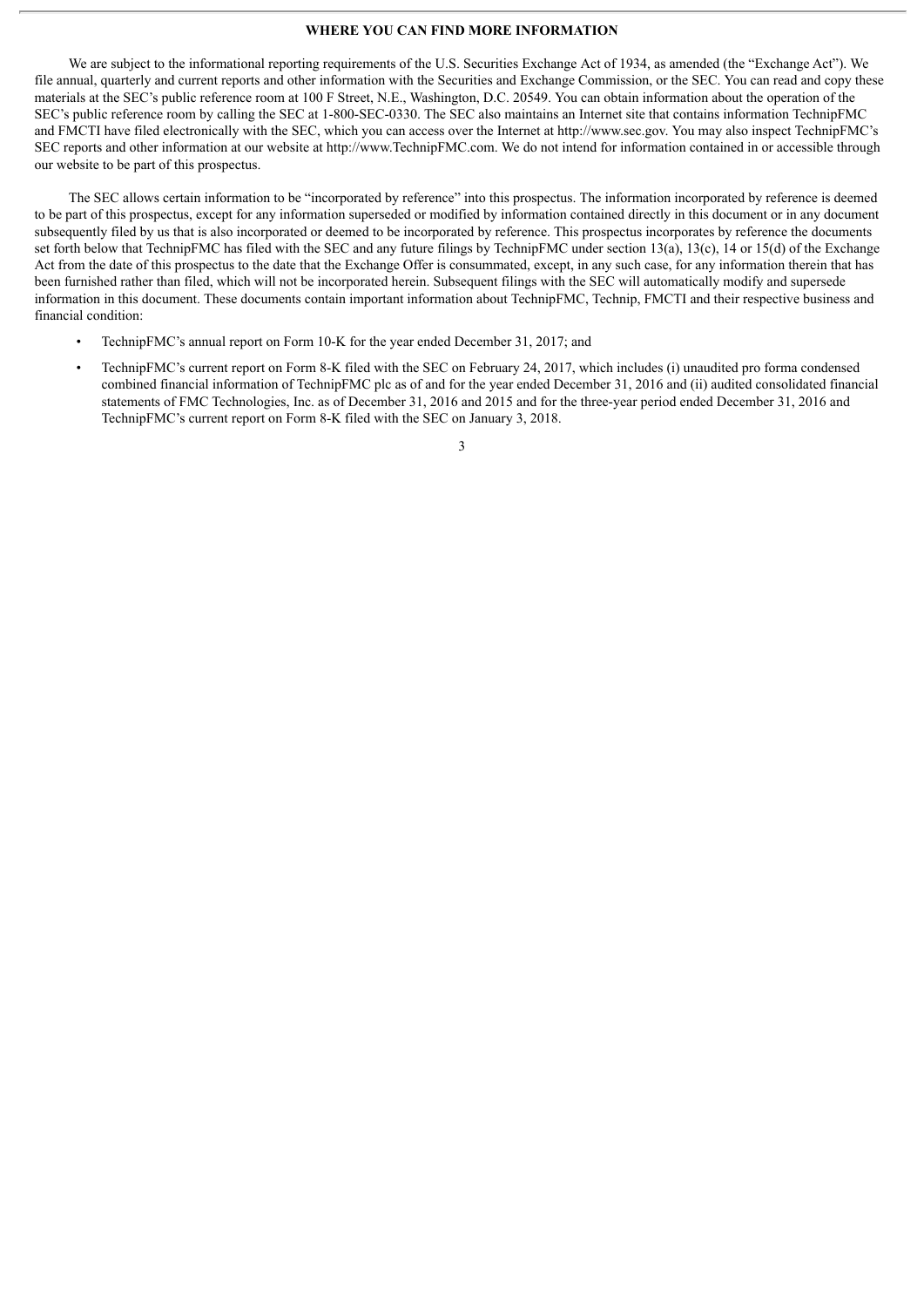## **CAUTIONARY STATEMENT CONCERNING FORWARD-LOOKING STATEMENTS**

<span id="page-5-0"></span>This prospectus contains "forward-looking statements" as defined in Section 27A of the United States Securities Act of 1933, as amended, and Section 21E of the United States Securities Act of 1934, as amended (the "Exchange Act"). Forward-looking statements usually relate to future events and anticipated revenues, earnings, cash flows or other aspects of our operations or operating results. Forward-looking statements are often identified by the words "believe," "expect," "anticipate," "plan," "intend," "foresee," "should," "would," "could," "may," "estimate," "outlook" and similar expressions, including the negative thereof. The absence of these words, however, does not mean that the statements are not forward-looking. These forward-looking statements are based on our current expectations, beliefs and assumptions concerning future developments and business conditions and their potential effect on us. While management believes that these forward-looking statements are reasonable as and when made, there can be no assurance that future developments affecting us will be those that we anticipate.

All of our forward-looking statements involve risks and uncertainties (some of which are significant or beyond our control) and assumptions that could cause actual results to differ materially from our historical experience and our present expectations or projections. Known material factors that could cause actual results to differ materially from those contemplated in the forward-looking statements include those set forth in the sections entitled "*Risk Factors*" herein and in Part I, Item 1A of our annual report on Form 10-K for the year ended December 31, 2017 filed with the SEC on April 2, 2018 (incorporated by reference herein). We caution you not to place undue reliance on any forward-looking statements, which speak only as of the date hereof. We undertake no obligation to publicly update or revise any of our forward-looking statements after the date they are made, whether as a result of new information, future events or otherwise, except to the extent required by law.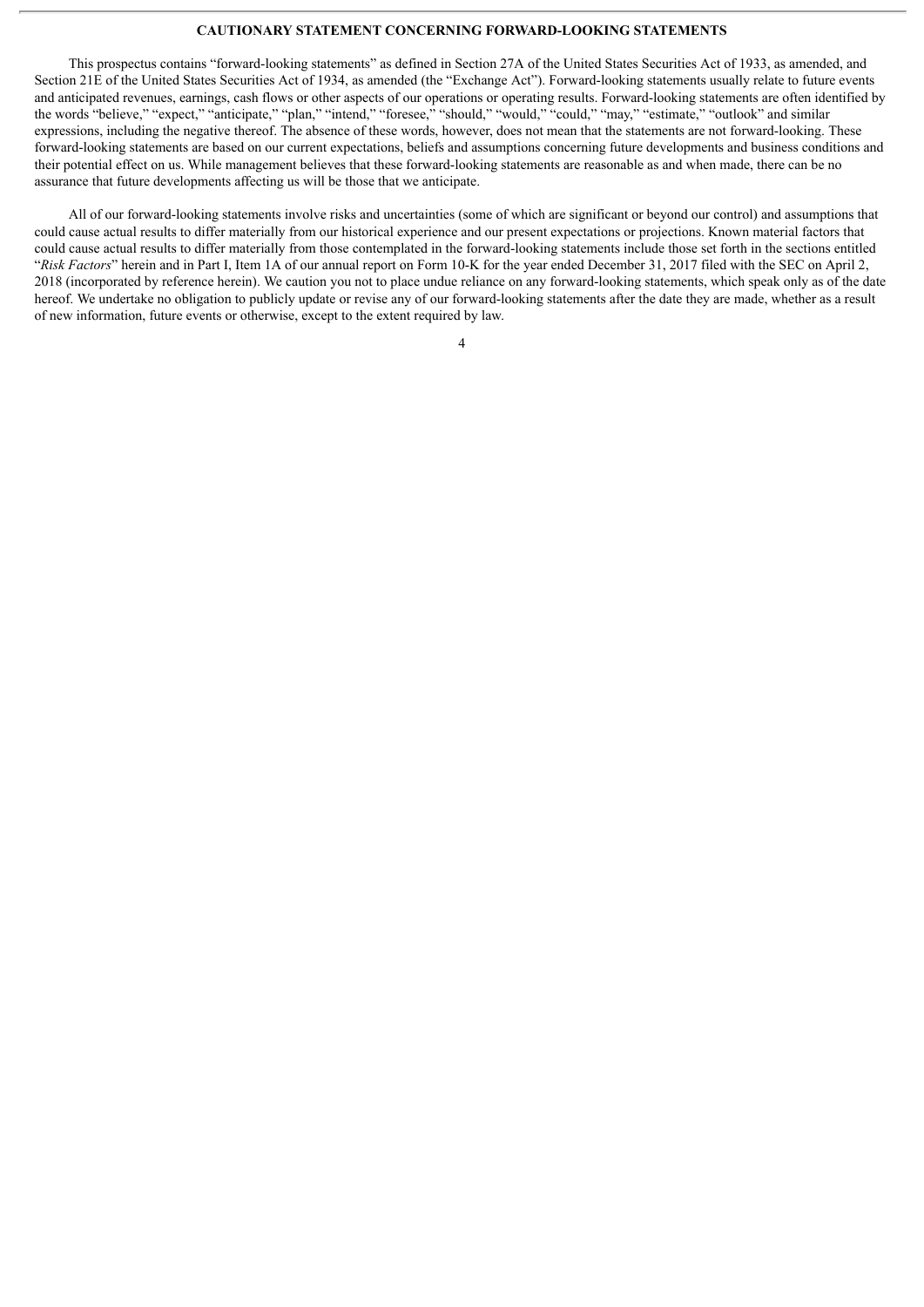## **SUMMARY**

<span id="page-6-0"></span>This summary highlights information contained elsewhere in this prospectus. This summary does not contain all of the information that you should consider in making your investment decision. You should read the following summary together with the entire prospectus, including the more detailed information regarding our Company, the Exchange Notes and the consolidated financial statements and the related notes incorporated by reference into this prospectus. You should also carefully consider, among other things, the matters discussed in the section entitled "Risk Factors" in this prospectus before making an investment decision. Some of the statements in this prospectus constitute forward-looking statements. See "Cautionary Statement Concerning Forward-Looking Statements." Except as otherwise indicated or unless the context otherwise *requires, the term "Notes" refers collectively to the Outstanding Notes and the Exchange Notes.*

### **Overview**

TechnipFMC is a global leader in subsea, onshore/offshore, and surface projects. With our proprietary technologies and production systems, integrated expertise, and comprehensive solutions, we are transforming our clients' project economics. We are uniquely positioned to deliver greater efficiency across project lifecycles from concept to project delivery and beyond. Through innovative technologies and improved efficiencies, our offering unlocks new possibilities for our clients in developing their oil and gas resources.

Each of our more than 37,000 employees is driven by a steady commitment to clients and a culture of purposeful innovation, challenging industry conventions, and rethinking how the best results are achieved.

Our integrated offerings range from individual products and services to fully integrated solutions with a single interface to ensure seamless execution. By bringing together complementary skills and innovative technologies, we can boost efficiency, lower costs, and accelerate schedules. We provide expertise across three distinct segments: subsea, onshore/ offshore, and surface projects.

We have invested heavily in developing proprietary technologies, production systems and integrated expertise. This puts us in a unique position to deliver greater efficiency across project life cycles from concept through to delivery and beyond.

Our business is based on a strong culture of innovation and of challenging industry conventions, constantly rethinking and reworking how best results can be achieved. Our new Global Integrated Research and Development Center will be located in France and will grow as we continue to drive innovation and technology.

We will continue to challenge convention, integrate for impact and drive for client success. That will lead to fresh thinking, streamlined decisions and smarter results. And to achieving our vision of enhancing the performance of the world's energy industry.

TechnipFMC was formed in January 2017 as a result of the merger of two of the leading global companies in the sector, Technip and FMC Technologies. This created a new entity with total pro forma revenues of \$14 billion in 2016. TechnipFMC is headquartered in London, United Kingdom. We have further operational headquarters in Paris, France, where our Executive Chairman, Thierry Pilenko, has his principal office, and in Houston, Texas, United States, where our Chief Executive Officer, Douglas J. Pferdehirt, is based.

## **Business Combination**

On January 16, 2017, the Company consummated a business combination transaction that consolidated the legacy businesses of FMC Technologies and Technip under a new corporate parent, TechnipFMC. In connection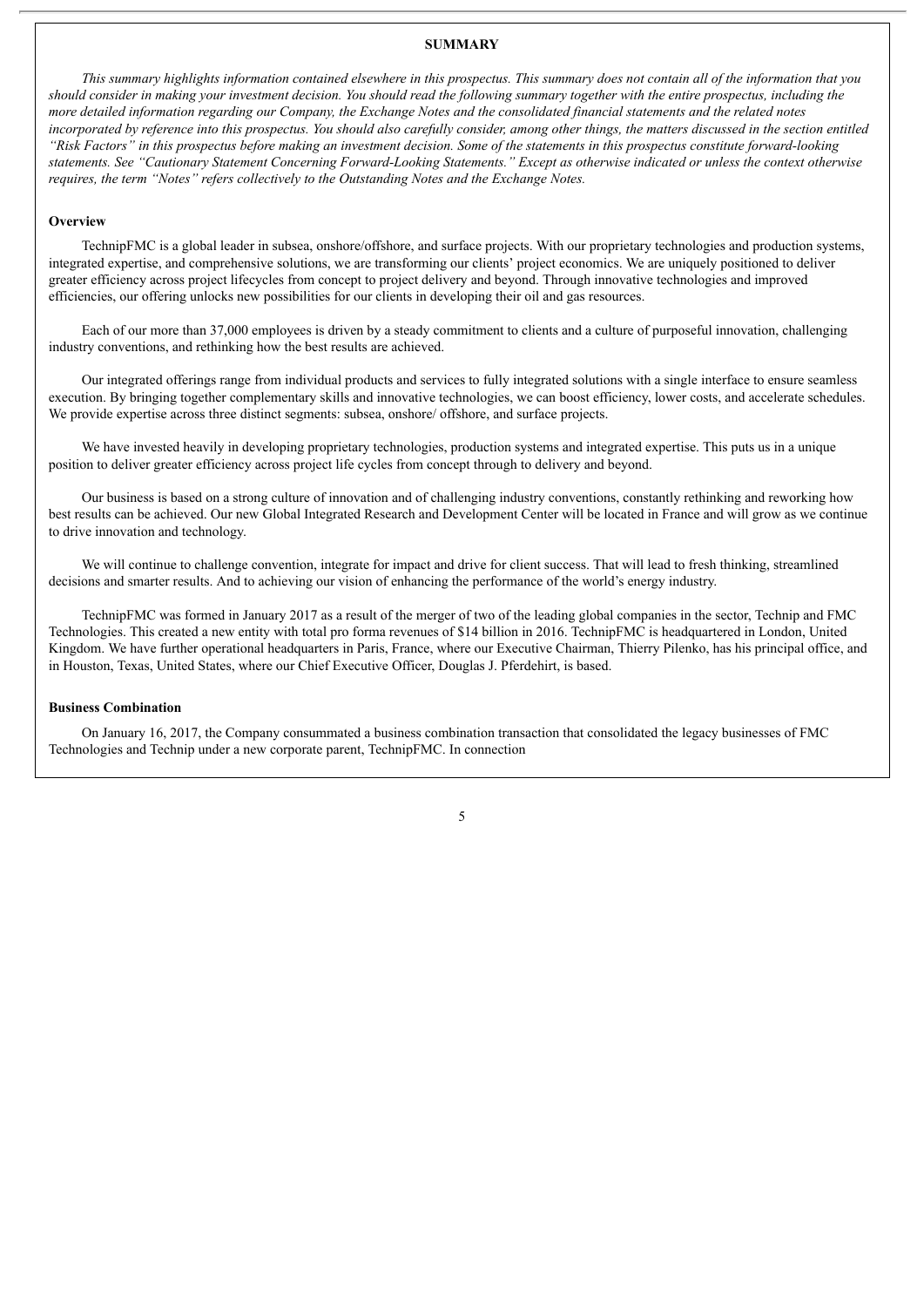with the business combination transaction, Technip merged with and into TechnipFMC, with TechnipFMC continuing as the surviving company (the "Technip Merger"), and, immediately following the Technip Merger, a wholly owned indirect subsidiary of TechnipFMC ("Merger Sub") merged with and into FMC Technologies, with FMC Technologies continuing as the surviving company and as a wholly owned indirect subsidiary of TechnipFMC (the "FMCTI Merger" and together with the Technip Merger, the "Mergers").

TechnipFMC is a public limited company incorporated under the laws of England and Wales with its ordinary shares ("TechnipFMC Shares") traded on the New York Stock Exchange ("NYSE") and the regulated market of Euronext Paris ("Euronext Paris"), in each case under the symbol "FTI." TechnipFMC began operations in January 2017 after completing the Mergers.

## **Original Exchange Offer**

On March 29, 2017, TechnipFMC issued \$215,398,000 in aggregate principal amount of the outstanding restricted 2.0% Senior Notes due 2017, Series A, and \$459,764,000 in aggregate principal amount of the Outstanding Notes pursuant to exchange offers and consents solicitations (the "Original Exchange Offer") for any and all (i) 2.00% Senior Notes due October 1, 2017 (the "FMCTI 2017 Notes") issued by FMC Technologies and (ii) 3.45% Senior Notes due October 1, 2022 (the "FMCTI 2022 Notes") issued by FMC Technologies, respectively. The FMCTI 2017 Notes and the FMCTI 2022 Notes are referred to herein collectively as the "FMCTI Notes."

In connection with the issuance of the FMCTI Notes, TechnipFMC entered into a registration rights agreement (the "Registration Rights Agreement"), by and between TechnipFMC, as issuer, and each of Merrill Lynch, Pierce, Fenner & Smith Incorporated and Wells Fargo Securities, LLC, as dealer managers. Under the Registration Rights Agreement, TechnipFMC agreed to, among other things, file an exchange offer registration statement with the SEC with respect to the Exchange Notes and, subject to certain limitations, consummate the Exchange Offer contemplated hereby. The FMCTI 2017 Notes matured on October 1, 2017 and are not subject to this Exchange Offer.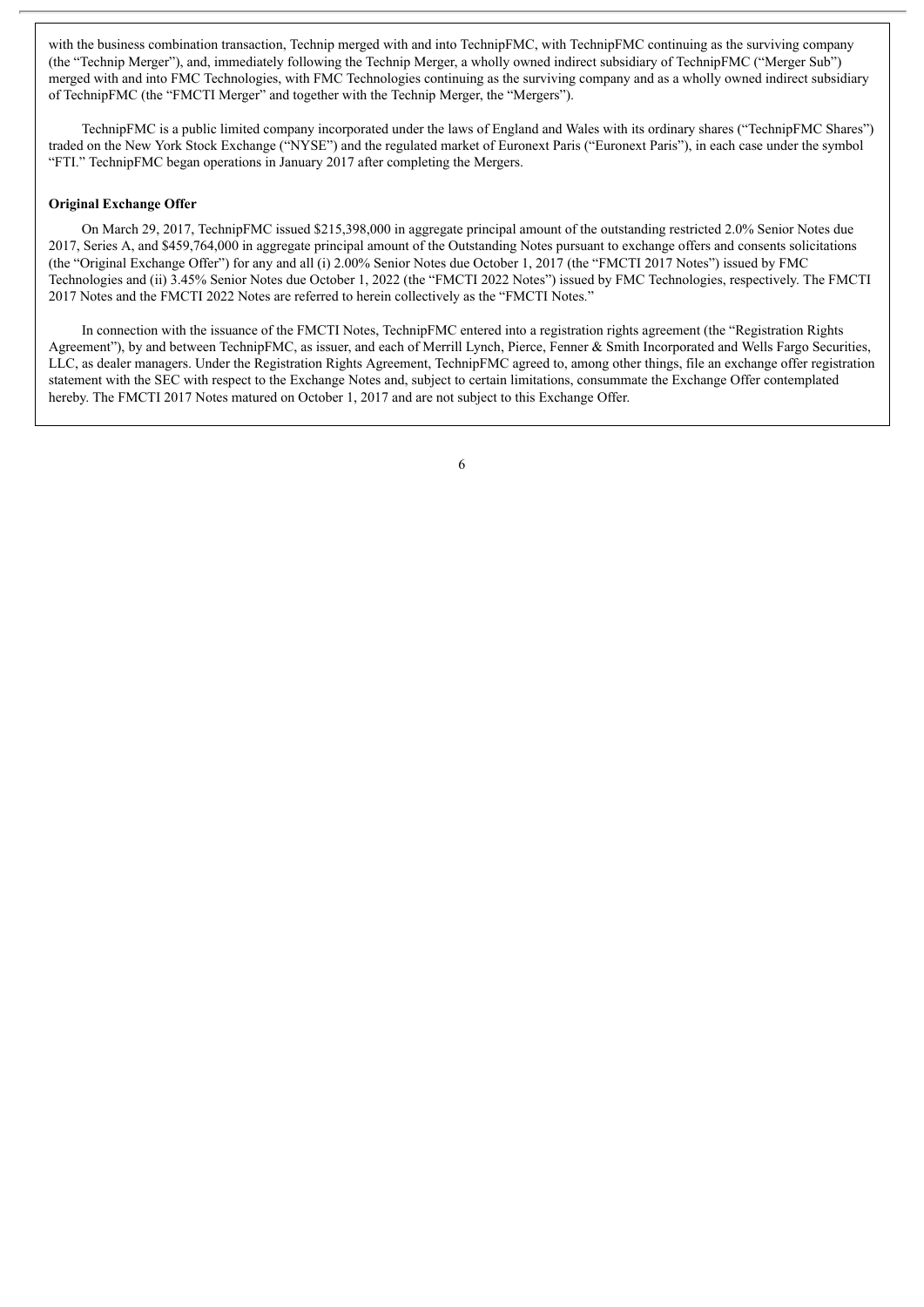## **SUMMARY OF THE EXCHANGE OFFER**

<span id="page-8-0"></span>The following is a brief summary of certain terms of the Exchange Offer. It may not contain all the information that is important to you. For additional information regarding the Exchange Offer and the Exchange Notes, see "The Exchange Offer" and "Description of the Exchange *Notes."*

| Exchange Offer                  |      | We are offering to exchange up to \$459,764,000 aggregate principal amount of newly<br>issued and registered 3.45% Senior Notes due 2022, which we refer to as the "Exchange<br>Notes," for an equal principal amount of our outstanding 3.45% Senior Notes due 2022,<br>which we refer to as the "Outstanding Notes." The terms of the Exchange Notes are<br>identical to those of the Outstanding Notes in all material respects, except that the transfer<br>restrictions, registration rights and related special interest provisions applicable to the<br>Outstanding Notes will not apply to the Exchange Notes. The Exchange Notes will be of<br>the same class as the Outstanding Notes. Holders of Outstanding Notes do not have any<br>appraisal or dissenters' rights in connection with the Exchange Offer. |
|---------------------------------|------|-------------------------------------------------------------------------------------------------------------------------------------------------------------------------------------------------------------------------------------------------------------------------------------------------------------------------------------------------------------------------------------------------------------------------------------------------------------------------------------------------------------------------------------------------------------------------------------------------------------------------------------------------------------------------------------------------------------------------------------------------------------------------------------------------------------------------|
| Purpose of the Exchange Offer   |      | The Exchange Notes are being offered to satisfy our obligations under the registration<br>rights agreement entered into at the time we issued the Outstanding Notes. Subject to<br>limited exceptions, after the Exchange Offer is complete, you will not have any further<br>rights under the registration rights agreement, including any right to require us to register<br>any of the Outstanding Notes that you do not exchange or to pay you the additional interest<br>we agreed to pay to holders of Outstanding Notes if we failed to timely complete the<br>Exchange Offer.                                                                                                                                                                                                                                   |
| <b>Required Representations</b> |      | By tendering your Outstanding Notes, you represent that:                                                                                                                                                                                                                                                                                                                                                                                                                                                                                                                                                                                                                                                                                                                                                                |
|                                 | (i)  | the Exchange Notes or book-entry interests therein to be acquired by you and any<br>beneficial owner(s) of such Outstanding Notes or interests therein ("Beneficial<br>Owner(s)") in connection with the Exchange Offer are being acquired by you and any<br>Beneficial Owner(s) in the ordinary course of business for you and any Beneficial<br>$Owner(s)$ :                                                                                                                                                                                                                                                                                                                                                                                                                                                          |
|                                 | (ii) | you and each Beneficial Owner are not engaging, do not intend to engage, and have<br>no arrangement or understanding with any person to participate, in the distribution of<br>the Exchange Notes;                                                                                                                                                                                                                                                                                                                                                                                                                                                                                                                                                                                                                      |
|                                 |      | (iii) you and each Beneficial Owner acknowledge and agree that any person who is a<br>broker-dealer registered under Exchange Act, or is participating in the Exchange<br>Offer for the purpose of distributing the Exchange Notes must comply with the<br>registration and prospectus delivery requirements of the Securities Act in connection<br>with a secondary resale transaction of the Exchange Notes or interests therein<br>acquired by such person and cannot rely on the position of the Staff set forth in<br>certain no-action letters;                                                                                                                                                                                                                                                                   |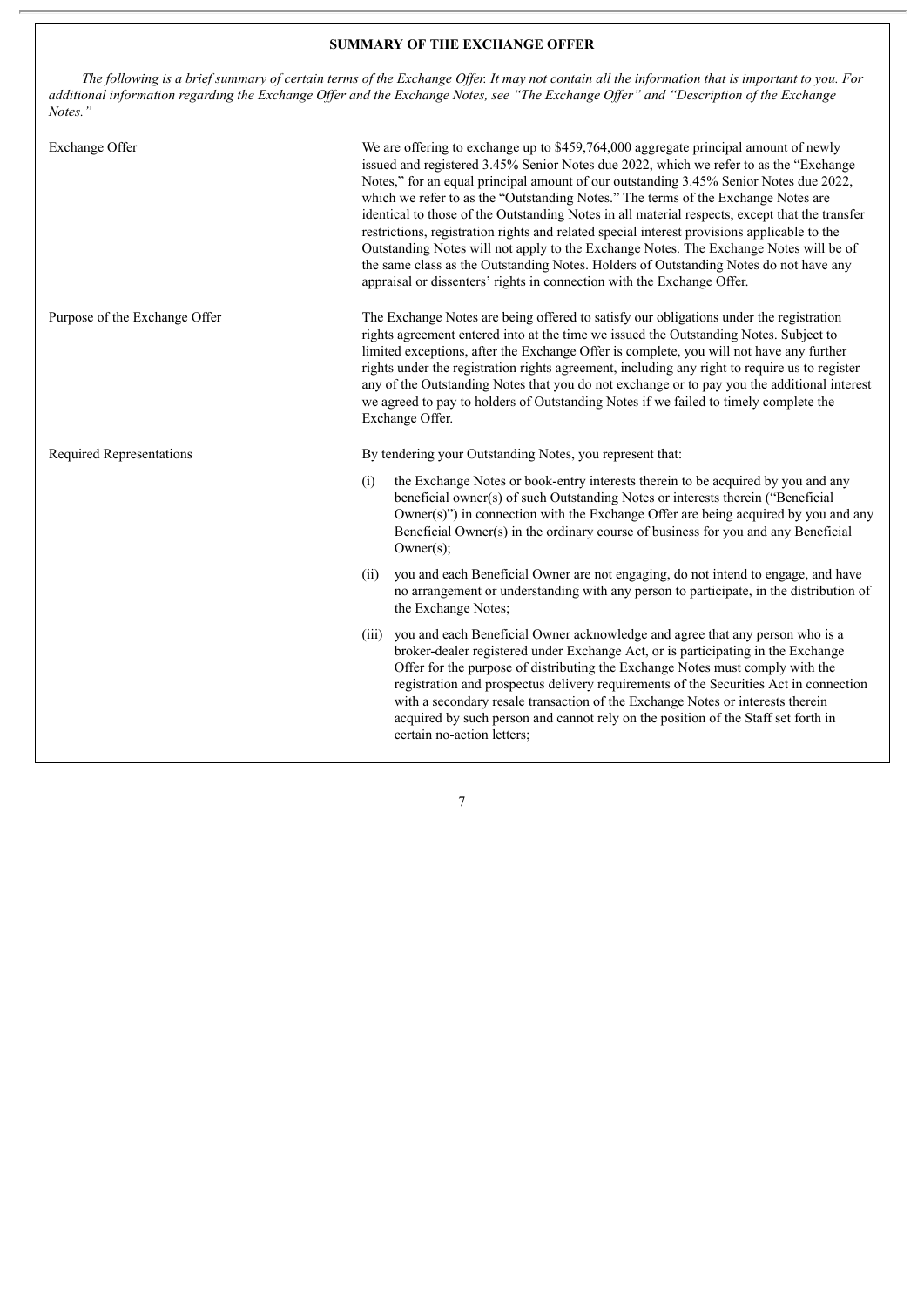|                                                                                                  |     | (iv) you and each Beneficial Owner understands that a secondary resale transaction<br>described in clause $(v)(C)$ above and any resales of the Exchange Notes or interests<br>therein obtained by you in exchange for the Outstanding Notes or interests therein<br>originally acquired by you directly from the TechnipFMC should be covered by an<br>effective registration statement containing the selling security holder information<br>required by Item 507 or Item 508, as applicable, of Regulation S-K of the SEC;                                                                                                                                                                                                                                           |
|--------------------------------------------------------------------------------------------------|-----|-------------------------------------------------------------------------------------------------------------------------------------------------------------------------------------------------------------------------------------------------------------------------------------------------------------------------------------------------------------------------------------------------------------------------------------------------------------------------------------------------------------------------------------------------------------------------------------------------------------------------------------------------------------------------------------------------------------------------------------------------------------------------|
|                                                                                                  | (v) | neither you nor any Beneficial Owner(s) is an "affiliate," as defined in Rule 405<br>under the Securities Act, of TechnipFMC; and                                                                                                                                                                                                                                                                                                                                                                                                                                                                                                                                                                                                                                       |
|                                                                                                  |     | (vi) in the event you are a broker-dealer (whether or not you are also an "affiliate") that<br>will receive Exchange Notes for your own account pursuant to the Exchange Offer,<br>the Outstanding Notes tendered in the Exchange Offer were acquired by you as a<br>result of market-making activities or other trading activities, and you acknowledge<br>that you will deliver a prospectus meeting the requirements of the Securities Act in<br>connection with any resale of such Exchange Notes; however, by so acknowledging<br>and by delivering a Prospectus, you will not be deemed to admit that you are an<br>"underwriter" within the meaning of the Securities Act.                                                                                       |
| Expiration Date; Withdrawal of Tenders; Return of<br>Outstanding Notes Not Accepted for Exchange |     | The Exchange Offer will expire at 5:00 p.m., New York City time, on May 22, 2018, or on<br>a later date and time to which we extend it in our sole discretion. We refer to such time and<br>date, if and as so extended, as the Expiration Date. Tenders of Outstanding Notes in the<br>Exchange Offer may be withdrawn at any time prior to the Expiration Date. We will<br>exchange the Exchange Notes for validly tendered Outstanding Notes promptly following<br>the Expiration Date. We refer to such date of exchange as the Exchange Date. Any<br>Outstanding Notes that are not accepted for exchange for any reason will be returned by us,<br>at our expense, to the tendering holder promptly after the expiration or termination of the<br>Exchange Offer. |
| Procedures for Tendering Outstanding Notes                                                       |     | Each holder of Outstanding Notes wishing to participate in the Exchange Offer must follow<br>procedures of the Automated Tender Offer Program ("ATOP") of the Depository Trust<br>Company ("DTC") subject to the terms and procedures of that program. The ATOP<br>procedures require that the exchange agent receive, prior to the Expiration Date, a<br>computer-generated message known as an "agent's message" that is transmitted through<br>ATOP and that DTC confirm that DTC has received instructions to exchange your<br>Outstanding Notes.                                                                                                                                                                                                                   |
|                                                                                                  |     | See "The Exchange Offer-Procedures for Tendering."                                                                                                                                                                                                                                                                                                                                                                                                                                                                                                                                                                                                                                                                                                                      |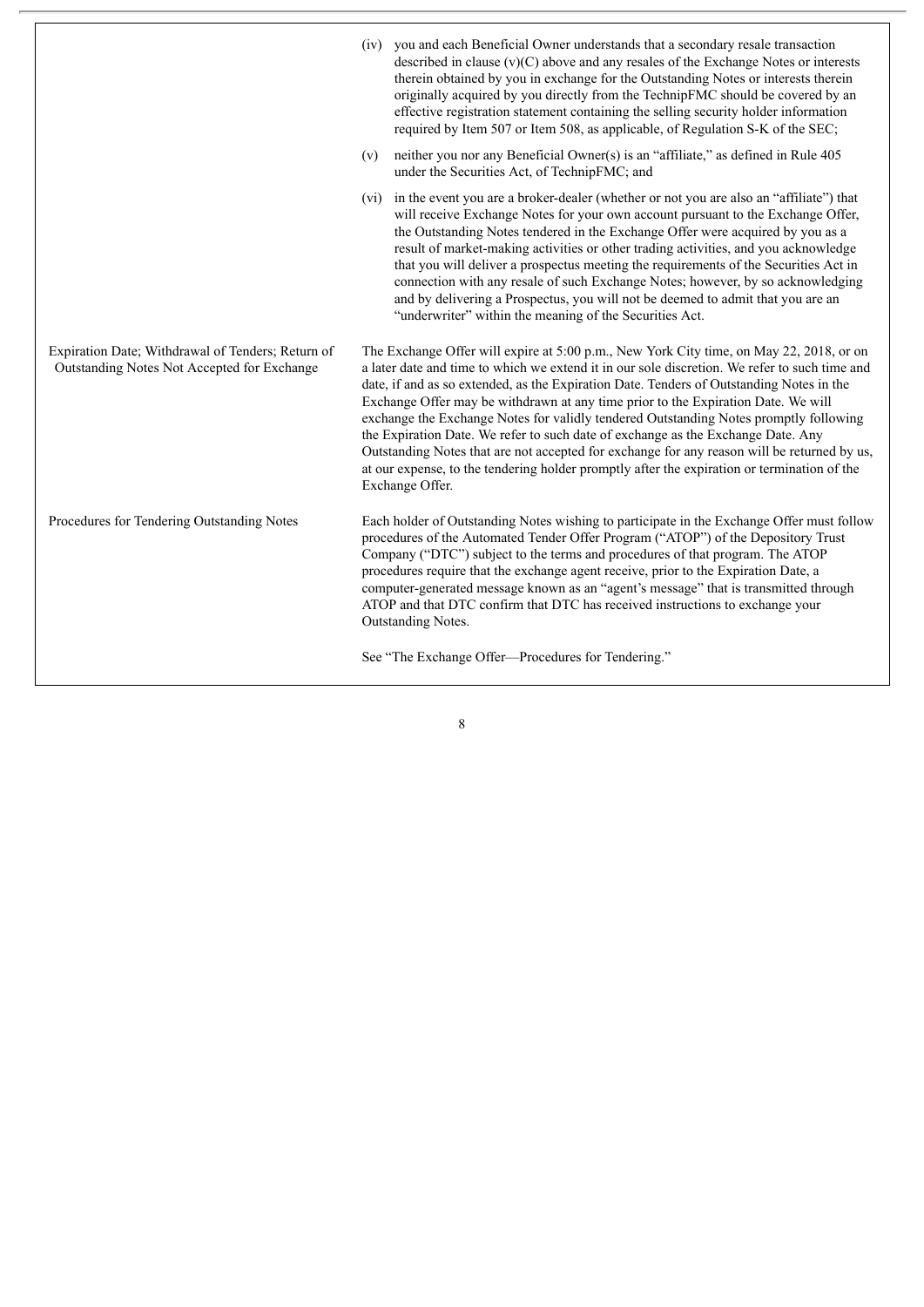| Consequences of Failure to Exchange the Outstanding<br><b>Notes</b> | You will continue to hold Outstanding Notes, which will remain subject to their existing<br>transfer restrictions, if you do not validly tender your Outstanding Notes or you tender your<br>Outstanding Notes and they are not accepted for exchange. With some very limited<br>exceptions, we will have no obligation to register the Outstanding Notes after we<br>consummate the Exchange Offer. See "The Exchange Offer-Terms of the Exchange<br>Offer" and "The Exchange Offer—Consequences of Failure to Exchange." |
|---------------------------------------------------------------------|----------------------------------------------------------------------------------------------------------------------------------------------------------------------------------------------------------------------------------------------------------------------------------------------------------------------------------------------------------------------------------------------------------------------------------------------------------------------------------------------------------------------------|
| Conditions to the Exchange Offer                                    | The Exchange Offer is not conditioned upon any minimum aggregate principal amount of<br>Outstanding Notes being tendered or accepted for exchange. The Exchange Offer is subject<br>to customary conditions, which may be waived by us in our discretion. We currently expect<br>that all of the conditions will be satisfied and that no waivers will be necessary. See "The<br>Exchange Offer—Conditions to the Exchange Offer."                                                                                         |
| <b>Exchange Agent</b>                                               | U.S. Bank National Association                                                                                                                                                                                                                                                                                                                                                                                                                                                                                             |
| United States Federal Income Tax Considerations                     | Your exchange of an Outstanding Note for an Exchange Note will not constitute a taxable<br>exchange for U.S. federal income tax purposes, because the Exchange Notes will not be<br>considered to differ materially in kind or extent from the Outstanding Notes. See "Certain"<br>U.S. Federal Income Tax Considerations."                                                                                                                                                                                                |
| <b>Risk Factors</b>                                                 | You should consider carefully the risk factors beginning on page 13 of this prospectus<br>before deciding whether to participate in the Exchange Offer.                                                                                                                                                                                                                                                                                                                                                                    |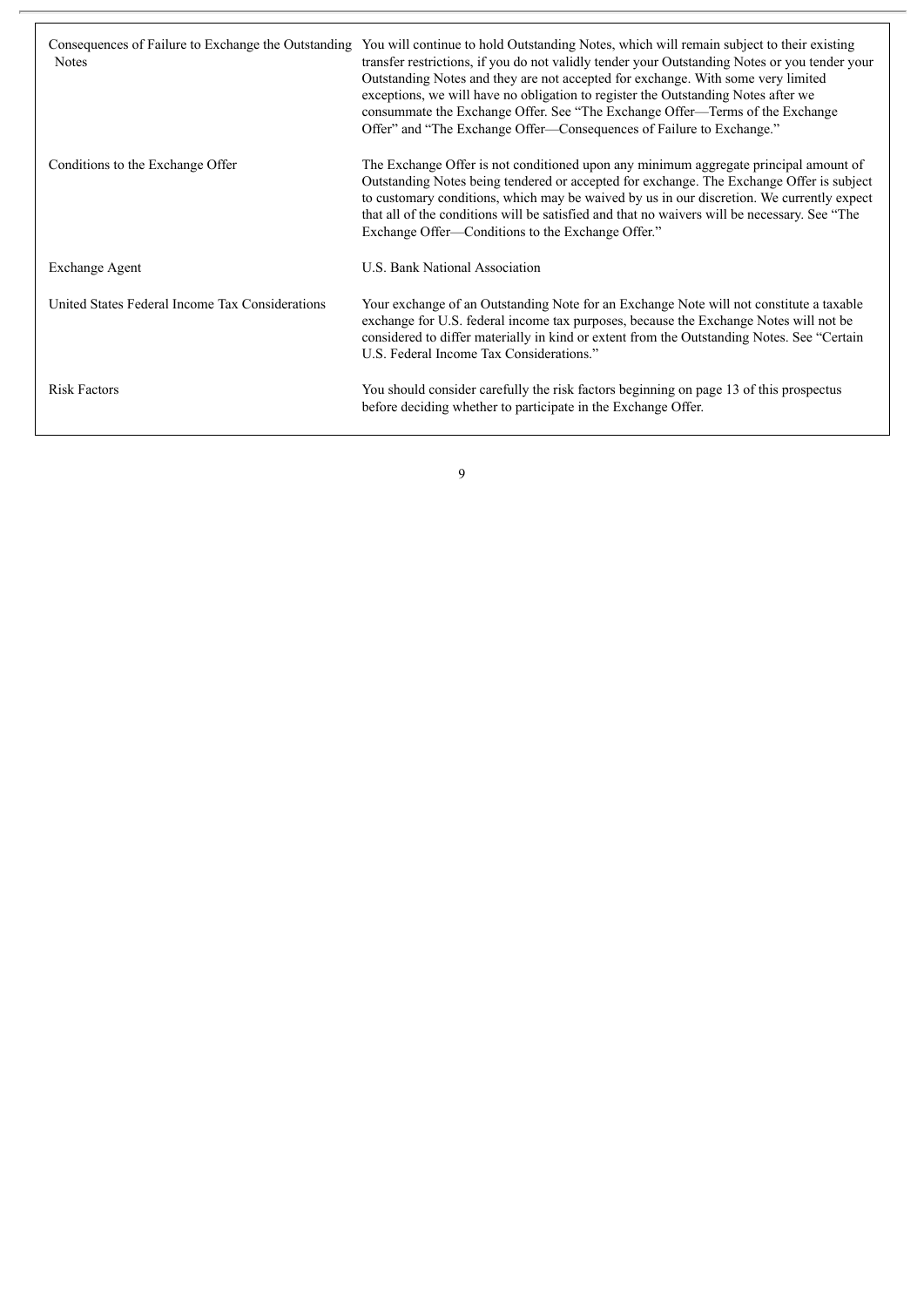## **THE EXCHANGE NOTES**

<span id="page-11-0"></span>The following is a brief summary of the principal terms of the Exchange Notes. The terms of the Exchange Notes are identical in all material respects to those of the Outstanding Notes except that the transfer restrictions, registration rights and related special interest provisions applicable to the Outstanding Notes will not apply to the Exchange Notes. Certain of the terms and conditions described below are subject to important limitations and exceptions. For a more complete description of the terms of the Exchange Notes, see "Description of the Notes."

| Issuer                        | TechnipFMC plc, a public limited company incorporated under the laws of England and<br>Wales.                                                                                                                                                                                                                                                                                                                                                                 |
|-------------------------------|---------------------------------------------------------------------------------------------------------------------------------------------------------------------------------------------------------------------------------------------------------------------------------------------------------------------------------------------------------------------------------------------------------------------------------------------------------------|
| Securities Offered            | Up to \$459,764,000 aggregate principal amount of 3.45% Senior Notes due 2022. The<br>Exchange Notes offered hereby will be of the same class as the Outstanding Notes.                                                                                                                                                                                                                                                                                       |
| <b>Maturity Dates</b>         | The Exchange Notes will mature on October 1, 2022.                                                                                                                                                                                                                                                                                                                                                                                                            |
| <b>Interest Payment Dates</b> | We will pay interest on the Exchange Notes on April 1 and October 1 of each year,<br>commencing October 1, 2018. Interest on the Exchange Notes will accrue from the last<br>interest payment date on which interest was paid or duly provided for with respect to the<br>Outstanding Notes.                                                                                                                                                                  |
| <b>Interest Rate</b>          | The Exchange Notes will bear interest at 3.45% per year.                                                                                                                                                                                                                                                                                                                                                                                                      |
| <b>Optional Redemption</b>    | At any time prior to July 1, 2022 (the date that is three months prior to the maturity date of<br>the Exchange Notes), we may redeem some or all of such notes at the redemption price<br>equal to 100% of the principal amount of the notes redeemed plus a make-whole premium,<br>which is further described in this prospectus.                                                                                                                            |
|                               | At any time on or after July 1, 2022 (the date that is three months prior to the maturity date<br>of the Exchange Notes) we may redeem some or all of the Exchange Notes at the<br>redemption price equal to 100% of the principal amount of the Exchange Notes redeemed.                                                                                                                                                                                     |
|                               | In each case, we will also pay accrued and unpaid interest, if any, to, but excluding, the<br>redemption date.                                                                                                                                                                                                                                                                                                                                                |
|                               | See "Description of the Exchange Notes—Optional Redemption."                                                                                                                                                                                                                                                                                                                                                                                                  |
| Optional Tax Redemption       | In the event of certain developments affecting taxation or certain other circumstances, we<br>may redeem the Exchange Notes in whole, but not in part, at any time, at a redemption<br>price of 100% of the principal amount, plus accrued and unpaid interest, if any, and<br>Additional Amounts (as defined in "Description of the Exchange Notes"), if any, to the<br>date of redemption. See "Description of the Exchange Notes—Optional Tax Redemption." |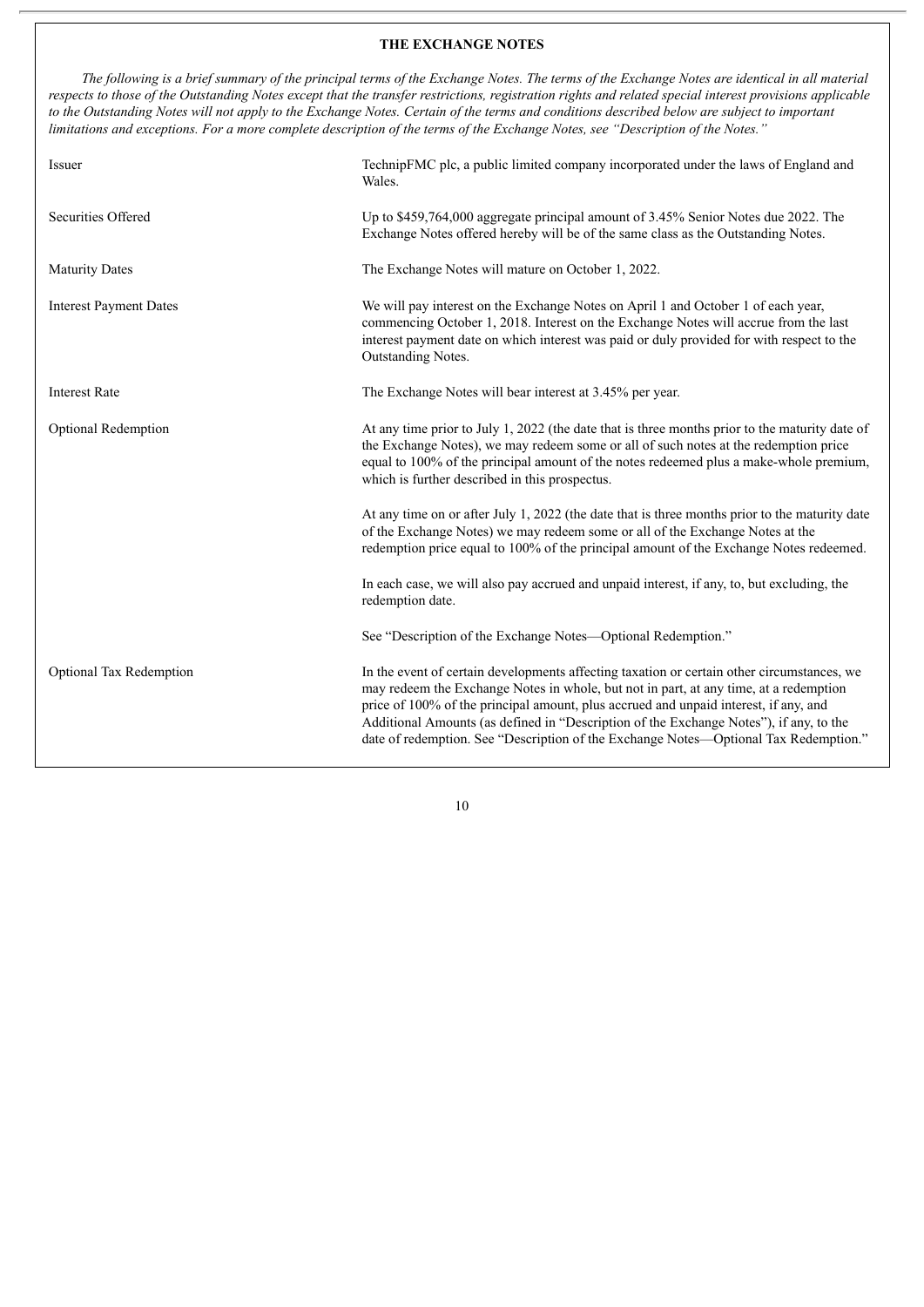| Certain Covenants             | The Indenture (as defined herein) governing the Exchange Notes contains covenants that,<br>among other things, limits our ability and the ability of our subsidiaries to place liens on<br>our principal assets and those of our subsidiaries without securing the notes equally and<br>ratably with the other indebtedness secured by such liens; engage in certain sale-leaseback<br>transactions; and consolidate or merge with, or sell, convey, transfer or lease all or<br>substantially all of our assets to, another entity. See "Description of the Exchange Notes-<br>Certain Covenants."                                                                                                                                                                                                                                                                                                                                                                                                                                                                                                                |
|-------------------------------|--------------------------------------------------------------------------------------------------------------------------------------------------------------------------------------------------------------------------------------------------------------------------------------------------------------------------------------------------------------------------------------------------------------------------------------------------------------------------------------------------------------------------------------------------------------------------------------------------------------------------------------------------------------------------------------------------------------------------------------------------------------------------------------------------------------------------------------------------------------------------------------------------------------------------------------------------------------------------------------------------------------------------------------------------------------------------------------------------------------------|
| Payment of Additional Amounts | All payments made by us with respect to the Exchange Notes will be made without<br>withholding or deduction for or on account of taxes unless required by law. If we are<br>required by law to withhold or deduct for such taxes with respect to a payment to the<br>holders of the Exchange Notes, we will pay the Additional Amounts (as defined in<br>"Description of the Exchange Notes") necessary so that the net amount received by the<br>holders of the notes after the withholding is not less than the amount that they would have<br>received in the absence of the withholding, subject to certain exceptions (including an<br>exception for any U.S. withholding tax). See "Description of the Exchange Notes-<br>Payment of Additional Amounts."                                                                                                                                                                                                                                                                                                                                                    |
| Ranking                       | The Exchange Notes will be senior unsecured obligations of TechnipFMC, will rank<br>equally in right of payment with all of TechnipFMC's other unsecured and future<br>unsubordinated debt, including the Outstanding Notes, and will effectively rank junior to<br>any of TechnipFMC's secured debt, to the extent of the value of the collateral securing that<br>debt, and will be structurally subordinated to all existing and future indebtedness and other<br>liabilities of TechnipFMC's subsidiaries, including any debt of FMCTI that remains<br>outstanding. The Exchange Notes will be exclusively our obligation, and not the obligation<br>of any of our subsidiaries. Our rights and the rights of any holder of the Exchange Notes<br>(or other of our creditors) to participate in the assets of any subsidiary upon that<br>subsidiary's liquidation or recapitalization will be subject to the prior claims of the<br>subsidiary's creditors, except to the extent that we may be a creditor with recognized<br>claims against the subsidiary. See "Description of the Exchange Notes-Ranking." |
| Form and Denomination         | The Exchange Notes will be issued in fully registered form in denominations of \$2,000 and<br>in integral multiples of \$1,000 in excess thereof.                                                                                                                                                                                                                                                                                                                                                                                                                                                                                                                                                                                                                                                                                                                                                                                                                                                                                                                                                                  |
| DTC Eligibility               | The Exchange Notes will be represented by global certificates deposited with, or on behalf<br>of, DTC or its nominee. See "Description of the Exchange Notes—Book-Entry; Delivery<br>and Form."                                                                                                                                                                                                                                                                                                                                                                                                                                                                                                                                                                                                                                                                                                                                                                                                                                                                                                                    |
| Same Day Settlement           | Beneficial interests in the Exchange Notes will trade in DTC's same-day funds settlement<br>system until maturity. Therefore, secondary market trading activity in such interests will be<br>settled in immediately available funds.                                                                                                                                                                                                                                                                                                                                                                                                                                                                                                                                                                                                                                                                                                                                                                                                                                                                               |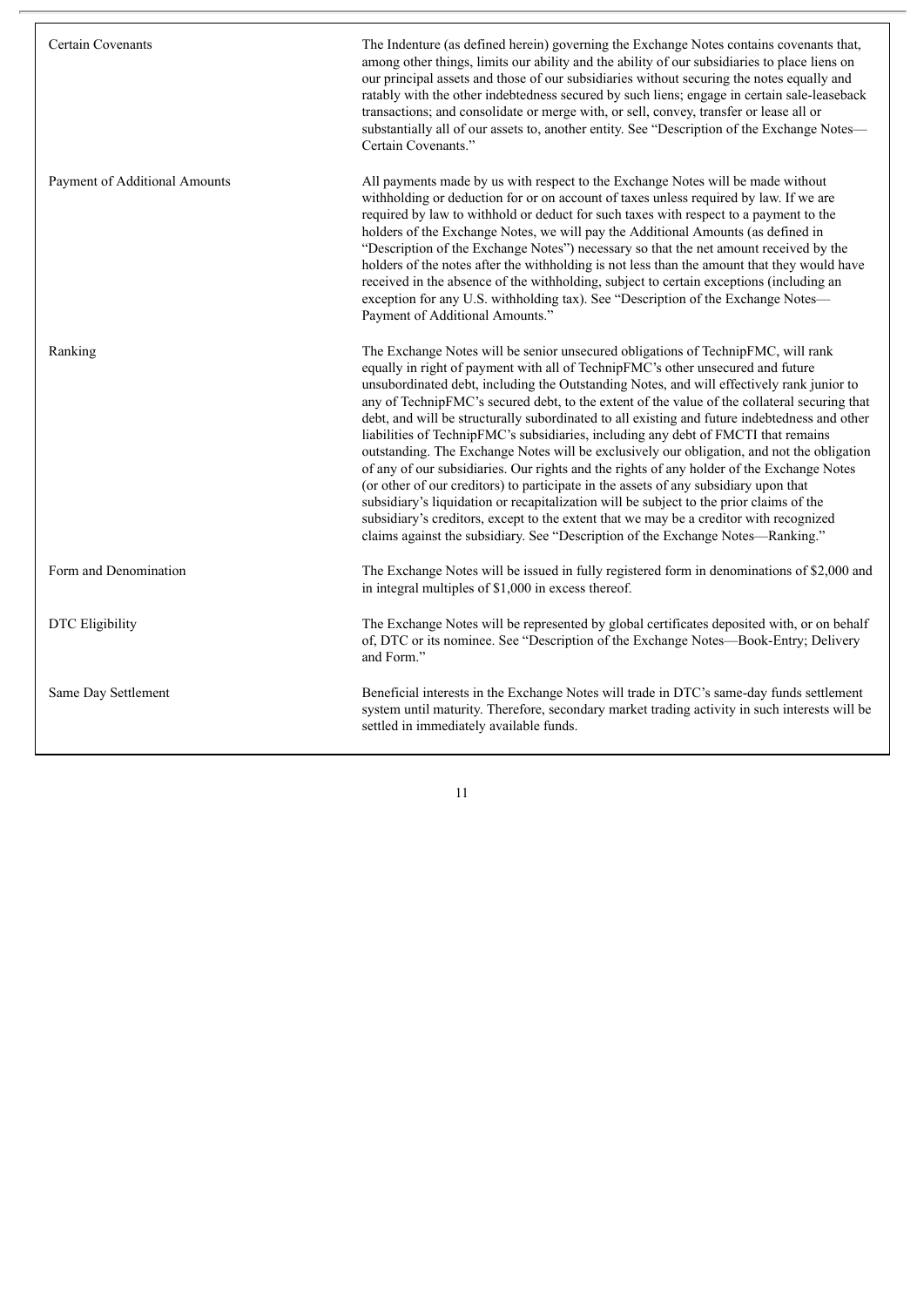| Listing                             | The Exchange Notes are a new issue of securities with no established trading market.<br>TechnipFMC intends to apply to list the Exchange Notes on the Euro MTF Market of the<br>Luxembourg Stock Exchange or another "recognised stock exchange" for purposes of<br>Section 1005 of the U.K. Income Tax Act 2007. |
|-------------------------------------|-------------------------------------------------------------------------------------------------------------------------------------------------------------------------------------------------------------------------------------------------------------------------------------------------------------------|
| Governing Law                       | The Indenture is, and the Exchange Notes will be governed by, the laws of the State of<br>New York.                                                                                                                                                                                                               |
| Use of Proceeds                     | We will not receive any cash proceeds from the issuance of the Exchange Notes. See "Use"<br>of Proceeds."                                                                                                                                                                                                         |
| Trustee, Registrar and Paying Agent | U.S. Bank National Association (the "Trustee").                                                                                                                                                                                                                                                                   |
| <b>Risk Factors</b>                 | See "Risk Factors" and other information in this prospectus for a discussion of factors that<br>should be carefully considered by holders of Outstanding Notes before tendering their<br>Outstanding Notes in the Exchange Offer in exchange for the Exchange Notes.                                              |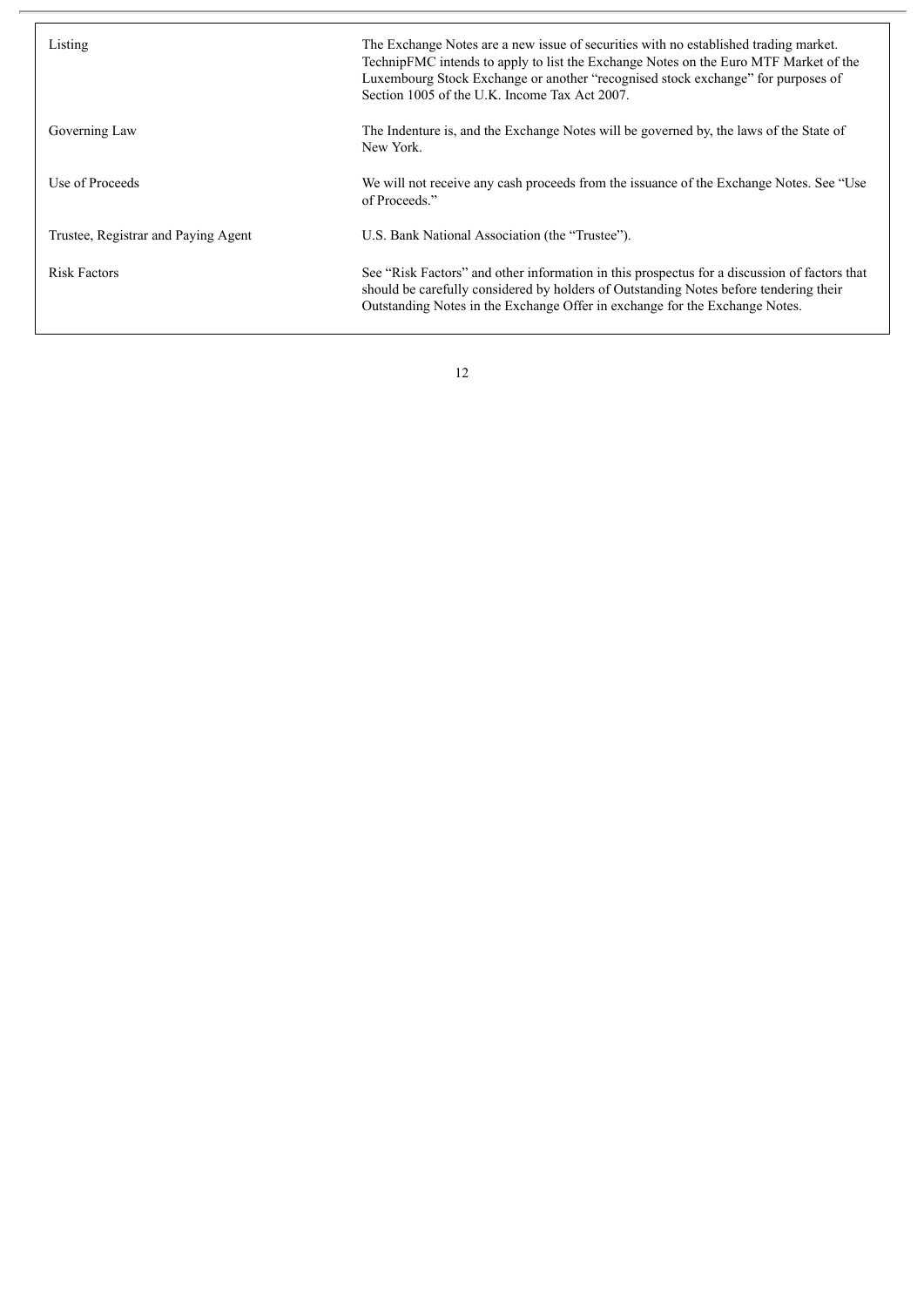## **RISK FACTORS**

<span id="page-14-0"></span>You should carefully consider all of the information in this prospectus and each of the risks described below. The terms of the Exchange Notes are identical in all material respects to those of the Outstanding Notes, except that the transfer restrictions, registration rights and related special interest provisions applicable to the Outstanding Notes will not apply to the Exchange Notes. Before making a decision regarding the Exchange Offer, you should carefully consider the risks described below, including the information contained in the sections entitled "Risk Factors" in TechnipFMC's annual report on Form 10-K, as those risk factors are amended or supplemented by Quarterly Reports on Form 10-Q, and TechnipFMC's registration statement on Form S-4, as amended. The risks and uncertainties we have described, including those relating to the legacy FMCTI business, the legacy Technip business and the integration of the businesses in connection with the Merger, are not the only ones we face. Additional risks and uncertainties that are not vet identified may also materially harm our business, operating results and financial condition and could result in a complete loss of your *investment. See "Cautionary Statement Concerning Forward-Looking Statements" in this prospectus.*

### **Risks Relating to the Exchange Offer**

## If you fail to exchange your Outstanding Notes, they will continue to be restricted securities and will likely become less liquid.

Outstanding Notes that you do not tender, or we do not accept, will, following the Exchange Offer, continue to be restricted securities, and you may not offer to sell them except pursuant to an exemption from, or in a transaction not subject to, the Securities Act and applicable state securities laws. We will issue Exchange Notes in exchange for Outstanding Notes pursuant to the Exchange Offer only following the satisfaction of the procedures and conditions set forth in "The Exchange Offer—Procedures for Tendering" and "The Exchange Offer—Conditions to the Exchange Offer." These procedures and conditions include timely receipt by the exchange agent of a confirmation of book-entry transfer of the Outstanding Notes being tendered and an agent's message from DTC.

Because we anticipate that all or substantially all holders of Outstanding Notes will elect to exchange their Outstanding Notes in this Exchange Offer, we expect that the market for any Outstanding Notes remaining after the completion of the Exchange Offer will be substantially limited. Any Outstanding Notes tendered and exchanged in the Exchange Offer will reduce the aggregate principal amount of the Outstanding Notes outstanding. If you do not tender your Outstanding Notes following the Exchange Offer, you generally will not have any further registration rights, and your Outstanding Notes will continue to be subject to certain transfer restrictions. Accordingly, the liquidity of the market for the Outstanding Notes is likely to be adversely affected.

## You must follow the appropriate procedures to tender your Outstanding Notes or they will not be exchanged.

The Exchange Notes will be issued in exchange for the Outstanding Notes only after timely receipt by the exchange agent of a book-entry confirmation of transfer of the Outstanding Notes being tendered, an agent's message related thereto and all other required documentation. If you want to tender your Outstanding Notes in exchange for Exchange Notes, you should allow sufficient time to ensure timely delivery. Neither we nor the exchange agent are under any duty to give you notification of defects or irregularities with respect to tenders of Outstanding Notes for exchange. Outstanding Notes that are not tendered or are tendered but not accepted will, following the Exchange Offer, continue to be subject to the existing transfer restrictions. In addition, if you are a broker-dealer and you tender Outstanding Notes in the Exchange Offer, you may be deemed an "underwriter" for purposes of the offer and therefore will be required to comply with the registration and prospectus delivery requirements of the Securities Act in connection with any resale transaction. For additional information, please refer to the sections entitled "The Exchange Offer" and "Plan of Distribution" later in this prospectus.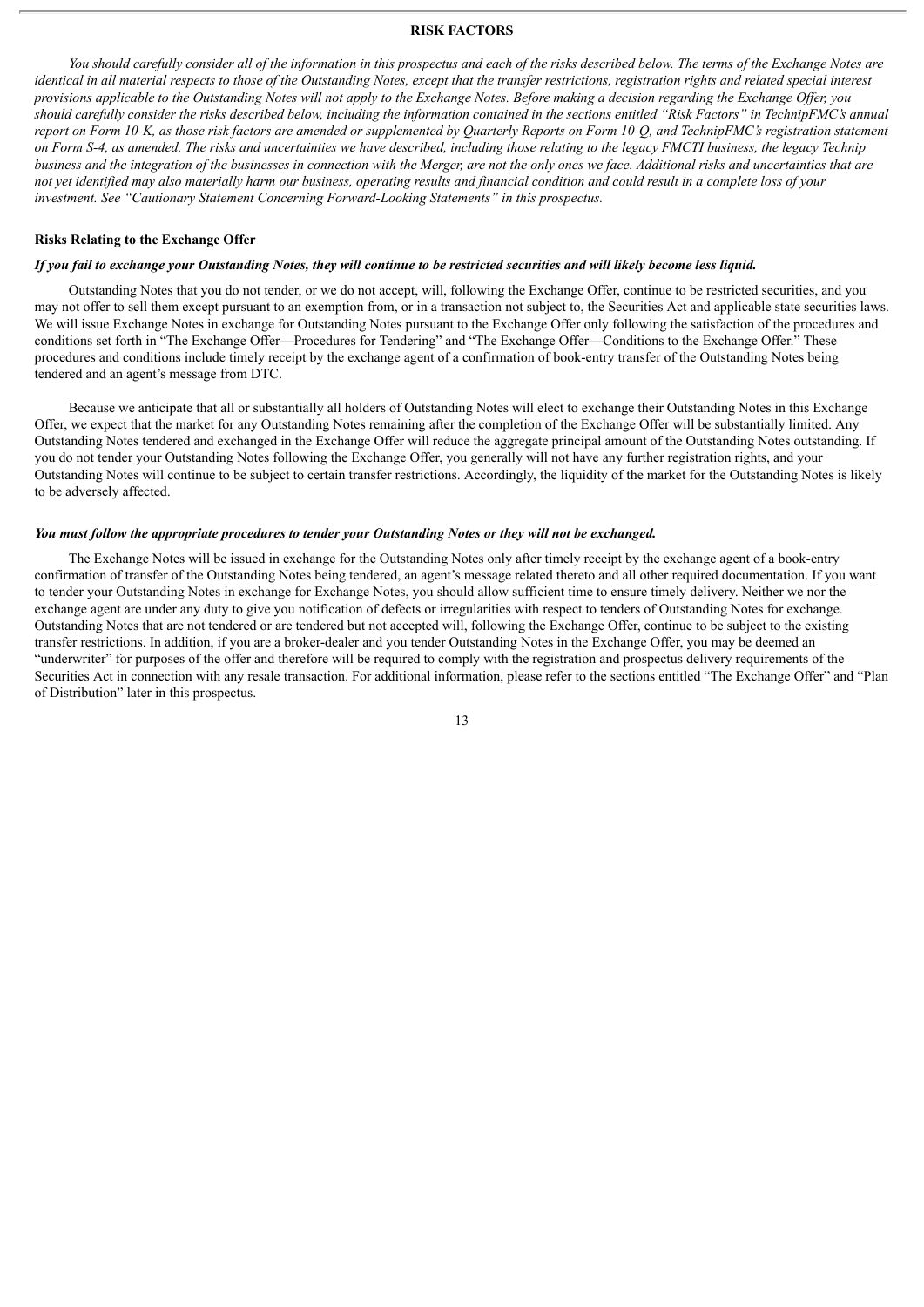## *The Exchange Of er may not be consummated.*

The Exchange Offer is subject to customary conditions as set forth in "The Exchange Offer—Conditions to the Exchange Offer" later in this prospectus. These conditions are for our sole benefit and may be asserted by us with respect to all or any portion of the Exchange Offer regardless of the circumstances, including any action or inaction by us, giving rise to the condition or may be waived by us in whole or in part at any time or from time to time in our sole discretion. We reserve the right, notwithstanding the satisfaction of these conditions, to terminate or amend the Exchange Offer. In addition, we will not accept for exchange any Outstanding Notes tendered, and no Exchange Notes will be issued in exchange for any Outstanding Notes, if at such time, any stop order has been issued or is threatened with respect to the registration statement of which this prospectus forms a part, or with respect to the qualification of the Indenture under which the Outstanding Notes were issued under the Trust Indenture Act of 1939, as amended, which we refer to as the "Trust Indenture Act."

## **Risks Relating to the Exchange Notes**

## Our existing and future debt may limit cash flow available to invest in the ongoing needs of our business and could prevent us from fulfilling our *obligations under our outstanding debt, as well as the Exchange Notes.*

We have substantial existing debt. As of December 31, 2017, our total debt was \$3.9 billion. We also have the capacity under our \$2.5 billion credit facility and the four bilateral facilities for an aggregate amount of €340.0 million, and we will have the capacity under the Indenture to incur substantial additional debt. Our level of debt could have important consequences. For example, it could:

- make it more difficult for us to make payments on our debt;
- require us to dedicate a substantial portion of our cash flow from operations to the payment of debt service, reducing the availability of our cash flow to fund working capital, capital expenditures, acquisitions, distributions and other general corporate purposes;
- increase our vulnerability to adverse economic or industry conditions;
- limit our ability to obtain additional financing to enable us to react to changes in our business; or
- place us at a competitive disadvantage compared to businesses in our industry that have less debt.

Additionally, any failure to meet required payments on our debt, or failure to comply with any covenants in the instruments governing our debt, could result in an event of default under the terms of those instruments. In the event of such default, the holders of such debt could elect to declare all the amounts outstanding under such instruments to be due and payable.

## *Changes in TechnipFMC's credit ratings may adversely af ect the value of the Exchange Notes.*

The ratings assigned to the Exchange Notes could be lowered, suspended or withdrawn entirely by the rating agencies if, in each rating agency's judgment, circumstances warrant. Actual or anticipated changes or downgrades in our credit ratings, including any announcement that our ratings are under review for a downgrade, could affect the market value of the Exchange Notes.

## The Indenture will not restrict the amount of additional debt that we and our subsidiaries may incur and the credit facility permits us and our *subsidiaries to incur substantial additional unsecured debt.*

The Indenture will not place any limitation on the amount of unsecured debt that we may incur and the credit facility permits us and our subsidiaries to incur substantial additional unsecured debt. Our incurrence of additional debt, and the incurrence of additional debt by any of our subsidiaries, may have important consequences for you as a holder of the Exchange Notes, including making it more difficult for us to satisfy our obligations with respect to the Exchange Notes, a loss in the market value of your notes and a risk that the credit rating of the Exchange Notes is lowered or withdrawn.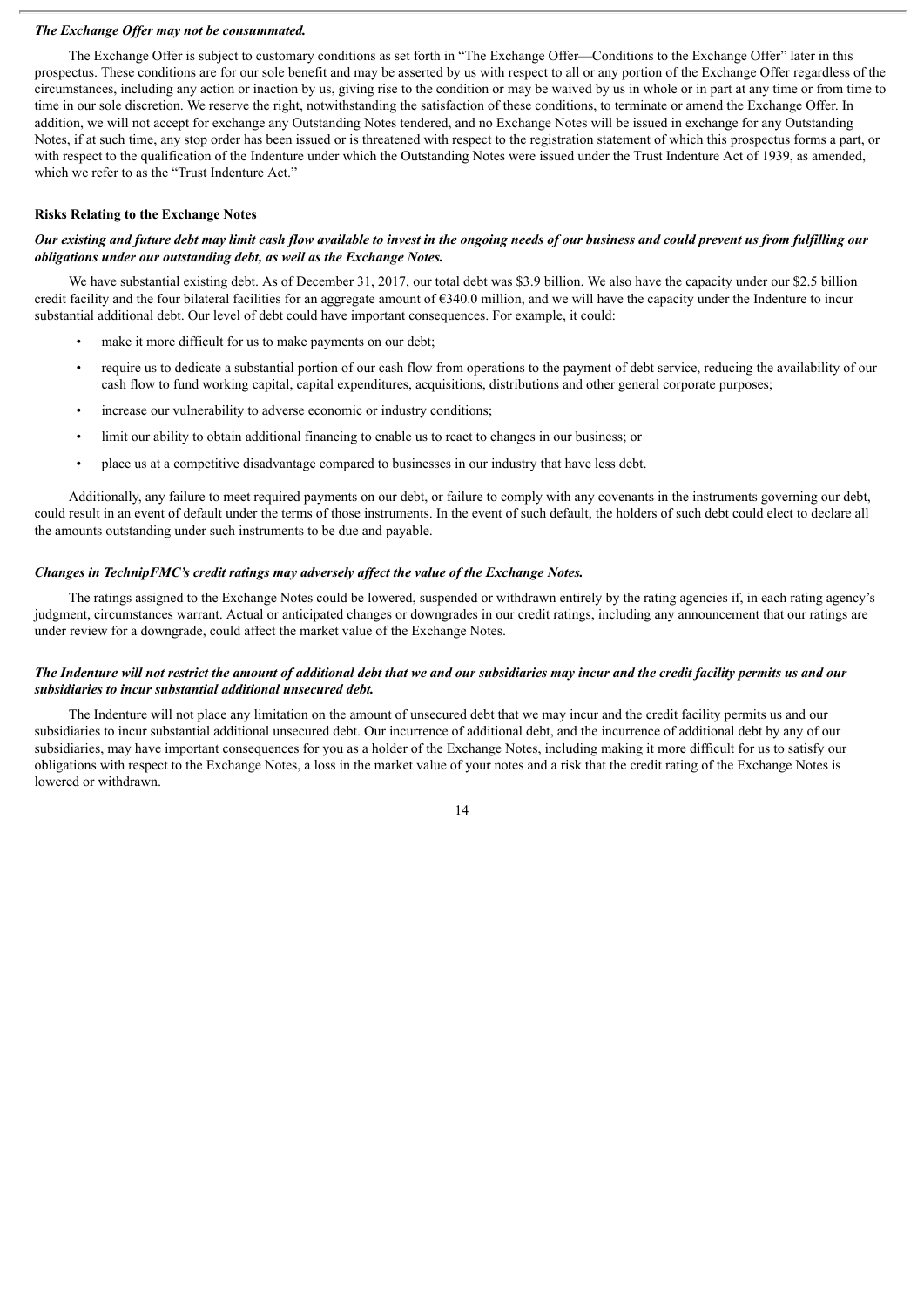## *TechnipFMC is a holding company and depends on dividends and other distributions from its subsidiaries.*

TechnipFMC is a holding company with limited direct operations. Its principal assets are the equity interests that it holds in its subsidiaries. As a result, TechnipFMC depends on dividends and other distributions from its subsidiaries, including FMCTI, to generate the funds necessary to meet its financial obligations, including the payment of principal and interest on its outstanding indebtedness. Its subsidiaries are legally distinct from TechnipFMC and have no obligation to pay amounts due on its indebtedness or to make funds available for such payment. In addition, TechnipFMC's subsidiaries will be permitted under the terms of the indenture governing the Exchange Notes to incur additional indebtedness that may restrict or prohibit the making of distributions, the payment of dividends or the making of loans by such subsidiaries to TechnipFMC. We cannot assure you that the agreements governing the current and future indebtedness of TechnipFMC's subsidiaries will permit TechnipFMC's subsidiaries to provide us with sufficient dividends, distributions or loans to fund payments on the Notes when due.

#### An increase in market interest rates could result in a decrease in the value of the Exchange Notes.

In general, as market interest rates rise, notes bearing interest at a fixed rate decline in value because the premium, if any, over market interest rates will decline. Consequently, if you purchase the Exchange Notes and market interest rates increase, the market values of the Exchange Notes may decline. We cannot predict the future level of market interest rates.

## *Active trading markets for the Exchange Notes may not develop.*

The Exchange Notes are a new issue of securities with no established trading market. We intend to apply to list the Exchange Notes on the Euro MTF Market of the Luxembourg Stock Exchange or another "recognised stock exchange" for purposes of Section 1005 of the U.K. Income Tax Act 2007. However, there can be no assurance that a trading market for the Exchange Notes will ever develop or will be maintained. If a trading market does not develop or is not maintained, you may find it difficult or impossible to resell the Exchange Notes. Further, there can be no assurance as to the liquidity of any market that may develop for the Exchange Notes, your ability to sell such notes or the price at which you will be able to sell the Exchange Notes. Future trading prices of the notes will depend on many factors, including prevailing interest rates, our financial condition and results of operations, the then-current ratings assigned to the Exchange Notes and the markets for similar securities. Any trading market that develops would be affected by many factors independent of and in addition to the foregoing, including:

- the time remaining to the maturity of the Exchange Notes;
- the outstanding amount of the Exchange Notes;
- the terms related to optional redemption of the Exchange Notes; and
- the level, direction and volatility of market interest rates generally.

Although we will agree in the Exchange Notes Indenture to use commercially reasonable efforts to have the Exchange Notes listed and admitted to trading on the Euro MTF Market of the Luxembourg Stock Exchange within a reasonable period after the issue date of the Exchange Notes and to maintain such listing as long as the Exchange Notes are outstanding, we cannot assure you that the Exchange Notes will become or remain listed. If we are unable to or can no longer maintain the listing on the Official List of the Luxembourg Stock Exchange or it becomes unduly burdensome to make or maintain such listing, we may cease to make or maintain such listing on the Official List of the Luxembourg Stock Exchange, provided that we will use commercially reasonable efforts to obtain and maintain the listing of the Exchange Notes on another stock exchange although there can be no assurance that we will be able to do so. Although no assurance is made as to the liquidity of the Exchange Notes as a result of listing on the Official List of the Luxembourg Stock Exchange or another recognized listing exchange for issuers, failure to be approved for listing or the delisting of the Exchange Notes from the Official List of the Luxembourg Stock Exchange or another listing exchange may have a material adverse effect on a holder's ability to resell Exchange Notes in the secondary market.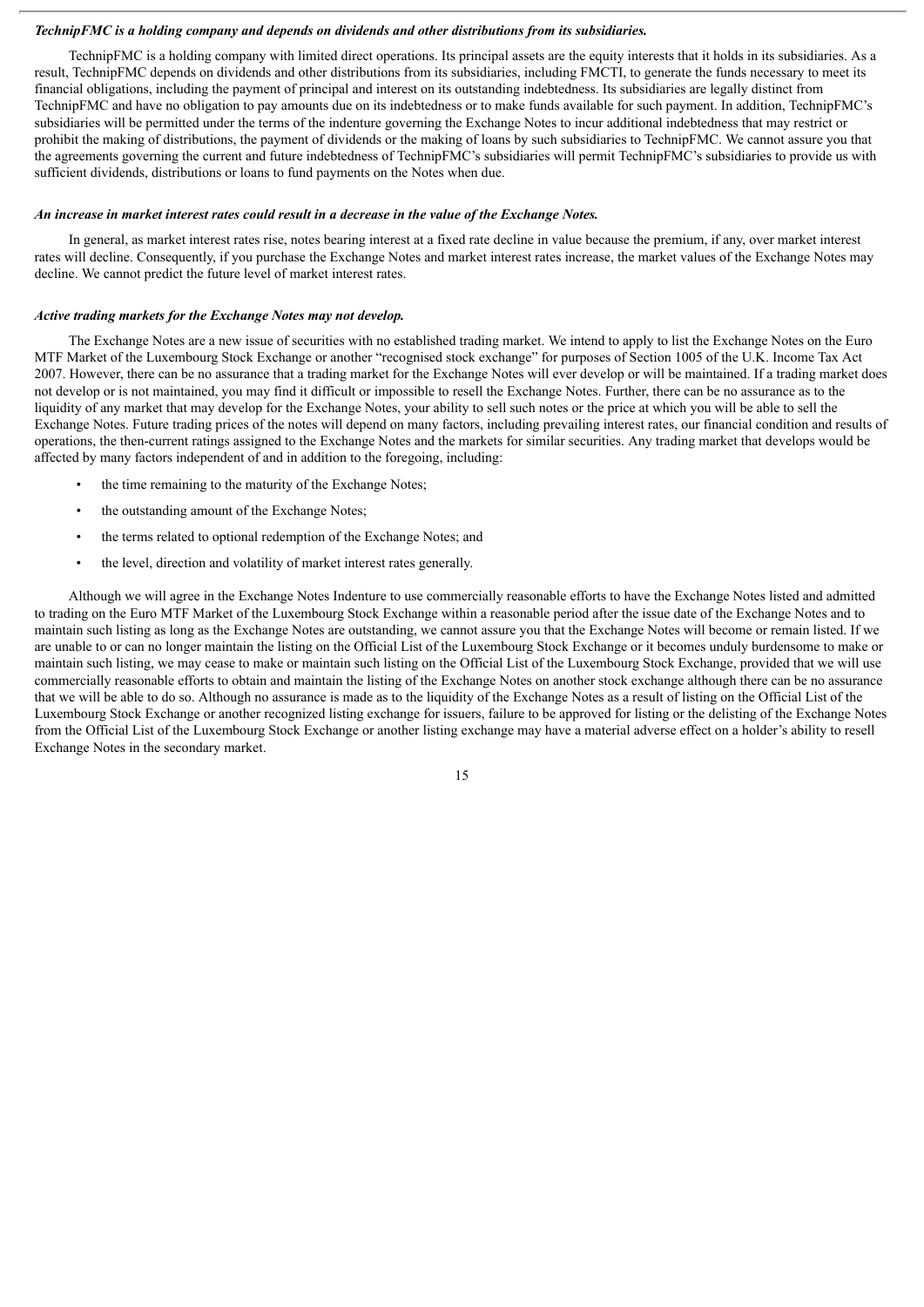## The laws of England and Wales differ from U.S. law and may afford less protection to holders of the Exchange Notes.

It may not be possible to effect service of process within the United States on us or to enforce court judgments obtained in the United States against us in England based on the civil liability provisions of the U.S. federal or state securities laws. Awards of punitive damages in actions brought in the United States or elsewhere may be unenforceable in England. Investors may also have difficulties enforcing, in original actions brought in jurisdictions outside the United States, liabilities under the U.S. securities laws.

In addition, there is some uncertainty as to whether the courts of England would recognize or enforce judgments of U.S. courts obtained against us or our directors or officers based on the civil liability provisions of the U.S. federal or state securities laws or hear actions against us or those persons based on those laws. We have been advised that the United States currently does not have a treaty with England and Wales providing for the reciprocal recognition and enforcement of judgments in civil and commercial matters. Therefore, a final judgment for the payment of money rendered by any U.S. federal or state court based on civil liability, whether or not based solely on U.S. federal or state securities laws, would not be directly enforceable in England. Although such a judgment may be enforced in England through common law rules, this process is subject to numerous established principles and would involve the commencement of a new set of proceedings in England.

## The application of Section 7874 of the Code and/or changes in law could affect our status as a foreign corporation for U.S. federal income tax *purposes.*

We believe that, under current law, we should be treated as a foreign corporation for U.S. federal income tax purposes. However, the U.S. Internal Revenue Service (the "IRS") may assert that we should be treated as a domestic corporation for U.S. federal income tax purposes pursuant to Section 7874 of the U.S. Internal Revenue Code of 1986, as amended (the "Code"). Under Section 7874 of the Code, the Treasury regulations promulgated thereunder and the official interpretations thereof as set forth in published guidance by the IRS, unless we have satisfied the Substantial Business Activities Exception (defined below), we would be treated as a domestic corporation (that is, as a U.S. tax resident) for U.S. federal income tax purposes if the percentage (by vote or value) of TechnipFMC Shares considered to be held by former holders of the shares of common stock of FMCTI ("FMCTI Shares") after the Mergers by reason of holding FMCTI Shares for purposes of Section 7874 (the "Section 7874 Percentage") is (i) 60% or more (if, as expected, the Third Country Rule (as defined below) applies) or (ii) 80% or more (if the Third Country Rule does not apply).

In order for us to satisfy the Substantial Business Activities Exception, at least 25% of the employees (by headcount and compensation), real and tangible assets and gross income of our expanded affiliated group must be based, located and derived, respectively, in the United Kingdom. The Substantial Business Activities Exception is not expected to be satisfied. In addition, the IRS and U.S. Department of the Treasury have issued a rule that generally provides that if (i) there is an acquisition of a domestic company by a foreign company in which the Section 7874 Percentage is at least 60%, and (ii) in a related acquisition, such foreign acquiring company acquires another foreign corporation and the foreign acquiring company is not subject to tax as a resident in the foreign country in which the acquired foreign corporation was subject to tax as a resident prior to the transactions, then the foreign acquiring company will be treated as a domestic company for U.S. federal income tax purposes (the "Third Country Rule"). Because we are a tax resident in the United Kingdom and not a tax resident in France as Technip was, we expect that we would be treated as a domestic corporation for U.S. federal income tax purposes under the Third Country Rule if the Section 7874 Percentage were at least 60%.

We believe that the percentage (by vote or value) of TechnipFMC Shares considered to be held by former holders of FMCTI Shares after the Mergers by reason of holding FMCTI Shares was less than 60% and thus the Section 7874 Percentage is expected to be less than 60% such that the Third Country Rule is not expected to apply to us. As a result, under current law, we are expected to be treated as a foreign corporation for U.S. federal income tax purposes. However, there can be no assurance that there will not be a change in law, including with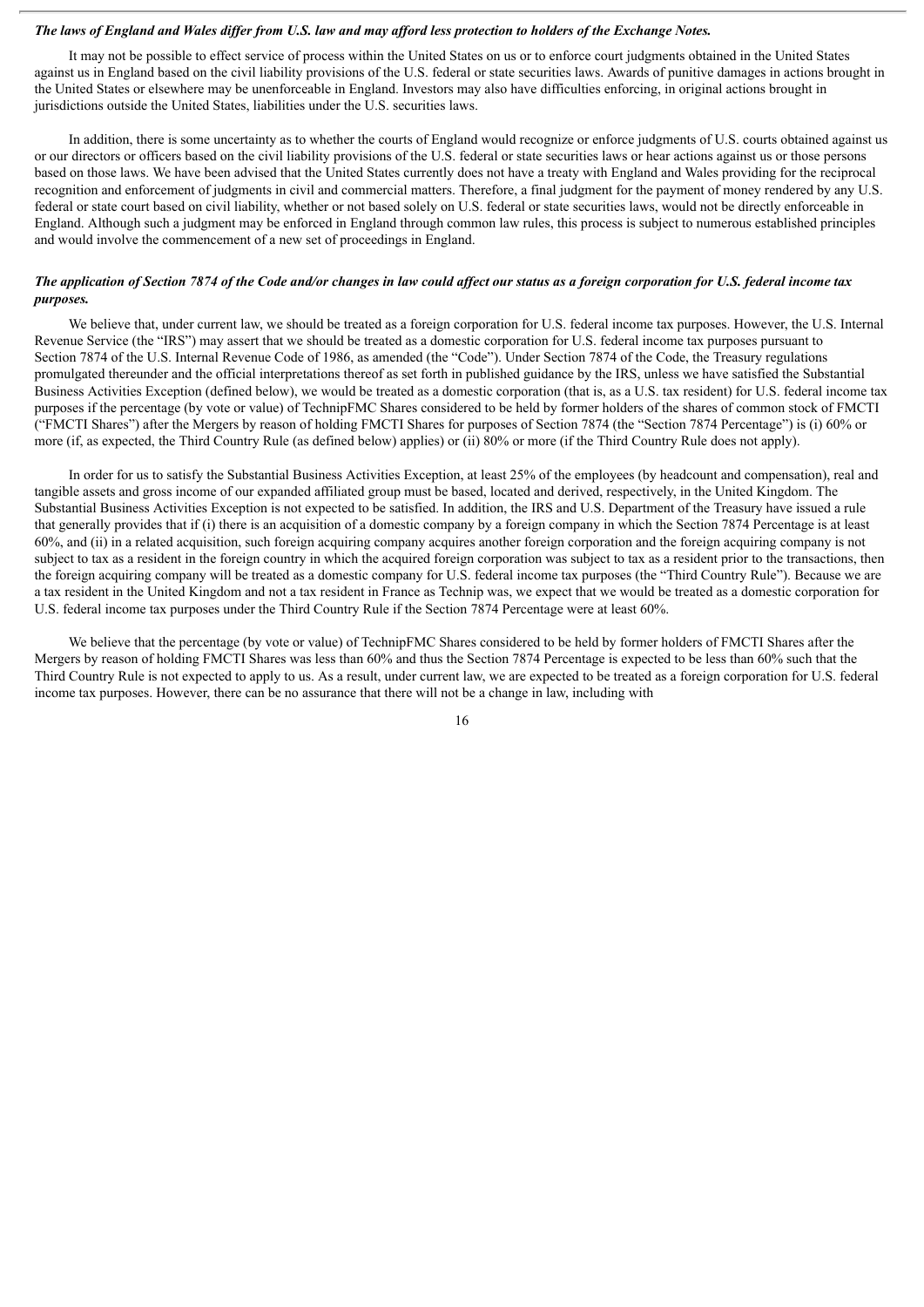retroactive effect, which might cause us to be treated as a domestic corporation for U.S. federal income tax purposes. Further, we cannot assure you that the IRS will agree with our position and/or would not successfully challenge our status as a foreign corporation. If the IRS successfully challenged our status as a foreign corporation, significant adverse tax consequences would result for us and U.S. tax withholding may apply to payments made to Non-U.S. holders with respect to the Exchange Notes unless certain requirements are met.

## Interest paid on the Exchange Notes may be treated as U.S. source interest, in which case, 30% U.S. withholding tax may apply unless an investor *qualifies for an exemption from such withholding tax.*

Although not free from doubt, we intend to take the position that payments of interest (including, for this purpose, any original issue discount) on the Exchange Notes should be treated as from sources outside the United States for U.S. federal income tax purposes. However, the IRS may assert an alternative position on the basis that we should not be treated as a foreign corporation for U.S. federal income tax purposes under Section 7874 of the Code (see "Risks Relating to the Exchange Notes—The application of Section 7874 of the Code and/or changes in law could affect our status as a foreign corporation for U.S. federal income tax purposes.") or that the Exchange Notes are subject to the rules governing conduit arrangements under the applicable Treasury regulations. If the IRS were successful in asserting such an alternative treatment for the Exchange Notes, all or a portion of any payment of interest on the Exchange Notes could be treated as from sources within the United States for U.S. federal income tax purposes. In that event, we or the applicable withholding agent may withhold on interest payments on the Exchange Notes (unless the certification and other requirements demonstrating an exemption from U.S. withholding tax are met) and we will not be required to pay any Additional Amounts (as defined in "Description of the Exchange Notes") with respect to amounts so withheld. For this reason, we are requiring each holder of Outstanding Notes tendered in the Exchange Offer to represent, warrant and agree that it is exempt from U.S. tax withholding with respect to payments of interest on the Exchange Notes (because, among other reasons, it qualifies for the "portfolio interest" exemption with respect to such payments), that it can provide the appropriate certification with respect to its exemption at the time of the Exchange Offer and at any time reasonably requested by us or an applicable withholding agent, and that it will give any transferee notice of these requirements.

#### *We may choose to redeem the Exchange Notes prior to maturity.*

We may redeem some or all of the Exchange Notes at any time. See "Description of the Exchange Notes—Optional Redemption." If prevailing interest rates are lower at the time of redemption, you may not be able to reinvest the redemption proceeds in a comparable security at an interest rate as high as the interest rate of the Exchange Notes being redeemed.

## **Risks Relating to the Business of the Company**

For additional information on risks relating to the business of the Company, see "*Risk Factors*" in Part I, Item 1A of our Form 10-K for the year ended December 31, 2017 filed with the SEC on April 2, 2018 (incorporated by reference herein), which can be obtained at the Internet website maintained by the SEC at www.sec.gov.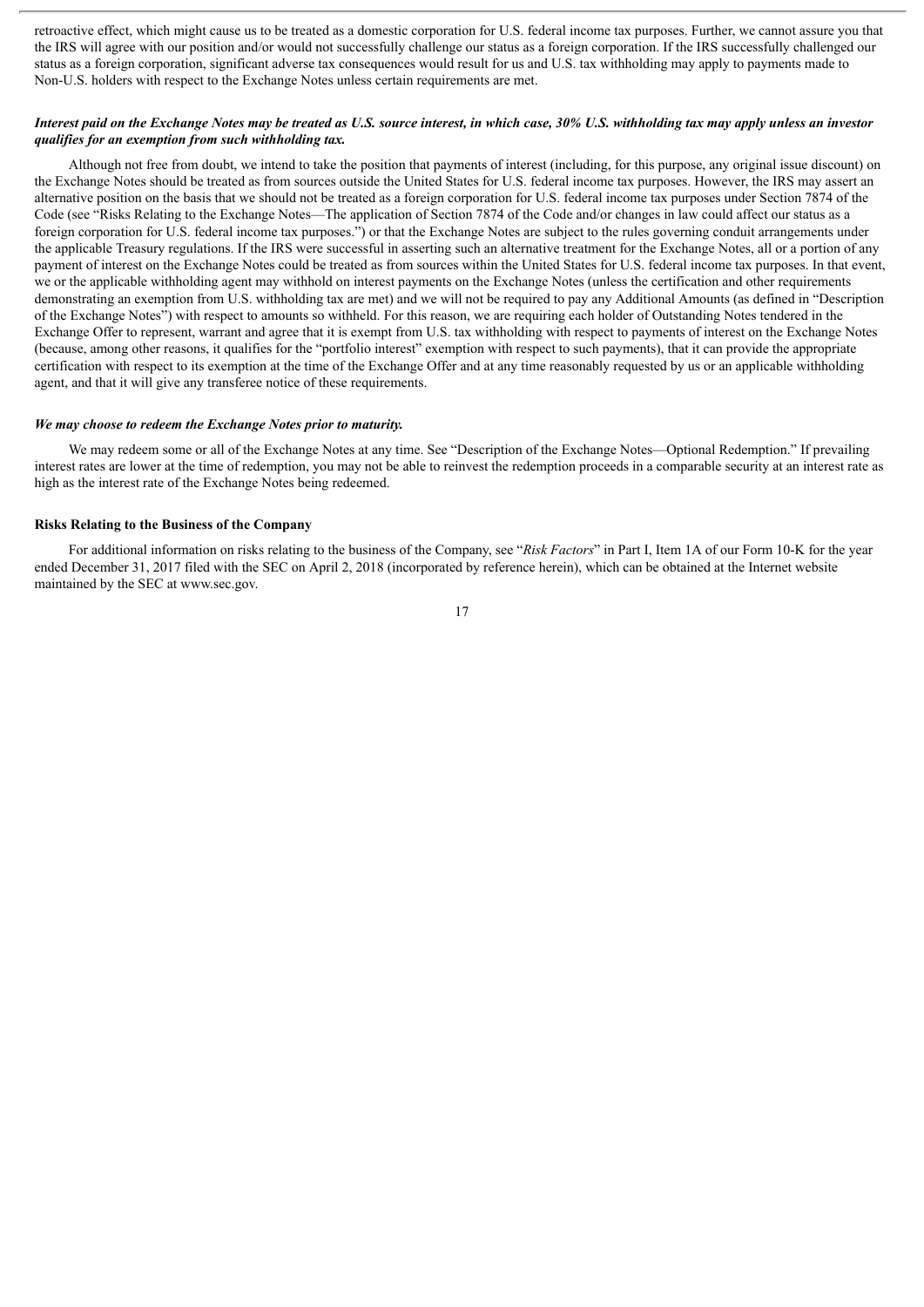## **THE EXCHANGE OFFER**

#### <span id="page-19-0"></span>**Purpose of the Exchange Offer**

In connection with the offer and sale of the Outstanding Notes, we entered into a registration rights agreement with the dealer managers in the Initial Offering. We are making the Exchange Offer to satisfy our obligations under the registration rights agreement.

### **Terms of the Exchange Offer**

We are offering to exchange, upon the terms and subject to the conditions set forth in this prospectus, Exchange Notes for an equal principal amount of Outstanding Notes. The terms of the Exchange Notes are substantially identical in all material respects to those of the Outstanding Notes, except that the transfer restrictions, registration rights and related special interest provisions applicable to the Outstanding Notes will not apply to the Exchange Notes. The Exchange Notes will be of the same class as the Outstanding Notes. The Exchange Notes will be entitled to the benefits of the Indenture under which the Outstanding Notes were issued. See "Description of the Notes." The Exchange Offer is not conditioned upon any minimum aggregate principal amount of Outstanding Notes being tendered or accepted for exchange. As of the date of this prospectus, \$459,764,000 in aggregate principal amount of the Outstanding Notes was outstanding. Outstanding Notes tendered in the Exchange Offer must be in minimum denominations of \$2,000 and integral multiples of \$1,000 in excess thereof.

Based on certain interpretive letters issued by the staff of the SEC to third parties in unrelated transactions, holders of Outstanding Notes, except any holder who is an "affiliate" of ours within the meaning of Rule 405 under the Securities Act, who exchange their Outstanding Notes for Exchange Notes pursuant to the Exchange Offer generally may offer the Exchange Notes for resale, resell the Exchange Notes and otherwise transfer the Exchange Notes without compliance with the registration and prospectus delivery provisions of the Securities Act, provided that the Exchange Notes are acquired in the ordinary course of the holders' business and such holders are not participating in, and have no arrangement or understanding with any person to participate in, a distribution of the Exchange Notes.

Each broker-dealer that receives Exchange Notes for its own account in exchange for Outstanding Notes, where the Outstanding Notes were acquired by the broker-dealer as a result of market-making activities or other trading activities, must acknowledge that it will deliver a prospectus in connection with any resale of the Exchange Notes as described in "Plan of Distribution." In addition, to comply with the securities laws of individual jurisdictions, if applicable, the Exchange Notes may not be offered or sold unless they have been registered or qualified for sale in the jurisdiction or an exemption from registration or qualification is available and complied with. We have agreed, pursuant to the registration rights agreement, to file with the SEC a registration statement (of which this prospectus forms a part) with respect to the Exchange Notes. If you do not exchange Outstanding Notes for Exchange Notes pursuant to the Exchange Offer, your Outstanding Notes will continue to be subject to restrictions on transfer.

If any holder of the Outstanding Notes is an affiliate of ours, is engaged in or intends to engage in or has any arrangement or understanding with any person to participate in the distribution of the Exchange Notes to be acquired in the Exchange Offer, the holder would not be able to rely on the applicable interpretations of the SEC and would be required to comply with the registration requirements of the Securities Act, except for resales made pursuant to an exemption from, or in a transaction not subject to, the registration requirement of the Securities Act and applicable state securities laws.

#### **Expiration Date; Extensions; Amendments; Termination**

The Exchange Offer expires on the Expiration Date, which is 5:00 p.m., New York City time, on May 22, 2018 unless we, in our sole discretion, extend the period during which the Exchange Offer is open. We reserve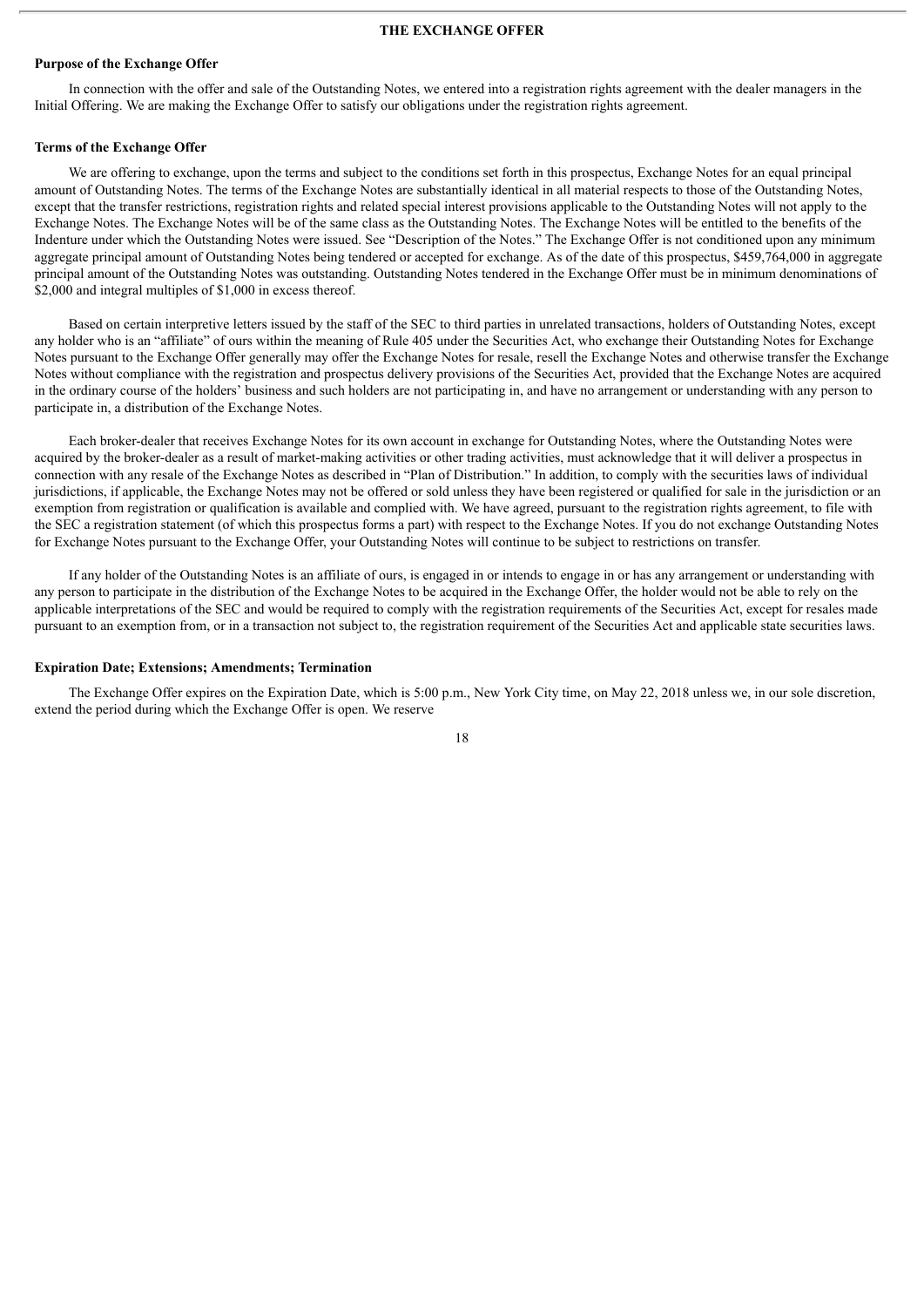the right to extend the Exchange Offer at any time and from time to time prior to the Expiration Date by giving written notice to U.S. Bank National Association, the exchange agent, and by public announcement communicated no later than 9:00 a.m., New York City time, on the next business day following the previously scheduled Expiration Date, unless otherwise required by applicable law or regulation, by making a release to PR Newswire or other wire service. During any extension of the Exchange Offer, all Outstanding Notes previously tendered will remain subject to the Exchange Offer and may be accepted for exchange by us.

The Exchange Date will promptly follow the Expiration Date. We expressly reserve the right to:

- extend the Exchange Offer, delay acceptance of Outstanding Notes due to an extension of the Exchange Offer or terminate the Exchange Offer and not permit acceptance of Outstanding Notes not previously accepted if any of the conditions set forth under "—Conditions to the Exchange Offer" shall not have occurred and shall not have been waived by us; and
- amend the terms of the Exchange Offer in any manner, whether before or after any tender of the Outstanding Notes.

If any termination or material amendment occurs, we will notify the exchange agent in writing and will either issue a press release or give written notice to the holders of the Outstanding Notes as promptly as practicable. Additionally, in the event of a material amendment or change in the Exchange Offer, which would include any waiver of a material condition hereof, we will extend the offer period, if necessary, so that at least five business days remain in the Exchange Offer following notice of the material amendment or change, as applicable. Unless we terminate the Exchange Offer prior to 5:00 p.m., New York City time, on the Expiration Date, we will exchange the Exchange Notes for the tendered Outstanding Notes promptly after the Expiration Date, and will issue to the exchange agent Exchange Notes for Outstanding Notes validly tendered, not withdrawn and accepted for exchange. Outstanding Notes not accepted for exchange for any reason will be returned without expense to the tendering holder promptly after expiration or termination of the Exchange Offer. See "—Acceptance of Outstanding Notes and Delivery of Exchange Notes."

This prospectus and other relevant materials will be mailed by us to record holders of Outstanding Notes and will be furnished to brokers, banks and similar persons whose names, or the names of whose nominees, appear on the lists of holders for subsequent transmittal to beneficial owners of Outstanding Notes.

### **Procedures for Tendering**

To participate in the Exchange Offer, you must properly tender your Outstanding Notes to the exchange agent as described below. We will only issue the Exchange Notes in exchange for the Outstanding Notes that you timely and properly tender. Therefore, you should allow sufficient time to ensure timely delivery of the Outstanding Notes, and you should follow carefully the instructions on how to tender your Outstanding Notes. It is your responsibility to properly tender your Outstanding Notes. No document should be sent to us. Beneficial owners may request their respective brokers, dealers, commercial banks, trust companies or nominees to effect the above transactions for them.

If you have any questions or need help in exchanging your Outstanding Notes, please contact the exchange agent as follows: U.S. Bank Corporate Trust Services, Attn: Specialized Finance, 111 Fillmore Avenue East, St. Paul, Minnesota 55107, or via phone at 1-800-934-6802. Eligible institutions may make their requests by facsimile at 651-466-7372.

All of the Outstanding Notes were issued in book-entry form, and all of the Outstanding Notes are currently represented by global certificates registered in the name of Cede & Co., the nominee of DTC. You may tender your Outstanding Notes using ATOP. The exchange agent will make a request to establish an account with respect to the Outstanding Notes at DTC for purposes of the Exchange Offer within two business days after this prospectus is mailed to holders, and any financial institution that is a participant in DTC may make book-entry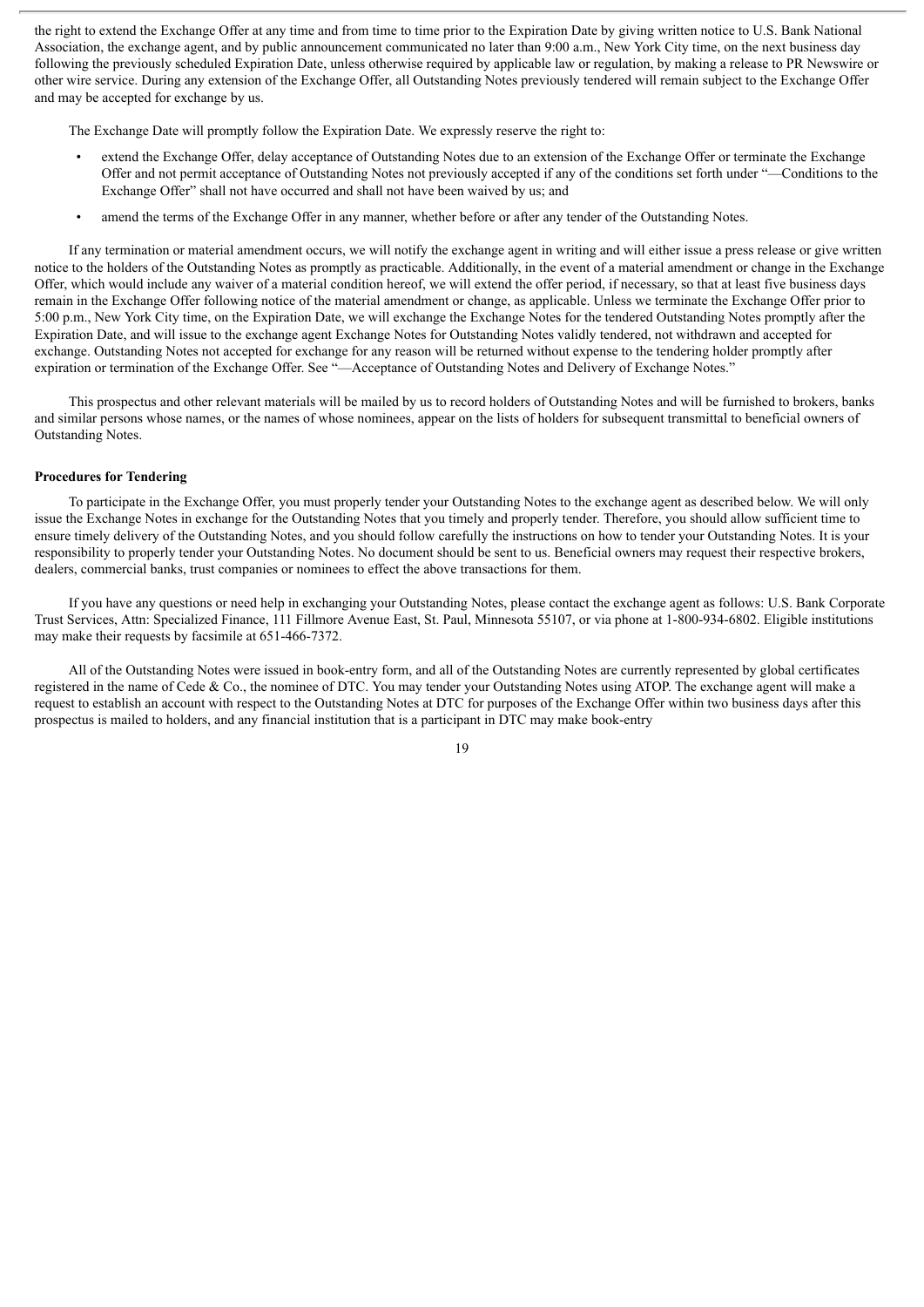delivery of Outstanding Notes by causing DTC to transfer the Outstanding Notes into the exchange agent's account at DTC in accordance with DTC's procedures for transfer. In connection with the transfer, DTC will send an "agent's message" to the exchange agent. The agent's message will state that DTC has received instructions from the participant to tender the Outstanding Notes.

All questions as to the validity, form, eligibility, including time of receipt, and acceptance for exchange of any tender of Outstanding Notes will be determined by us and will be final and binding. We reserve the absolute right to reject any or all tenders not in proper form or the acceptances for exchange of which may, upon advice of our counsel, be unlawful. We also reserve the right to waive any defect, irregularities or conditions of tender as to particular Outstanding Notes. Our interpretation of the terms and conditions of the Exchange Offer will be final and binding on all parties. Unless waived, all defects or irregularities in connection with tenders of the Outstanding Notes must be cured within such time as we shall determine. Although we intend to notify holders of defects or irregularities with respect to tenders of the Outstanding Notes, neither we, the exchange agent nor any other person will incur any liability for failure to give such notification. Tenders of the Outstanding Notes will not be deemed made until such defects or irregularities have been cured or waived. Any Outstanding Notes received by the exchange agent that are not properly tendered and as to which the defects or irregularities have not been cured or waived will be returned to the tendering holder as soon as practicable after the Expiration Date of the Exchange Offer.

In all cases, we will issue the Exchange Notes for the Outstanding Notes that we have accepted for exchange under the Exchange Offer only after the exchange agent receives, prior to the Expiration Date, a book-entry confirmation of such number of the Outstanding Notes into the exchange agent's account at DTC and a properly transmitted agent's message.

If we do not accept any tendered Outstanding Notes for exchange or if the Outstanding Notes are submitted for a greater principal amount than the holder desires to exchange, the unaccepted or non-exchanged Outstanding Notes will be returned without expense to their tendering holder. Such non-exchanged Outstanding Notes will be credited to an account maintained with DTC. These actions will occur as promptly as practicable after the expiration or termination of the Exchange Offer.

Each broker-dealer that receives the Exchange Notes for its own account in exchange for the Outstanding Notes, where those Outstanding Notes were acquired by such broker-dealer as a result of market-making activities or other trading activities, must acknowledge that it will deliver a prospectus in connection with any resale of those Exchange Notes. See "Plan of Distribution."

## **Withdrawal Rights**

Outstanding Notes tendered pursuant to the Exchange Offer may be withdrawn at any time prior to the Expiration Date.

For a withdrawal to be effective, a written letter, telegram, telex or facsimile transmission notice of withdrawal must be received by U.S. Bank National Association at U.S. Bank Corporate Trust Services, Attn: Specialized Finance, 111 Fillmore Avenue East, St. Paul, Minnesota 55107 or at 651-466-7372 for facsimiles not later than 5:00 p.m., New York City time, on the Expiration Date. Any notice of withdrawal must specify the name of such holder, the principal amount of Outstanding Notes delivered for exchange, a statement that such holder is withdrawing such holder's election to have such Outstanding Notes exchanged and number of the account at DTC to be credited with withdrawn Outstanding Notes and otherwise comply with the ATOP procedures. The exchange agent will return properly withdrawn Outstanding Notes promptly following receipt of notice of withdrawal. Properly withdrawn Outstanding Notes may be retendered by following the procedures described under "—Procedures for Tendering" above at any time on or prior to 5:00 p.m., New York City time, on the Expiration Date. All questions as to the validity of notices of withdrawals, including time of receipt, will be determined by us, and will be final and binding on all parties.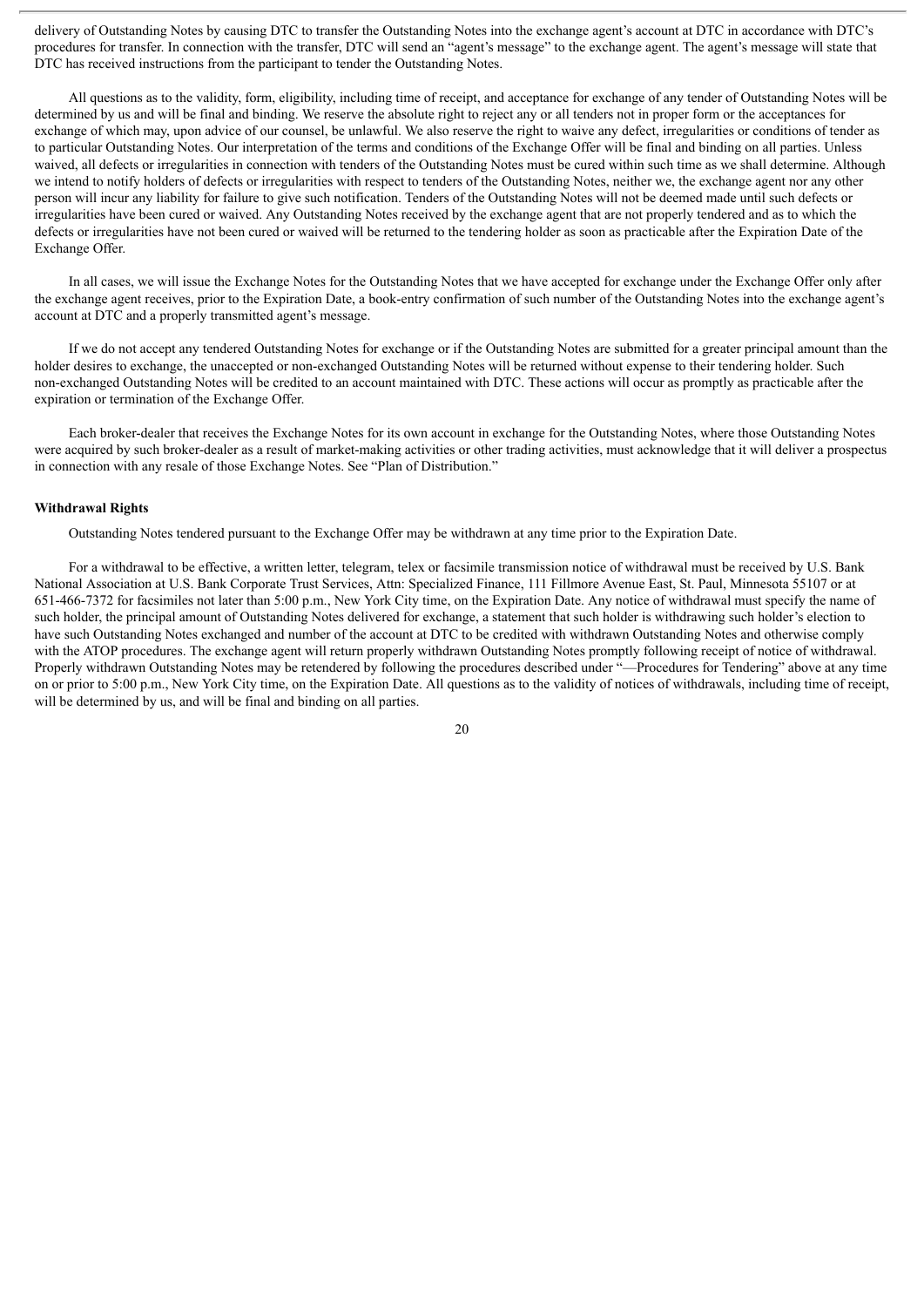## **Acceptance of Outstanding Notes and Delivery of Exchange Notes**

Upon the terms and subject to the conditions of the Exchange Offer, the acceptance for exchange of Outstanding Notes validly tendered and not withdrawn and the issuance of the Exchange Notes will be made on the Exchange Date. For purposes of the Exchange Offer, we will be deemed to have accepted for exchange validly tendered Outstanding Notes when and if we have given written notice to the exchange agent. The Outstanding Notes surrendered in exchange for the Exchange Notes will be retired and cannot be reissued.

The exchange agent will act as agent for the tendering holders of the Outstanding Notes for the purposes of receiving Exchange Notes from us and causing the Outstanding Notes to be assigned, transferred and exchanged. Outstanding Notes tendered by book-entry transfer into the exchange agent's account at DTC pursuant to the procedures described above will be credited to an account maintained by the holder with DTC for the Outstanding Notes, promptly after withdrawal, rejection of tender or termination of the Exchange Offer.

### **Conditions to the Exchange Offer**

Without regard to other terms of the Exchange Offer, we will not be required to exchange any Exchange Notes for any Outstanding Notes and may terminate the Exchange Offer before the acceptance of any Outstanding Notes for exchange and before the expiration of the Exchange Offer, if:

- any action or proceeding is instituted or threatened in any court or by or before any governmental agency with respect to the Exchange Offer that, in our reasonable judgment, might materially impair our ability to proceed with the Exchange Offer;
- the staff of the SEC proposes, adopts or enacts any law, statute, rule or regulation or issues any interpretation of any existing law, statute, rule or regulation that, in our reasonable judgment, might materially impair our ability to proceed with the Exchange Offer; or
- any governmental approval or approval by holders of the Outstanding Notes has not been obtained if we, in our reasonable judgment, deem this approval necessary for the consummation of the Exchange Offer.

If, in our reasonable judgment, we determine that any of these conditions are not satisfied, we may:

- refuse to accept any Outstanding Notes and return all tendered Outstanding Notes to the tendering holders, or, in the case of Outstanding Notes tendered by book-entry transfer, credit those Outstanding Notes to an account maintained with DTC;
- extend the Exchange Offer and retain all Outstanding Notes tendered before the expiration of the Exchange Offer, subject, however, to the rights of holders who tendered the Outstanding Notes to withdraw their Outstanding Notes; or
- waive unsatisfied conditions with respect to the Exchange Offer and accept all properly tendered Outstanding Notes that have not been withdrawn.

If the waiver constitutes a material change to the Exchange Offer, we will promptly disclose the waiver by means of a prospectus supplement that will be distributed to the registered holders of the Outstanding Notes, and we will extend the Exchange Offer for a period of at least five business days, depending on the significance of the waiver and the manner of disclosure of the registered holders of the Outstanding Notes, if the Exchange Offer would otherwise expire during this period.

In addition, we will not accept for exchange any Outstanding Notes tendered, and no Exchange Notes will be issued in exchange for any Outstanding Notes, if at such time, any stop order has been issued or is threatened with respect to the registration statement of which this prospectus forms a part, or with respect to the qualification of the Indenture, under which the Outstanding Notes were issued under the Trust Indenture Act of 1939, as amended, which we refer to as the Trust Indenture Act.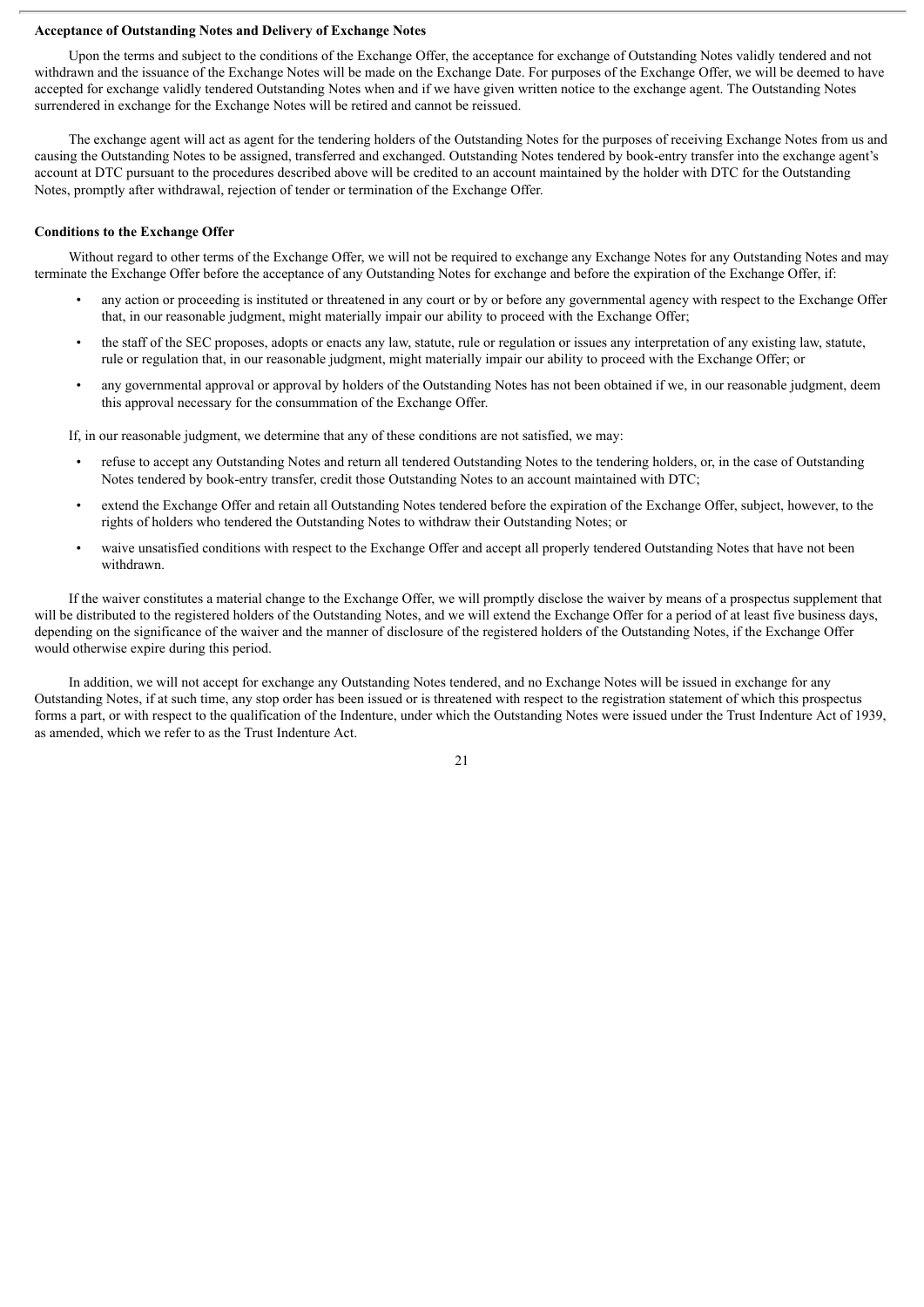### **Exchange Agent**

U.S. Bank National Association has been appointed as the exchange agent for the Exchange Offer. Questions relating to the procedure for tendering, as well as requests for additional copies of this prospectus, should be directed to the exchange agent addressed as follows:

By Registered Certified or Regular Mail or Overnight Courier or Hand Delivery:

U.S. Bank National Association, as Exchange Agent Attn: Specialized Finance 111 Fillmore Avenue East St. Paul, Minnesota 55107 By Facsimile Transmission (eligible institutions only): 651-466-7372

For Information or Confirmation by Telephone: 1-800-934-6802

Originals of all documents sent by facsimile should be promptly sent to the exchange agent by mail, by hand or by overnight delivery service.

### **Solicitation of Tenders; Expenses**

We have not retained any dealer-manager or similar agent in connection with the Exchange Offer and we will not make any payments to brokers, dealers or others for soliciting acceptances of the Exchange Offer. We will, however, pay the exchange agent reasonable and customary fees for its services and will reimburse it for actual and reasonable out-of-pocket expenses. The expenses to be incurred in connection with the Exchange Offer, including the fees and expenses of the exchange agent and printing, accounting and legal fees, will be paid by us.

No person has been authorized to give any information or to make any representations in connection with the Exchange Offer other than those contained in this prospectus. If given or made, the information or representations should not be relied upon as having been authorized by us. Neither the delivery of this prospectus nor any exchange made in the Exchange Offer will, under any circumstances, create any implication that there has been no change in our affairs since the date of this prospectus or any earlier date as of which information is given in this prospectus.

The Exchange Offer is not being made to, nor will tenders be accepted from or on behalf of, holders of Outstanding Notes in any jurisdiction in which the making of the Exchange Offer or the acceptance would not be in compliance with the laws of the jurisdiction. However, we may, at our discretion, take any action as we may deem necessary to make the Exchange Offer in any jurisdiction.

#### **Absence of Appraisal and Dissenters' Rights**

You will not have appraisal or dissenters' rights in connection with the Exchange Offer.

### **Transfer Taxes**

We advise you to consult your own tax advisers as to your particular circumstances and the effects of any state, local or foreign tax laws to which you may be subject.

#### **Consequences of Failure to Exchange**

As a consequence of the offer or sale of the Outstanding Notes pursuant to an exemption from, or in a transaction not subject to, the registration requirements of the Securities Act and applicable state securities laws,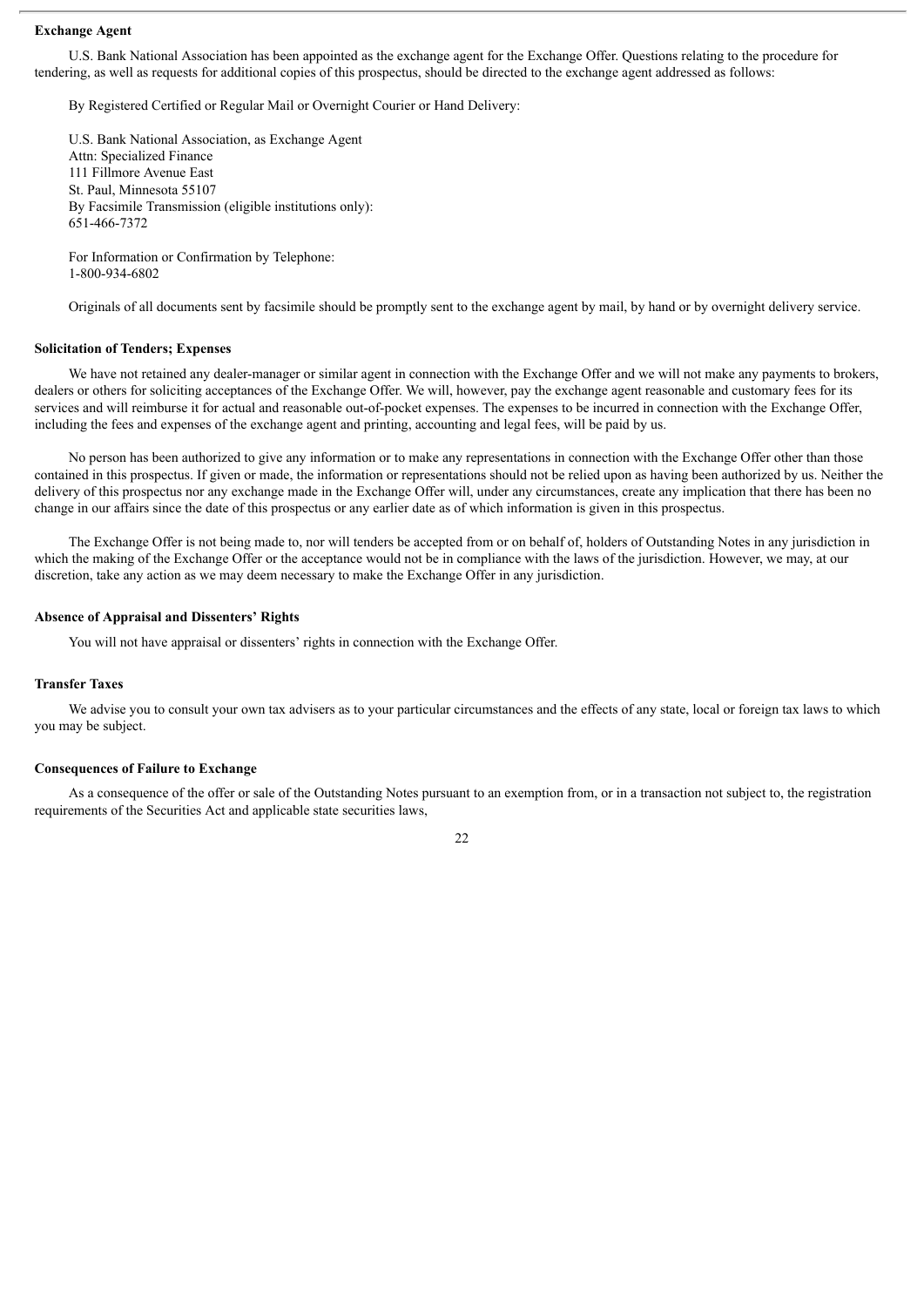holders of Outstanding Notes who do not exchange Outstanding Notes for Exchange Notes in the Exchange Offer will continue to be subject to the restrictions on transfer of the Outstanding Notes. In general, the Outstanding Notes may not be offered or sold unless such offers and sales are registered under the Securities Act, or exempt from, or not subject to, the registration requirements of the Securities Act and applicable state securities laws.

Upon completion of the Exchange Offer, due to the restrictions on transfer of the Outstanding Notes and the absence of similar restrictions applicable to the Exchange Notes, it is highly likely that the market, if any, for Outstanding Notes will be relatively less liquid than the market for Exchange Notes. Consequently, holders of Outstanding Notes who do not participate in the Exchange Offer could experience significant diminution in the value of their Outstanding Notes compared to the value of the Exchange Notes.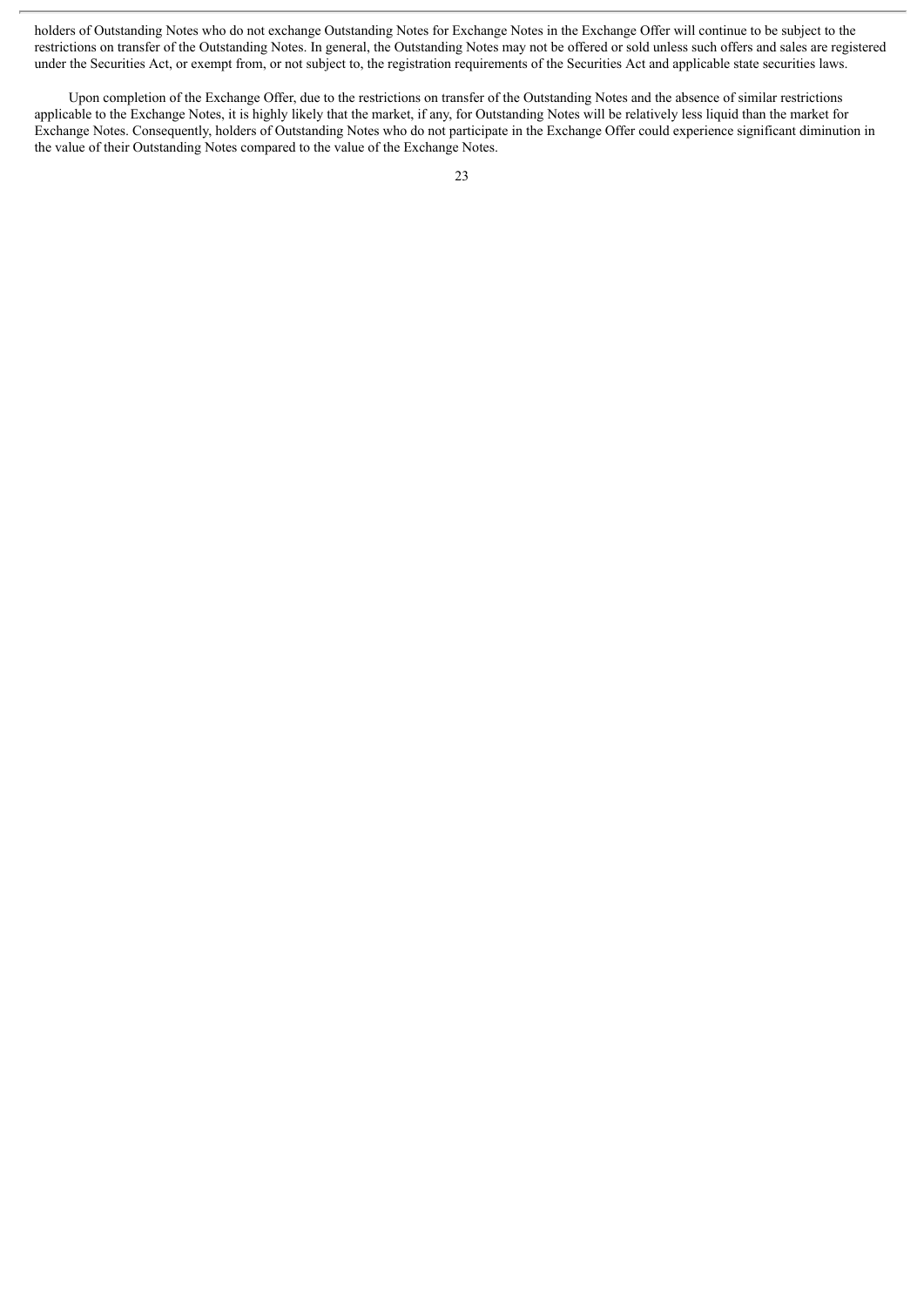## **USE OF PROCEEDS**

<span id="page-25-0"></span>The Exchange Offer is intended to satisfy our obligations under the registration rights agreement. We will not receive any cash proceeds from the issuance of the Exchange Notes. In consideration for issuing the Exchange Notes as contemplated in this prospectus, we will receive, in exchange, an equal principal amount of the Outstanding Notes. The Outstanding Notes surrendered in exchange for the Exchange Notes will be retired and cannot be reissued.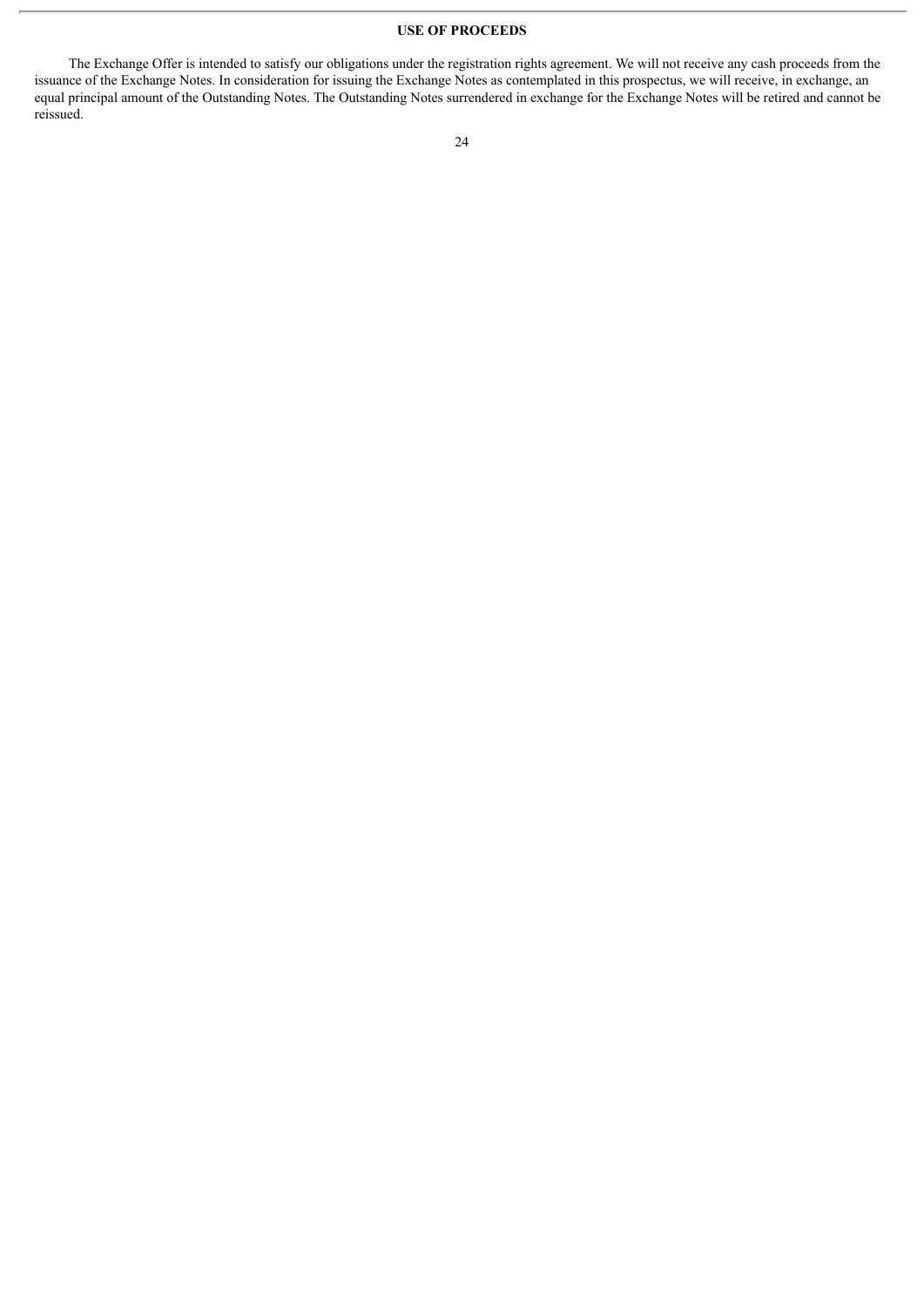## **RATIO OF EARNINGS TO FIXED CHARGES**

<span id="page-26-0"></span>Our ratio of earnings to fixed charges for each of the last three fiscal years is set forth below.

|                                          | <b>Fiscal Year Ended</b> |         |         |
|------------------------------------------|--------------------------|---------|---------|
|                                          | 2017(2)                  | 2016(2) | 2015(2) |
| Ratio of earnings to fixed charges $(1)$ |                          | 3.4x    | 1.4x    |

- (1) Fixed Charges consist of interest expense and our estimate of an appropriate portion of rentals representative of the interest factor. The estimate of interest within rental expense is estimated to be one-third of rental expense. TechnipFMC's historical results are not necessarily indicative of the results expected for any future period.
- (2) We have derived the ratio of earnings to fixed charges of TechnipFMC, for the year ended December 31, 2017, 2016 and 2015 from TechnipFMC's audited consolidated financial statements for such period, incorporated by reference into this prospectus.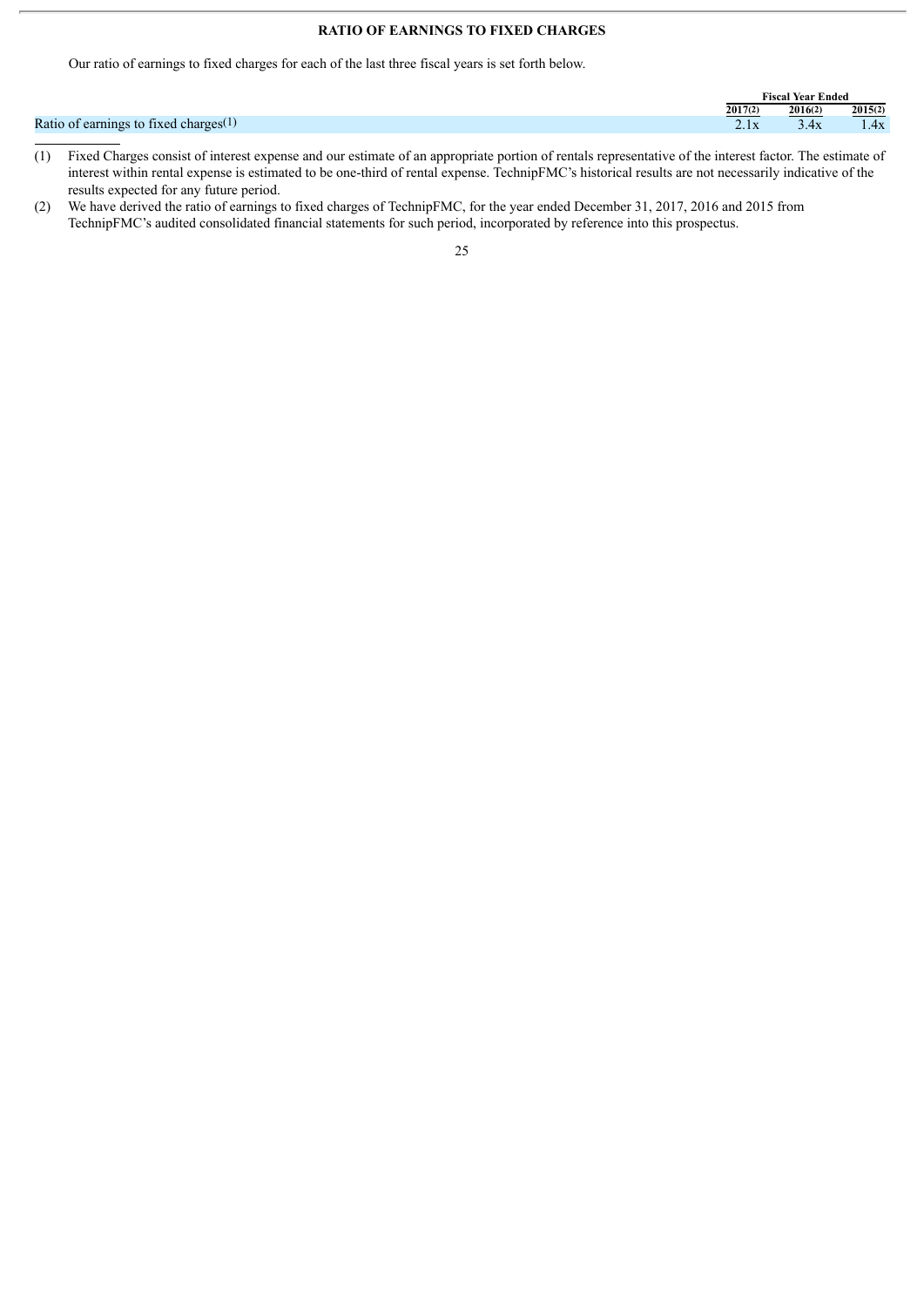## **SELECTED HISTORICAL CONSOLIDATED FINANCIAL INFORMATION FOR TECHNIPFMC**

<span id="page-27-0"></span>See "*Selected Financial Data*" in Part II, Item 6 of TechnipFMC's Form 10-K for the year ended December 31, 2017 filed with the SEC on April 2, 2018 (incorporated by reference herein), which can be obtained at the Internet website maintained by the SEC at www.sec.gov.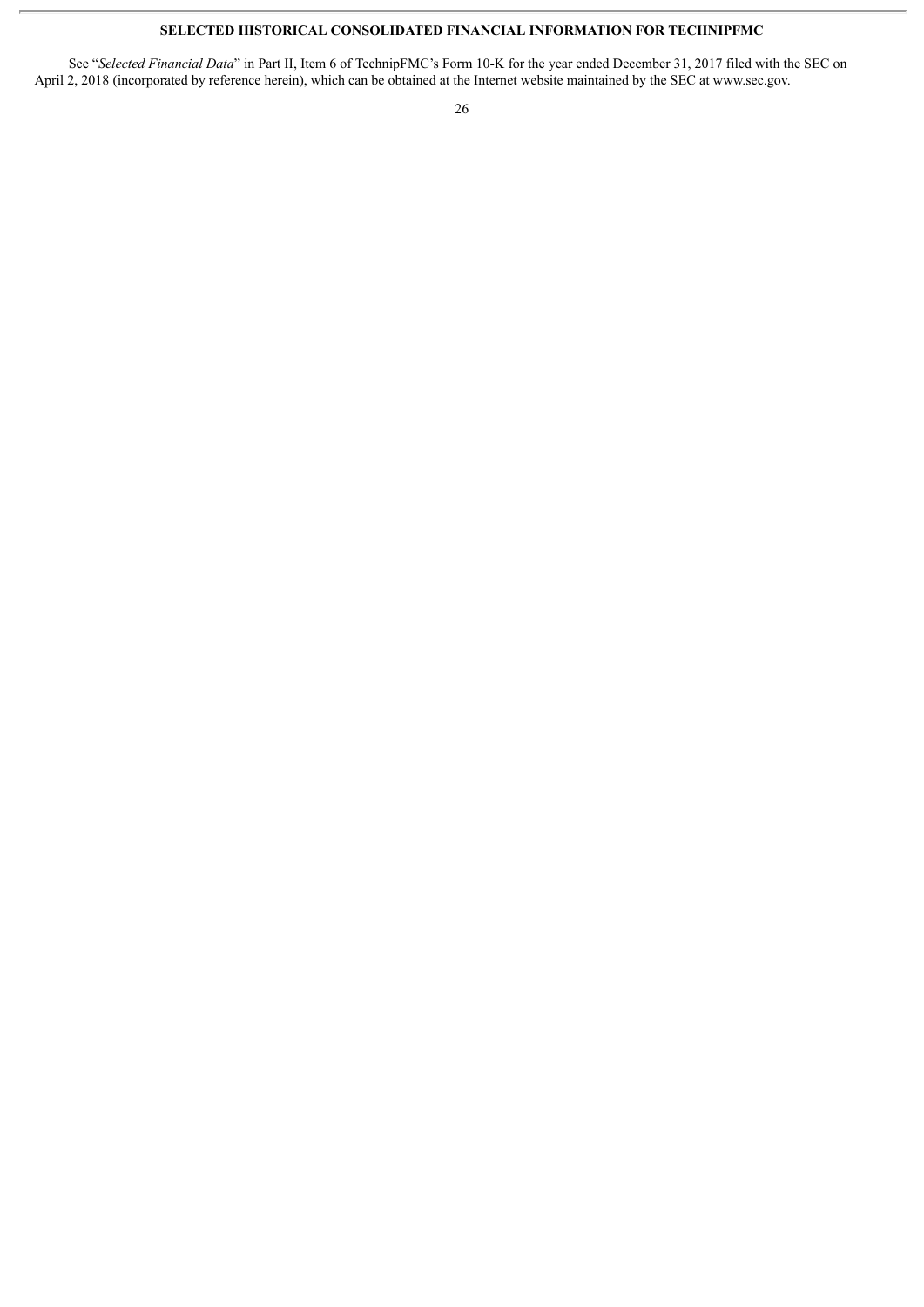# **SELECTED HISTORICAL CONSOLIDATED FINANCIAL DATA FOR FMC TECHNOLOGIES**

<span id="page-28-0"></span>See Exhibit 99.1 to TechnipFMC's Current Report on Form 8-K filed with the SEC on February 24, 2017 (incorporated by reference herein), which can be obtained at the Internet website maintained by the SEC at www.sec.gov.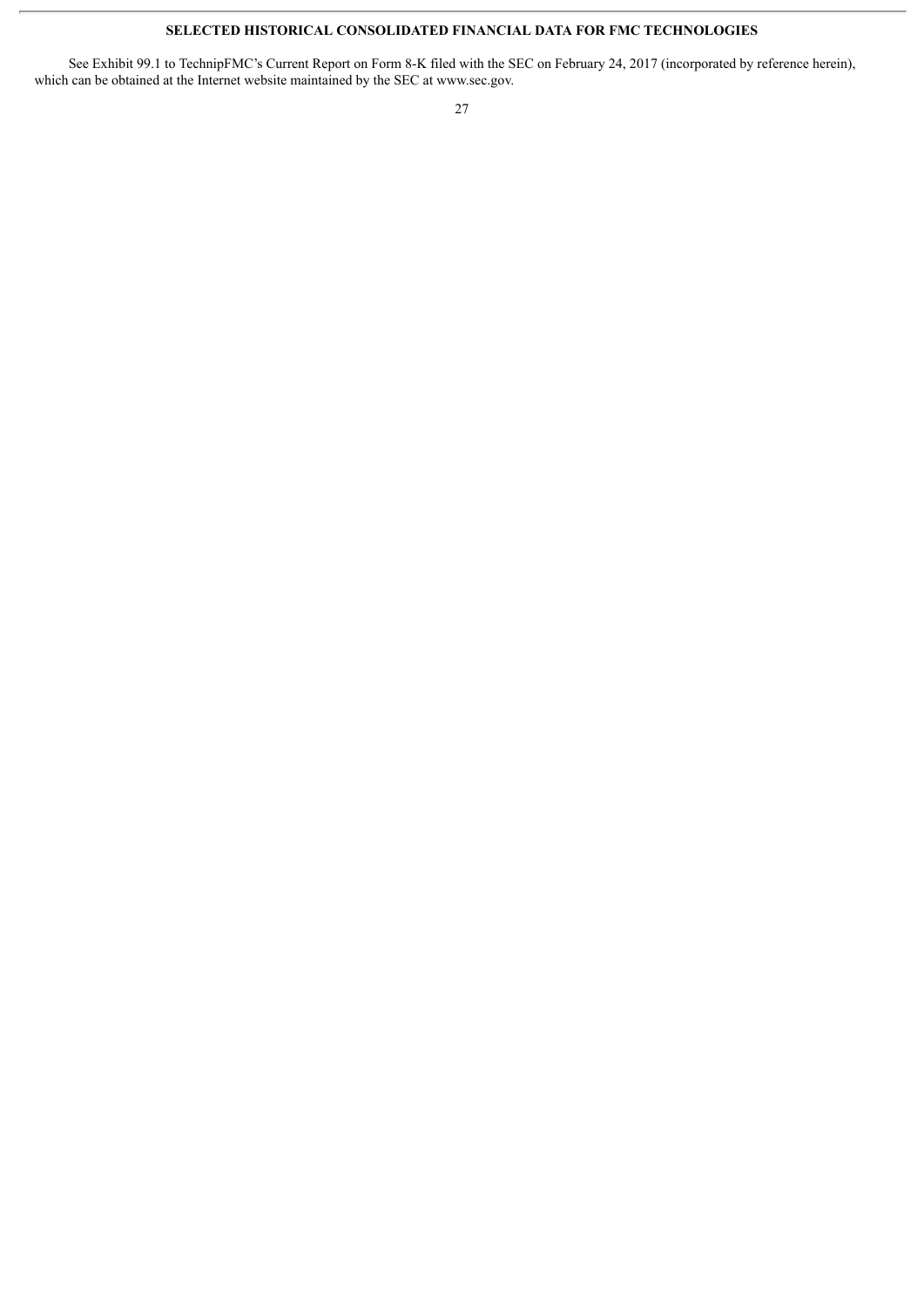## <span id="page-29-0"></span>**MANAGEMENT'S DISCUSSION AND ANALYSIS OF FINANCIAL CONDITION AND RESULTS OF OPERATIONS OF TECHNIPFMC**

See "*Management's Discussion and Analysis of Financial Condition and Results of Operations*" in Part II, Item 7 of TechnipFMC's Form 10-K for the year ended December 31, 2017 filed with the SEC on April 2, 2018 (incorporated by reference herein), which can be obtained at the Internet website maintained by the SEC at www.sec.gov.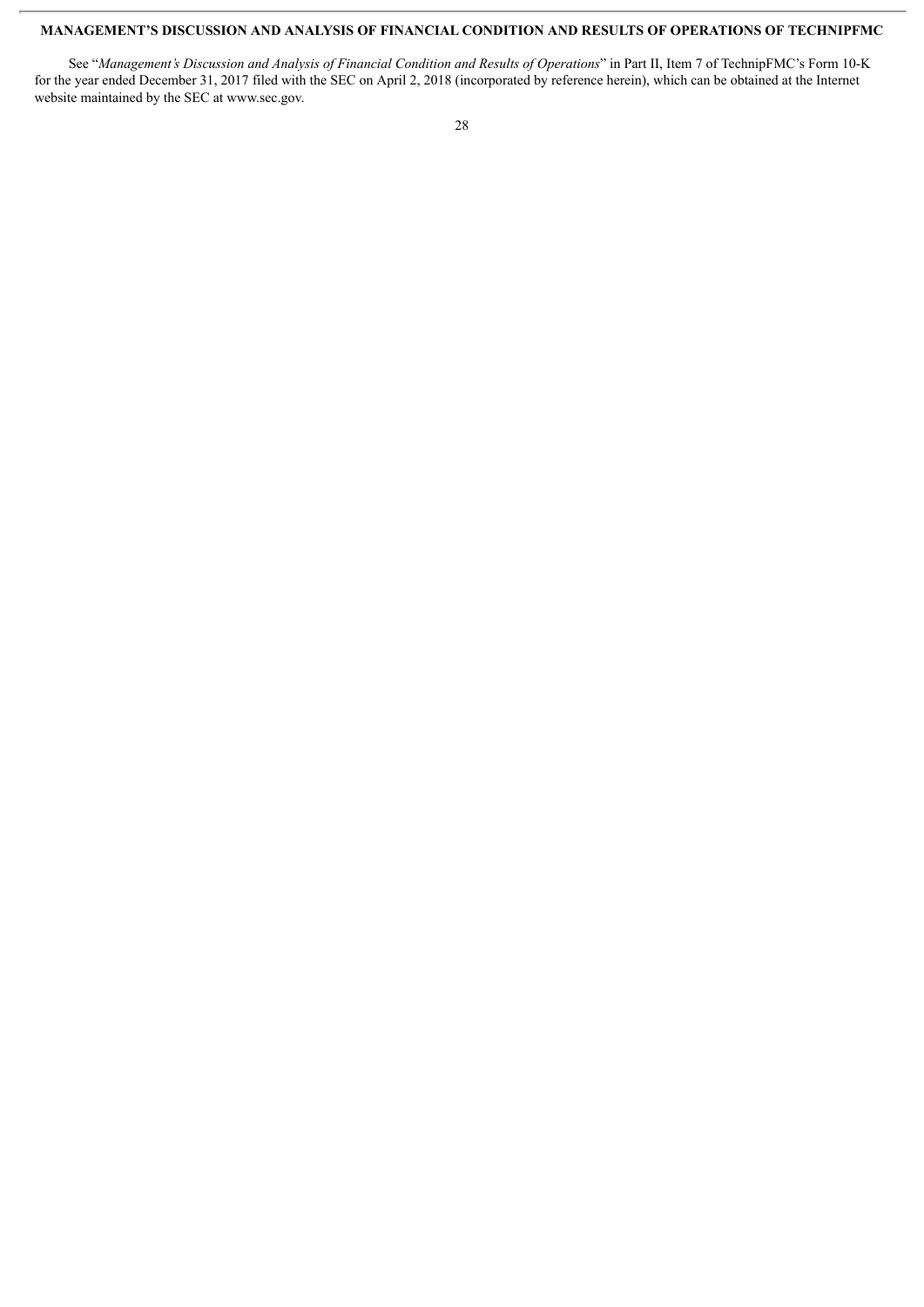## <span id="page-30-0"></span>**MANAGEMENT'S DISCUSSION AND ANALYSIS OF FINANCIAL CONDITION AND RESULTS OF OPERATIONS OF FMC TECHNOLOGIES**

The following Management Discussion and Analysis of Financial Condition and Results of Operations should be read in conjunction with the consolidated financial statements of FMC Technologies, Inc. and consolidated subsidiaries as of and for the years ended December 31, 2016 and 2015 incorporated by reference into this prospectus. See "*Where You Can Find More Information*."

#### **Merger of FMC Technologies and Technip**

In May 2016, FMC Technologies announced its intention to enter into a business combination with Technip S.A. On June 14, 2016, FMC Technologies and Technip entered into a definitive business combination agreement providing for the business combination among FMC Technologies, FMC Technologies SIS Limited, a private limited company incorporated under the laws of England and Wales and a wholly owned subsidiary of FMC Technologies, and Technip. On August 4, 2016, FMC Technologies SIS Limited changed its name to TechnipFMC Limited and was subsequently re-registered under the laws of England and Wales on January 11, 2017 as TechnipFMC plc. On December 5, 2016, the definitive business combination agreement was unanimously approved by the board of directors of FMC Technologies and Technip.

On January 16, 2017, the business combination was completed. Pursuant to the terms of the definitive business combination agreement, Technip merged with and into TechnipFMC, with TechnipFMC continuing as the surviving company (the "Technip Merger"), and each ordinary share of Technip (the "Technip Shares"), other than Technip Shares owned by Technip or its wholly owned subsidiaries, were exchanged for 2.0 ordinary shares of TechnipFMC, subject to the terms of the definitive business combination agreement. Immediately following the Technip Merger, a wholly owned indirect subsidiary of TechnipFMC ("Merger Sub") merged with and into FMC Technologies, with FMC Technologies continuing as the surviving company and as a wholly owned indirect subsidiary of TechnipFMC (the "FMCTI Merger"), and each share of common stock of FMC Technologies (the "FMCTI Shares"), other than FMCTI Shares owned by FMC Technologies, TechnipFMC, Merger Sub or their respective wholly owned subsidiaries, were exchanged for 1.0 ordinary share of TechnipFMC, subject to the terms of the definitive business combination agreement.

### **Executive Overview**

FMC Technologies designs, manufactures and services technologically sophisticated systems and products for customers in the energy industry. FMCTI has manufacturing operations worldwide, strategically located to facilitate delivery of its products, systems and services to its customers. FMCTI reports its results of operations in the following segments: Subsea Technologies, Surface Technologies and Energy Infrastructure. Management's determination of FMCTI's reporting segments was made on the basis of its strategic priorities and corresponds to the manner in which the chief operating decision maker reviews and evaluates operating performance to make decisions about resources allocations to each segment.

FMCTI focuses on economic- and industry-specific drivers and key risk factors affecting its business segments as it formulates strategic plans and makes decisions related to allocating capital and human resources. The results of FMCTI's segments are primarily driven by changes in capital spending by oil and gas companies, which largely depend upon current and anticipated future crude oil and natural gas demand, production volumes, and consequently, commodity prices. FMCTI uses crude oil and natural gas prices as an indicator of demand. Additionally, FMCTI uses rig count as an indicator of demand which consequently influences the level of worldwide production activity and spending decisions. It also focuses on key risk factors when determining its overall strategy and making decisions for capital allocation. These factors include risks associated with the global economic outlook, product obsolescence and the competitive environment. FMCTI addresses these risks in its business strategies, which incorporate continuing development of leading edge technologies and cultivating strong customer relationships.

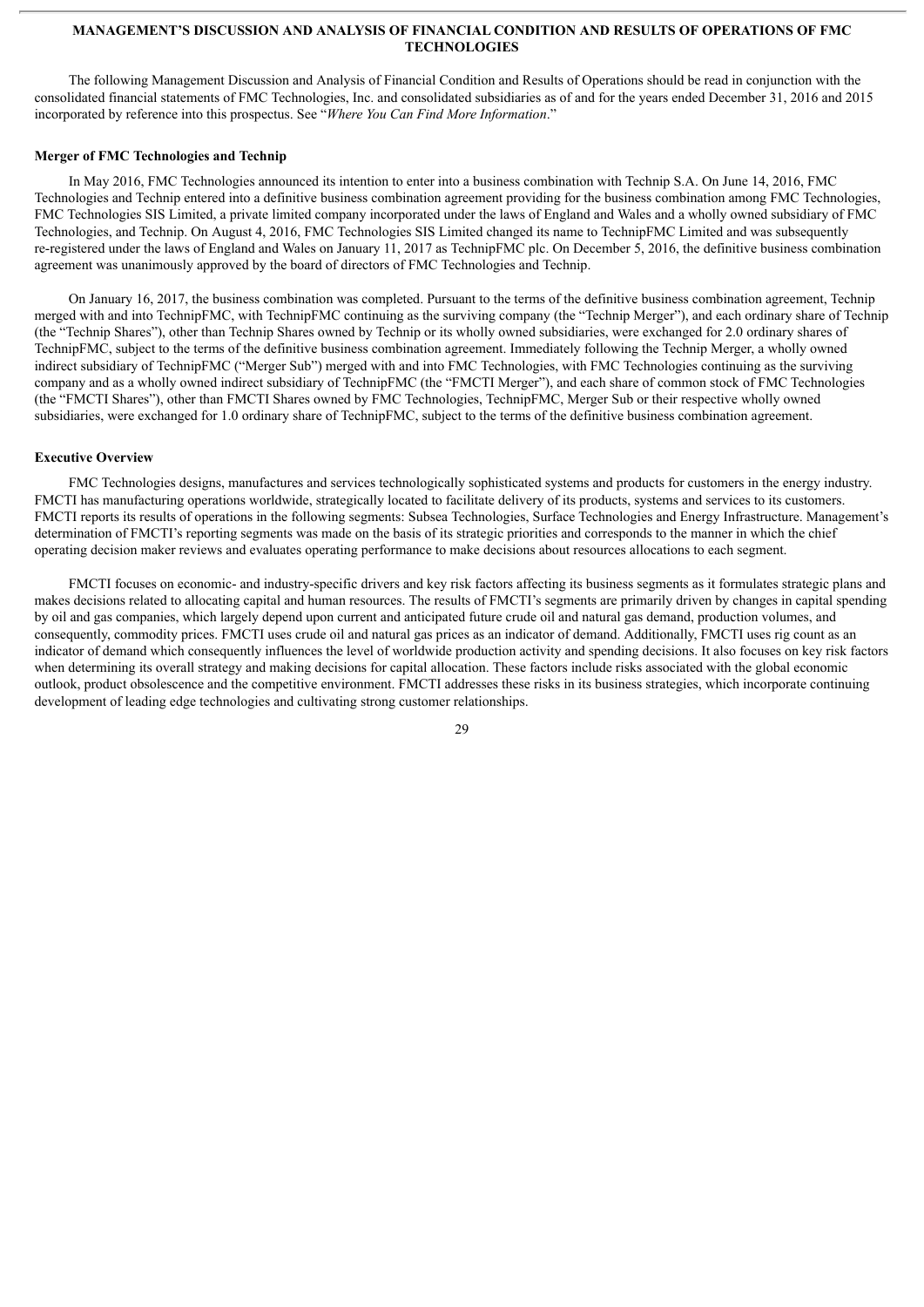FMCTI's Subsea Technologies segment is primarily affected by trends in deepwater oil and natural gas production. Its Surface Technologies segment is primarily affected by trends in land-based and shallow water oil and natural gas production, including trends in shale production. FMCTI has developed close working relationships with its customers. Its Subsea Technologies segment builds long-term alliances with oil and natural gas companies that are actively engaged in offshore deepwater development. FMCTI believes that by closely working with its customers, FMCTI enhances its competitive advantage, improves its operating results and strengthens its market positions. FMCTI's share of subsea tree awards during the year is one way it evaluates its market position.

As FMCTI evaluates its operating results, FMCTI considers business segment performance indicators like segment revenue, operating profit and capital employed, in addition to the level of inbound orders and order backlog. A significant proportion of FMCTI's revenue is recognized under the percentage of completion method of accounting. Cash receipts from such arrangements typically occur at milestones achieved under stated contract terms. Consequently, the timing of revenue recognition is not always correlated with the timing of customer payments. FMCTI aims to structure its contracts to receive advance payments that it typically uses to fund engineering efforts and inventory purchases. Working capital (excluding cash) and net (debt) cash are therefore key performance indicators of cash flows.

In each of its segments, FMCTI serves customers from around the world. During 2016, approximately 75% of FMCTI's total sales were recognized outside of the United States. FMCTI evaluates international markets and pursues opportunities that fit its technological capabilities and strategies. It has targeted opportunities in West Africa, Brazil, the North Sea and the Asia-Pacific region because of the expected offshore drilling potential in those regions.

## **Business Outlook**

*Merger of FMCTI and Technip*—Refer to "Merger of FMC Technologies and Technip" for further information related to the business combination.

*Overall Outlook*—Although the price of crude oil recovered in 2016 when compared to the prior year, the oil and gas industry continues to experience the overall impacts of the low crude oil price environment and the uncertainties in the crude oil price outlook. Despite OPEC's recently announced framework agreement to cap OPEC crude oil production in 2017, uncertainty in the crude oil price outlook remains as to the effectiveness and duration of both concurrent OPEC and non-OPEC production cuts. Overall, the uncertain crude oil price outlook is expected to have a continued negative effect on FMCTI's businesses in 2017. The timing of any recovery of crude oil prices and business activity is dependent on many variables, but many analysts believe the market corrections necessary to address the oversupply of crude oil are expected to occur over the next year. As long-term demand rises and production naturally declines, FMCTI believes commodity prices should continue to recover, improving the cash flows and confidence of its customers to increase their investments in new sources of oil production.

*Subsea Technologies*—The low crude oil price environment over the last two years led many of FMCTI's customers to reduce their capital spending plans or defer new deepwater projects. These capital spending reductions had an adverse effect on 2016 subsea inbound orders when compared to the prior year. Beginning in 2015, FMCTI began to reduce its workforce to align its operations with the anticipated decreases in activity in 2016 due to delayed subsea project inbound and to maintain operating margins. FMCTI benefited from these restructuring actions by attaining more cost-effective manufacturing during 2016. FMCTI expects subsea revenue to decrease a third consecutive year in 2017. It also recognizes the need to strategically invest in its people to ensure that it preserves the core competencies and capabilities that delivered the strong results in 2016 and will be needed to respond to the market recovery. FMCTI believes the operational improvements made will help mitigate the anticipated decline in operating margins. FMCTI remains confident that it can deliver double digit operating margins for the full-year 2017. FMCTI's customers are taking aggressive actions to improve their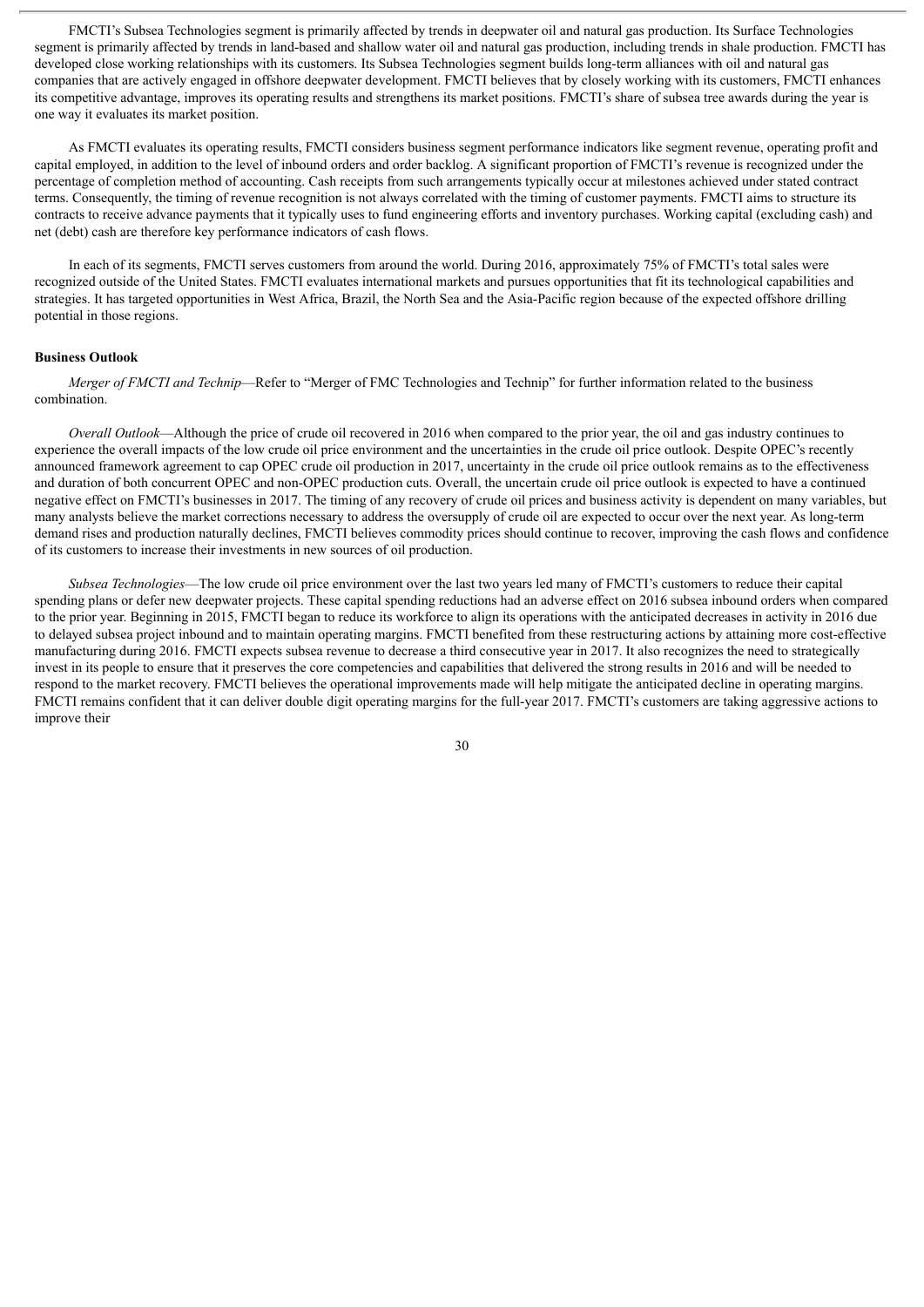project economics. Accordingly, FMCTI remains focused on ways to reduce costs to its customers by offering cost-effective approaches to its customers' project developments, including customer acceptance of integrated business models to help achieve the cost-reduction goals and accelerate achievement of first oil. In the long term, FMCTI continues to believe deepwater development will remain a significant part of its customers' portfolio.

*Surface Technologies*—FMCTI's Surface Technologies businesses continues to operate in a challenging environment as a result of lower activity and competitive pricing, particularly in the North American land market. As a result, where excess supply has limited the ability to earn an acceptable return, FMCTI has temporarily suspended certain operations in its surface integrated services business until additional market activity supports its profit and cash flow objectives. The market recovery has begun in North America. FMCTI's restructuring actions taken in 2016 have reduced costs, and it expects its rationalized operating structure to provide it with flexibility to respond to this recovery. Based on its strong backlog and the inherent geographical mix in which it operates, FMCTI's international surface business delivered strong results in 2016. However, FMCTI experienced competitive pricing pressure throughout 2016 in these international markets, and FMCTI expects this to negatively impact future margins into 2017.

## **Consolidated Results of Operations—Years ended December 31, 2016 and 2015**

|                                                                  | Year Ended<br>December 31<br>Change |                                   |               |        |
|------------------------------------------------------------------|-------------------------------------|-----------------------------------|---------------|--------|
|                                                                  | 2016                                | 2015                              | 2016 vs. 2015 |        |
|                                                                  |                                     | (In millions, except percentages) |               |        |
| Revenue                                                          | \$4,542.3                           | \$6,362.7                         | \$(1,820.4)   | (29)%  |
| Costs and expenses:                                              |                                     |                                   |               |        |
| Cost of sales                                                    | 3,528.1                             | 4,894.8                           | (1,366.7)     | (28)   |
| Selling, general and administrative expense                      | 581.7                               | 624.8                             | (43.1)        | (7)    |
| Research and development expense                                 | 114.1                               | 135.3                             | (21.2)        | (16)   |
| Restructuring and impairment expense                             | 92.9                                | 112.2                             | (19.3)        | (17)   |
| Merger transaction and integration costs                         | 45.2                                | 3.5                               | 41.7          | 1,191  |
| Total costs and expenses                                         | 4,362.0                             | 5,770.6                           | (1,408.6)     | (24)   |
| Gain on disposition of business, net                             | 6.4                                 |                                   | $6.4*$        |        |
| Other income (expense), net                                      | (30.1)                              | (57.2)                            | $27.1*$       |        |
| Net interest expense                                             | (30.0)                              | (32.3)                            | 2.3           |        |
| Income before income taxes                                       | 126.6                               | 502.6                             | (376.0)       | (75)   |
| Provision for income taxes                                       | 79.5                                | 107.8                             | (28.3)        | (26)   |
| Income from continuing operations                                | 47.1                                | 394.8                             | (347.7)       | (88)   |
| Income (loss) from discontinued operations, net of income taxes  | (10.1)                              |                                   | (10.1)        | $\ast$ |
| Net income                                                       | 37.0                                | 394.8                             | (357.8)       | (91)   |
| Less: net (income) loss attributable to noncontrolling interests | 1.4                                 | (1.7)                             | 3.1           | 182    |
| Net income attributable to FMC Technologies, Inc.                | 38.4                                | 393.1                             | (354.7)       | (90)%  |

Not meaningful

### *2016 Compared With 2015*

Revenue decreased by \$1,820.4 million in 2016 compared to the prior year. Revenue in 2016 included an \$88.7 million unfavorable impact of foreign currency translation. In Subsea Technologies, revenue is primarily impacted by the amount of beginning backlog entering the year, the pace of backlog conversion and the orders received during the year. Revenue decreased across all subsea regions primarily due to lower inbound orders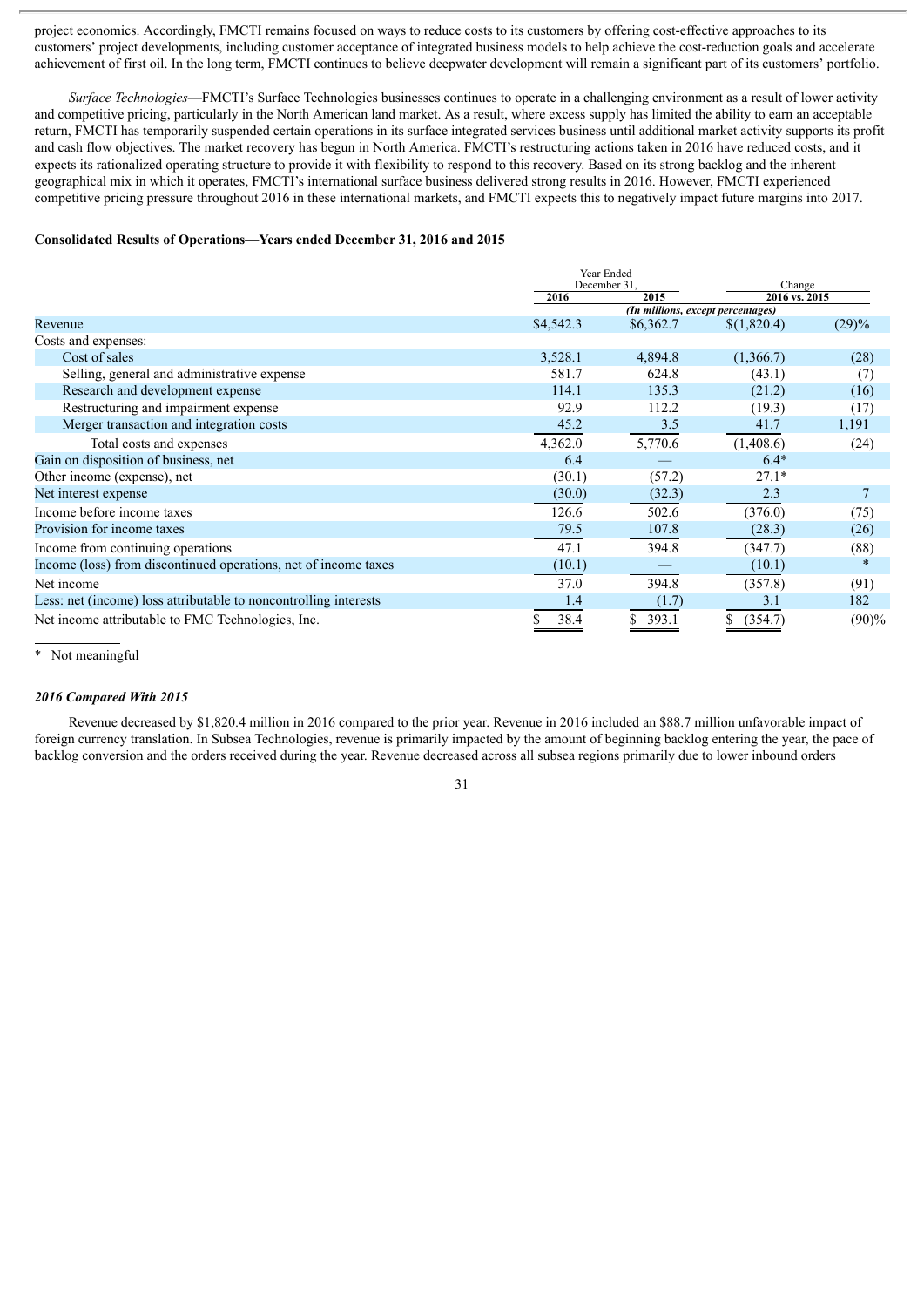achieved during 2015 that affected the backlog coming into the current year and lower subsea service revenue year-over-year. Additionally, the decrease in revenue was attributable to lower sales volumes in FMCTI's Schilling Robotics and Multi Phase Meters businesses as a result of lower market activity. Surface Technologies posted lower revenue primarily driven by lower market activity in North America which decreased demand for FMCTI's well service pumps and flowline products in FMCTI's fluid control business and conventional wellheads in its surface integrated services business.

Gross profit (revenue less cost of sales) decreased as a percentage of sales to 22.3% in 2016 from 23.1% in the prior year. The decrease in gross profit as a percentage of sales was primarily due to lower market activity in North America which decreased sales volumes in FMCTI's surface integrated services business and decreased sales volumes for its well service pumps and flowline products in its fluid control business. The decrease in gross profit as a percentage of sales was partially offset by higher margin project backlog conversion in FMCTI's Western Region and Asia Pacific subsea business and lower excess and obsolescence inventory charges in its surface integrated services, fluid control and measurement solutions businesses in 2016.

Selling, general and administrative expense decreased by \$43.1 million year-over-year, driven by lower headcount across all reporting segments, foreign currency translation and decreased sales commissions.

Restructuring and impairment expense decreased by \$19.3 million year-over-year, driven by lower impairment charges taken in 2016 when compared to the prior year. In 2016 FMCTI recorded impairment charges of \$42.6 million primarily due to the impairment of tangible and intangible assets in its U.S. and Canadian surface integrated services businesses related to the downturn in the energy market in the U.S. and the related sale of its wireline business in Canada, respectively. In 2015 FMCTI recorded impairment expenses of \$66.5 million primarily due to the impairment of tangible and intangible assets in its Canadian surface integrated services business related to the downturn in the energy market in Canada. Additionally, FMCTI recorded restructuring expenses of \$50.3 million and \$45.7 million during 2016 and 2015, respectively, as a result of its company-wide reduction in workforce and facility consolidation that began in 2015.

Merger transaction and integration costs of \$45.2 million incurred during 2016 were due to the merger of FMCTI and Technip. Refer to "Merger of FMC Technologies and Technip" for further information related to the business combination.

Other income (expense), net, primarily reflects foreign currency gains and losses. The decrease in other income (expense), net from 2015 to 2016 is primarily related to the devaluation of the Angolan new kwanza in 2015.

FMCTI's provision for income taxes reflected an effective tax rate of 62.1% and 21.5% in 2016 and 2015, respectively. The increase in FMCTI's effective tax rate in 2016 from 2015 was primarily due to an increase in the valuation allowance on deferred tax assets related to intercompany interest costs in Norway, partially offset by a favorable change in mix of earnings. FMCTI's effective tax rate can fluctuate depending on its country mix of earnings, since its foreign earnings are generally subject to lower tax rates than in the United States. In certain jurisdictions, primarily Singapore and Malaysia, FMCTI's tax rate is significantly less than the relevant statutory rate due to tax holidays which are set to expire after 2018 in Singapore and 2017 and 2020 in Malaysia. The difference between the effective tax rate and the statutory U.S. federal income tax rate primarily related to differing foreign and state tax rates.

FMCTI recorded a \$10.1 million loss, net of income taxes, from discontinued operations in 2016. In 2007, the Algerian Tax Authority issued a notice of tax assessment against SOFEC Floating Systems, Inc. ("SOFEC") for calendar years 2003 through 2006. SOFEC, a former wholly owned subsidiary of FMCTI, issued a protest in 2009 in response to the assessment, and during 2016, FMCTI was notified the tax assessment protest was officially rejected. During the period assessed, SOFEC engaged in a multi-year supply and installation project for Sonatrach, Algeria's national oil company.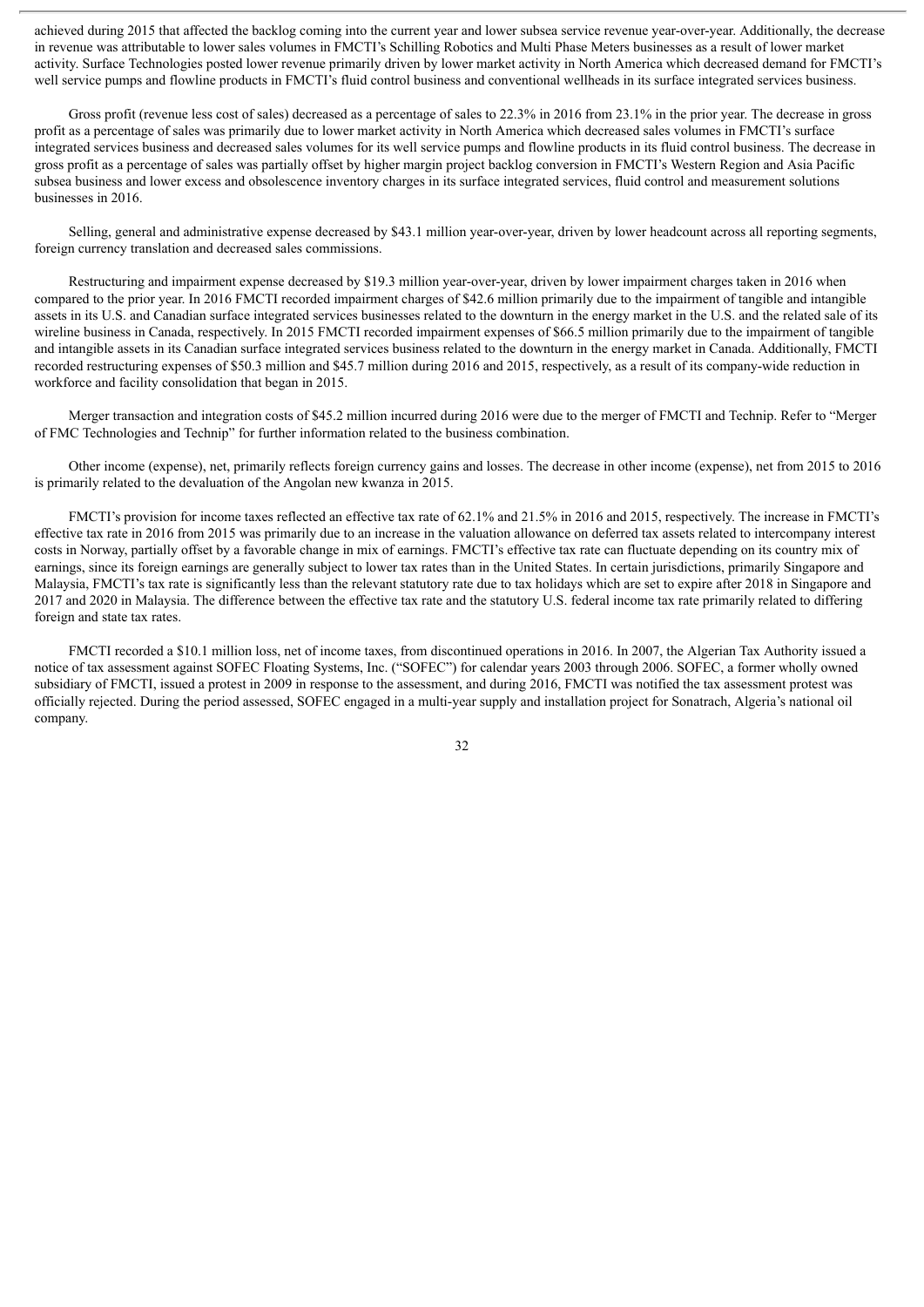## **Operating Results of Business Segments—Years ended December 31, 2016 and 2015**

Segment operating profit is defined as total segment revenue less segment operating expenses. The following items have been excluded in computing segment operating profit: corporate staff expense, net interest income (expense) associated with corporate debt facilities, income taxes, stockbased compensation, other employee benefits, LIFO adjustments, certain foreign exchange gains and losses, and the impact of unusual or strategic transactions not representative of segment operations.

FMCTI reports its results of operations in U.S. dollars; however, its earnings are generated in various currencies worldwide. For example, FMCTI generates a significant amount of revenue, and incurs a significant amount of costs, in Norwegian krone, Brazilian real, Singapore dollar, Malaysian ringgit, British pound, Angolan new kwanza and the euro. In order to provide worldwide consolidated results, the earnings of subsidiaries functioning in their local currencies are translated into U.S. dollars based upon the average exchange rate during the period. While the U.S. dollar results reported reflect the actual economics of the period reported upon, the variances from prior periods include the impact of translating earnings at different rates.

## **Subsea Technologies**

|                                          | Year Ended  |                             |               |               |  |  |
|------------------------------------------|-------------|-----------------------------|---------------|---------------|--|--|
|                                          | December 31 |                             | Change        |               |  |  |
|                                          | 2016        | 2015                        |               | 2016 vs. 2015 |  |  |
|                                          |             | (In millions, except $\%$ ) |               |               |  |  |
| Revenue                                  | \$3,314.0   | \$4.509.0                   | \$(1,195.0)   | (27)%         |  |  |
| Operating profit                         | \$430.4     | 630.2                       | (199.8)<br>S. | (32)%         |  |  |
| Operating profit as a percent of revenue | 13.0%       | $14.0\%$                    |               | $(1.0)$ pts.  |  |  |

#### *2016 Compared With 2015*

Subsea Technologies' revenue decreased \$1,195.0 million in 2016 compared to the prior year. Revenue for 2016 included a \$58.6 million unfavorable impact of foreign currency translation. Subsea Technologies revenue is primarily impacted by the amount of beginning backlog entering the year, the pace of backlog conversion and the orders received during the year. Revenue decreased across all subsea regions primarily due to lower inbound orders achieved during 2015 that affected the backlog coming into the current year and lower subsea service revenue year-over-year. Additionally, the decrease in revenue was attributable to lower sales volumes in FMCTI's Schilling Robotics and Multi Phase Meters businesses as a result of lower market activity.

Subsea Technologies' operating profit totaled \$430.4 million, or 13.0% of revenue, in 2016, compared to the prior-year's operating profit as a percentage of revenue of 14.0%. The margin decline was primarily driven by the following:

- Subsea Systems—0.2 percentage point decrease due to losses from equity earnings in affiliates related to FMCTI's FTO Services and Forsys Subsea joint ventures, partially offset by higher margin project backlog conversion in its Western Region and Asia Pacific subsea business and lower restructuring and severance charges recorded in 2016; and
- Schilling Robotics and Multi Phase Meters—0.8 percentage point decrease due to the decline in crude oil price and its related effect on market activity in 2016.

Subsea Technologies' operating profit in 2016 included a \$4.8 million unfavorable impact of foreign currency translation and \$39.4 million in impairment, restructuring and other severance charges. Subsea Technologies' operating profit in 2015 included \$49.7 million in impairment, restructuring and other severance charges.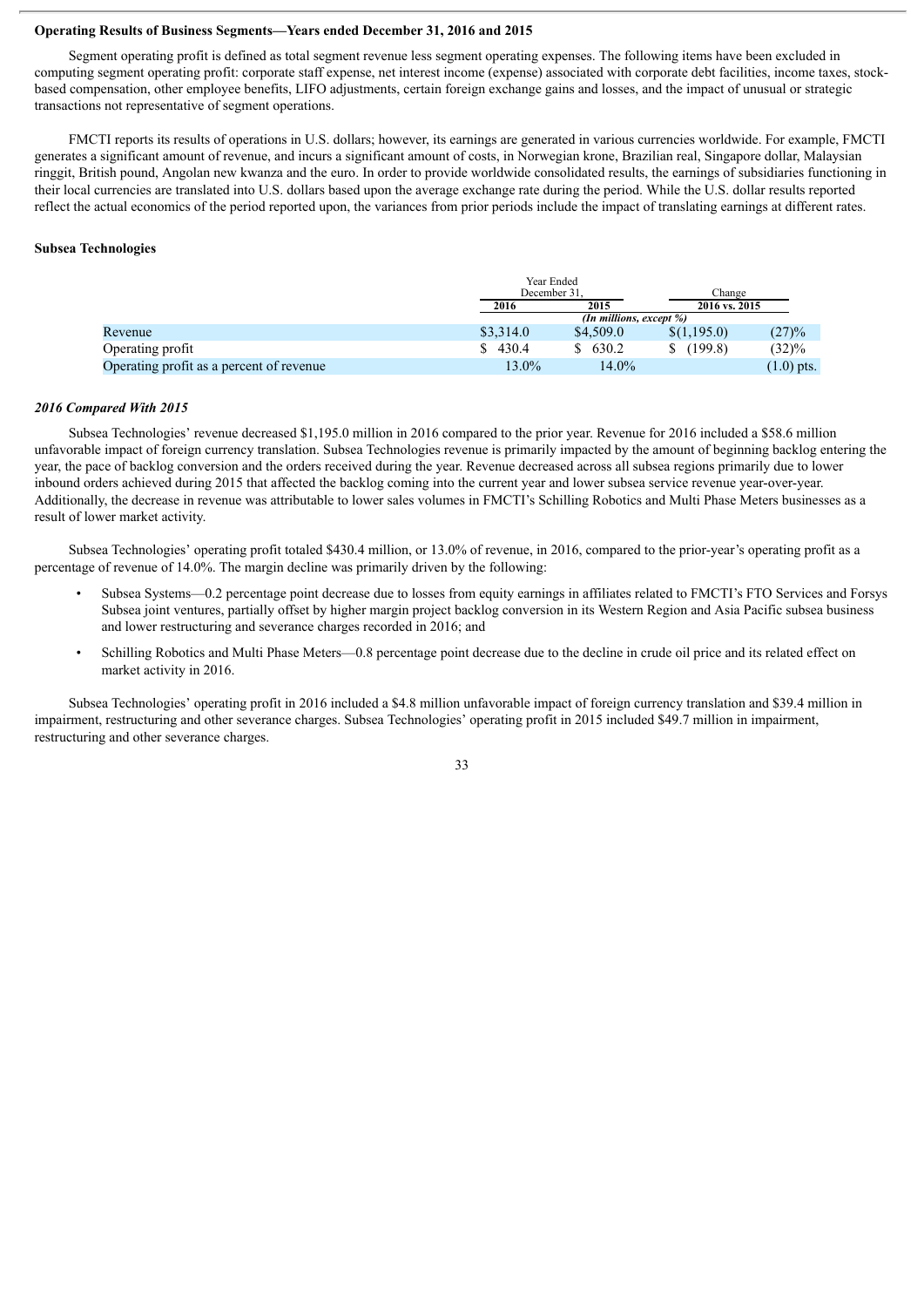## **Surface Technologies**

|                                          | Year Ended<br>December 31. |                             | Change    |               |  |
|------------------------------------------|----------------------------|-----------------------------|-----------|---------------|--|
|                                          | 2016                       | 2015                        |           | 2016 vs. 2015 |  |
|                                          |                            | (In millions, except $\%$ ) |           |               |  |
| Revenue                                  | \$935.3                    | \$1,487.6                   | \$(552.3) | (37)%         |  |
| Operating profit                         | \$ (69.2)                  | 60.6                        | \$(129.8) | $(214)\%$     |  |
| Operating profit as a percent of revenue | (7.4)%                     | 4.1%                        |           | $(11.5)$ pts. |  |

## *2016 Compared With 2015*

Surface Technologies' revenue decreased \$552.3 million in 2016 compared to the prior year. Revenue decreased in all of FMCTI's Surface Technologies businesses year-over-year. The decrease in revenue was primarily driven by lower market activity in North America which decreased demand for FMCTI's well service pumps and flowline products in its fluid control business and conventional wellheads in its surface integrated services business. Additionally, the revenue decrease in FMCTI's surface integrated services business was also attributable to the divestiture of its wireline business during the second quarter of 2016. Foreign currency translation unfavorably impacted Surface Technologies revenue by \$28.8 million in 2016.

Surface Technologies' operating loss totaled \$69.2 million, or (7.4)% of revenue, in 2016, compared to the prior-year's operating profit as a percentage of revenue of 4.1%. The margin decline was primarily driven by the following:

- Surface Integrated Services—10.3 percentage point decrease due to \$22.2 million in restructuring and other severance charges and lower market activity in North America, partially offset by lower impairment charges taken in 2016; and
- Fluid Control—2.1 percentage point decrease due to decreased sales volumes for FMCTI's well service pumps and flowline products resulting from lower activity in the North American shale markets.

Surface Technologies' operating loss in 2016 included a \$3.6 million unfavorable impact of foreign currency translation, \$65.7 million in impairment, restructuring and other severance charges, and \$14.7 million in excess and obsolescence inventory charges. Surface Technologies' operating profit in 2015 included \$73.7 million in impairment, restructuring and other severance charges, and \$41.1 million in excess and obsolescence inventory charges.

## **Energy Infrastructure**

|                                          | Year Ended |                         | Change   |               |  |  |
|------------------------------------------|------------|-------------------------|----------|---------------|--|--|
|                                          | 2016       | December 31<br>2015     |          | 2016 vs. 2015 |  |  |
|                                          |            | (In millions, except %) |          |               |  |  |
| Revenue                                  | \$316.9    | \$395.4                 | \$(78.5) | $(20)\%$      |  |  |
| Operating profit                         | 2.9        | 3.2                     | \$ (0.3) | $(9)\%$       |  |  |
| Operating profit as a percent of revenue | $0.9\%$    | $0.8\%$                 |          | $0.1$ pts.    |  |  |

## *2016 Compared With 2015*

Energy Infrastructure's revenue decreased \$78.5 million in 2016 compared to the prior year. The decrease in revenue was due to lower sales volumes primarily in FMCTI's measurement solutions business driven by the continued reduction in market activity in 2016. Foreign currency translation unfavorably impacted revenue by \$1.9 million in 2016.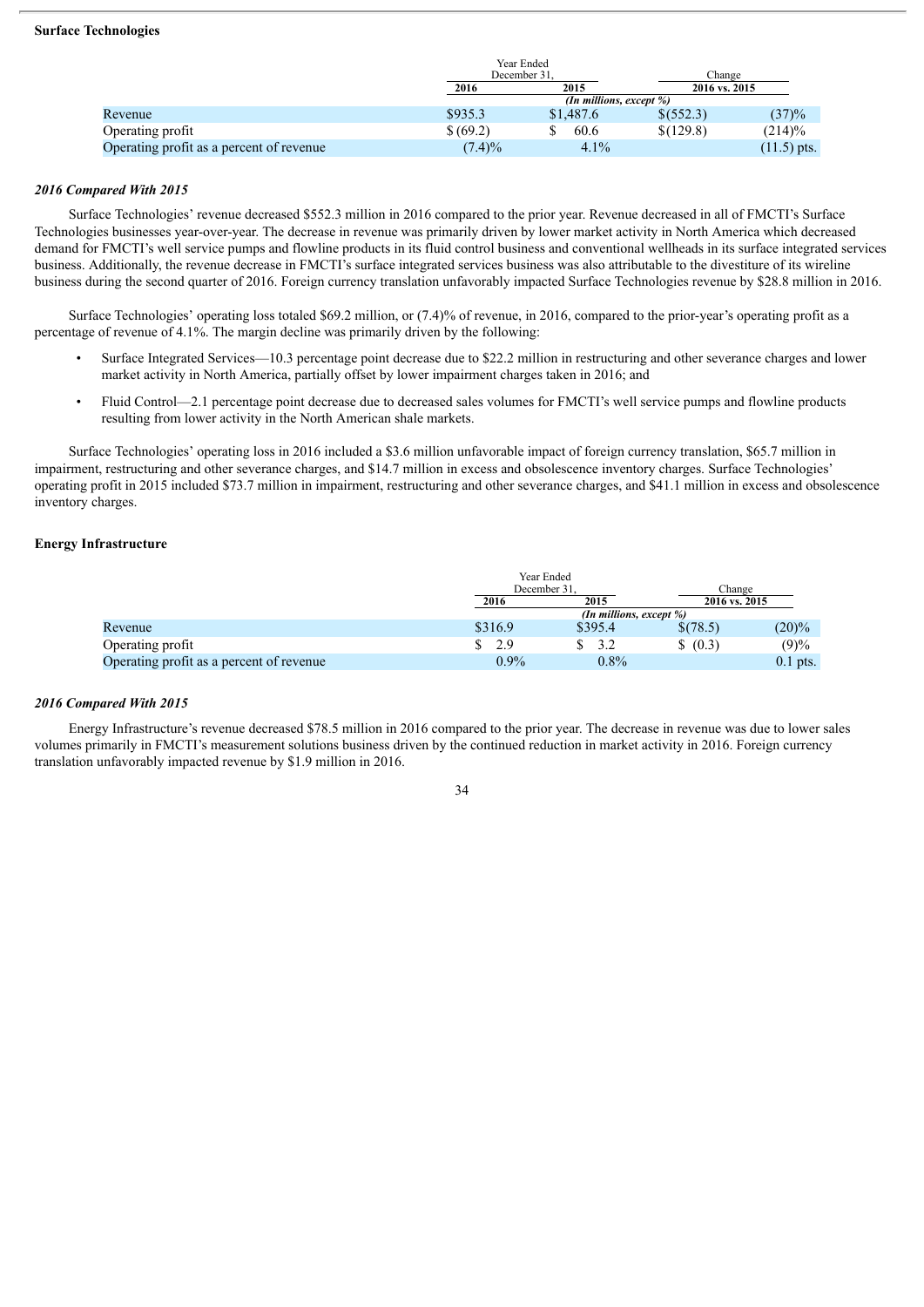Energy Infrastructure's operating profit totaled \$2.9 million, or 0.9% of revenue, in 2016, compared to the prior-year's operating profit as a percentage of revenue of 0.8%. The margin improvement was primarily driven by the following:

- Measurement Solutions—2.6 percentage point increase due to lower restructuring charges and inventory write-downs in 2016; and
- Loading Systems—2.1 percentage point decrease due to lower sales volumes and restructuring costs taken in 2016.

Energy Infrastructure's operating profit in 2016 included \$3.4 million in restructuring and other severance charges and \$0.8 million in excess and obsolescence inventory charges. Energy Infrastructure's operating profit in 2015 included \$8.5 million in restructuring and other severance charges and \$7.4 million in excess and obsolescence inventory charges.

# **Corporate Items**

|                                        |           | Year Ended                  |               |          |  |  |
|----------------------------------------|-----------|-----------------------------|---------------|----------|--|--|
|                                        |           | December 31.<br>Change      |               |          |  |  |
|                                        | 2016      | 2015                        | 2016 vs. 2015 |          |  |  |
|                                        |           | (In millions, except $\%$ ) |               |          |  |  |
| Corporate expense                      | \$ (57.3) | \$ (60.2)                   | 2.9           | 5%       |  |  |
| Other revenue and other (expense), net | (149.0)   | (100.8)                     | (48.2)        | (48)%    |  |  |
| Net interest expense                   | (30.0)    | (32.3)                      | 2.3           | 7%       |  |  |
| Total corporate items                  | \$(236.3) | \$(193.3)                   | \$(43.0)      | $(22)\%$ |  |  |

# *2016 Compared With 2015*

FMCTI's corporate items reduced earnings by \$236.3 million in 2016, compared to \$193.3 million in 2015. The year-over-year increase primarily reflected the following:

- unfavorable variance of \$41.7 million related to business combination transaction and integration costs related to the merger with Technip;
- unfavorable variance of \$23.8 million related to transition and facility consolidation costs;
- unfavorable variance of \$10.6 million related to corporate restructuring and impairment expenses; and a
- favorable variance of \$25.0 million associated with foreign currency gains and losses.

# **Inbound Orders and Order Backlog**

*Inbound orders*—Inbound orders represent the estimated sales value of confirmed customer orders received during the reporting period.

|                                     |           | <b>Inbound Orders</b><br>Year Ended<br>December 31. |
|-------------------------------------|-----------|-----------------------------------------------------|
|                                     | 2016      | 2015                                                |
|                                     |           | (In millions)                                       |
| Subsea Technologies                 | \$1,650.5 | \$3,102.7                                           |
| Surface Technologies                | 835.9     | 1,289.8                                             |
| <b>Energy Infrastructure</b>        | 232.3     | 379.3                                               |
| Intercompany eliminations and other | (23.5)    | (17.3)                                              |
| Total inbound orders                | \$2,695.2 | \$4,754.5                                           |
|                                     |           |                                                     |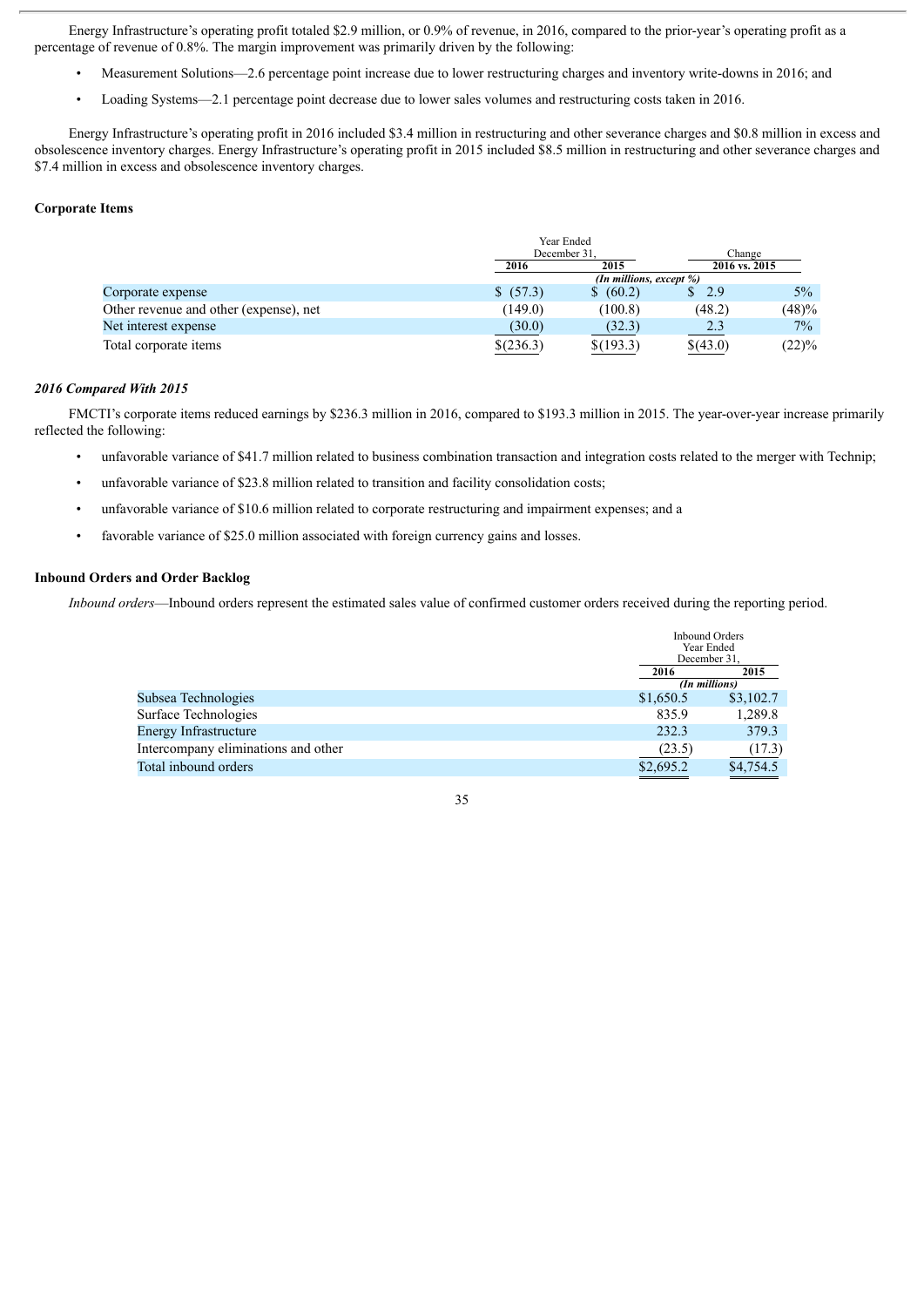*Order backlog*—Order backlog is calculated as the estimated sales value of unfilled, confirmed customer orders at the reporting date. Foreign currency translation positively affected backlog by \$140.0 million and negatively affected backlog by \$655.6 million for the years ended December 31, 2016 and 2015, respectively.

|                              |           | Order Backlog |
|------------------------------|-----------|---------------|
|                              |           | December 31.  |
|                              | 2016      | 2015          |
|                              |           | (In millions) |
| Subsea Technologies          | \$2,241.7 | \$3,761.8     |
| Surface Technologies         | 329.3     | 432.8         |
| <b>Energy Infrastructure</b> | 79.8      | 163.9         |
| Intercompany eliminations    | (2.3)     | (2.9)         |
| Total order backlog          | \$2,648.5 | \$4,355.6     |
|                              |           |               |

*Subsea Technologies*. Order backlog at December 31, 2016, decreased by \$1.5 billion compared to December 31, 2015, primarily due to lower inbound orders during 2016. Subsea Technologies backlog of \$2.2 billion at December 31, 2016, was composed of various subsea projects, including BP's Shah Deniz Stage 2; Petrobras' pre-salt tree and manifold award; Shell's Appomattox; Statoil's Johan Sverdrup Phase 1; Total's Egina; and Woodside's Greater Western Flank Phase 2. The above listed projects represented 44% of FMCTI's Subsea Technologies backlog as of December 31, 2016. FMCTI expects to convert approximately 60% to 65% of December 31, 2016 backlog into revenue during 2017.

*Surface Technologies*. Order backlog at December 31, 2016 decreased by \$103.5 million compared to December 31, 2015. The decrease in backlog was due to lower inbound orders primarily in FMCTI's surface international business during 2016. FMCTI expects to convert substantially all December 31, 2016 backlog into revenue into 2017.

## **Liquidity and Capital Resources**

Substantially all of FMCTI's cash balances are held outside the United States and are generally used to meet the liquidity needs of its non-U.S. operations. Most of its cash held outside the United States could be repatriated to the United States, but under current law, any such repatriation would be subject to U.S. federal income tax, as adjusted for applicable foreign tax credits. FMCTI has provided for U.S. federal income taxes on undistributed foreign earnings where it has determined that such earnings are not indefinitely reinvested.

FMCTI expects to meet the continuing funding requirements of its U.S. operations with cash generated by such U.S. operations, cash from earnings generated by non-U.S. operations that are not indefinitely reinvested and its existing revolving credit facility. If cash held by non-U.S. operations is required for funding operations in the United States, and if U.S. tax has not previously been provided on the earnings of such operations, FMCTI would make a provision for additional U.S. tax in connection with repatriating this cash, which may be material to its cash flows and results of operations.

*Net Debt*—Net debt, or net cash, is a non-GAAP financial measure reflecting cash and cash equivalents, net of debt. Management uses this non-GAAP financial measure to evaluate FMCTI's capital structure and financial leverage. FMCTI believes net debt, or net cash, is a meaningful financial measure that may assist investors in understanding its financial condition and recognizing underlying trends in its capital structure. Net (debt) cash should not be considered as an alternative to, or more meaningful than, cash and cash equivalents as determined in accordance with GAAP or as an indicator of FMCTI's operating performance or liquidity.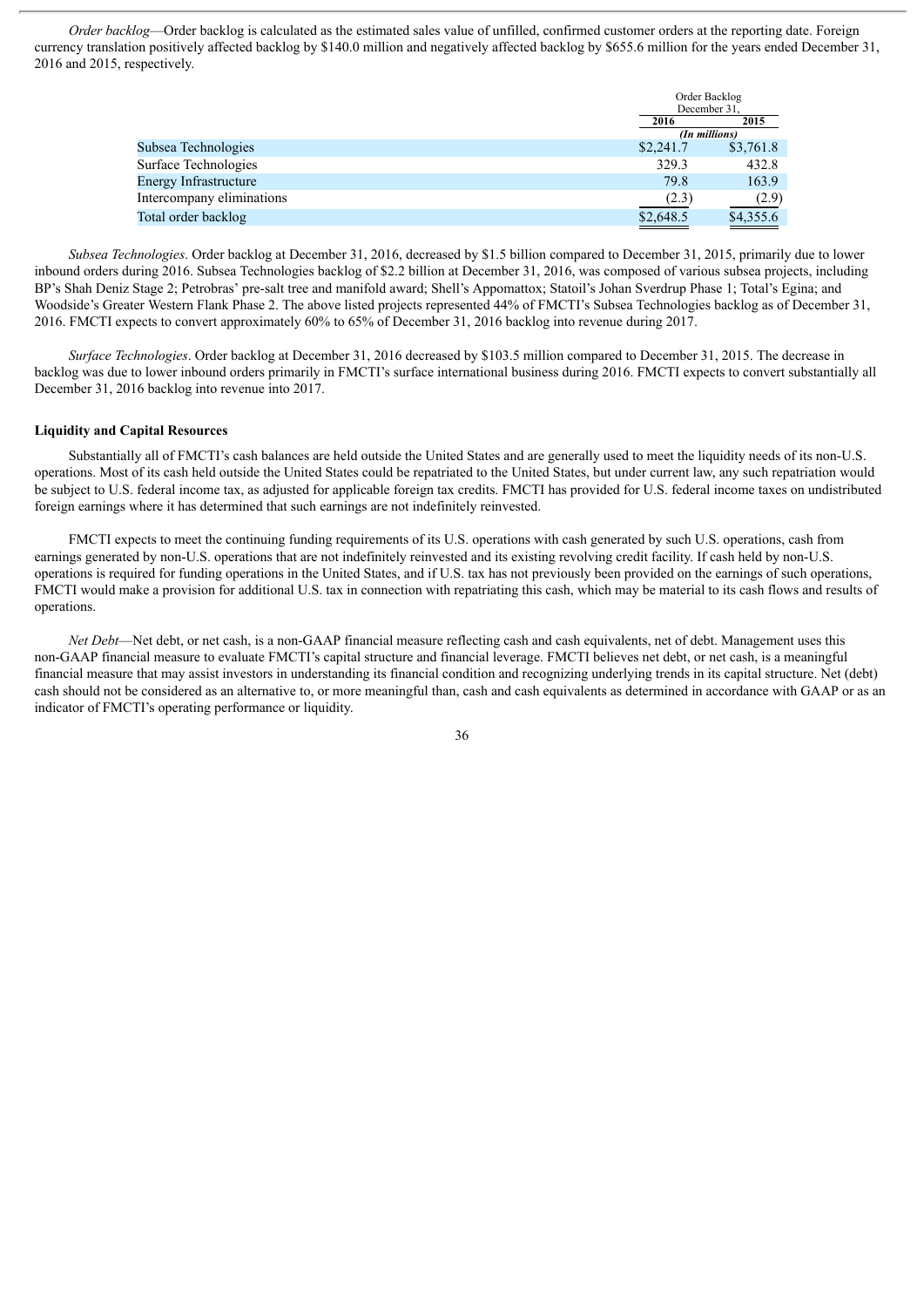The following is a reconciliation of FMCTI's cash and cash equivalents to net (debt) cash for the periods presented.

|                                                       | December 31.<br>2016 | December 31,<br>2015 |           |
|-------------------------------------------------------|----------------------|----------------------|-----------|
|                                                       |                      | (In millions)        |           |
| Cash and cash equivalents                             | 1.015.9              |                      | 916.2     |
| Short-term debt and current portion of long-term debt | (317.3)              |                      | (21.9)    |
| Long-term debt, less current portion                  | (908.1)              |                      | (1,134.1) |
| Net debt                                              | (209.5)              |                      | (239.8)   |

The change in FMCTI's net debt position was primarily due to cash-generated income from operations and proceeds from the disposition of businesses, partially offset by capital expenditures, treasury stock repurchases, negative changes in FMCTI's working capital position from operations, investments in Angolan bonds and cash requirements to fund its joint ventures.

# *Cash Flows*

Cash flows for each of the years in the three-year period ended December 31, 2016, were as follows:

|                                                              | Year Ended    |         |
|--------------------------------------------------------------|---------------|---------|
|                                                              | December 31.  |         |
|                                                              | 2016          | 2015    |
|                                                              | (In millions) |         |
| Cash provided by operating activities                        | \$273.2       | \$932.6 |
| Cash required by investing activities                        | (192.3)       | (275.2) |
| Cash provided (required) by financing activities             | 0.5           | (345.8) |
| Effect of exchange rate changes on cash and cash equivalents | 18.3          | (34.2)  |
| Increase in cash and cash equivalents                        | 99.7          | \$277.4 |

*Operating cash flows*—During 2016, FMCTI generated \$273.2 million in cash flows from operating activities, which represented a \$659.4 million decrease compared 2015. The year-over-year decrease in 2016 was due to a negative change in FMCTI's working capital position driven by its portfolio of projects and lower cash-generated income during the year. FMCTI's working capital balances can vary significantly depending on the payment terms and timing on key contracts.

*Investing cash flows*—FMCTI's cash requirements for investing activities in 2016 were \$192.3 million, primarily reflecting cash required by its capital expenditure program of \$118.1 million during 2016 related to continued investments in its subsea equipment business, \$60.0 million related to the purchase of Angolan bonds which were classified as held-to-maturity investments and \$57.8 million in investments in its Forsys Subsea and FTO Services joint ventures, partially offset by \$35.5 million in proceeds related to the dispositions of businesses.

FMCTI's cash requirements for investing activities in 2015 were \$275.2 million, primarily reflecting cash required by its capital expenditure program of \$250.8 million during 2015 related to continued investments in service asset primarily in its Subsea Technologies segment and \$34.5 million in investments in its Forsys Subsea and FTO Services joint ventures.

*Financing cash flows*—Cash generated by financing activities was \$0.5 million in 2016. The increase in cash generated from financing activities from the prior year was due to an increase in FMCTI's commercial paper position and lower repurchases of its common stock during 2016. Pursuant to the business combination agreement executed by FMCTI and Technip related to the merger, repurchases of common stock were suspended during the period prior to the close of the merger.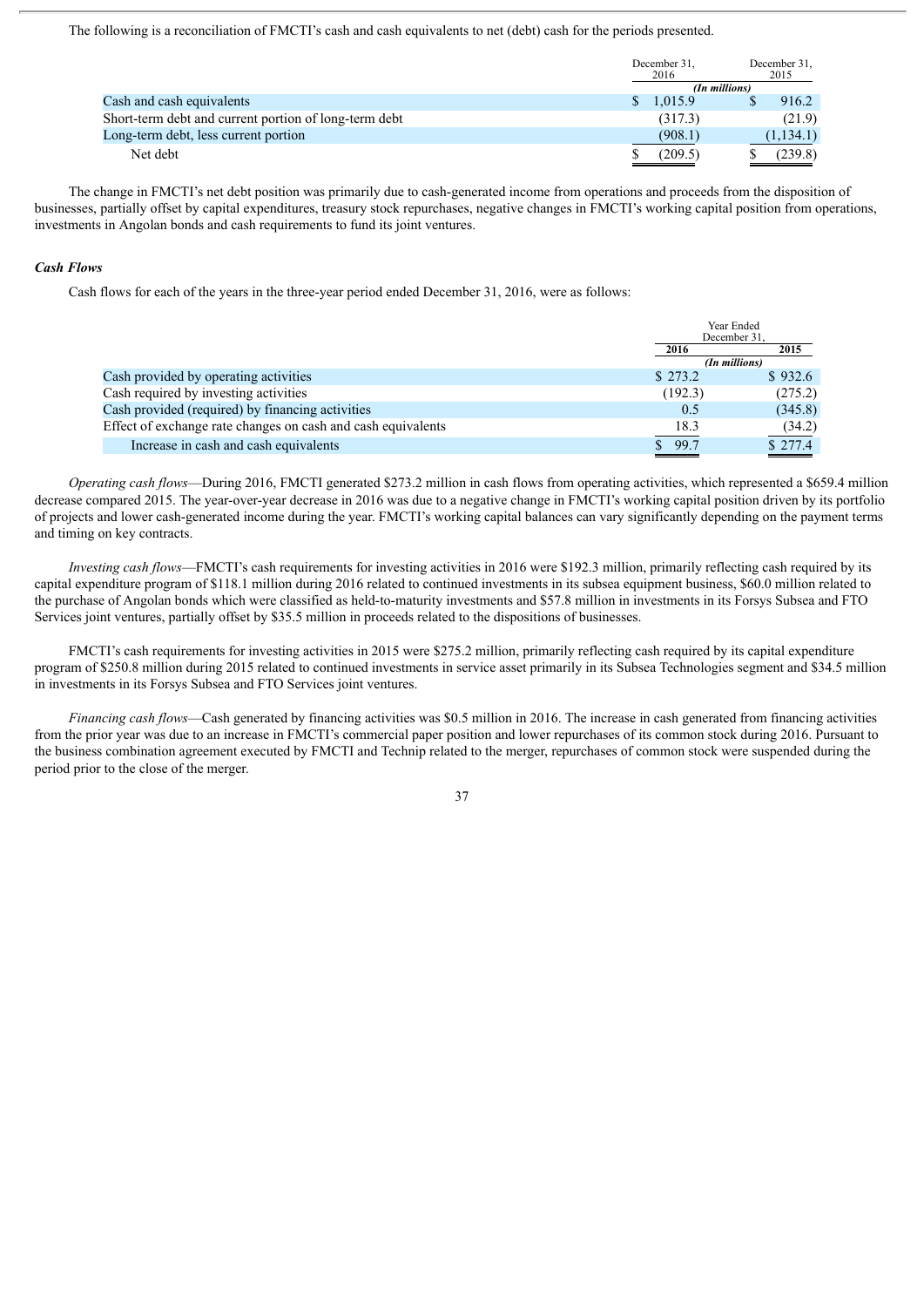# *Debt and Liquidity*

Total borrowings at December 31, 2016 and 2015, comprised the following:

|                                       | December 31. |               |           |
|---------------------------------------|--------------|---------------|-----------|
|                                       | 2016         |               | 2015      |
|                                       |              | (In millions) |           |
| Revolving credit facility             |              |               |           |
| Commercial paper                      | 410.1        |               | 337.2     |
| 2.00% Notes due 2017                  | 299.6        |               | 299.1     |
| 3.45% Notes due 2022                  | 497.9        |               | 497.5     |
| Term loan                             |              |               | 15.6      |
| Foreign uncommitted credit facilities | 17.4         |               | 5.9       |
| Property financing                    |              | 0.3           | 0.7       |
| Total borrowings                      | \$1,225.3    |               | \$1,156.0 |
|                                       |              |               |           |

*Credit Facilities*—On September 24, 2015, FMCTI entered into a new \$2.0 billion revolving credit agreement ("credit agreement") with Wells Fargo Bank, National Association, as Administrative Agent. The credit agreement is a five-year, revolving credit facility expiring in September 2020. Subject to certain conditions, at FMCTI's request the aggregate commitments under the credit agreement may be increased by an additional \$500 million.

Borrowings under the credit agreement bear interest at the highest of three base rates or the London interbank offered rate ("LIBOR"), at FMCTI's option, plus an applicable margin. Depending on FMCTI's senior unsecured credit rating, the applicable margin for revolving loans varies (i) in the case of LIBOR loans, from 1.00% to 1.75% and (ii) in the case of base rate loans, from 0.00% to 0.75%.

In connection with the new credit agreement, FMCTI terminated its previously existing \$1.5 billion five-year, revolving credit agreement.

The following is a summary of FMCTI's revolving credit facility at December 31, 2016:

| Description                         | Amount    | Debt<br>Outstanding |  | Commercial<br>Paper<br>Outstanding(a) | ∟etters of<br>Credit | Unused<br>Capacity | Maturity          |
|-------------------------------------|-----------|---------------------|--|---------------------------------------|----------------------|--------------------|-------------------|
|                                     |           |                     |  | (In millions)                         |                      |                    |                   |
| Five-year revolving credit facility | \$2,000.0 |                     |  | 410.1                                 | _                    | \$1.589.9          | September<br>2020 |

(a) Under its commercial paper program, FMCTI has the ability to access up to \$1.5 billion of financing through its commercial paper dealers. FMCTI's available capacity under its revolving credit facility is reduced by any outstanding commercial paper.

Committed credit available under FMCTI's revolving credit facility provides the ability to issue its commercial paper obligations on a long-term basis. FMCTI had \$410.1 million of commercial paper issued under its facility at December 31, 2016. As it had both the ability and intent to refinance these obligations on a long-term basis, FMCTI's commercial paper borrowings were classified as long-term in the accompanying consolidated balance sheet at December 31, 2016.

Among other restrictions, the terms of the credit agreement include negative covenants related to liens and FMCTI's total capitalization ratio. As of December 31, 2016, FMCTI was in compliance with all restrictive covenants under its revolving credit facility.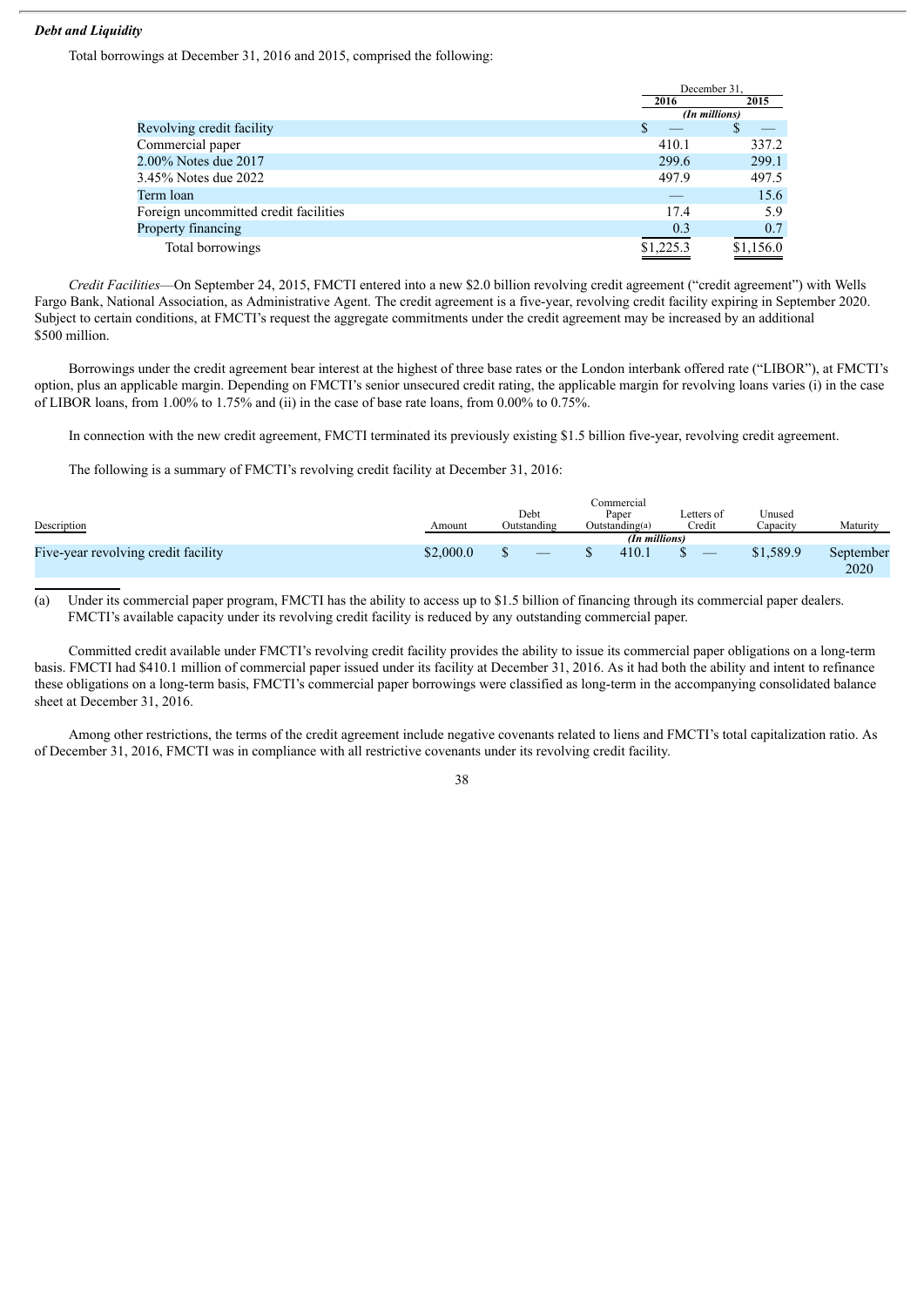On January 12, 2017, FMCTI and Technip Eurocash SNC (the "Borrowers") entered into a \$2.5 billion five-year unsecured revolving credit facility agreement ("facility agreement") with JPMorgan Chase Bank, National Association, as agent and arranger, SG Americas Securities LLC as an arranger, and the lenders party thereto. The agreement provides that FMCTI would act as initial guarantor and TechnipFMC would accede as an additional borrower and an additional guarantor following the consummation of the business combination between FMCTI and Technip.

The facility agreement provides for the establishment of a multicurrency, revolving credit facility, which includes a \$1.5 billion letter of credit subfacility. Subject to certain conditions, the Borrowers may request the aggregate commitments under the facility agreement be increased by an additional \$500 million. The facility agreement expires in January 2022. The facility agreement contains usual and customary covenants, representations and warranties and events of default for credit facilities of this type, including financial covenants. FMCTI's previously existing \$2.0 billion five-year revolving credit agreement was terminated upon availability of the facility agreement. Refer to Note 25 to FMCTI's consolidated financial statements for the year ended December 31, 2016 for additional information related to the facility agreement.

Senior Notes—On September 21, 2012, FMCTI completed the public offering of \$300.0 million aggregate principal amount of 2.00% senior notes due October 2017 and \$500.0 million aggregate principal amount of 3.45% senior notes due October 2022 (collectively, the "Senior Notes"). Interest on the Senior Notes is payable semi-annually in arrears on April 1 and October 1 of each year, beginning April 1, 2013. Net proceeds from the offering of \$793.8 million were used for the repayment of outstanding commercial paper and indebtedness under FMCTI's revolving credit facility. Refer to Note 11 to the consolidated financial statements for the year ended December 31, 2016 for additional information related to the Senior Notes.

# **Contractual Obligations**

The following is a summary of FMCTI's contractual obligations at December 31, 2016:

|                                                  |                          | Payments Due by Period |                |                  |                  |  |  |  |
|--------------------------------------------------|--------------------------|------------------------|----------------|------------------|------------------|--|--|--|
| <b>Contractual obligations</b>                   | <b>Total</b><br>payments | Less than<br>1 year    | $1-3$<br>vears | $3 - 5$<br>vears | After<br>5 years |  |  |  |
|                                                  |                          |                        | (In millions)  |                  |                  |  |  |  |
| Long-term $debt(a)$                              | \$1,207.9                | \$299.8                | \$410.2        |                  | \$497.9          |  |  |  |
| Short-term debt                                  | 17.4                     | 17.4                   |                |                  |                  |  |  |  |
| Interest on long-term debt(a)                    | 109.6                    | 23.3                   | 34.5           | 34.5             | 17.3             |  |  |  |
| Operating leases(b)                              | 381.8                    | 80.4                   | 120.3          | 79.6             | 101.5            |  |  |  |
| Purchase obligations $(c)$                       | 508.6                    | 435.0                  | 73.5           | 0.1              |                  |  |  |  |
| Pension and other post-retirement benefits $(d)$ | 9.5                      | 9.5                    |                |                  |                  |  |  |  |
| Unrecognized tax benefits(e)                     | 50.2                     | 50.2                   |                |                  |                  |  |  |  |
| Total contractual obligations                    | \$2,285.0                | \$915.6                | \$638.5        | \$114.2          | \$616.7          |  |  |  |

(a) FMCTI's available long-term debt is dependent upon its compliance with covenants, including negative covenants related to liens and its total capitalization ratio. Any violation of covenants or other events of default, which are not waived or cured, or changes in FMCTI's credit rating could have a material impact on its ability to maintain its committed financing arrangements. Refer to "Liquidity and Capital Resources" for information related to FMCTI's entrance into a new \$2.5 billion five-year unsecured revolving credit facility agreement on January 12, 2017.

Due to FMCTI's intent and ability to refinance commercial paper obligations on a long-term basis under its revolving credit facility and the variable interest rates associated with these debt instruments, only interest on its Senior Notes is included in the table. During 2016, FMCTI paid \$33.9 million for interest charges, net of interest capitalized.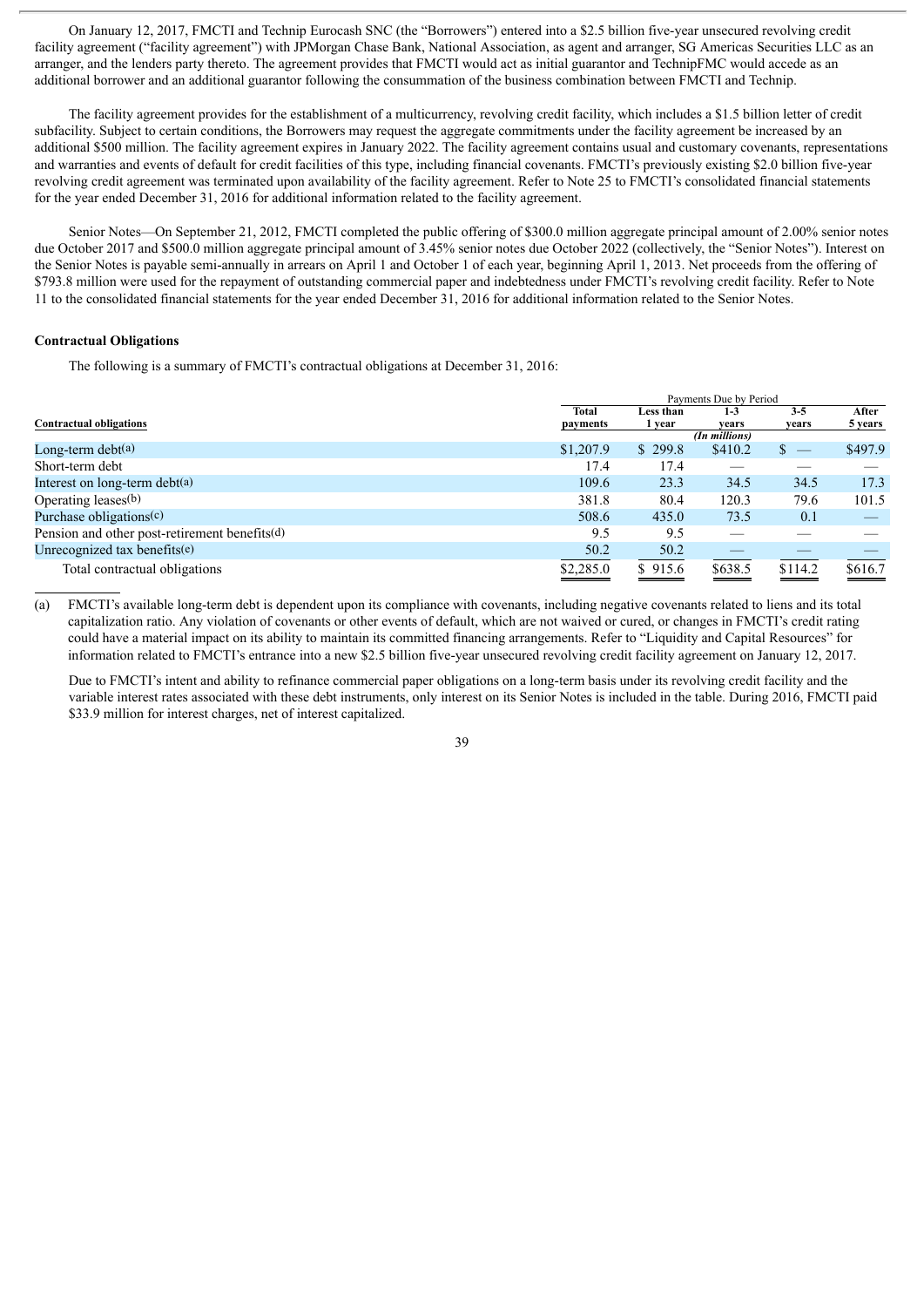- (b) In 2014 FMCTI entered into construction and operating lease agreements to finance the construction of manufacturing and office facilities located in Houston, TX. In January 2016, construction of the facilities was completed and rental payments under the operating lease commenced. Upon expiration of the lease term in September 2021, FMCTI has the option to renew the lease, purchase the facilities or re-market the facilities on behalf of the lessor, including certain guarantees of residual value under the re-marketing option.
- (c) In the normal course of business, FMCTI enters into agreements with its suppliers to purchase raw materials or services. These agreements include a requirement that FMCTI's supplier provide products or services to FMCTI's specifications and require FMCTI to make a firm purchase commitment to the supplier. As substantially all of these commitments are associated with purchases made to fulfill FMCTI's customers' orders, the costs associated with these agreements will ultimately be reflected in cost of sales on the consolidated statements of income.
- (d) FMCTI expects to contribute approximately \$9.5 million to its international pension plans, representing primarily the U.K. and Norway qualified pension plans, in 2017. FMCTI does not expect to make any contributions to its U.S. Qualified Pension Plan or its U.S. Non-Qualified Defined Benefit Pension Plan in 2017. Required contributions for future years depend on factors that cannot be determined at this time.
- (e) It is reasonably possible that \$50.2 million of liabilities for unrecognized tax benefits will be settled during 2017, and this amount is reflected in income taxes payable in FMCTI's consolidated balance sheet as of December 31, 2016. Although unrecognized tax benefits are not contractual obligations, they are presented in this table because they represent demands on FMCTI's liquidity.

## **Other Off-Balance Sheet Arrangements**

The following is a summary of other off-balance sheet arrangements at December 31, 2016:

|                                            |                 | Amount of Commitment Expiration per Period |               |                |                  |
|--------------------------------------------|-----------------|--------------------------------------------|---------------|----------------|------------------|
| Other off-balance sheet arrangements       | Total<br>amount | Less than<br>vear                          | 1-3<br>vears  | $3-5$<br>vears | After<br>5 years |
|                                            |                 |                                            | (In millions) |                |                  |
| Letters of credit and bank guarantees(a)   | \$643.9         | \$ 212.2                                   | \$357.5       | \$1.6          | \$72.6           |
| Surety bonds(a)                            |                 |                                            |               |                | 0.6              |
| Total other off-balance sheet arrangements | \$649.6         | \$217.3                                    | \$357.5       | \$1.6          | \$73.2           |

(a) As collateral for FMCTI's performance on certain sales contracts or as part of its agreements with insurance companies, FMCTI is liable under letters of credit, surety bonds and other bank guarantees. Its ability to generate revenue from certain contracts is dependent upon its ability to obtain these off-balance sheet financial instruments. These off-balance sheet financial instruments may be renewed, revised or released based on changes in the underlying commitment. Historically, FMCTI's commercial commitments have not been drawn upon to a material extent; consequently, management believes it is not reasonably likely there will be material claims against these commitments. However, should these financial instruments become unavailable to FMCTI, its operations and liquidity could be negatively impacted.

## **Critical Accounting Estimates**

The preparation of financial statements in conformity with U.S. generally accepted accounting principles requires management to make certain estimates, judgments and assumptions about future events that affect the reported amounts of assets and liabilities at the date of the financial statements, the reported amounts of revenue and expenses during the periods presented and the related disclosures in the accompanying notes to the financial statements. Management has reviewed these critical accounting estimates with the Audit Committee of FMCTI's Board of Directors. FMCTI believes the following critical accounting estimates used in preparing its financial statements address all important accounting areas where the nature of the estimates or assumptions is material due to the levels of subjectivity and judgment necessary to account for highly uncertain matters or the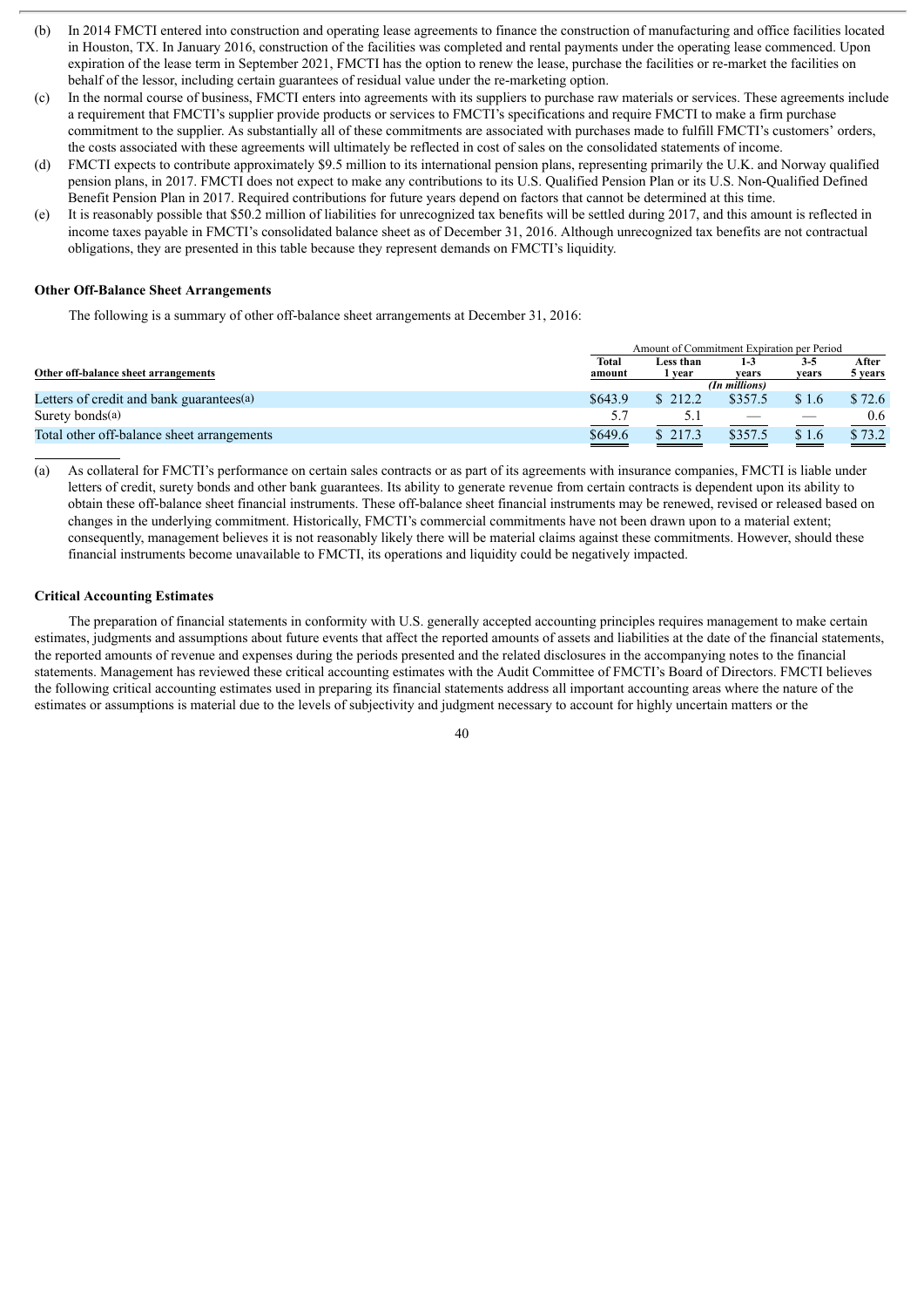susceptibility of such matters to change. See Note 1 to FMCTI's consolidated financial statements for the year ended December 31, 2016 for a description of its significant accounting policies.

# *Percentage of Completion Method of Accounting*

FMCTI recognizes revenue on construction-type manufacturing projects using the percentage of completion method of accounting whereby revenue is recognized as work progresses on each contract. There are several acceptable methods under U.S. generally accepted accounting principles of measuring progress toward completion. Most frequently, FMCTI uses the ratio of costs incurred to date to total estimated contract costs at completion to measure progress toward completion.

FMCTI executes contracts with its customers that clearly describe the equipment, systems and/or services that it will provide and the amount of consideration it will receive. After analyzing the drawings and specifications of the contract requirements, FMCTI's project engineers estimate total contract costs based on their experience with similar projects and then adjust these estimates for specific risks associated with each project, such as technical risks associated with a new design. Costs associated with specific risks are estimated by assessing the probability that conditions arising from these specific risks will affect the total cost to complete the project. After work on a project begins, assumptions that form the basis for the calculation of total project cost are examined on a regular basis and the estimates are updated to reflect the most current information and management's best judgment.

Revenue recognized using the percentage of completion method of accounting was approximately 62% and 60% of total revenue recognized for the years ended December 31, 2016 and 2015, respectively. A significant portion of FMCTI's total revenue recognized under the percentage of completion method of accounting relates to its Subsea Technologies segment, primarily for subsea exploration and production equipment projects that involve the design, engineering, manufacturing and assembly of complex, customer-specific systems. The systems are not entirely built from standard bills of material and typically require extended periods of time to design and construct.

Total estimated contract cost affects both the revenue recognized in a period as well as the reported profit or loss on a project. The determination of profit or loss on a contract requires consideration of contract revenue, change orders and claims, less costs incurred to date and estimated costs to complete. Profits are recognized based on the estimated project profit multiplied by the percentage complete. Adjustments to estimates of contract revenue, total contract cost, or extent of progress toward completion are often required as work progresses under the contract and as experience is gained, even though the scope of work required under the contract may not change. The nature of accounting for contracts under the percentage of completion method of accounting is such that refinements of the estimating process for changing conditions and new developments are continuous and characteristic of the process. Consequently, the amount of revenue recognized using the percentage of completion method of accounting is sensitive to changes in FMCTI's estimates of total contract costs. For each contract in progress at December 31, 2016, a 1% increase or decrease in the estimated margin earned on each contract would have increased or decreased total revenue and pre-tax income by \$23.2 million for the year ended December 31, 2016.

The total estimated contract cost in the percentage of completion method of accounting is a critical accounting estimate because it can materially affect revenue and profit and requires FMCTI to make judgments about matters that are uncertain. There are many factors, including, but not limited to, the ability to properly execute the engineering and designing phases consistent with FMCTI's customers' expectations, the availability and costs of labor and material resources, productivity and weather, that can affect the accuracy of FMCTI's cost estimates, and ultimately, its future profitability. In the past, FMCTI has realized both lower and higher than expected margins and have incurred losses as a result of unforeseen changes in its project costs; however, historically, its estimates have been reasonably dependable regarding the recognition of revenue and profit on contracts using the percentage of completion method of accounting.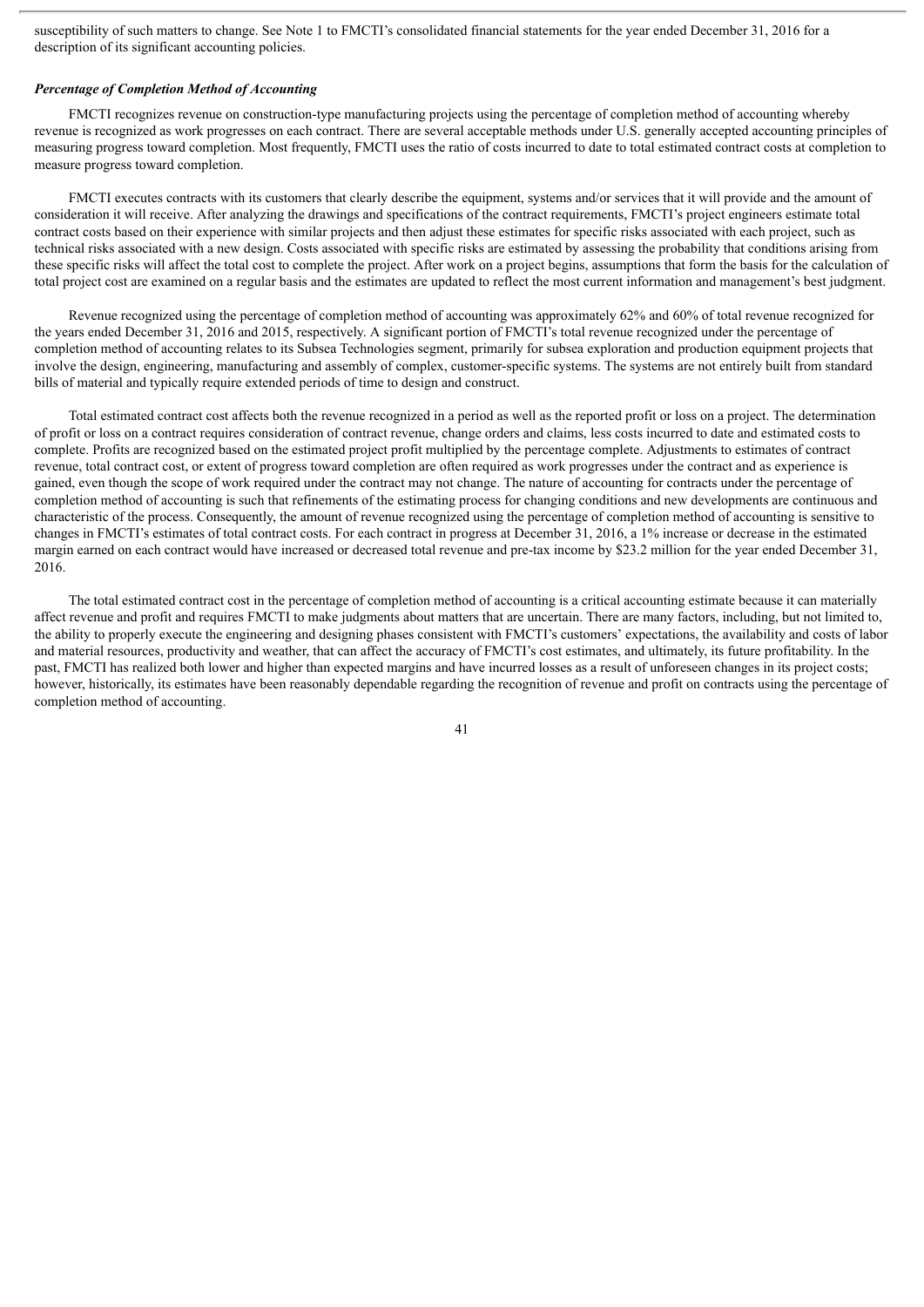#### *Inventory Valuation*

Inventory is recorded at the lower of cost or market. FMCTI evaluates the components of inventory on a regular basis for excess and obsolescence. FMCTI records the decline in the carrying value of estimated excess or obsolete inventory as a reduction of inventory and as an expense included in cost of sales in the period in which it is identified. FMCTI's estimate of excess and obsolete inventory is a critical accounting estimate because it is highly susceptible to change from period to period. In addition, the estimate requires management to make judgments about the future demand for inventory.

In order to quantify excess or obsolete inventory, FMCTI begins by preparing a candidate listing of the components of inventory that have a quantity on hand in excess of usage within the most recent two-year period. The list is reviewed with sales, engineering, production and materials management personnel to determine whether the list of potential excess or obsolete inventory items is accurate. As part of this evaluation, management considers whether there has been a change in the market for finished goods, whether there will be future demand for on-hand inventory items and whether there are components of inventory that incorporate obsolete technology. Finally, an assessment is made of FMCTI's historical usage of inventory previously written off as excess or obsolete, and a further adjustment to the estimate is made based on this historical experience. As a result, FMCTI's estimate of excess or obsolete inventory is sensitive to changes in assumptions about future usage of inventory. Factors that could materially impact FMCTI's estimate include changes in crude oil prices and its effect on the longevity of the current industry downturn, which would impact the demand for its products and services, as well as changes in the pattern of demand for the products that it offers. FMCTI believes its inventory valuation reserve is adequate to properly value potential excess and obsolete inventory as of December 31, 2016, however, any significant changes to the factors mentioned above could lead its estimate to change. Refer to Note 7 to the consolidated financial statements for the year ended December 31, 2016 for additional information related to inventory valuation adjustments recorded during 2015.

## *Impairment of Long-Lived and Intangible Assets*

Long-lived assets, including property, plant and equipment, identifiable intangible assets being amortized and capitalized software costs are reviewed for impairment whenever events or changes in circumstances indicate the carrying amount of the long-lived asset may not be recoverable. The carrying amount of a long-lived asset is not recoverable if it exceeds the sum of the undiscounted cash flows expected to result from the use and eventual disposition of the asset. If it is determined that an impairment loss has occurred, the loss is measured as the amount by which the carrying amount of the long-lived asset exceeds its fair value. The determination of future cash flows as well as the estimated fair value of long-lived assets involves significant estimates on the part of management. Because there usually is a lack of quoted market prices for long-lived assets, fair value of impaired assets is typically determined based on the present values of expected future cash flows using discount rates believed to be consistent with those used by principal market participants, or based on a multiple of operating cash flow validated with historical market transactions of similar assets where possible. The expected future cash flows used for impairment reviews and related fair value calculations are based on judgmental assessments of future productivity of the asset, operating costs and capital decisions and all available information at the date of review. During 2016, FMCTI identified various assets whose carrying values were impaired due to the downturn in the oilfield services industry, driven by the decline in crude oil prices. Refer to Note 5 to the consolidated financial statements for the year ended December 31, 2016 for additional information related to asset impairment charges recorded during 2016. If future market conditions deteriorate beyond current expectations and assumptions, additional impairments of long-lived assets may be identified if FMCTI concludes that the carrying amounts are no longer recoverable.

## *Impairment of Goodwill*

Goodwill is not subject to amortization but is tested for impairment on an annual basis, or more frequently if impairment indicators arise. FMCTI has established October 31 as the date of its annual test for impairment of goodwill. Reporting units with goodwill are tested for impairment by first assessing qualitative factors to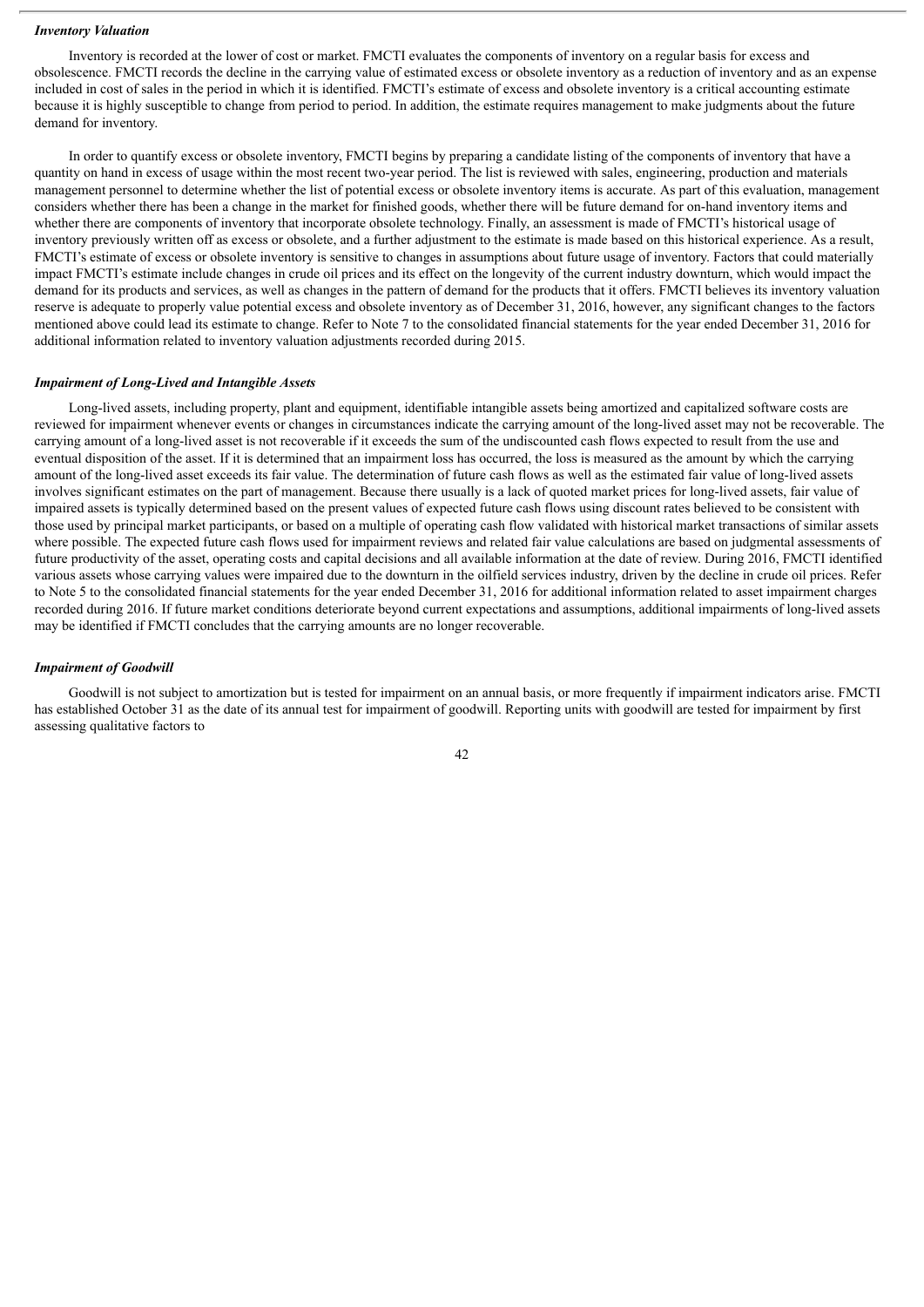determine whether the existence of events or circumstances leads to a determination that it is more likely than not that the fair value of the reporting unit is less than its carrying amount. If after assessing the totality of events or circumstances, or based on management's judgment, FMCTI determines it is more likely than not that the fair value of a reporting unit is less than its carrying amount, a two-step quantitative impairment test is performed.

When using the two-step quantitative impairment test, determining the fair value of a reporting unit is judgmental in nature and involves the use of significant estimates and assumptions. FMCTI estimates the fair value of its reporting units using a discounted future cash flow model. The majority of the estimates and assumptions used in a discounted future cash flow model involve unobservable inputs reflecting management's own assumptions about the assumptions market participants would use in estimating the fair value of a business. These estimates and assumptions include revenue growth rates and operating margins used to calculate projected future cash flows, discount rates and future economic and market conditions. FMCTI's estimates are based upon assumptions believed to be reasonable, but which are inherently uncertain and unpredictable and do not reflect unanticipated events and circumstances that may occur.

At December 31, 2016, recorded goodwill of \$54.7 million was associated with FMCTI's separation systems reporting unit. The decline in crude oil prices and its related effect on customer capital spending has led to negative margins for separation systems in 2016. FMCTI's estimate of fair value for the separation systems reporting unit relies on assumptions of lower oil and gas activity over the next few years with expected market recovery in 2019 for this business. To mitigate the impact of lower commodity prices, management is expanding the reporting unit's existing product offering in both greenfield and brownfield applications by introducing differentiating technology and expanding the system and solutions business as a growth platform. Management is monitoring the overall market, specifically crude oil prices and changes in customer capital spending, and its effect on the estimates and assumptions used in the goodwill impairment test for separation systems, which may require re-evaluation and could result in an impairment of goodwill for this reporting unit.

During the first quarter of 2016, a goodwill impairment charge of \$2.8 million related to FMCTI's wireline operations in its U.S. surface integrated services reporting unit was recorded in its Surface Technologies segment as a result of the sale of assets associated with the U.S. and Canadian wireline operations. Refer to Note 5 to FMCTI's consolidated financial statements for the year ended December 31, 2016 for additional information related to asset impairment charges recorded in 2016.

As part of management's strategy to integrate FMCTI's products and services in its Surface Technologies segment, the services of its completion services reporting unit became part of its U.S. and Canadian surface integrated services reporting units during the third quarter of 2015. A goodwill impairment charge of \$8.4 million related to FMCTI's Canadian surface integrated services reporting unit was recorded in FMCTI's Surface Technologies segment during the third quarter of 2015 as a result of the continued deterioration in crude oil prices and its related effect on demand for services of the reporting unit. Refer to Note 5 to the consolidated financial statements for the year ended December 31, 2016 for additional information related to asset impairment charges recorded in 2015.

A lower fair value estimate in the future for any of FMCTI's reporting units, specifically its U.S. surface integrated services and separation systems reporting units, could result in goodwill impairments. Factors that could trigger a lower fair value estimate include sustained price declines of the reporting unit's products and services, cost increases, regulatory or political environment changes, changes in customer demand, and other changes in market conditions, which may affect certain market participant assumptions used in the discounted future cash flow model.

## *Accounting for Income Taxes*

FMCTI's income tax expense, deferred tax assets and liabilities, and reserves for uncertain tax positions reflect management's best assessment of estimated future taxes to be paid. FMCTI is subject to income taxes in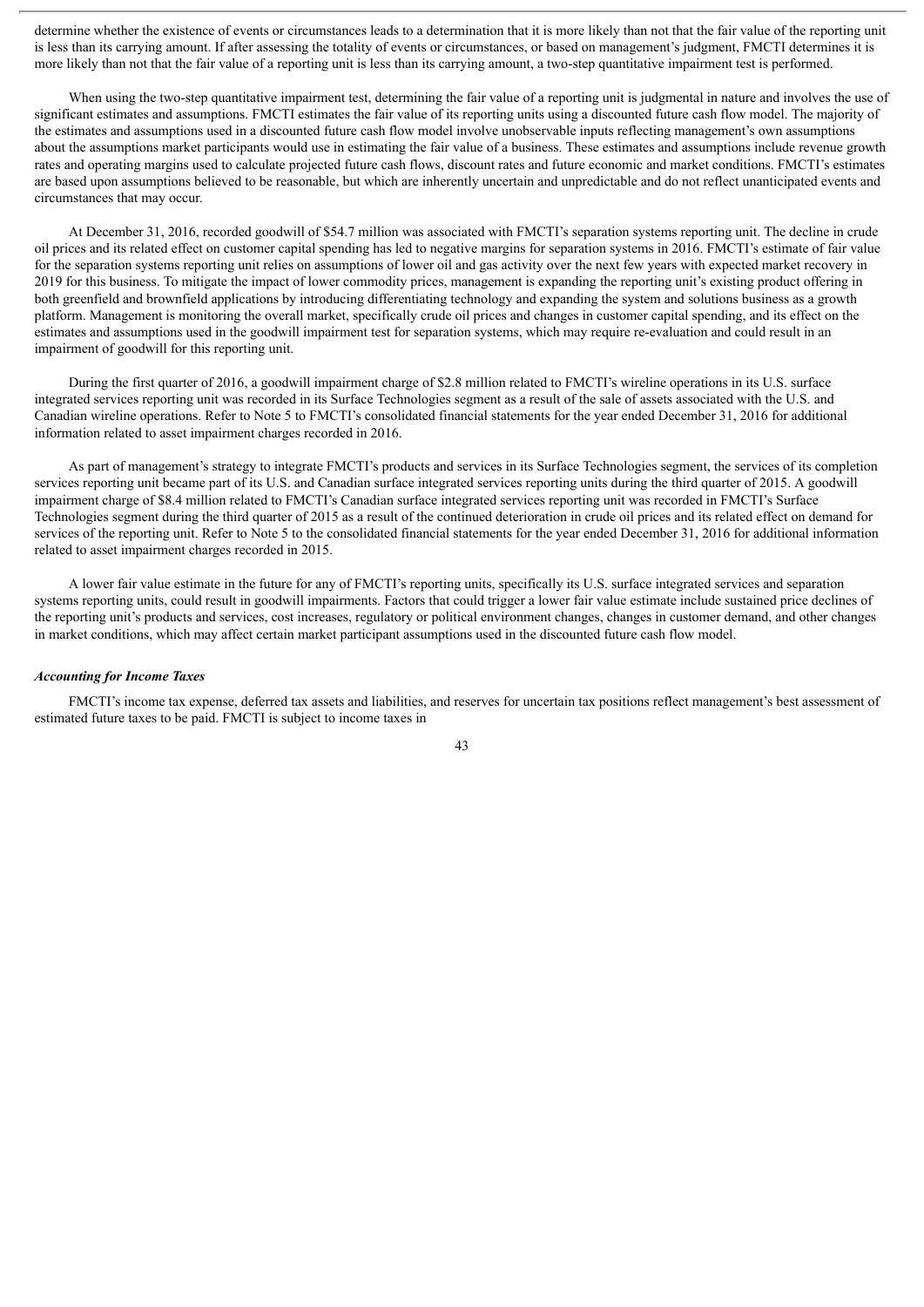the United States and numerous foreign jurisdictions. Significant judgments and estimates are required in determining FMCTI's consolidated income tax expense.

In determining its current income tax provision, FMCTI assesses temporary differences resulting from differing treatments of items for tax and accounting purposes. These differences result in deferred tax assets and liabilities, which are recorded in the consolidated balance sheets. When FMCTI maintains deferred tax assets, FMCTI must assess the likelihood that these assets will be recovered through adjustments to future taxable income. To the extent FMCTI believes recovery is not likely, FMCTI establishes a valuation allowance. FMCTI records an allowance reducing the asset to a value it believes will be recoverable based on its expectation of future taxable income. FMCTI believes the accounting estimate related to the valuation allowance is a critical accounting estimate because it is highly susceptible to change from period to period, requires management to make assumptions about future income over the lives of the deferred tax assets, and finally, the impact of increasing or decreasing the valuation allowance is potentially material to FMCTI's results of operations.

Forecasting future income requires FMCTI to use a significant amount of judgment. In estimating future income, FMCTI uses its internal operating budgets and long-range planning projections. FMCTI develops its budgets and long-range projections based on recent results, trends, economic and industry forecasts influencing its segments' performance, its backlog, planned timing of new product launches and customer sales commitments. Significant changes in the expected realizability of a deferred tax asset would require that FMCTI adjust the valuation allowance applied against the gross value of its total deferred tax assets, resulting in a change to net income.

As of December 31, 2016, FMCTI believes that it is not more likely than not that it will generate future taxable income in certain foreign jurisdictions in which it has cumulative net operating losses and, therefore, FMCTI has provided a valuation allowance against the related deferred tax assets. As of December 31, 2016, FMCTI believes that it is more likely than not that it will have future taxable income in the United States to utilize its domestic deferred tax assets. Therefore, FMCTI has not provided a valuation allowance against any domestic deferred tax assets.

The need for a valuation allowance is sensitive to changes in FMCTI's estimate of future taxable income. If FMCTI's estimate of future taxable income was 25% lower than the estimate used, it would still generate sufficient taxable income to utilize such domestic deferred tax assets.

The calculation of FMCTI's income tax expense involves dealing with uncertainties in the application of complex tax laws and regulations in numerous jurisdictions in which it operates. FMCTI recognizes tax benefits related to uncertain tax positions when, in its judgment, it is more likely than not that such positions will be sustained on examination, including resolutions of any related appeals or litigation, based on the technical merits. FMCTI adjusts its liabilities for uncertain tax positions when its judgment changes as a result of new information previously unavailable. Due to the complexity of some of these uncertainties, FMCTI's ultimate resolution may result in payments that are materially different from the current estimates. Any such differences will be reflected as adjustments to income tax expense in the periods in which they are determined.

# *Accounting for Pension and Other Post-Retirement Benefit Plans*

FMCTI's pension and other post-retirement (health care and life insurance) obligations are described in Note 16 to its consolidated financial statements for the year ended December 31, 2016.

The determination of the projected benefit obligations of FMCTI's pension and other post-retirement benefit plans are important to the recorded amounts of such obligations on its consolidated balance sheet and to the amount of pension expense in its consolidated statements of income. In order to measure the obligations and expense associated with FMCTI's pension benefits, management must make a variety of estimates, including discount rates used to value certain liabilities, expected return on plan assets set aside to fund these costs, rate of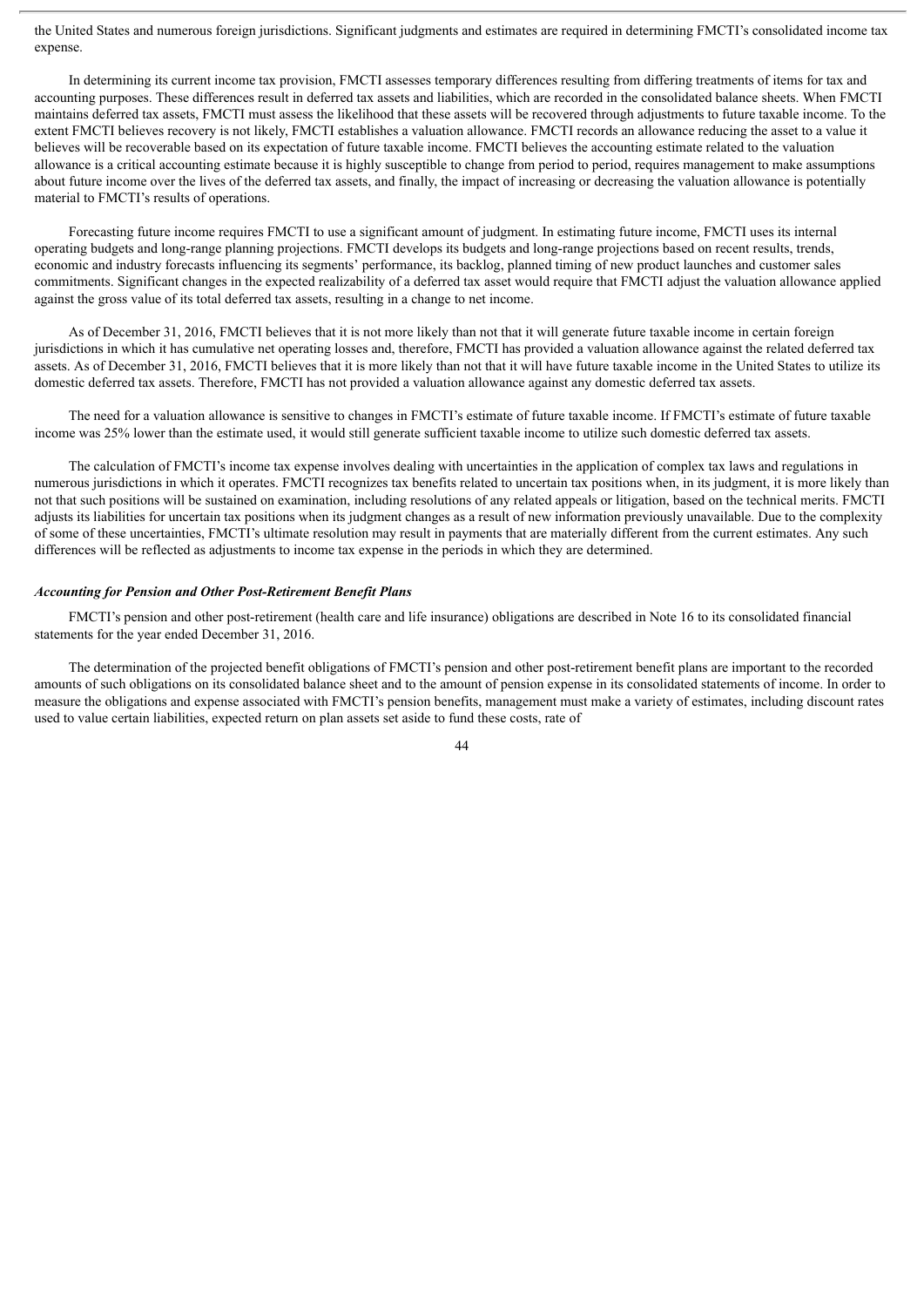compensation increase, employee turnover rates, retirement rates, mortality rates and other factors. FMCTI updates these estimates on an annual basis or more frequently upon the occurrence of significant events. These accounting estimates bear the risk of change due to the uncertainty and difficulty in estimating these measures. Different estimates used by management could result in FMCTI's recognition of different amounts of expense over different periods of time.

Due to the specialized and statistical nature of these calculations which attempt to anticipate future events, FMCTI engages third-party specialists to assist management in evaluating FMCTI's assumptions as well as appropriately measuring the costs and obligations associated with these pension benefits. The discount rate and expected long-term rate of return on plan assets are primarily based on investment yields available and the historical performance of FMCTI's plan assets, respectively. These measures are critical accounting estimates because they are subject to management's judgment and can materially affect net income.

The discount rate affects the interest cost component of net periodic pension cost and the calculation of the projected benefit obligation. The discount rate is based on rates at which the pension benefit obligation could be effectively settled on a present value basis. Discount rates are derived by identifying a theoretical settlement portfolio of long-term, high quality ("AA" rated) corporate bonds at FMCTI's determination date that is sufficient to provide for the projected pension benefit payments. A single discount rate is determined that results in a discounted value of the pension benefit payments that equate to the market value of the selected bonds. The resulting discount rate is reflective of both the current interest rate environment and the pension's distinct liability characteristics. Significant changes in the discount rate, such as those caused by changes in the yield curve, the mix of bonds available in the market, the duration of selected bonds and the timing of expected benefit payments, may result in volatility in FMCTI's pension expense and pension liabilities.

The expected long-term rate of return on plan assets is a component of net periodic pension cost. FMCTI's estimate of the expected long-term rate of return on plan assets is primarily based on the historical performance of plan assets, current market conditions, its asset allocation and long-term growth expectations. The difference between the expected return and the actual return on plan assets is amortized over the expected remaining service life of employees, resulting in a lag time between the market's performance and its impact on plan results.

Holding other assumptions constant, the following table illustrates the sensitivity of changes in the discount rate and expected long-term return on plan assets on pension expense and the projected benefit obligation:

|                                                                             |                                    | Increase (Decrease) in |  | Increase (Decrease) in<br>Projected Benefit |  |
|-----------------------------------------------------------------------------|------------------------------------|------------------------|--|---------------------------------------------|--|
|                                                                             |                                    | 2016 Pension Expense   |  | Obligation at                               |  |
|                                                                             | Before Income Taxes                |                        |  | December 31, 2016                           |  |
|                                                                             | (In millions, except basis points) |                        |  |                                             |  |
| 50 basis point decrease in discount rate                                    |                                    | 9.3                    |  | 98.0                                        |  |
| 50 basis point increase in discount rate                                    |                                    | (8.6)                  |  | (86.0)                                      |  |
| 50 basis point decrease in expected long-term rate of return on plan assets |                                    | 4.3                    |  |                                             |  |
| 50 basis point increase in expected long-term rate of return on plan assets |                                    | (4.3)                  |  |                                             |  |

The actuarial assumptions and estimates made by management in determining FMCTI's pension benefit obligations may materially differ from actual results as a result of changing market and economic conditions and changes in plan participant assumptions. While FMCTI believes the assumptions and estimates used are appropriate, differences in actual experience or changes in plan participant assumptions may materially affect its financial position or results of operations.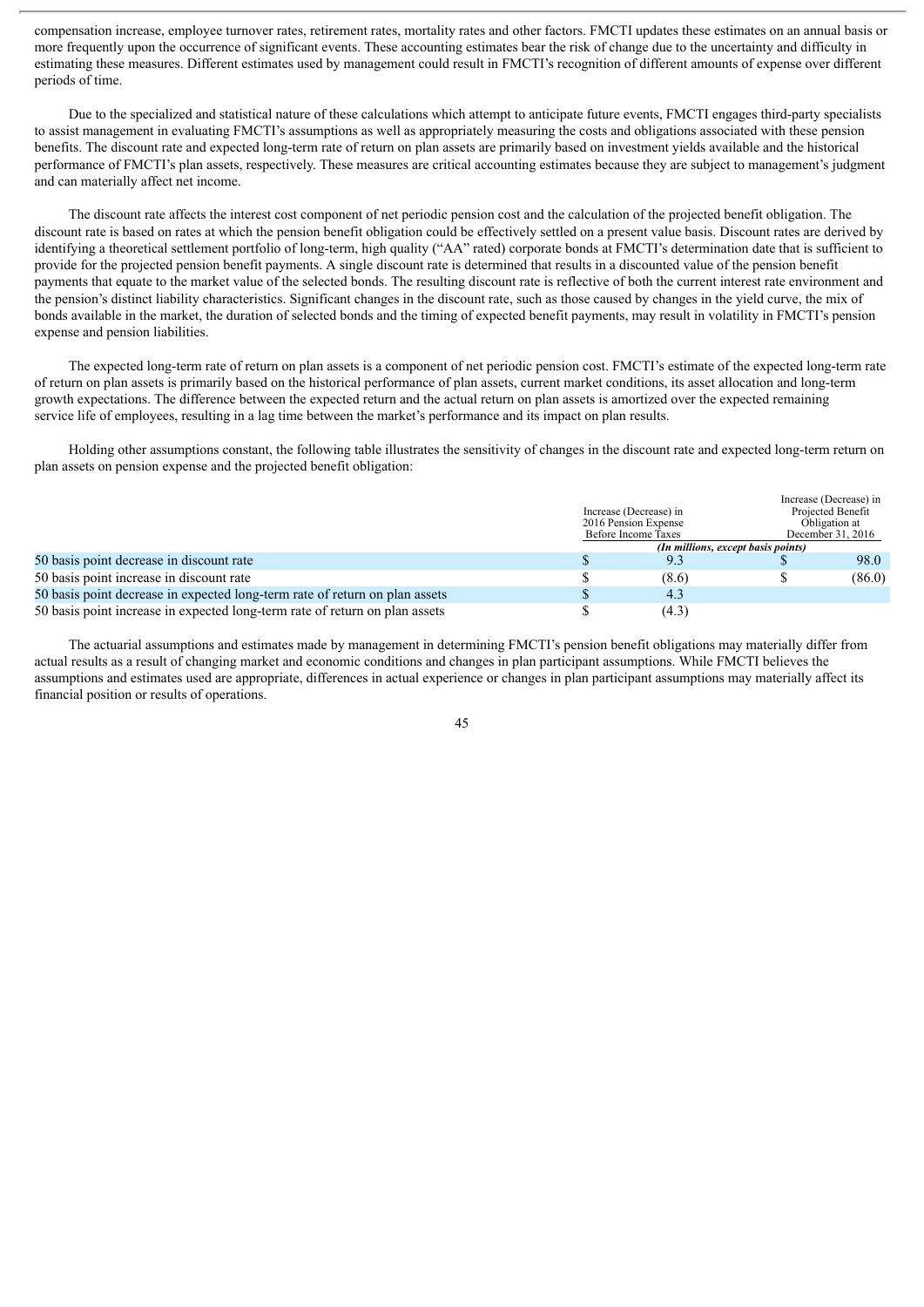## **Other Matters**

On March 28, 2016, FMCTI received an inquiry from the United States Department of Justice ("DOJ") related to the DOJ's investigation of whether certain services Unaoil S.A.M. provided to its clients, including FMCTI, violated the Foreign Corrupt Practices Act. FMCTI is cooperating with the DOJ's inquiry and is conducting its own internal investigation.

FMCTI is involved in various pending or potential legal actions or disputes in the ordinary course of its business, and management is unable to predict the ultimate outcome of these actions because of their inherent uncertainty. However, management believes that the most probable, ultimate resolution of these matters will not have a material adverse effect on the consolidated financial position, results of operations or cash flows.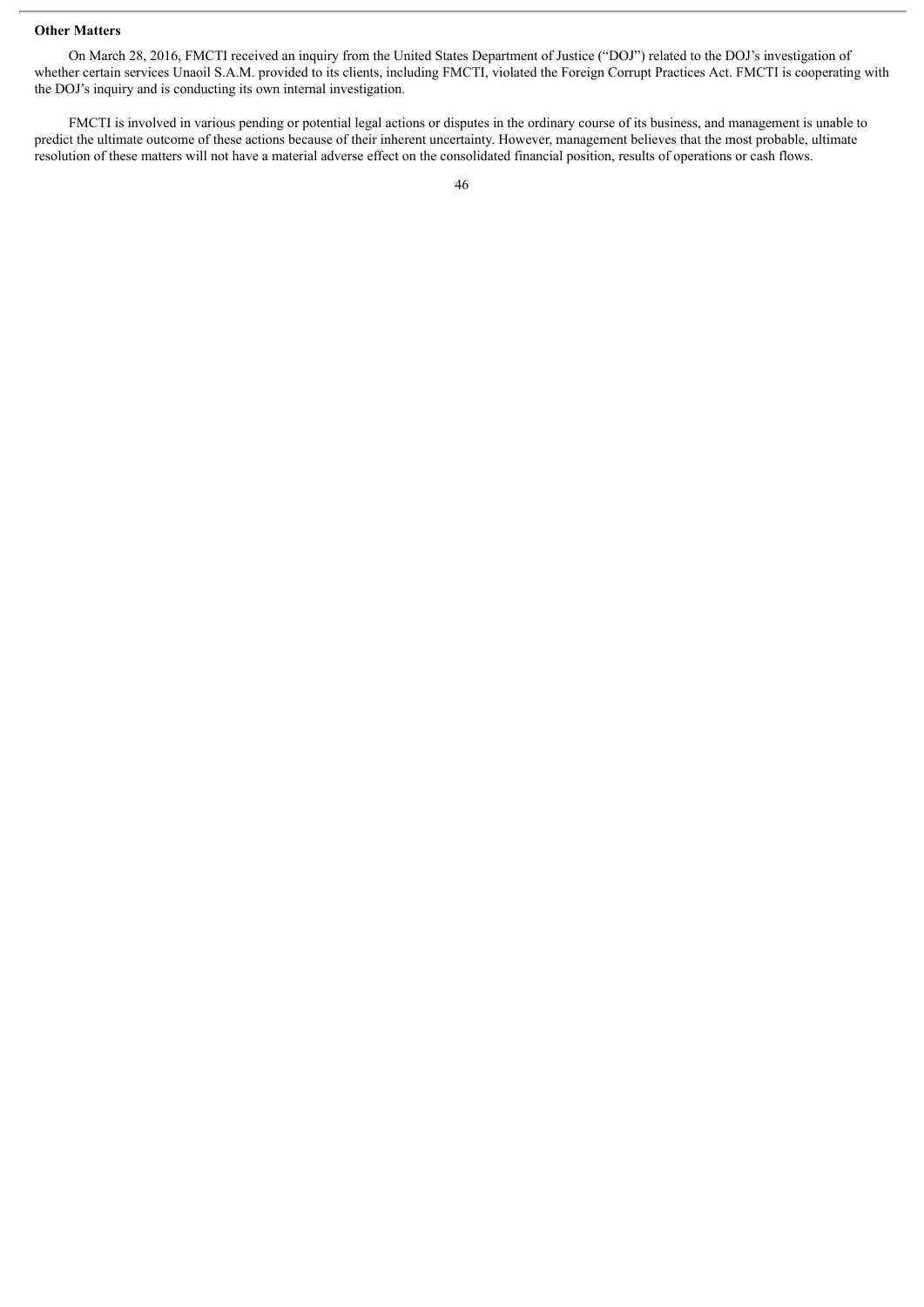# **BUSINESS**

See "*Business*" in Part I, Item 1 of TechnipFMC's Form 10-K for the year ended December 31, 2017 filed with the SEC on April 2, 2018 (incorporated by reference herein), which can be obtained at the Internet website maintained by the SEC at www.sec.gov.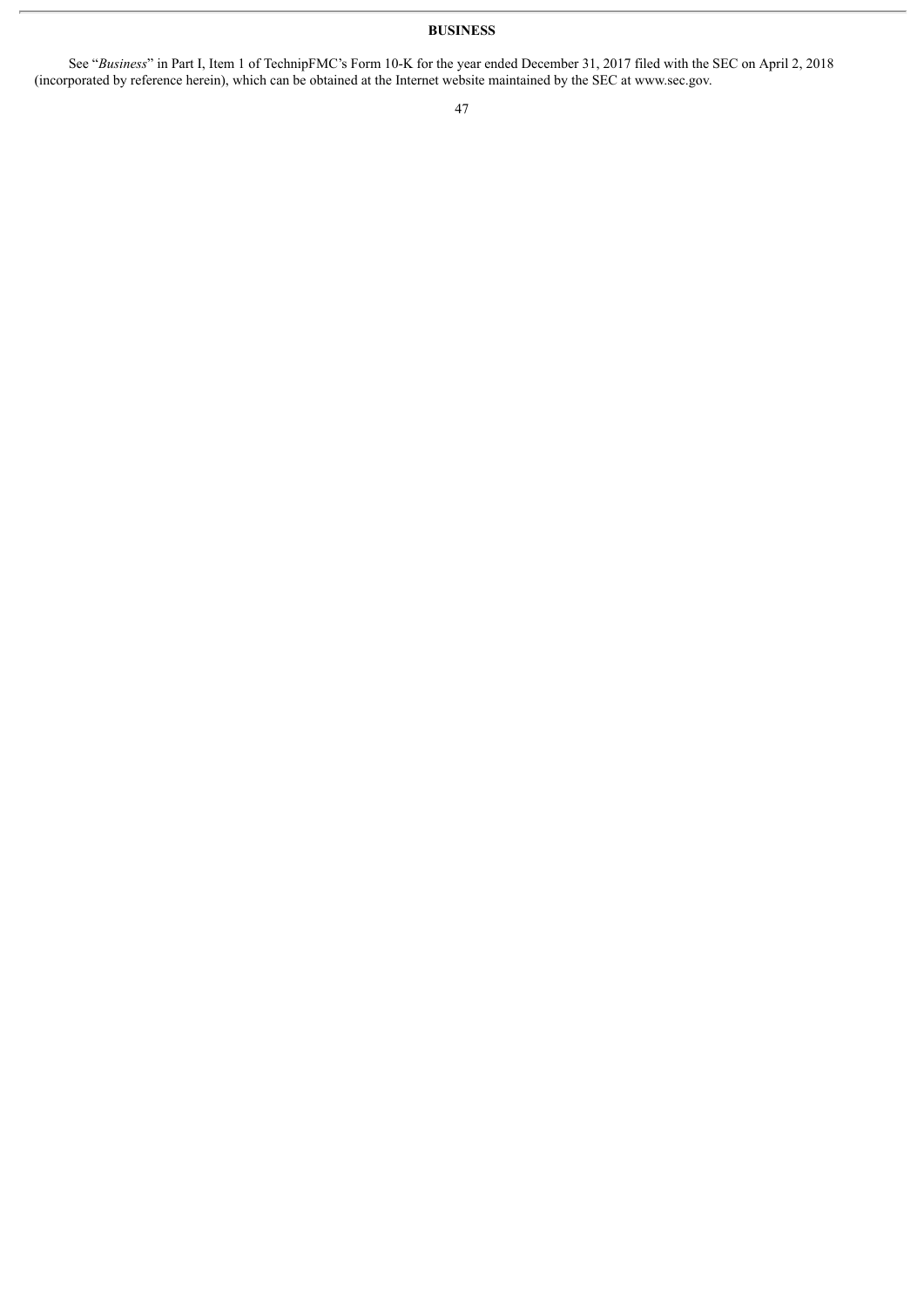## **BOARD OF DIRECTORS AND MANAGEMENT**

## **Board of Directors**

The following table lists each of our directors and their respective ages and positions as of the date of this prospectus. The business address of all our directors and senior management is c/o TechnipFMC plc, One St Paul's Churchyard, London, EC4M 8AP, United Kingdom.

| Name                      | <u>Age</u> | Current Position and Date of First Appointment          |
|---------------------------|------------|---------------------------------------------------------|
| Thierry Pilenko           | 60         | Director and Executive Chairman (January 11, 2017)      |
| Douglas J. Pferdehirt     | 54         | Director and Chief Executive Officer (January 11, 2017) |
| <b>Arnaud Caudoux</b>     | 47         | Director (January 16, 2017)                             |
| Pascal Colombani          | 72         | Director (January 16, 2017)                             |
| Mari-Ange Debon           | 52         | Director (January 16, 2017)                             |
| Eleazar de Carvalho Filho | 60         | Director (January 16, 2017)                             |
| Claire S. Farley          | 59         | Director (January 16, 2017)                             |
| Didier Houssin            | 61         | Director (January 16, 2017)                             |
| Peter Mellbye             | 68         | Director (January 16, 2017)                             |
| John O'Leary              | 62         | Director (January 16, 2017)                             |
| Richard A. Pattarozzi     | 74         | Director (January 16, 2017)                             |
| Kay G. Priestly           | 62         | Director (January 16, 2017)                             |
| Joseph Rinaldi            | 60         | Director (January 16, 2017)                             |
| James M. Ringler          | 72         | Director (January 16, 2017)                             |

Other than Thierry Pilenko and Douglas J. Pferdehirt, who were appointed on January 11, 2017, each director was appointed on January 16, 2017.

#### *Directors*

*Thierry Pilenko* is Executive Chairman of the TechnipFMC board of directors (the "Board"). He joined Technip in 2007 as Chairman of the board and Chief Executive Officer, and prior to that was Chairman and Chief Executive Officer of Veritas DGC, a seismic services company based in Houston. Between 1998 and 2004, he served as President of Schlumberger GeoQuest in Houston and subsequently as Managing Director of SchlumbergerSema in Paris. Mr. Pilenko also served in a succession of management and executive roles with Schlumberger beginning in 1984, including several international positions in Europe, Africa, the Middle East, and Asia. Additionally, he currently serves on the board of directors of Rowan Companies plc and Trident Energy Management Limited and has served on the boards of Hercules Offshore, Inc., CGG Veritas, and Peugeot SA.

*Douglas J. Pferdehirt* is Chief Executive Officer of TechnipFMC and a member of the Board. He was previously President and Chief Executive Officer of FMC Technologies, and prior to joining FMC Technologies in 2012, spent 26 years at Schlumberger Limited in a succession of executive leadership positions including: Vice President of Corporate Development and Communications, President of Schlumberger's Reservoir Production Group, Vice President Investor Relations and Communications, President North and South America Schlumberger, and Vice President of Oilfield Services U.S. Gulf of Mexico. Mr. Pferdehirt also serves on the board of directors of the American Heart Association.

*Arnaud Caudoux* joined the Board in 2017. He is currently Deputy Chief Executive Officer of Banque publique d'investissement, a French public investment bank ("Bpifrance"), in charge of the Finance, Risk Management, IT and Guarantee business line. He was formerly Chief Financial Officer and Member of the Executive Board of Bpifrance from 2013 to 2015, Deputy Chief Executive Officer of OSEO from 2008 to 2012, and Managing Director of OSEO Garantie (formerly Sofaris) from 2004 to 2008. From 2003 to 2004, Mr. Caudoux was Chief Credit Risk and IT Officer of Sofaris. Mr. Caudoux began his career in 1997 at Accenture as a consultant before joining A.T. Kearney in 2001.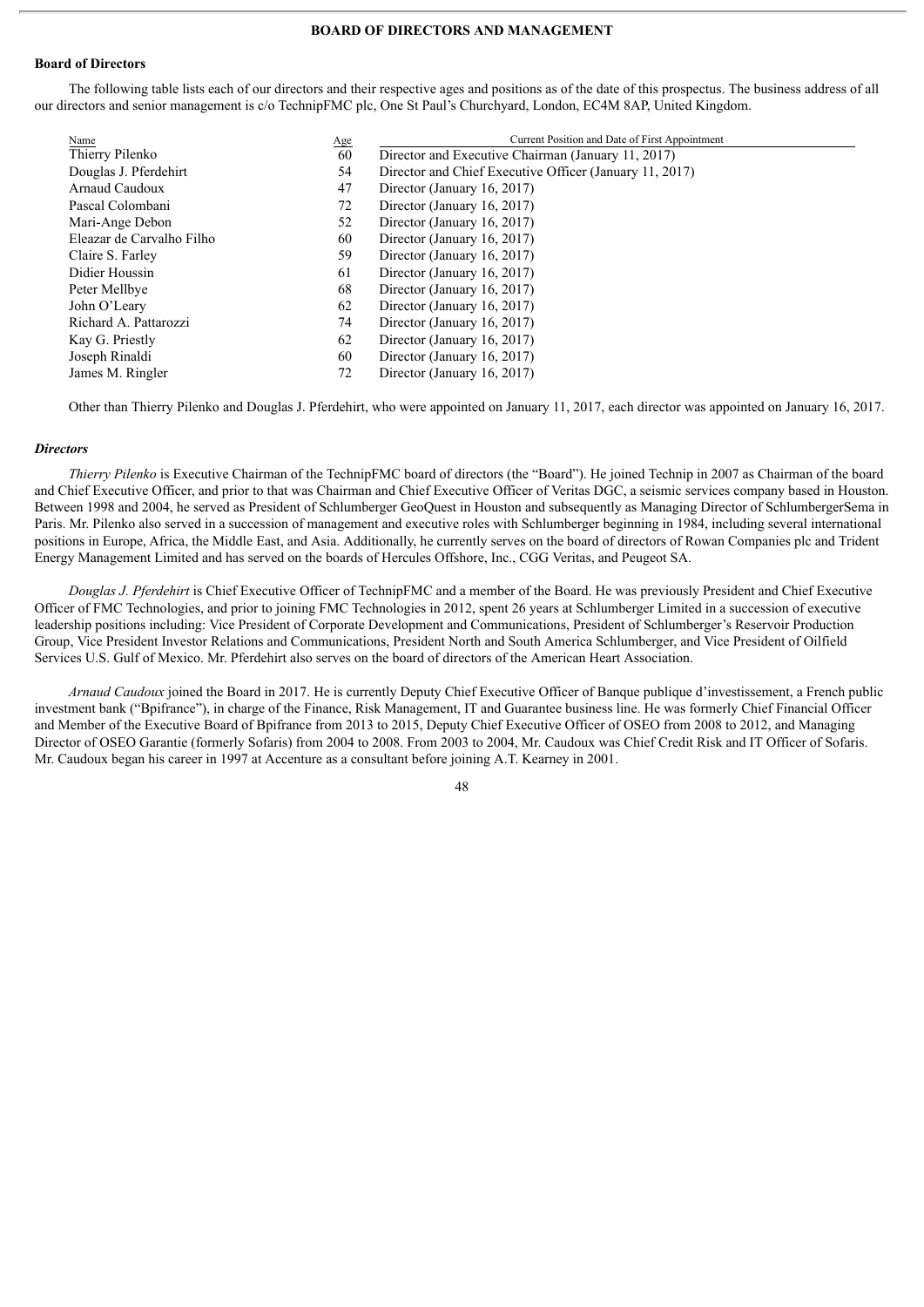*Pascal Colombani* joined the Board in 2017. Previously he was a member of the Technip board of directors since 2007. He is President of TII Strategies SASU, a consulting and investment company, and Senior Advisor at A.T. Kearney, a global management consulting firm. His career has been balanced between research and industry. He chaired the Supervisory Board of Areva until 2003 and was Chairman of Valeo SA from 2009 to 2016. Prior to that, he was Chairman and Chief Executive Officer of the French Atomic Energy Commission from 2000 until December 2002. From 1997 to 1999, Mr. Colombani served as Director of Technology at the French Ministry of Research. Prior to this, he spent almost 20 years at Schlumberger in various management positions in Europe, the United States, and Japan. He serves as Honorary Chairman of Valeo SA and is a member of the EMEA Advisory Board of JPMorgan Chase. In addition to his public directorships, Mr. Colombani is also a director of Siaci Saint Honoré and Noordzee Helikopters Vlaanderen, as well as a member of the French Academy of Technologies and Vice Chairman of the French National Strategic Council for Research. He is a prior board member of Alstom SA and Energy Solutions, Inc.

*Marie-Ange Debon* joined the Board in 2017. Previously she was a member of the Technip board of directors since 2010. She is Senior Executive Vice President of Suez Group, a global water and waste company, and Chief Executive Officer of the International Division since April 2013. She joined the Suez Group in 2008 and held the position of General Secretary in charge of legal and audit. In July 2003, Ms. Debon served as General Secretary of Thomson, and prior to that, was Deputy Chief Financial Officer from November 1998. Prior to Thomson, Ms. Debon served in various positions in both the public and private sectors, including as Senior Executive Vice President of France 3 from 1994 to 1998 and as Auditor and Special Advisor to the French Audit Commission (Cour des Comptes) from 1990 to 1994. She was a member of the Collège de l'Autorité des Marchés Financiers (the French Financial Market Authority) from 2008 to 2014. Ms. Debon currently also serves on the board of directors of Lydec SA.

*Eleazar de Carvalho Filho* joined the Board in 2017. Previously he was a member of the FMC Technologies board of directors since 2010. Mr. de Carvalho Filho has been a Founding Partner of Virtus BR Partners Assessoria Corporativa Ltda. since May 2009, and is also a Founding Partner of Sinfonia Consultoria Financeira e Participações Ltda. since August 2012, which are financial advisory and consulting firms. He served as Chief Executive Officer and Managing Partner of Unibanco Investment Bank, a Brazilian investment bank, from April 2008 to March 2009. Mr. de Carvalho Filho was a Consultant for BHP Billiton Metais S.A., a global natural resources company, from 2006 to 2011. He was a Founding Partner of Iposeira Capital Ltda., established in 2003, as well as STK Capital Gestora de Recursos Ltda., established in 2010, which are independent advisory and asset management companies. He currently also serves on the board of directors of Brookfield Renewable Partners L.P., Companhia Brasileira de Distribuicão —Grupo Pão de Acúcar ,and Cnova N.V. Mr. de Carvalho Filho also serves on the transitional board of directors of Oi S.A. and as Chairman of the Board of Trustees of the Brazilian Symphony Orchestra Foundation.

*Claire S. Farley* joined the Board in 2017. Previously she was a member of the FMC Technologies board of directors since 2009. Ms. Farley has been a Vice-Chairman in the Energy & Infrastructure business of KKR & Co. L.P., a global investment firm ("KKR"), since January 2016. She began her affiliation with KKR in September 2010 as a co-founder of RPM Energy, LLC, a privately-owned oil and gas exploration and development company, which partnered with KKR. Prior to founding RPM Energy, Ms. Farley was an Advisory Director at Jefferies Randall & Dewey, a global oil and gas industry advisor, and was Co-President of Jefferies Randall & Dewey from February 2005 to July 2008. Prior to that, Ms. Farley served as Chief Executive Officer of Randall & Dewey, an oil and gas asset transaction advisory firm, from September 2002 until February 2005, when Randall and Dewey became the Oil and Gas Investment Banking Group of Jefferies & Company. Ms. Farley has extensive oil and gas exploration expertise, holding several positions within Texaco from 1981 to 1999, including President of Worldwide Exploration and New Ventures, President of North American Production, and Chief Executive Officer of Hydro-Texaco, Inc. Ms. Farley also served as Chief Executive Officer of Intelligent Diagnostics Corporation from October 1999 to January 2001 and Trade-Ranger Inc. from January 2001 to May 2002. She currently also serves on the board of directors of Anadarko Petroleum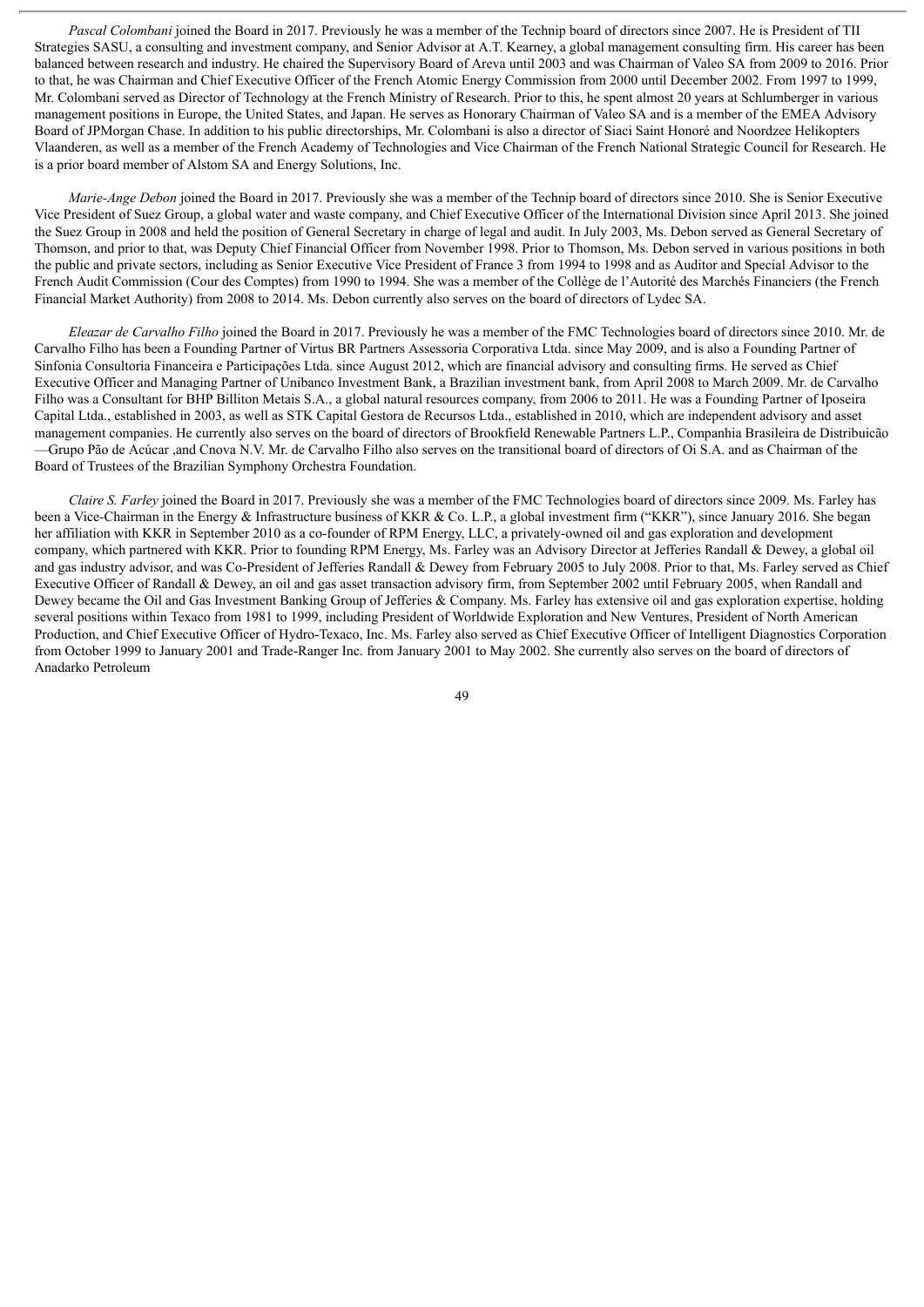Corporation and LyondellBasell Industries B.V. She serves on the Board of Advisors of the Houston Nature Conservancy and is a prior board member of Encana Corporation.

*Didier Houssin* joined the Board in 2017. Previously he was a member of the Technip board of directors since 2016. Mr. Houssin is the Chairman and Chief Executive Officer of IFP Énergies Nouvelles, a research and training company in the fields of energy, transport, and the environment ("IFPEN"), a position he has held since April 2015. From December 2012 to April 2015, he was Director of Sustainable Energy Policy and Technology at the International Energy Agency ("IEA"). In this role, he was responsible for the development of low-carbon technologies and energy. From July 2007 to October 2012, he was Director of Energy Markets and Security at the IEA. In this role, he was responsible for analyzing energy markets, in particular oil, gas, electricity, and renewable energies, and overseeing security of supply. Before joining the IEA, Mr. Houssin gained broad experience in numerous positions both in the French Government and the private industrial sector. He was Managing Director of BRGM, the French Geological Survey, from 2004 to 2007, and served as Director of Energy and Mineral Resources at the French Ministry of Economy and Finance from 1997 to 2004. From 1987 to 1990, he was responsible for developing EU strategy at Total. From 1983 to 1987, he held international positions at the French Ministry of the Industry. Mr. Houssin currently also serves on the Board of CGG.

*Peter Mellbye* joined the Board in 2017. Previously he was a member of the FMC Technologies board of directors since 2013. Mr. Mellbye served as Executive Vice President, Development & Production, International, of Statoil ASA, an international oil and gas company, from January 2011 until his retirement in September 2012. He was Executive Vice President, Production & International Exploration of Statoil from August 2004 to January 2011. From 1992 to 2004, Mr. Mellbye was Statoil's Executive Vice President, Natural Gas, and from 1990 to 1992, he served as Senior Vice President, Natural Gas. He joined Statoil in 1982 as Vice President, Gas Marketing, a position he held until 1990. Mr. Mellbye worked in the Norwegian Ministry of Trade and Industry from 1975 to 1979 before joining the Norwegian Trade Council, where he worked from 1979 to 1982. In addition to serving on our Board, Mr. Mellbye also serves as a director of the following non-public companies: Global LNG Services AS, Statkraft, Competentia, Half Wave AS, Altus Intervention (previously known as Qinterra Technologies, Oz, or Aker Well Service AS), Resoptima AS, and Wellesley Petroleum AS. He previously served on the board of directors of North Energy AS, a public company.

*John O'Leary* joined the Board in 2017. Previously he was a member of the Technip board of directors since 2007. Mr. O'Leary has served as the Chief Executive Officer of Strand Energy, a Dubai-based company specializing in business development in the oil and gas industry, since January 2007. From 2004 to 2006, he was a partner in Pareto Offshore ASA, a Norwegian consulting firm in the exploration/production sector. From 1998 to 2004, Mr. O'Leary served as President of Pride International, Inc., a company specialized in onshore and offshore drilling, which acquired his former company, Forasol Foramer. He previously served as Vice Chairman for Marketing for Forasol Foramer from 1990 to 1998, and prior to that, served as Development and Partnerships Manager from 1985 to 1989. He began his career as a trader in the Irish National Petroleum Corporation before joining Total as a drilling engineer in 1980. In addition to serving on our Board, Mr. O'Leary also serves on the supervisory boards of the following non-public companies: Jumbo Shipping and Huisman Equipment B.V. He previously served on the board of directors of Vantage Drilling International, a public company.

*Richard A. Pattarozzi* joined the Board in 2017. Previously he was a member of the FMC Technologies board of directors since 2002. Mr. Pattarozzi served as Vice President of Shell Oil Company from March 1999 until his retirement in January 2000. He previously served as President and Chief Executive Officer for both Shell Deepwater Development, Inc. and Shell Deepwater Production, Inc. from 1995 until 1999. In April 1991, he was appointed General Manager of Shell's Deepwater Production Division and in October 1991, General Manager of Shell's Deepwater Exploration and Production Division. Mr. Pattarozzi is a member of the Board of Trustees of the Army War College Foundation and a prior board member of Global Industries, Ltd., Stone Energy Corporation, and Tidewater Inc.

*Kay G. Priestly* joined the Board in 2017. She previously served on the board of FMC Technologies since 2015. Ms. Priestly served as Chief Executive Officer of Turquoise Hill Resources Ltd., an international mining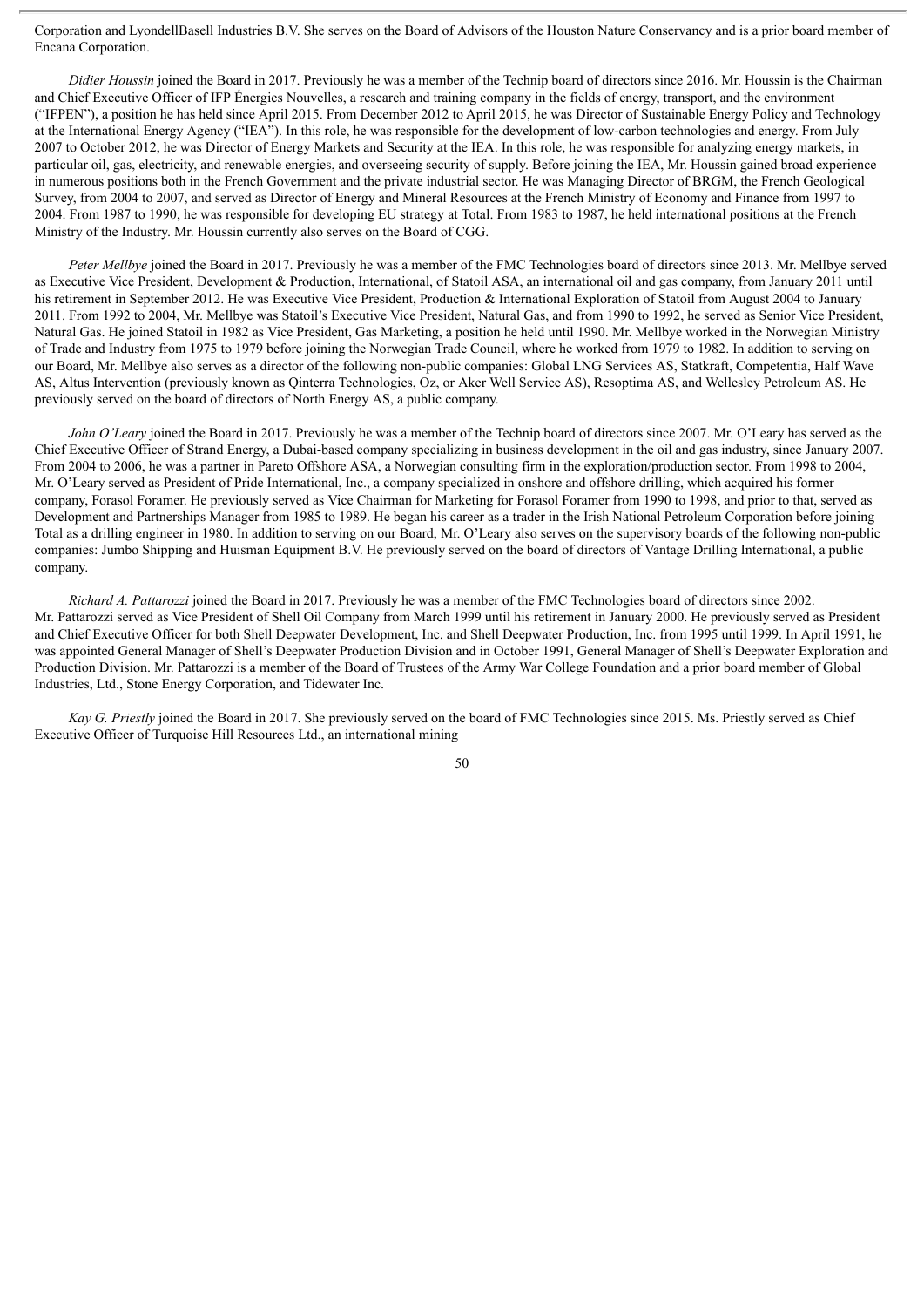company focused on copper, gold, and coal in the Asia Pacific region, from May 2012 until her retirement in December 2014. She previously served as Chief Financial Officer of Rio Tinto Copper (a division of the Rio Tinto Group—Rio Tinto plc and Rio Tinto Limited), a global metal and mining corporation, from 2008 until her appointment as Chief Executive Officer of Turquoise Hill Resources in 2012. From 2006 to 2008, she was Vice President, Finance and Chief Financial Officer of Rio Tinto's Kennecott Utah Copper operations. Ms. Priestly served as Vice President, Risk Management and General Auditor for Entergy Corporation, an integrated energy company engaged primarily in electric power production and retail distribution operations, from 2004 to 2006. She previously spent over 24 years with global professional services firm Arthur Andersen, where she provided tax, consulting, and mergers and acquisitions services to global companies across many industries, including energy, mining, manufacturing, and services. She is currently a board member of New Gold, Inc. and a prior board member of SouthGobi Resources Ltd., Turquoise Hill Resources, and Stone Energy Corporation.

*Joseph Rinaldi* joined the Board in 2017. Previously he was a member of the Technip board of directors since 2009. Mr. Rinaldi is the Managing Partner of Fennecourt Partners, LLC, an investment management and consulting firm. He is a retired partner in the international law firm of Davis Polk & Wardwell, where he advised on public and private takeovers, private equity transactions, mergers and acquisitions, corporate governance, and securities and corporate law, with particular focus on international matters. From 2002 to 2007 he was the senior partner in the Paris office of Davis Polk & Wardwell after joining it in 1984 and becoming a partner in 1990.

*James M. Ringler* joined the Board in 2017. Previously he was a member of the board of directors for FMC Technologies since 2001. Mr. Ringler has served as non-executive Chairman of the Board of Teradata Corporation, a provider of database software, data warehousing and analytics, since October 2007. Mr. Ringler served as Vice Chairman of Illinois Tool Works Inc. until his retirement in 2004. Prior to joining Illinois Tool Works, he was Chairman, President, and Chief Executive Officer of Premark International, Inc. from October 1996 until Premark merged with Illinois Tool Works in November 1999. Mr. Ringler joined Premark in 1990 and served as Executive Vice President and Chief Operating Officer until 1996. From 1986 to 1990, he was President of White Consolidated Industries' Major Appliance Group, and from 1982 to 1986, he was President and Chief Operating Officer of The Tappan Company. He is currently a director of Autoliv Inc., John Bean Technologies Corporation, Teradata Corporation, and DowDupont Inc. Mr. Ringler previously served on the board of directors of Ingredion Incorporation.

## *Board Composition and Election of Directors*

Until the completion of TechnipFMC's 2019 annual general meeting of stockholders, the Board will consist of 14 members and be composed as follows: (i) seven directors designated by FMCTI, six of whom will qualify as an "independent director" under the applicable rules of the NYSE, and (ii) seven directors designated by Technip, six of whom will qualify as an "independent director" under the applicable rules of the NYSE. Following TechnipFMC's 2019 annual general meeting of stockholders, pursuant to the Articles, directors will be elected at the Company's subsequent annual general meetings.

## **Committees of the Board of Directors**

Our Board has four standing committees: an Audit Committee (the "Audit Committee"), a Nominating and Corporate Governance Committee (the "Nominating and Corporate Governance Committee"), a Compensation Committee (the "Compensation Committee") and a Strategy Committee (the "Strategy Committee"). Each of these committees operates pursuant to a written charter setting out the functions and responsibilities of the committee, each of which may be viewed on our website at www.technipfmc.com under the heading "*Who we are > Governance*."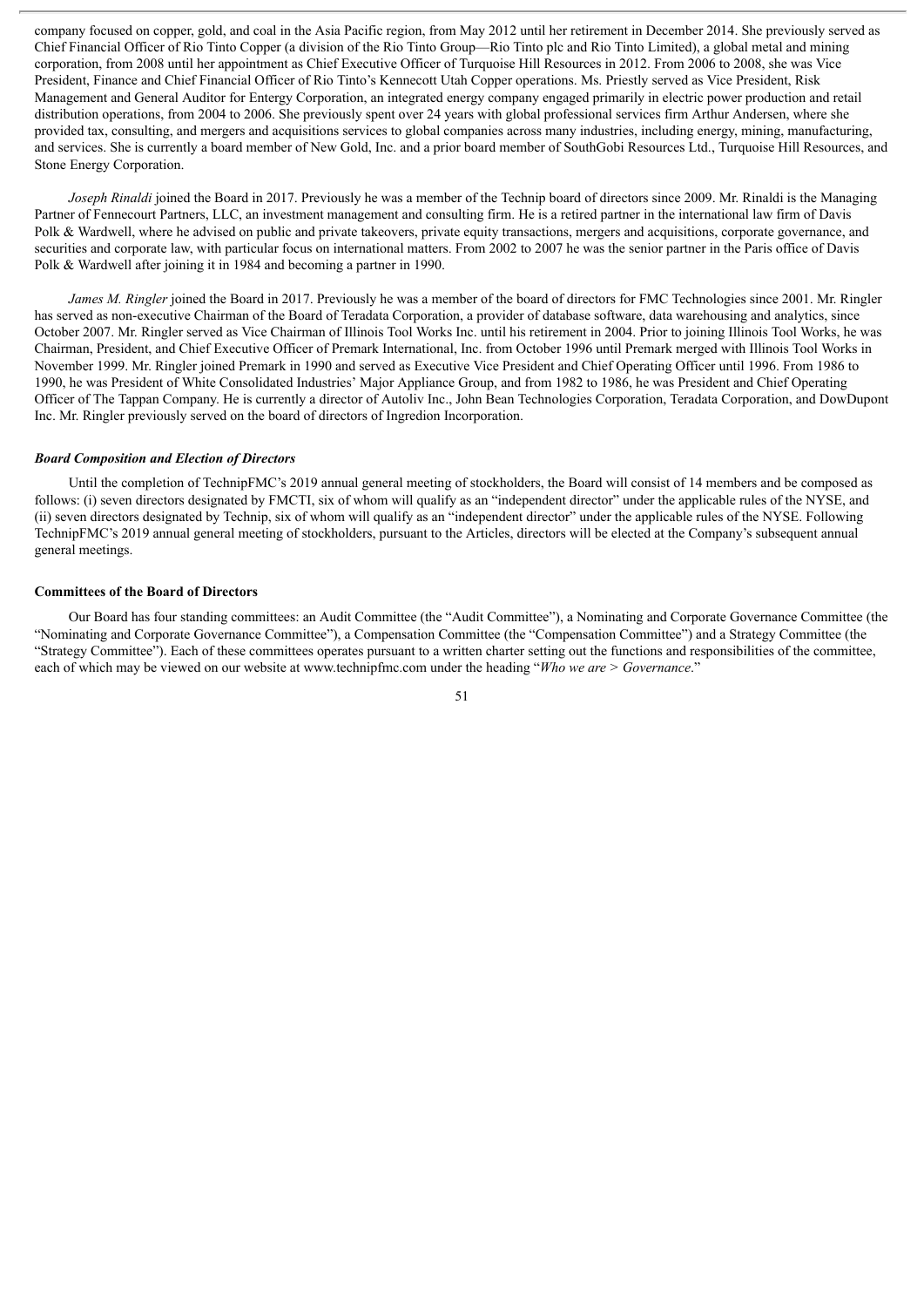#### *Audit Committee*

Our Audit Committee consists of six directors: Marie-Ange Debon (Chair), Arnaud Caudoux, Eleazar de Carvalho Filho, Kay G. Priestly, Joseph Rinaldi and James M. Ringler. Marie-Ange Debon serves as its chairperson and meets the requirements of a "financial expert" under the rules of the SEC.

The Audit Committee is responsible for oversight of the financial management and control of the Company as well as oversight of the Company's independent registered public accounting firm, who reports directly to the Audit Committee. The Audit Committee charter sets forth the responsibilities of the Audit Committee, which include:

- monitoring the Company's financial reporting process;
- reviewing the Company's consolidated financial statements and internal controls (including reporting structures) with management and the independent auditor;
- monitoring the Company's compliance with its internal accounting and control policies, as well as legal and regulatory requirements to the extent such compliance relates to the consolidated financial statements and financial disclosures;
- selecting, subject to shareholder approval, the Company's independent auditor, and reviewing the qualifications, independence, performance, and remuneration of such independent auditor;
- reviewing the effectiveness and performance of the Company's internal audit function;
- reviewing the effectiveness of processes for reviewing and escalating financial-related allegations reported through the Company's allegation hotline; and
- performing such other functions as the Board may assign to the Audit Committee from time to time.

The Audit Committee meets as scheduled by its Chair to carry out the committee's responsibilities. The Audit Committee comprises at least four directors, selected by the Board upon the recommendation of the Nominating and Corporate Governance Committee, each of whom must be financially literate, as determined by the Board in its business judgment, and at least one of whom must qualify as a "financial expert" as defined by the applicable rules of the SEC. No member of the Audit Committee may be an affiliate of the Company or an employee or a person who receives any compensation from the Company, or any subsidiary thereof, other than fees paid for service as a director. While serving on the Audit Committee, each member shall, in the judgment of the Board, meet the independence and other requirements of the laws, rules, and regulations applicable to the Company, including the requirements of the SEC, NYSE, and Euronext.

## *Compensation Committee*

Our Compensation Committee consists of four directors: James M. Ringler, John O'Leary, Richard A. Pattarozzi, and Joseph Rinaldi. Mr. Ringler serves as its chairperson. The principal duties of the Compensation Committee include:

- reviewing, evaluating, and approving the agreements, plans, policies, and programs of the Company to compensate its independent directors, the Executive Chairman, the CEO, and other officers, as applicable;
- consistent with equity plans approved by the Company's shareholders, reviewing, evaluating, and approving all awards by the Company of equity securities or equity derivatives to executive officers of the Company and approving the number of equity securities or equity derivatives that the CEO is authorized to allocate to all other employees at his discretion;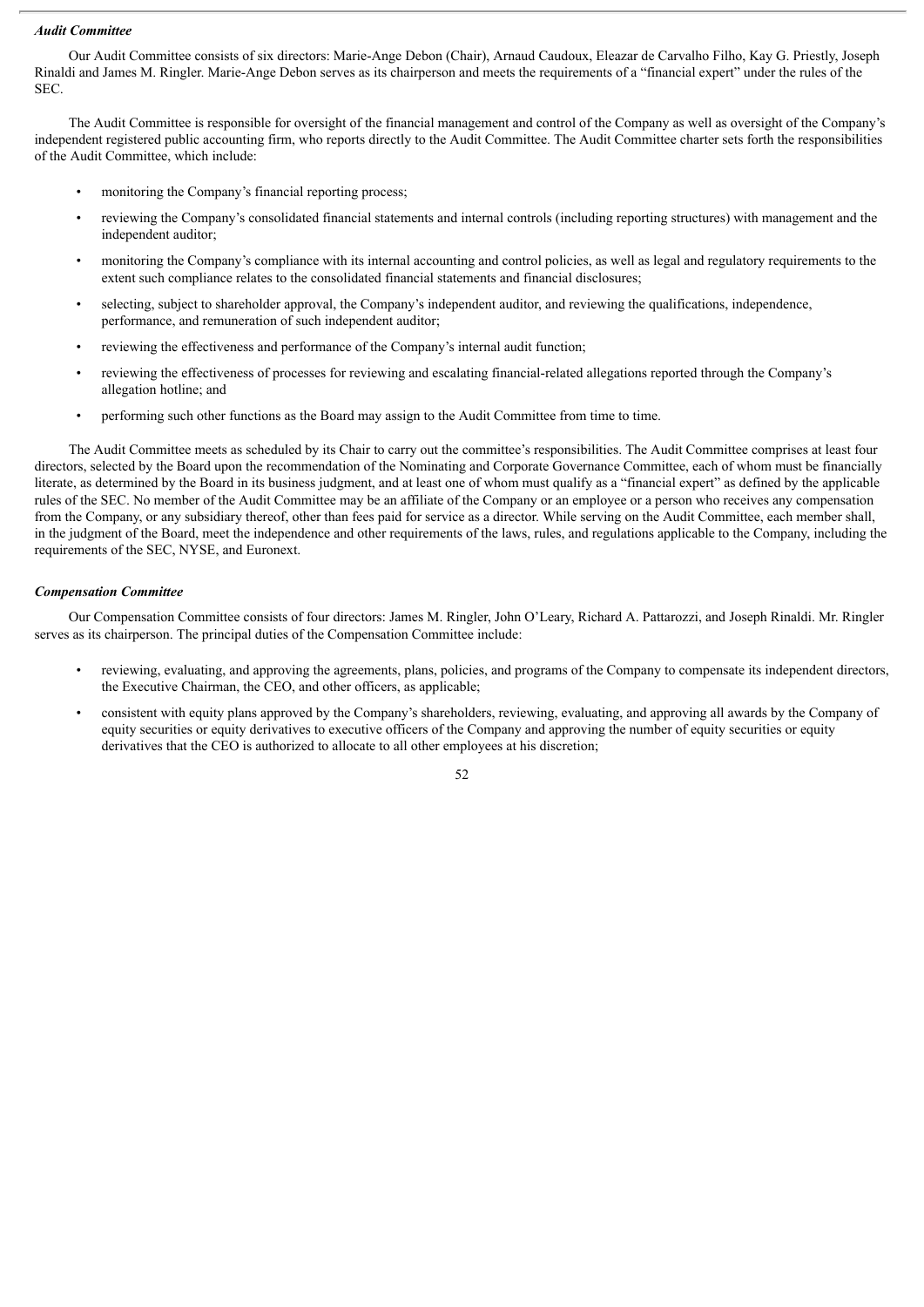- reviewing the Compensation Discussion & Analysis to be included in the proxy statement for the Company's annual general meeting of shareholders, as well as the description of the Company's directors' remuneration policy and the annual remuneration report, which form part of the Company's annual report;
- producing the Compensation Committee Report to be included in the Company's proxy statement;
- reviewing, evaluating, and approving the directors' remuneration policy and the directors' remuneration report;
- otherwise discharging the Board's responsibilities related to compensation of the Company's executive officers and directors; and
- performing such other functions as the Board may assign to the Compensation Committee from time to time.

The Compensation Committee meets as scheduled by its Chair to carry out the committee's responsibilities. The Compensation Committee comprises at least four directors, selected by the Board upon the recommendation of the Nominating and Corporate Governance Committee, a majority of whom must satisfy certain enhanced membership requirements outlined in the Compensation Committee Charter. No member of the Compensation Committee may be an affiliate of the Company or an employee or a person who receives any compensation from the Company, or any subsidiary thereof, other than fees paid for service as a director. While serving on the Compensation Committee, each member shall, in the judgment of the Board, meet the independence and other requirements of the laws, rules, and regulations applicable to the Company, including the requirements of the SEC, NYSE, and Euronext.

## *Nominating and Corporate Governance Committee*

Our nominating and corporate governance committee consists of four directors: Peter Mellbye, Eleazar de Carvalho Filho, Didier Houssin, and Pascal Colombani. Mr. Mellbye serves as its chairperson.

The principal duties of the Nominating and Corporate Governance Committee include:

- advising and making recommendations to the Board regarding appropriate corporate governance practices and assisting the Board in implementing those practices;
- monitoring the development and implementation of the Company's compliance program (including procedures for allegation reporting, investigation, and remediation) to ensure that the Company operates in compliance with the principles of ethical conduct and good governance;
- reviewing the Company's succession plans for the Executive Chairman, CEO, and other executive officers;
- identifying individuals qualified to become members of the Board and recommending director nominees for election at the annual general meeting of shareholders or for appointment to fill vacancies on the Board;
- recommending directors to serve on each committee of the Board and recommending the Lead Independent Director;
- leading the Board in the annual performance evaluation of the Board and its committees; and
- performing such other functions as the Board may assign to the Nominating and Corporate Governance Committee from time to time.

The Nominating and Corporate Governance Committee meets as scheduled by its Chair to carry out the committee's responsibilities. The Nominating and Corporate Governance Committee comprises at least four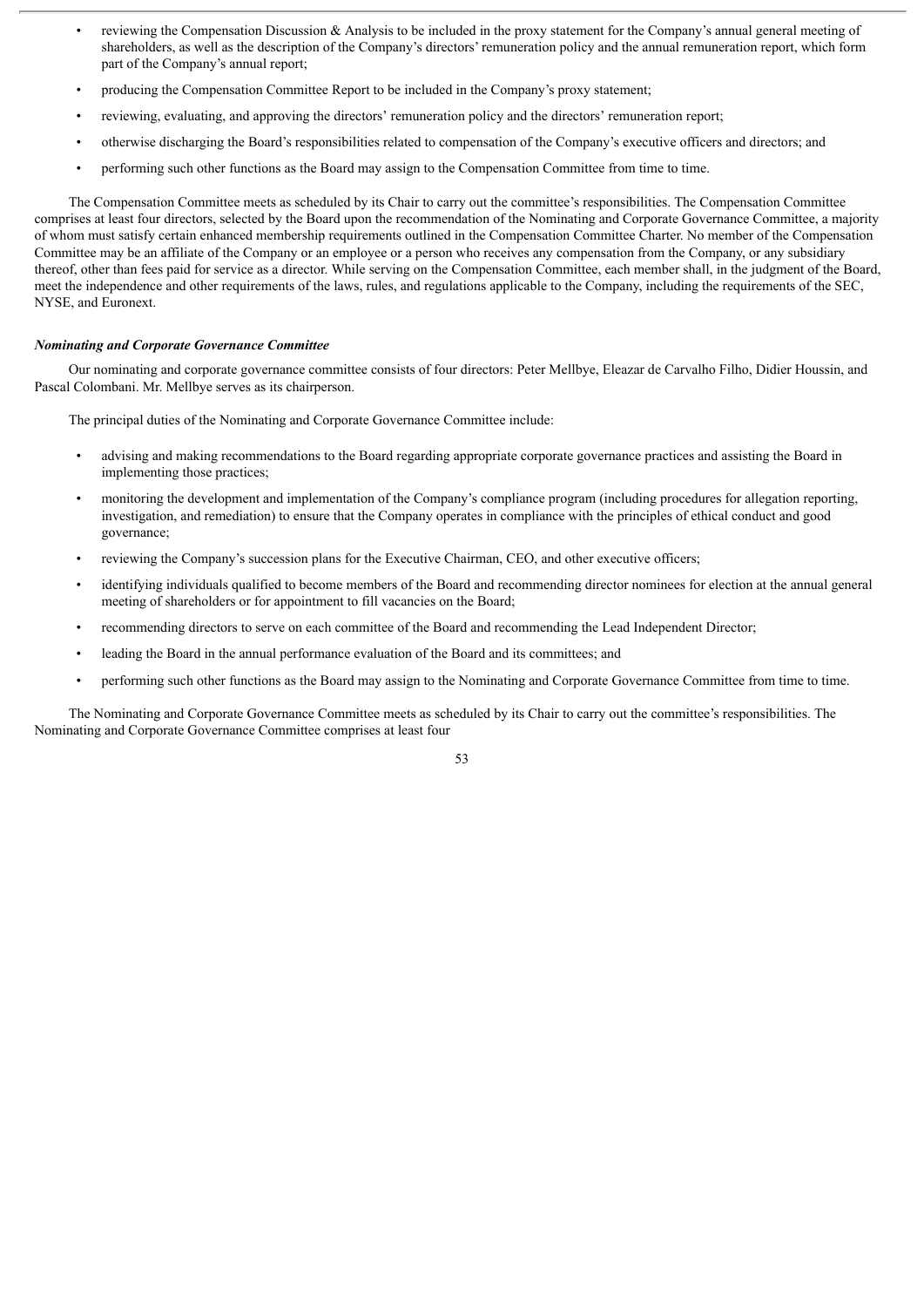directors, selected by the Board upon the recommendation of the Nominating and Corporate Governance Committee. No member of the Nominating and Corporate Governance Committee may be an affiliate of the Company or an employee or a person who receives any compensation from the Company, or any subsidiary thereof, other than fees paid for service as a director. While serving on the Nominating and Corporate Governance Committee, each member shall, in the judgment of the Board, meet the independence and other requirements of the laws, rules, and regulations applicable to the Company, including the requirements of the SEC, NYSE, and Euronext.

In connection with its role in recommending candidates for the Board, the Nominating and Corporate Governance Committee advises the Board with respect to the combination of skills, experience, perspective, and diversity of gender, race, international awareness, and cultural sensitivity that its members believe are required for the effective functioning of the Board considering our current business strategies and regulatory, geographic, and market environment.

#### *Strategy Committee*

Our Strategy Committee consists of six directors: Thierry Pilenko, Pascal Colombani, Claire S. Farley, Didier Houssin, Peter Mellbye and Richard A. Pattarozzi. Mr. Pilenko serves as its chairperson.

The primary responsibilities of the Strategy Committee include:

- reviewing the development and implementation of the Company's long-term global strategy, risks, and opportunities relating to such strategy, and strategic decisions regarding major asset acquisitions, divestitures, joint ventures, and strategic alliances by the Company; and
- performing such other functions as the Board may assign to the Strategy Committee from time to time.

The Strategy Committee meets as scheduled by its Chair to carry out the Committee's responsibilities.

#### *Director Independence*

The Nominating and Corporate Governance Committee conducts an annual review of the independence of Board members and reports its findings to the full Board, which then makes a determination as to the independence of each director, as defined under the standards adopted by the NYSE. These standards specify certain relationships that are prohibited in order for a director to be deemed independent. In addition to these objective standards, our Board makes a subjective determination of independence by evaluating all relevant facts and circumstances. In particular, when assessing the materiality of a director's relationship with the Company, the Board considers the issue not merely from the standpoint of the director, but also from the standpoint of persons or organizations with whom the director has an affiliation. In its determination of independence, the Board reviewed and considered all relationships and transactions between each director, his or her family members, or any business, charity, or other entity in which the director has an interest, and our Company, our affiliates, or any entity in which our senior management has an interest.

Currently, 12 of our 14 directors are non-executive directors. The Nominating and Corporate Governance Committee reviewed all of the 2017 commercial transactions, relationships, and arrangements between us and our subsidiaries, affiliates, and executive officers with companies with whom the 12 non-executive directors are affiliated or employed. The transactions, relationships, and arrangements reviewed by the committee consisted of the following:

• Marie-Ange Debon is Senior Executive Vice President of the Suez Group, which is one of our customers and suppliers, and Chief Executive Officer of its International Division.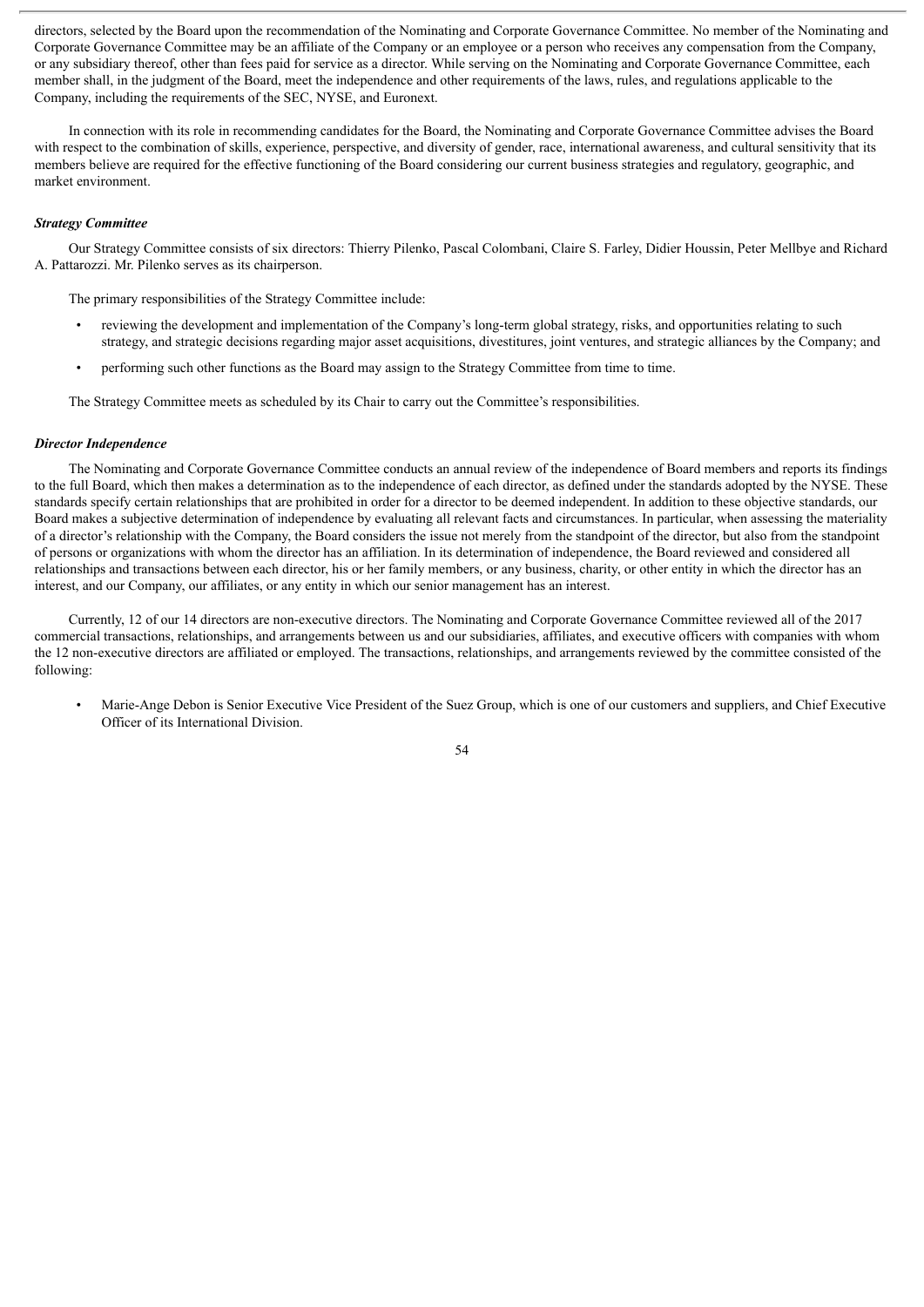- Claire S. Farley is a director of Anadarko, which is one of our customers and an operator under our joint development agreement to standardize subsea equipment and systems. Ms. Farley is also a director of LyondellBasell, which is one of our customers. Ms. Farley serves on Anadarko's audit committee and LyondellBasell's nominating and governance committee.
- Didier Houssin is Chairman and Chief Executive Officer of IFPEN, which is a shareholder of the Company and is also party to a technology development agreement with the Company. The agreement was established in 2004 between Technip and IFPEN, which was prior to Mr. Houssin joining IFPEN as director in 2015. The agreement was amended in 2017, and Mr. Houssin recused himself from Board deliberations regarding the approval of the amendment.
- James M. Ringler is a member of the board of directors and audit committee of DowDuPont, which is one of our customers. Mr. Ringler also serves as a member of the board of directors, nominating and governance committee, and compensation committee of JBT, which is one of our customers. FMC Technologies and JBT are parties to a separation and distribution agreement and a tax sharing agreement that relate to the spin-off of FMC Technologies' FoodTech and Airport Systems businesses (acquired by JBT) that occurred in July 2008.

In determining that none of the relationships noted above affected the independence of any of the interested directors, the Nominating and Corporate Governance Committee considered the nature of the transactions and the dollar amounts involved. All of the transactions noted above were ordinary course transactions.

Based on the report and recommendation of the Nominating and Corporate Governance Committee, the Board has affirmatively determined that each of our non-executive directors is "independent" as defined under the NYSE listing standards. In addition, the Board has affirmatively determined that all of the members of the Audit Committee and Compensation Committee satisfy the enhanced independence criteria required for such members under regulations adopted by the SEC and the NYSE listing standards.

# *Compensation Committee Interlocks and Insider participation in Compensation Decisions*

In 2017, the members of the Compensation Committee of the Board were John O'Leary, Richard Pattarozzi, Joseph Rinaldi, and James Ringler, none of whom has ever been an officer or employee of the Company or any of our subsidiaries or had any relationships requiring disclosure with us or any of our subsidiaries. None of our executive officers has ever served on the board of directors or the compensation committee of any other entity that has had any executive officer serving as a member of our Board or Compensation Committee.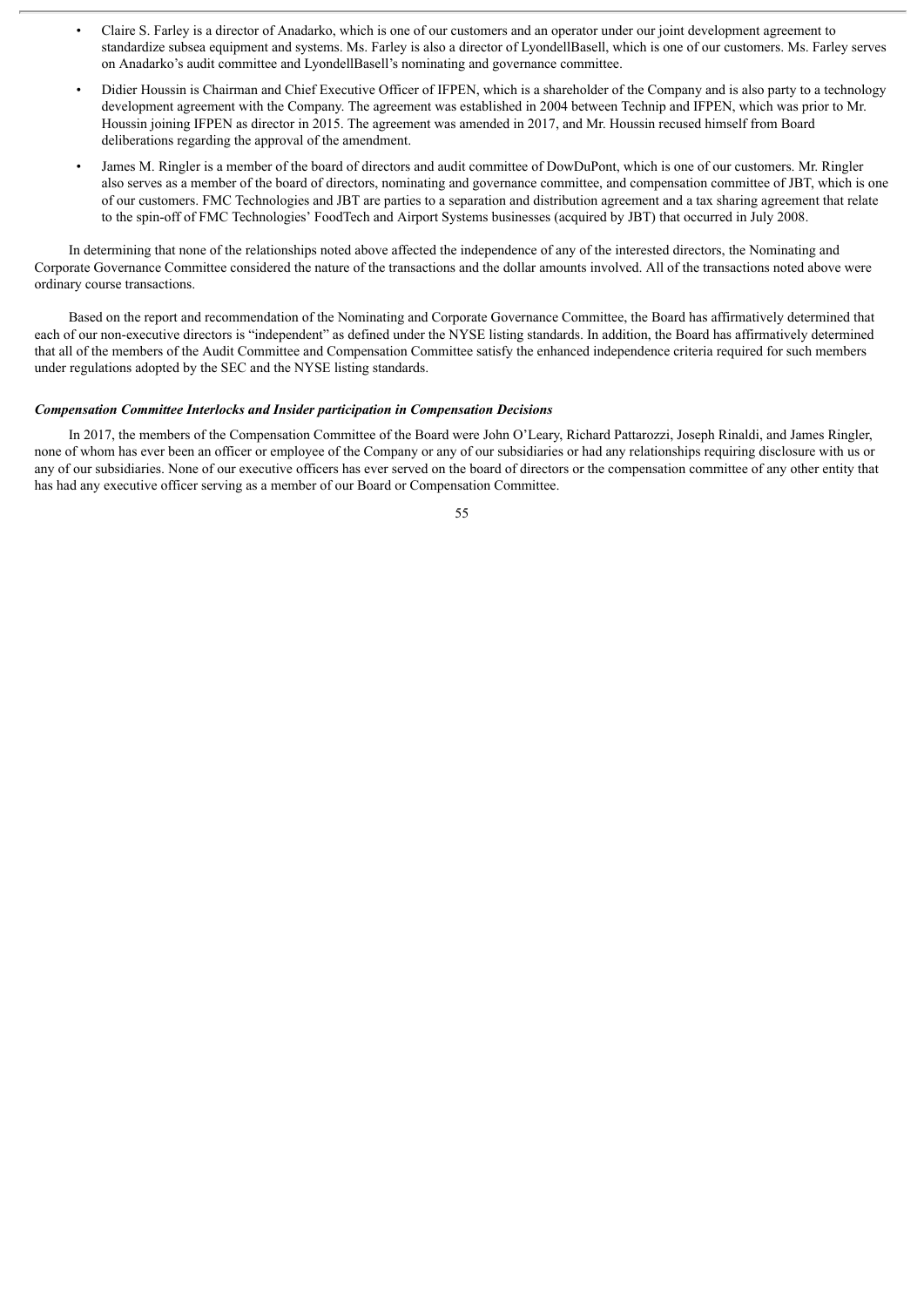# *Executive Of icers*

As of the date of this prospectus, the executive officers of TechnipFMC, together with the offices held by them, their business experience and their ages, are as follows:

| Name                  | Age | <b>Current Position and Business Experience</b>                                                                                                                                                                                                                                                                                        |
|-----------------------|-----|----------------------------------------------------------------------------------------------------------------------------------------------------------------------------------------------------------------------------------------------------------------------------------------------------------------------------------------|
| Thierry Pilenko       |     | $\overline{60}$ Executive Chairman (2017)<br>Chairman and Chief Executive Officer of Technip S.A. (2007)                                                                                                                                                                                                                               |
| Douglas J. Pferdehirt |     | 54 Chief Executive Officer (2017)<br>President and Chief Executive Officer of FMC Technologies, Inc. (2016)<br>President and Chief Operating Officer of FMC Technologies, Inc. (2015)<br>Executive Vice President and Chief Operating Officer of FMC Technologies, Inc. (2012)                                                         |
| Maryann T. Mannen     |     | 55 Executive Vice President and Chief Financial Officer (2017)<br>Executive Vice President and Chief Financial Officer for FMC Technologies, Inc (2014)<br>Senior Vice President and Chief Financial Officer for FMC Technologies, Inc. (2011)                                                                                         |
| Dianne B. Ralston     |     | 51 Executive Vice President, Chief Legal Officer and Secretary (2017)<br>Senior Vice President, General Counsel, and Secretary of FMC Technologies, Inc. (2015)<br>Executive Vice President, General Counsel, and Secretary of Weatherford International plc (2014)<br>Deputy General Counsel—Corporate of Schlumberger Limited (2012) |
| Bradley D. Beitler    |     | 64 Executive Vice President—Technology and R&D (2017)<br>Vice President—Technology of FMC Technologies, Inc. (2009)                                                                                                                                                                                                                    |
| Samik Mukherjee       |     | 48 Executive Vice President—Corporate Development, Strategy, Digital and IT(2017)<br>Senior Vice President—Paris Operating Center of Technip S.A. (2016)<br>Senior Vice President—Subsea Strategy and Business Development of Technip S.A. (2015)<br>Managing Director and Country Head—India of Technip S.A. (2012)                   |
| Arnaud Piéton         |     | 44 Executive Vice President—People and Culture (2017)<br>President—Asia-Pacific Region of Technip (2016)<br>Chief Operating Officer, Subsea—Asia-Pacific Region of Technip (2014)<br>Vice President, Subsea Projects—North America Region of Technip (2011)                                                                            |
| Richard G. Alabaster  |     | 57 President—Surface Technologies (2017)<br>Vice President—Surface Technologies of FMC Technologies, Inc. (2015)<br>General Manager-Surface Integrated Services of FMC Technologies, Inc. (2013)<br>General Manager-Fluid Control of FMC Technologies, Inc. (2010)                                                                     |
| Barry Glickman        |     | 49 President—Engineering, Manufacturing and Supply Chain (2017)<br>Vice President—Subsea Services of FMC Technologies, Inc. (2015)<br>General Manager-Subsea Systems Western Region of FMC Technologies, Inc. (2012)                                                                                                                   |
| Hallvard Hasselknippe |     | 58 President-Subsea (2017)<br>President and Chief Operating Officer-Subsea of Technip S.A. (2014)<br>Chief Operating Officer—Subsea Asia-Pacific Region of Technip S.A. (2010)                                                                                                                                                         |
| Nello Uccelletti      |     | 64 President-Onshore/Offshore (2017)<br>President—Onshore/Offshore of Technip S.A. (2014)<br>Senior Vice President-Onshore/Offshore of Technip S.A. (2008)                                                                                                                                                                             |

No family relationships exist among any of the above-listed persons chosen to become officers, and there are no arrangements or understandings between any of the above-listed persons chosen to become officers and any other person pursuant to which they will serve as an officer. During the past ten years, none of the above-listed persons chosen to become officers was involved in any legal proceedings as defined in Item 401(f) of Regulation S-K. All persons chosen to become officers will be elected by the Board to hold office until their successors are elected and qualified.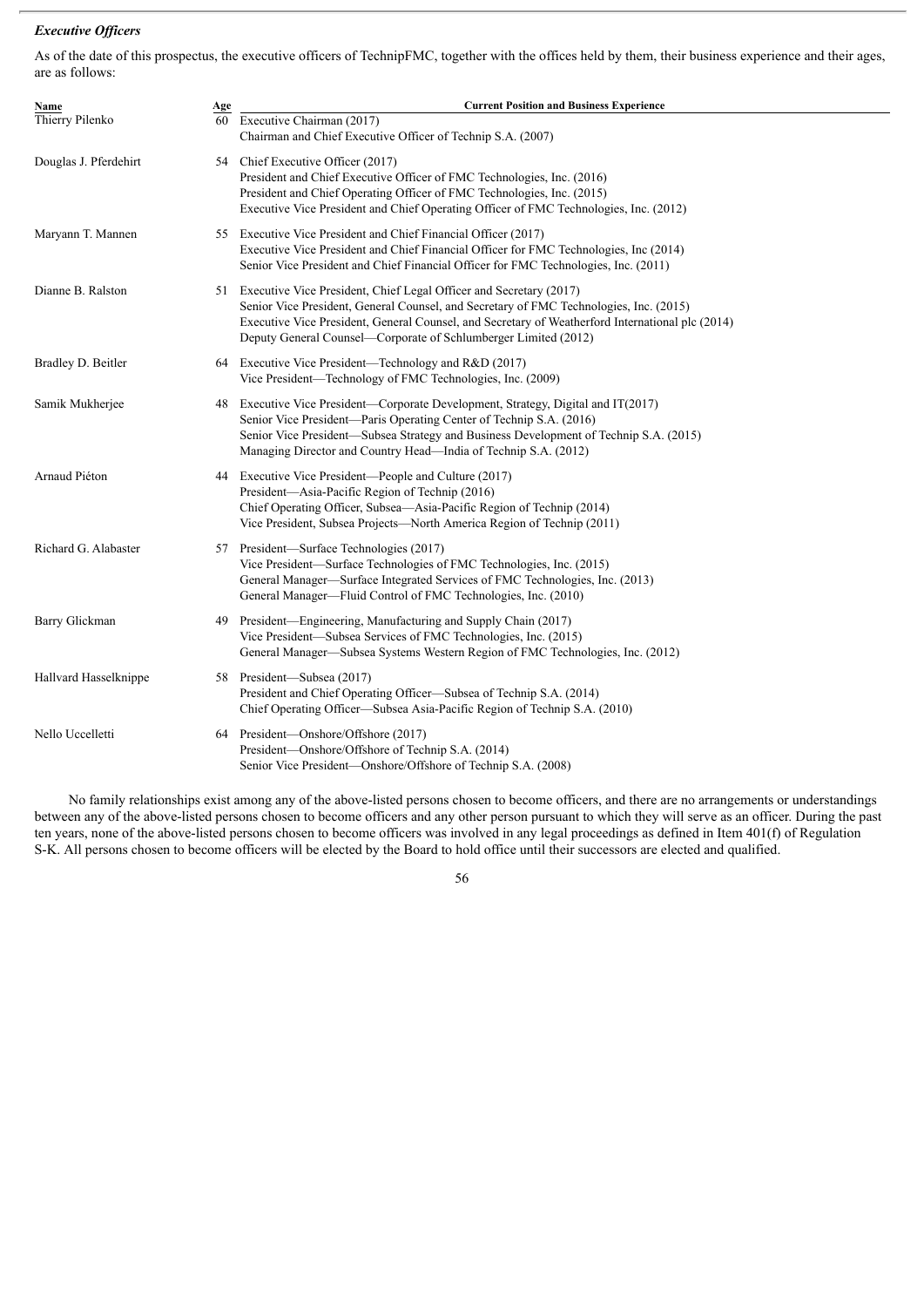We are committed to establishing and maintaining an effective compliance program that is intended to increase the likelihood of preventing, detecting, and correcting violations of Company policy and the law. Our Code of Business Conduct and core values are applicable to all of our employees, officers, and directors. Moreover, we have a hotline in place for employees, officers, and directors to anonymously report violations of our Code of Business Conduct or complaints regarding accounting and auditing practices. Reports of possible violations of financial or accounting policies made to the hotline are reported to our Audit Committee.

We will disclose amendments to, or waivers of, our Code of Business Conduct that are required to be disclosed under SEC and NYSE rules. Any waiver of our Code of Business Conduct for our officers and directors must be approved by the Board or a relevant Board committee. We have not made any such waivers and do not anticipate making any such waiver. Our Code of Business Conduct may be reviewed on our website at www.technipfmc.com under the heading "Who we are > Governance."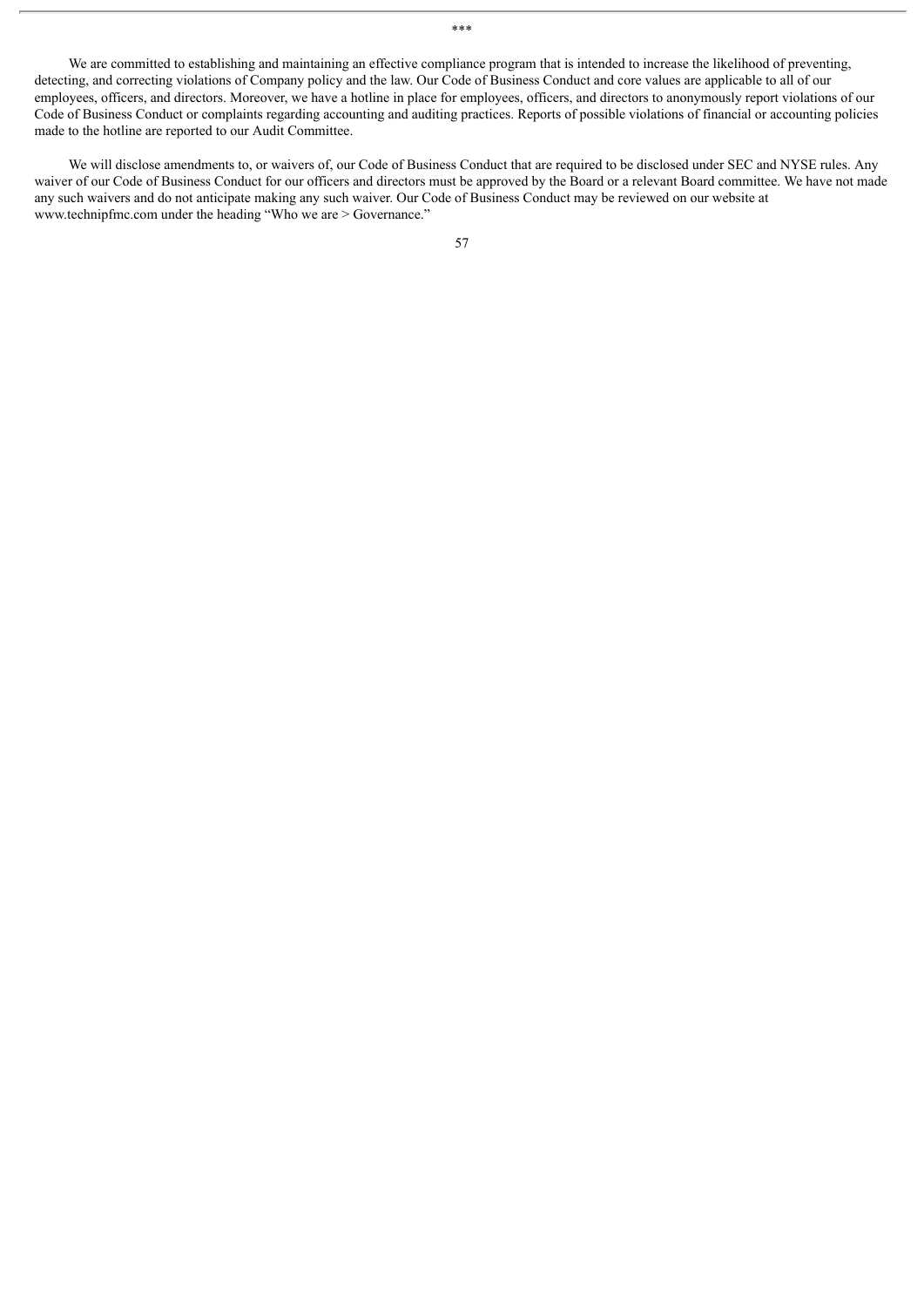# **COMPENSATION DISCUSSION AND ANALYSIS**

This section describes the Company's executive compensation program, which includes our executive directors, as well as the objectives and rationales for the various elements of our compensation program, as it relates to our 2017 Named Executive Officers ("NEOs").

| <b>Named Executive Officer</b> | Position(s) Held in 2017                                     |  |  |  |
|--------------------------------|--------------------------------------------------------------|--|--|--|
| <b>Required NEOs</b>           |                                                              |  |  |  |
| Douglas J. Pferdehirt          | Chief Executive Officer                                      |  |  |  |
| Maryann T. Mannen              | Executive Vice President and Chief Financial Officer         |  |  |  |
| <b>Other NEOs</b>              |                                                              |  |  |  |
| Thierry Pilenko                | Executive Chairman                                           |  |  |  |
| Julian Waldron                 | Former Executive Vice President and Chief Operating Officer  |  |  |  |
| Dianne B. Ralston              | Executive Vice President, Chief Legal Officer, and Secretary |  |  |  |

## **Executive Summary**

# **Company Background and Merger Rationale**

On January 16, 2017, the Company consummated the Merger that consolidated the legacy businesses of FMC Technologies and Technip. The Merger is:

- Expanding on the success achieved through FMC Technologies' and Technip's Forsys Subsea Limited joint venture;
- Delivering fully integrated Subsea solutions across the value chain, as well as discrete solutions for customers; and
- Providing a diversified international platform, supported by cost savings derived from integration of the complementary businesses of FMC Technologies and Technip.

The new Company employs over 37,000 people and is domiciled in London, United Kingdom, with additional operational headquarters in Paris, France and Houston, Texas USA.

# **Business Overview**

Today, following the completion of our Merger, we operate the broadest portfolio of solutions for the oil and gas industry, with a comprehensive offering—from concept to project delivery and beyond. We are a unique global leader in technologies, systems, and services, operating primarily in three business segments: Subsea, Onshore/Offshore, and Surface Technologies.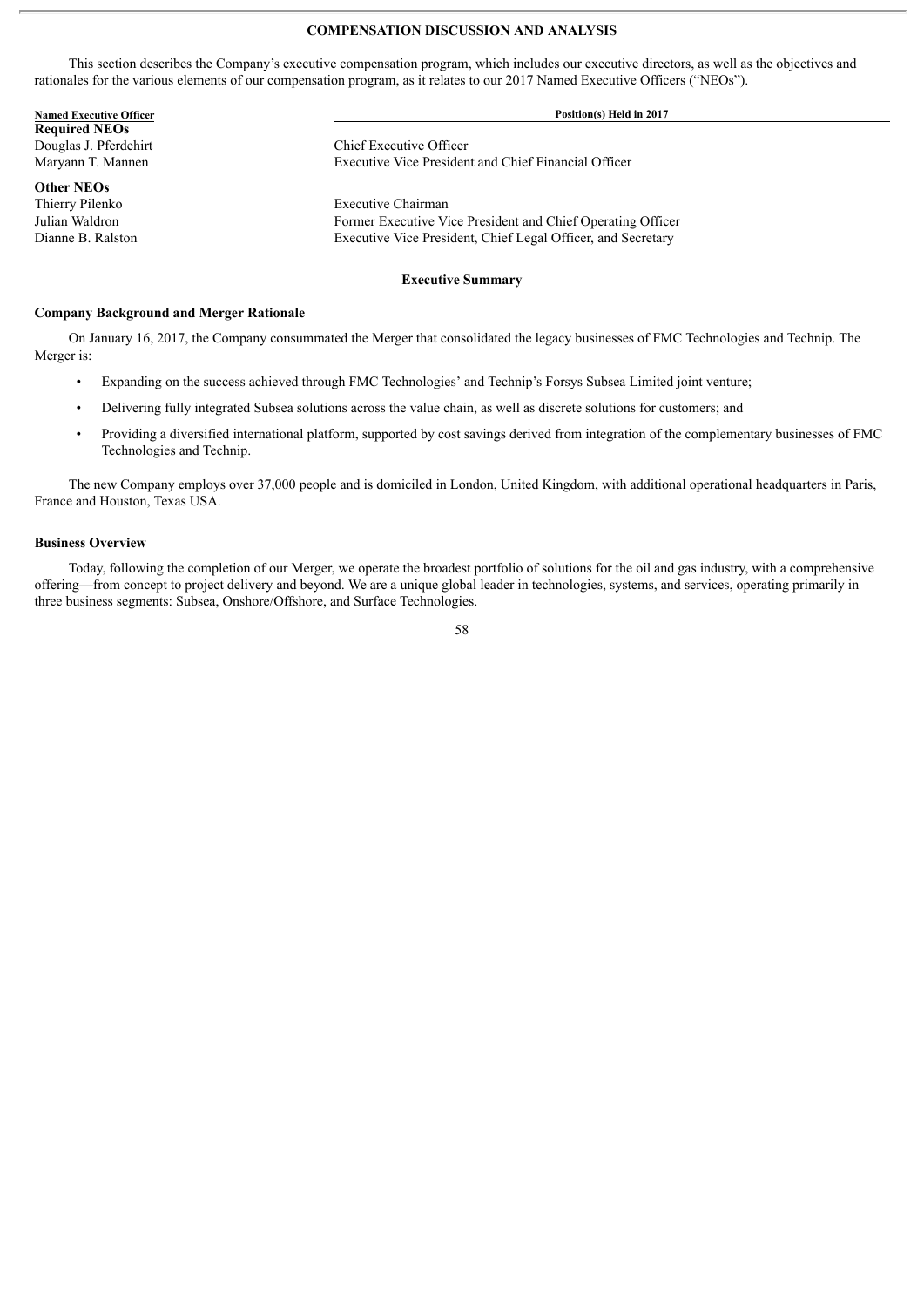The combination of these three business segments provides the most comprehensive portfolio of products and services in the industry. We are represented across the full value chain and have exposure to broad market opportunities—from upstream activities such as drilling, completion, and production to downstream activities such as gas processing, refining, and petrochemicals. An overview of our three business segments is included below.

| <b>Business Segment Overview</b>                                                                                          |  |                                                                                                                                |           |                                                                                                                         |  |  |
|---------------------------------------------------------------------------------------------------------------------------|--|--------------------------------------------------------------------------------------------------------------------------------|-----------|-------------------------------------------------------------------------------------------------------------------------|--|--|
| <b>Subsea</b>                                                                                                             |  | <b>Onshore/Offshore</b>                                                                                                        |           | <b>Surface Technologies</b>                                                                                             |  |  |
| Integrated design, engineering, manufacturing,<br>and installation services for infrastructure and<br>subsea pipe systems |  | Design, project management, and<br>construction of onshore facilities related to<br>the production, treatment, and             |           | Products and systems used in exploration<br>and production of crude oil and natural<br>gas                              |  |  |
| Products and systems used in deepwater<br>exploration and production of crude oil and<br>natural gas                      |  | transportation of oil and gas, as well as<br>transformation with petrochemicals such as<br>ethylene, polymers, and fertilizers | $\bullet$ | Wellhead systems and high-pressure<br>valves and pumps used in stimulation<br>activities for oilfield service companies |  |  |
| Systems used to control the flow of crude oil<br>and natural gas from the reservoir to a host                             |  | Design, project management, and<br>construction of entire range of fixed and                                                   |           | Full range of drilling, completion, and<br>production wellhead systems                                                  |  |  |

floating offshore oil and gas facilities

# **2017 Strategic Highlights**

processing facility

2017 was a transformational year as we debuted our new company. We have summarized some of our key achievements below.

# **Key Strategic Achievements in 2017**

# **Market Acceptance and Leadership**

# **Subsea**

- Integrated front-end engineering and design (iFEED™) activity doubling
- Receipt of five integrated engineering, procurement, construction, and installation (iEPCI™) awards, bringing total iEPCI™ projects to six

# Surface Technologies

- Integrated offering delivers up to \$1 million in savings per well
- Acquired Plexus' exploration equipment and services business, extending Surface Technologies offering

# Onshore/Offshore

- Robust project execution (Yamal LNG and Prelude FLNG)
- Subsea and Onshore/Offshore integration (ENI Coral FLNG) driving differentiation

# **Strong Execution**

- Strong operational results despite revenue declines
- Relentless focus on health, safety, the environment, and security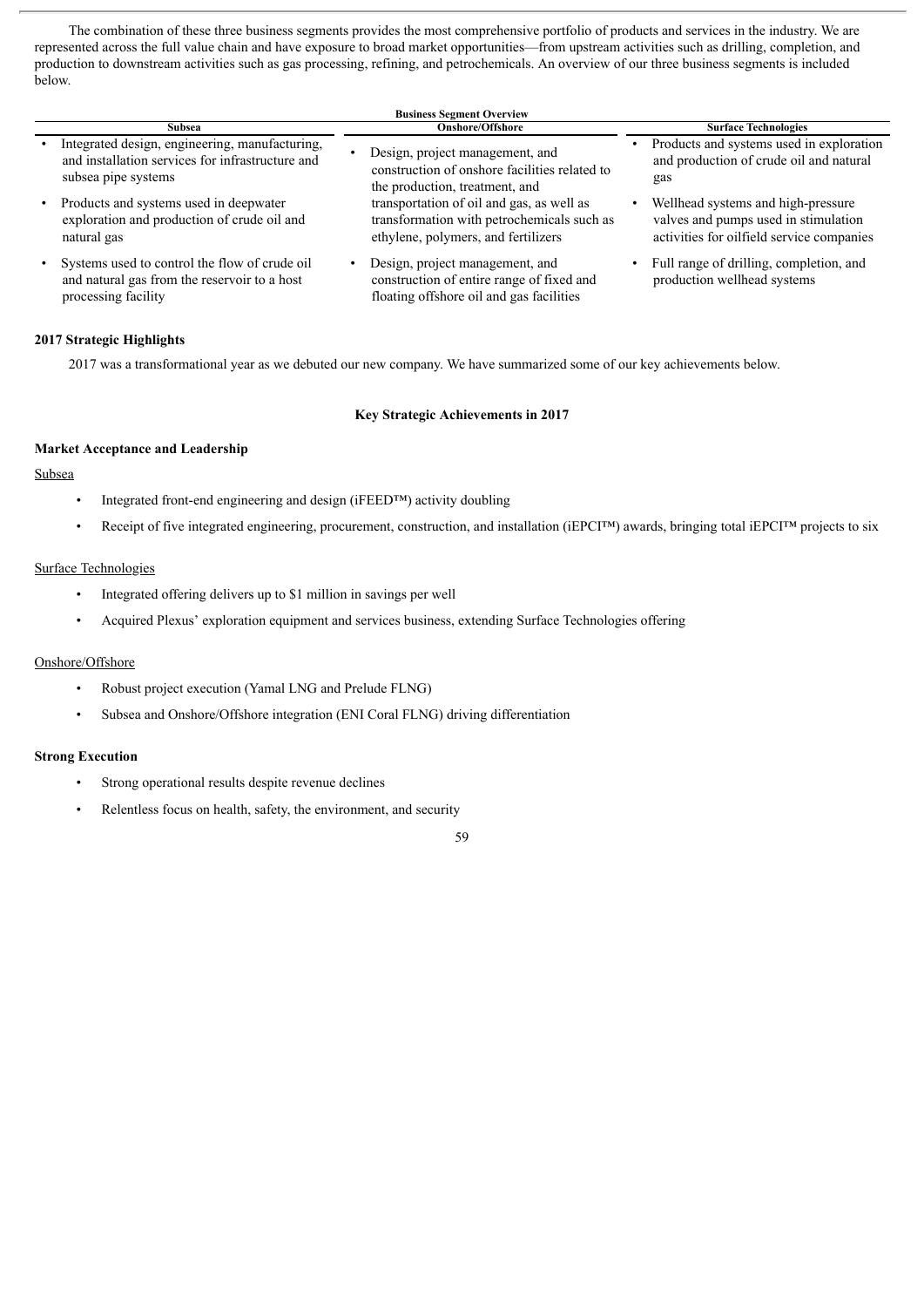## **Merger and Integration**

- Delivered \$220 million in annualized savings in less than 12 months
- Increased annualized synergies target to \$450 million exit run-rate by end of 2019
- Meaningful contribution to sustained Return on Invested Capital ("ROIC") improvement
- Talent retention efforts and organizational re-design announced in November

# **Capital Allocation**

- Initiated quarterly dividend at sustainable level with potential for future growth
- Commenced \$500 million share repurchase to be completed no later than the end of 2018

# **2017 Financial Results**

The Company operates a sophisticated, global business in a highly competitive industry that has been negatively impacted by lower commodity prices. Our solutions add value to some of the largest capital investments in the world. We have identified an opportunity to change the way projects are conceived and executed in the industry. The successful execution of our strategy and our achievement of Merger synergies are delivering additional value to our customers and shareholders.

Executing on our strategic priorities helped contribute to our financial and operational success across our business segments, despite a challenging market environment. We delivered strong operational results while managing revenue declines across portions of our portfolio. For detailed information regarding our 2017 results, please see our Form 10-K, which reports our results using U.S. generally accepted accounting principles, and our U.K. Annual Reports and Accounts, which reports our results using the international financial reporting standards.

## **Executive Compensation Program Design and Core Principles**

In order to enhance shareholder value over the long term, it is critical that our compensation structures allow us to:

- Retain and motivate the key executive talent and attract new talent with the skills necessary to execute the fundamental change in our business; and
- Create a single global executive team that can execute our Merger plans quickly and effectively and that is focused on collaboration, teamwork, achieving Merger synergies, and creating shareholder value.

#### **Components of Executive Compensation**

Our compensation reflects the Company's greater size, geographical footprint, and breadth of services post-Merger, along with the challenges in executing the Merger objectives, while continuing to execute on projects and solutions for our clients.

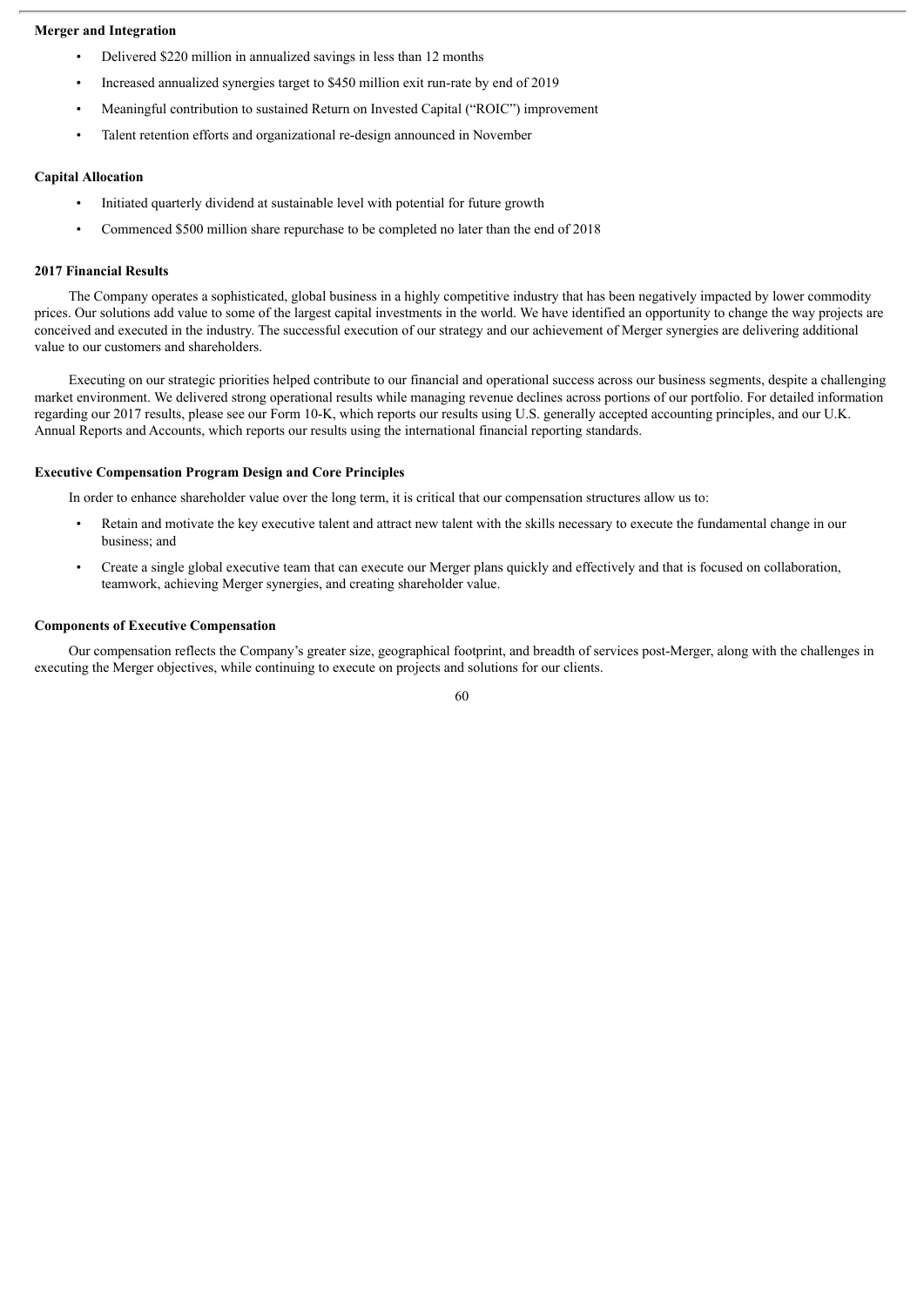In order to attract and retain the needed level of executive talent, compensation for our NEOs consists of three primary elements that are allocated between fixed, annual, and long-term compensation, and are designed to reward service and performance:

| Element                        | Form                                                          | <b>Percent of Total</b><br>Compensation                | <b>Key Characteristics</b>                                                                                                                                                                                                                                                                                              |
|--------------------------------|---------------------------------------------------------------|--------------------------------------------------------|-------------------------------------------------------------------------------------------------------------------------------------------------------------------------------------------------------------------------------------------------------------------------------------------------------------------------|
| <b>Base Salary</b>             | Cash                                                          | CEO: 11%<br>Executive Chairman: 13%<br>Other NEOs: 16% | Fixed cash compensation for executing the major responsibilities of<br>٠<br>each NEO's respective roles                                                                                                                                                                                                                 |
| Annual<br><b>Incentive</b>     | Cash                                                          | CEO: 14%<br>Executive Chairman: 15%<br>Other NEOs: 16% | Variable compensation based on performance measures:<br>$\bullet$<br>75% Business Performance Indicator ("BPI"): Company<br>performance against established targets for Working Capital.<br>EBITDA, and Synergies<br>25% Annual Performance Incentive ("API"): Individual<br>performance against established objectives |
| Long-Term<br><b>Incentives</b> | Performance-<br><b>Based Restricted</b><br><b>Stock Units</b> | CEO: 45%<br>Executive Chairman: 43%<br>Other NEOs: 40% | • Performance-based equity<br>Performance measures:<br>Total Shareholder Return ("TSR") vs. peer group (50%)<br>ROIC $(50\%)$<br>٠<br>Performance is measured over a three-year period                                                                                                                                  |
|                                | <b>Time-Based</b><br><b>Restricted Stock</b><br><b>Units</b>  | CEO: 15%<br>Executive Chairman: 29%<br>Other NEOs: 14% | Equity that encourages retention while rewarding increases in<br>shareholder value<br>Subject to three-year cliff vesting                                                                                                                                                                                               |
|                                | <b>Stock Options</b>                                          | CEO: 15%<br>Executive Chairman: 0%<br>Other NEOs: 14%  | • Equity that encourages retention while rewarding increases in<br>shareholder value<br>Exercise price established at grant date<br>Subject to three-year cliff vesting                                                                                                                                                 |

The actual compensation paid each year will vary based on individual and Company performance. Additionally, our compensation program is designed to ensure that the majority of our executives' pay is performance-based, meaning that such compensation is "at risk" and there is no guarantee of the compensation values that will be realized at the end of the performance period. This "at risk" feature demonstrates our Compensation Committee's focus on performance-based compensation to ensure alignment with our shareholders' interests.

## **Shareholder Engagement and Feedback on Executive Compensation**

Following the completion of our Merger in January 2017 and our Company's debut on the public markets, our Board and executive team launched a shareholder engagement program to solicit feedback on the Company's strategy, performance, governance, executive compensation, and sustainability initiatives.

We believe that engagement with our shareholders is particularly important as we introduce TechnipFMC as a new company and begin to develop long-term relationships with our shareholders. Our Board and executive team are committed to building and maintaining open communication whereby shareholders can express their perspectives with the appropriate audiences within the Company.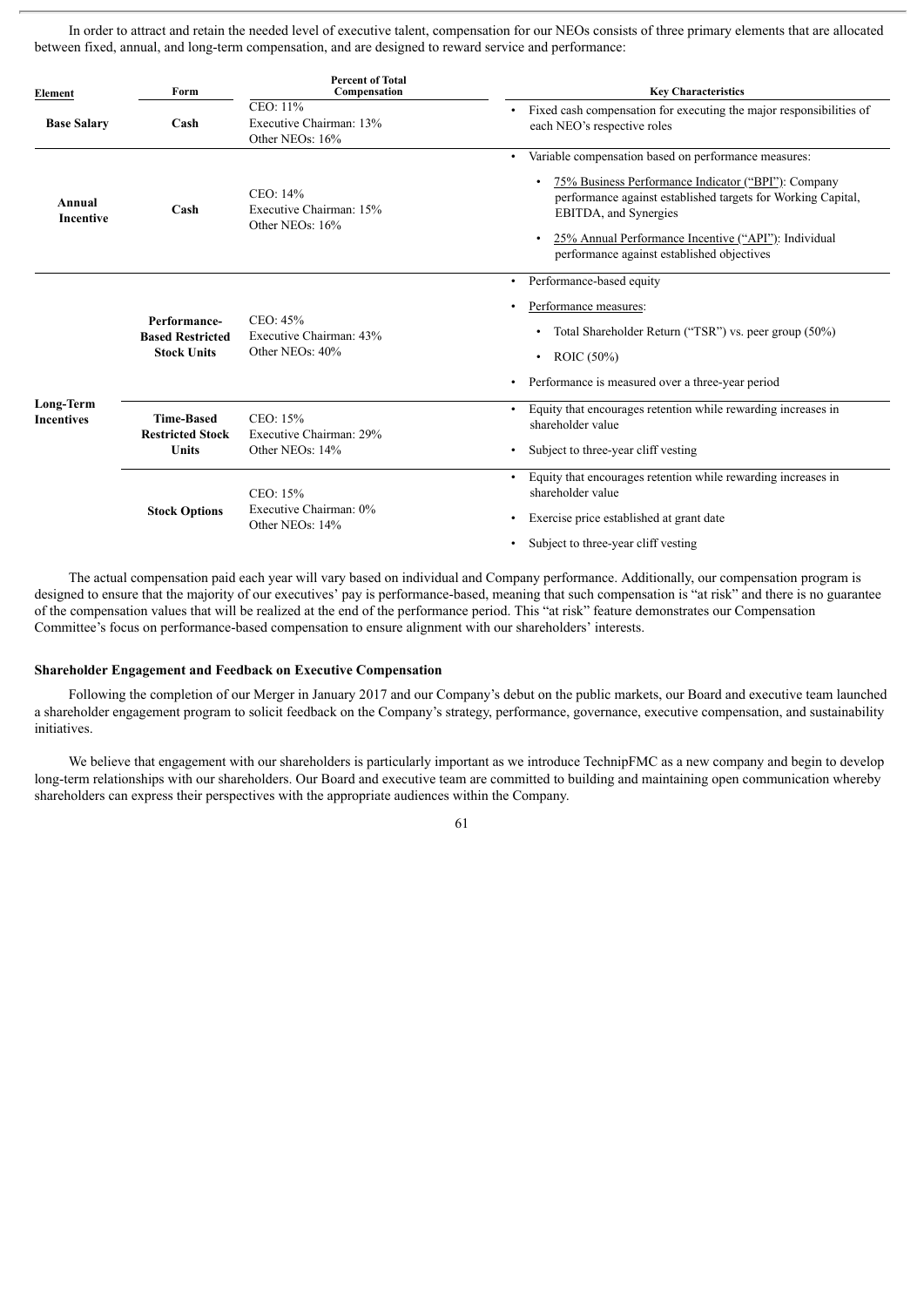Throughout 2017, members of our Board and executive team conducted outreach to, and met with, shareholders accounting for a substantial portion of our share ownership base:

- We contacted shareholders representing approximately 47% of our Ordinary Shares outstanding to offer meetings with members of our Board and management team.
- We held 12 in-person and telephonic meetings with shareholders representing approximately 26% of our Ordinary Shares outstanding.
- Our Lead Independent Director participated in meetings with shareholders representing approximately 23% of our Ordinary Shares outstanding.
- Additionally, some shareholders did not require a meeting as they either indicated their support for our compensation and governance practices or did not have questions regarding our compensation or governance practices.

Specifically, regarding our compensation program, many of our shareholders expressed their support, while others provided constructive feedback on the program. Shareholder feedback on our executive compensation program focused primarily on four themes highlighted below:

- Development of our compensation program, with a focus on the Compensation Committee's process for determining components, metrics, and performance standards;
- Annual and long-term incentive plans and how the metrics and targets tie to Company objectives regarding performance and Merger integration;
- Compensation disclosures, including the Company's commitment to transparency; and
- The tenure and transition of executive director roles.

This feedback was shared with the Compensation Committee and full Board. Feedback from shareholders is of critical importance to the Compensation Committee as the compensation program is new—given the recently completed Merger—and will be carefully considered going forward to inform potential changes to our compensation program.

# **Alignment of Pay and Performance**

One of the Compensation Committee's primary goals in establishing our executive compensation philosophy and designing our compensation program was to ensure that compensation incentivizes executives to achieve key strategic goals and create long-term value for our shareholders. With this as a guiding principle, the Compensation Committee adopted a program that thoughtfully links a significant percentage of each executive's compensation to key performance objectives that, if achieved, would result in the creation of shareholder value over both the short- and long-term.

The Compensation Committee's commitment to aligning pay and performance is evidenced by:

- Annual incentive awards that are based on performance against pre-established financial, operational, and individual performance measures tailored to our Company's near-term goals and each NEO's specific role in driving annual Company performance and shareholder value;
- Long-term incentive awards that are heavily weighted towards performance-based equity requiring both strong absolute performance and outperformance of key peers; and
- Total compensation that is set by reference to the median of key industry peers, with the maximum annual incentive award set to align with broader market practice.

In 2017, across our executive team, a majority of all compensation at target was performance-based, with several objectives shared among all NEOs, including our CEO and Executive Chairman, and a few distinct individual objectives that were tied to the key projects and responsibilities of each of our executives.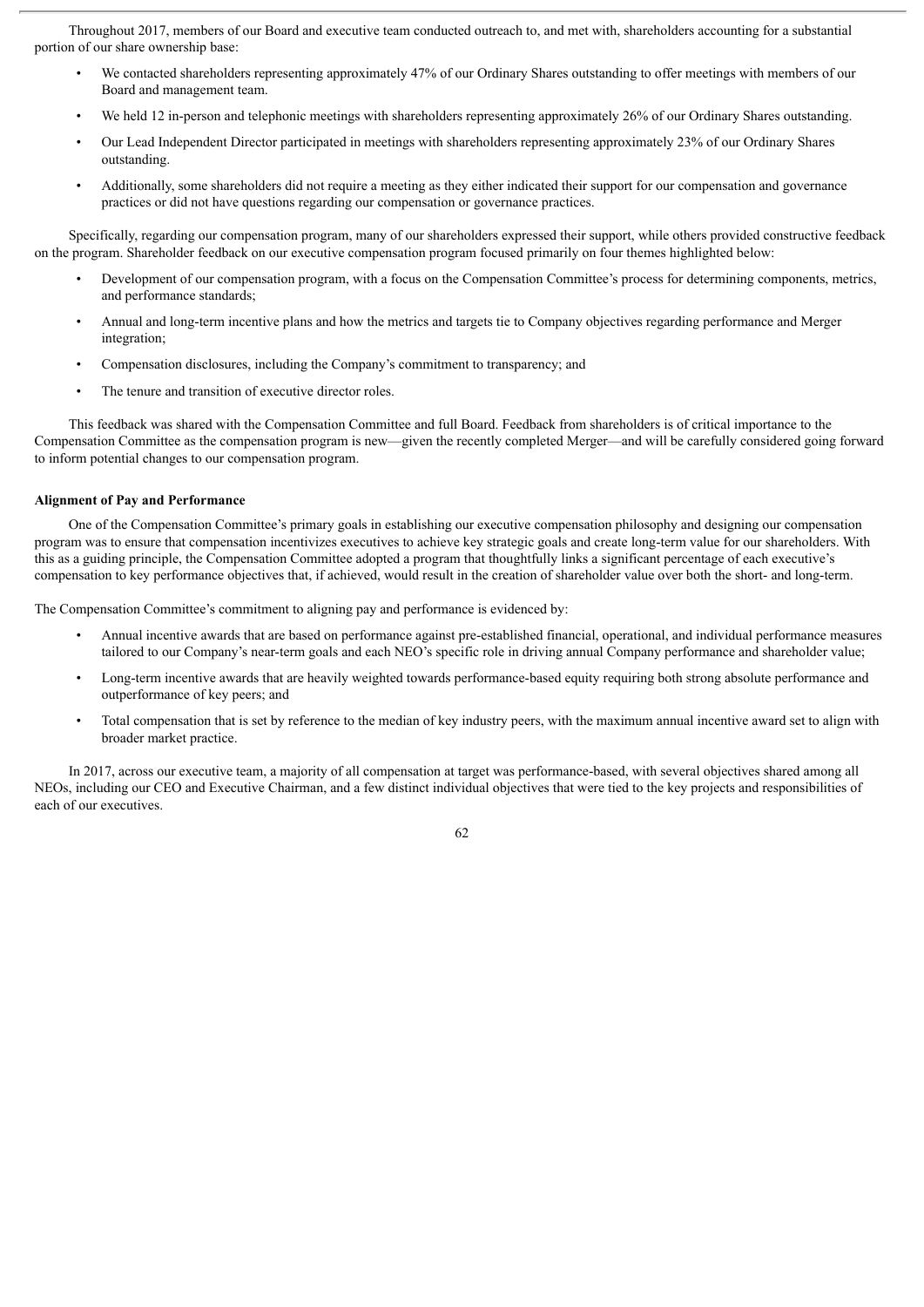In particular, the performance objectives under the annual incentive plan focused on our short-term goals, including Merger integration and synergies realization, while the objectives under the long-term incentive plan reflected longer-term priorities, including capital efficiency and shareholder value creation. The compensation outcomes for 2017 reflected our strong performance against these objectives.

## **Compensation Governance Principles**

Our Compensation Committee oversees the executive compensation program and determines the compensation for our executive officers. Our goal for the executive compensation program is to attract, motivate, develop, and retain an exceptionally talented team of executives who deliver superior operational performance, and provide leadership for our success in delivering technological innovation in a dynamic and competitive market. We seek to accomplish this goal in a way that rewards performance, enhances long-term shareholder value, and considers internal pay equity among the NEOs. As part of our compensation philosophy, we have taken a number of actions to ensure a fair, balanced, and transparent executive compensation structure, including:

# **Compensation Philosophy**

A critical element of our business success is the ability to attract, motivate, develop, and retain executive talent. We have a peer-based executive compensation program that includes variable performance elements. The executive compensation program is designed (a) to motivate our officers and other key employees to achieve annual and long-term corporate goals that enhance shareholder value and (b) to attract and retain exceptionally talented individuals who deliver superior operational performance in our businesses and create an environment that fosters the technological innovation we believe is necessary for continued growth of revenue, earnings, and shareholder returns.

Our compensation philosophy links an executive's total compensation opportunity with our annual and long-term goals and objectives through the achievement of financial targets established and measured objectively by our Compensation Committee, and to a lesser extent, the executive's performance against specific individual objectives.

The core principles underlying our executive compensation philosophy are as follows:

- Executive compensation is structured to be competitive and to provide appropriate incentives in order to attract, motivate, and retain qualified, exceptional executive talent over the long term. Each NEO's total compensation opportunity (i.e., base salary, target annual cash bonus, and target long-term equity incentive opportunity) is set by reference to median compensation levels at comparable peer companies against which we compete for our executive talent, but may vary from median due to factors such as job performance, time in position, prior experience, and other business conditions.
- Executives are compensated for their contributions to our short-term and long-term results. A significant portion of each executive's annual cash incentive compensation is based on the achievement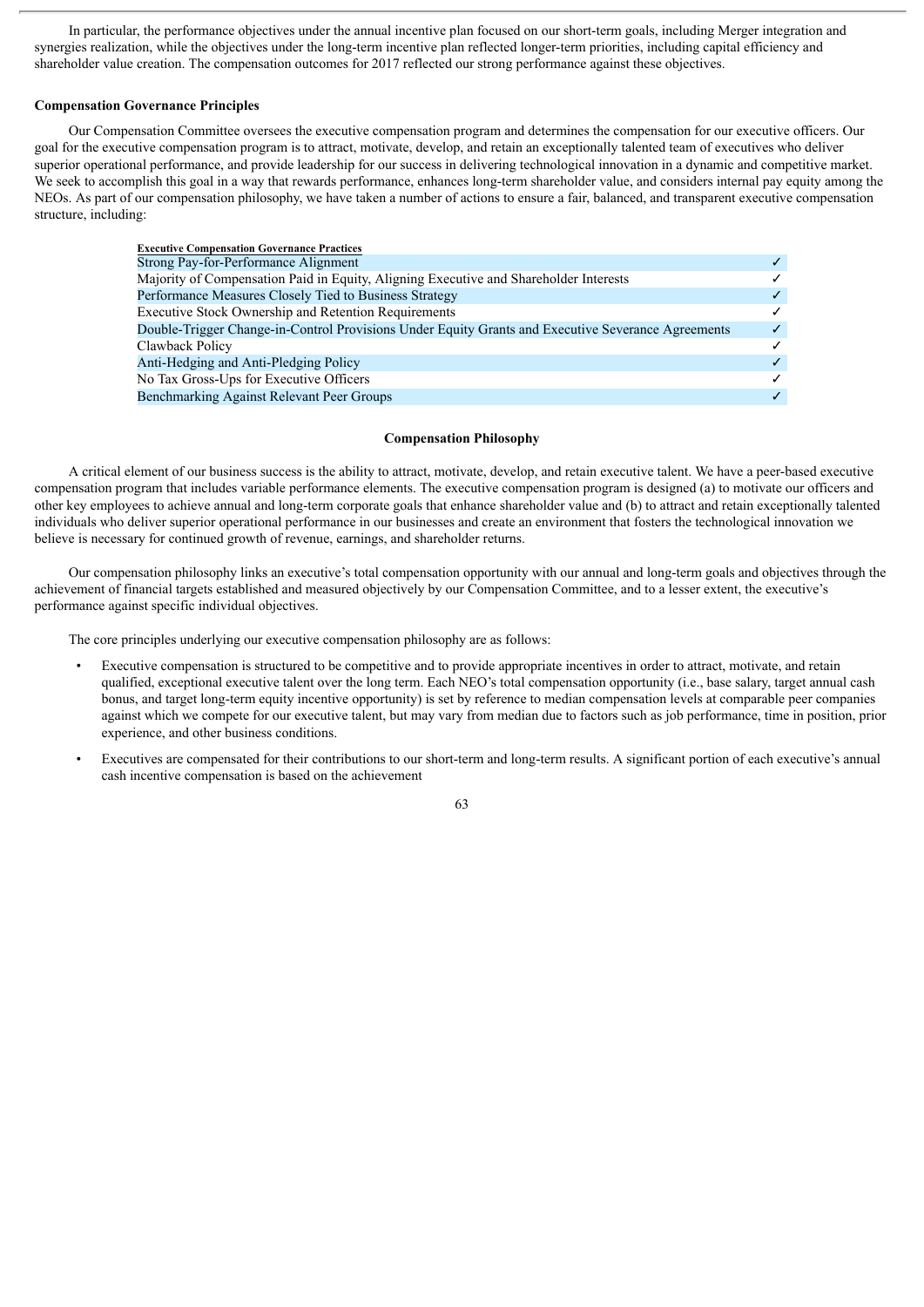of annual performance goals. Similarly, a portion of an executive's equity compensation is directly linked to the achievement of specific long-term corporate results that we believe create both annual and long-term shareholder value.

• Equity compensation aligns the interests of our executives with those of shareholders by rewarding them for the achievement of our longterm objectives and for increasing shareholder value. Equity compensation represents a significant portion of each NEO's compensation. We believe performance-based equity compensation, such as stock options and performance-based restricted stock units, together with share ownership and retention guidelines, align executive and shareholder interests and provide appropriate motivation for enhancing long-term shareholder value.

# **Compensation-Setting Process**

## **Role of the Compensation Committee**

Our Compensation Committee oversees our executive compensation program and determines the compensation for our executive officers. The Compensation Committee is responsible for, among other things:

- reviewing, evaluating, and approving the agreements, plans, policies, and programs of the Company to compensate its independent directors, the Executive Chairman, the CEO, and other officers, as applicable; and
- All awards of equity securities or equity derivatives to executive officers of the Company , as well as the total number of equity securities or equity derivatives to be allocated to all other employees at the discretion of the CEO, consistent with equity plans approved by the Company's shareholders.

The Compensation Committee also reviews the Company's incentive compensation arrangements to ensure that they do not incentivize excessive risk-taking and evaluates compensation policies and practices that could mitigate any such risk.

Pursuant to its charter, the Compensation Committee has sole authority to retain and terminate any compensation consultant, outside counsel, or any other advisers engaged to assist in the evaluation of compensation of directors or executive officers, including the sole authority to approve the consultant's fees and its terms. The Compensation Committee considers appropriate standards in selecting its compensation consultants consistent with NYSE rules, SEC rules, and requirements under the Dodd-Frank Act.

Additional information on the roles and responsibilities of the Compensation Committee is provided in the section entitled "Committees of the Board of Directors—Compensation Committee" and the charter of the Compensation Committee may be viewed on our website at www.technipfmc.com under the heading "*Who we are > Governance*."

# *Determination of Executive Chairman and CEO Compensation*

Neither the CEO nor the Executive Chairman has a role in setting his own or the other's base salary, annual cash bonus, or the size of his or the other's annual equity compensation award. The Compensation Committee reviews the specific corporate goals and objectives relevant to the compensation of the CEO and the Executive Chairman and evaluates the CEO's and the Executive Chairman's performance and pay in an executive session, in light of those goals and objectives. Based on the Compensation Committee's annual review and evaluation for 2017, it determined and approved the CEO's and Executive Chairman's total compensation level, including base salary, cash incentive compensation, and long-term incentive awards.

# *Determination of Other Executive Of icers' Compensation*

Our CEO provided recommendations for each executive officer's base salary, annual cash bonus, and target annual equity award for the Compensation Committee's review. The Compensation Committee's compensation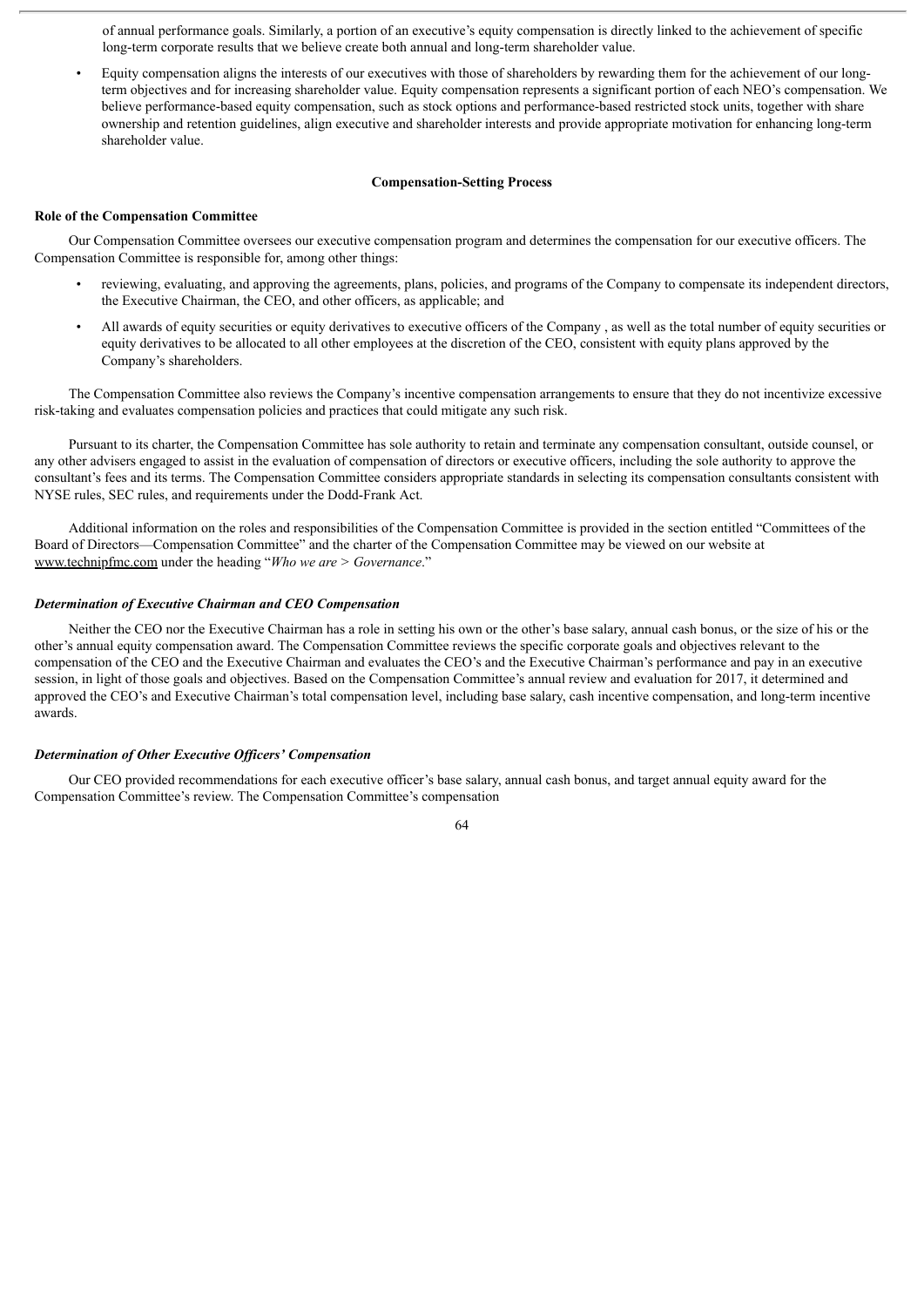consultant, Willis Towers Watson, analyzed the practices of our peer organizations with regard to the structure and design of annual and long-term incentives. The Compensation Committee considered these factors in setting base salaries, annual targets, and ratings associated with incentive compensation awards, selecting appropriate structures for long-term incentives, and ensuring that the total compensation program is consistent with our compensation philosophy and peer company practices.

## **Role of the Compensation Committee's Independent Consultant**

In 2017, in connection with the Merger, the Compensation Committee retained Willis Towers Watson as its principal compensation consultant to review legacy executive compensation programs and help design and assess the Company's compensation approach. Willis Towers Watson provided information and advice to the Compensation Committee on executive and director compensation and related governance matters. This included the evaluation of the levels of executive officer and director compensation as compared to general market compensation data and peer group data, the evaluation of proposed compensation programs or changes to existing program designs, the provision of information on current executive compensation trends, and providing updates regarding applicable legislative and governance activity. In addition, Willis Towers Watson provided retirement benefit consultant services, health and group benefits consulting services, and risk broking services to management in 2017. These services were provided under long-standing arrangements of which the Compensation Committee was aware prior to commissioning the 2017 executive compensation services. In 2017, Willis Towers Watson was paid approximately \$243,000 in fees related to executive compensation services, and \$2,876,000 related to non-executive compensation services.

In February 2017, the Compensation Committee considered the independence of Willis Towers Watson in light of SEC rules and NYSE listing standards and requested and received a letter from Willis Towers Watson addressing Willis Towers Watson's independence, including the following independence factors: (1) other services provided to the Company by Willis Towers Watson; (2) fees paid by the Company as a percentage of Willis Towers Watson's total revenue; (3) policies and procedures maintained by Willis Towers Watson that are designed to prevent a conflict of interest; (4) any business or personal relationships between the individual consultants involved in the engagement and a member of the Compensation Committee; (5) any Ordinary Shares owned by the individual consultants involved in the engagement or their immediate family members; and (6) any business or personal relationships between our executive officers and Willis Towers Watson or the individual consultants involved in the engagement. The Compensation Committee also considered that the Willis Towers Watson consultants advising the Compensation Committee derived no economic benefit from the fees paid for the non-executive compensation services. The Compensation Committee discussed these considerations and concluded that the work of Willis Towers Watson and the consultants involved in the engagement did not raise any conflict of interest.

#### **Peer Groups**

# *Compensation Peer Group*

Compensation for our NEOs other than our Executive Chairman was set by reference to the practice of relevant peer companies. Two peer groups were developed to inform general decisions on compensation levels and practices. The Company's greater size and breadth of services post-Merger, including both traditional oilfield services and engineering and construction services, made the determination of a close peer group challenging as there are relatively few companies with a comparable mix of size, scope of offering, and geographical footprint. As a result , the Company could not be positioned close to the median of a focused peer group. As a consequence, the Compensation Committee approved two broader peer groups comprising companies of broadly comparable size (determined primarily by reference to annual revenues and/or market capitalization), industry (focusing on oilfield services, the oil and gas industry more broadly, construction and engineering, and heavy equipment manufacturing), and complexity (focusing on large, project-based, capital intensive companies with significant international operations).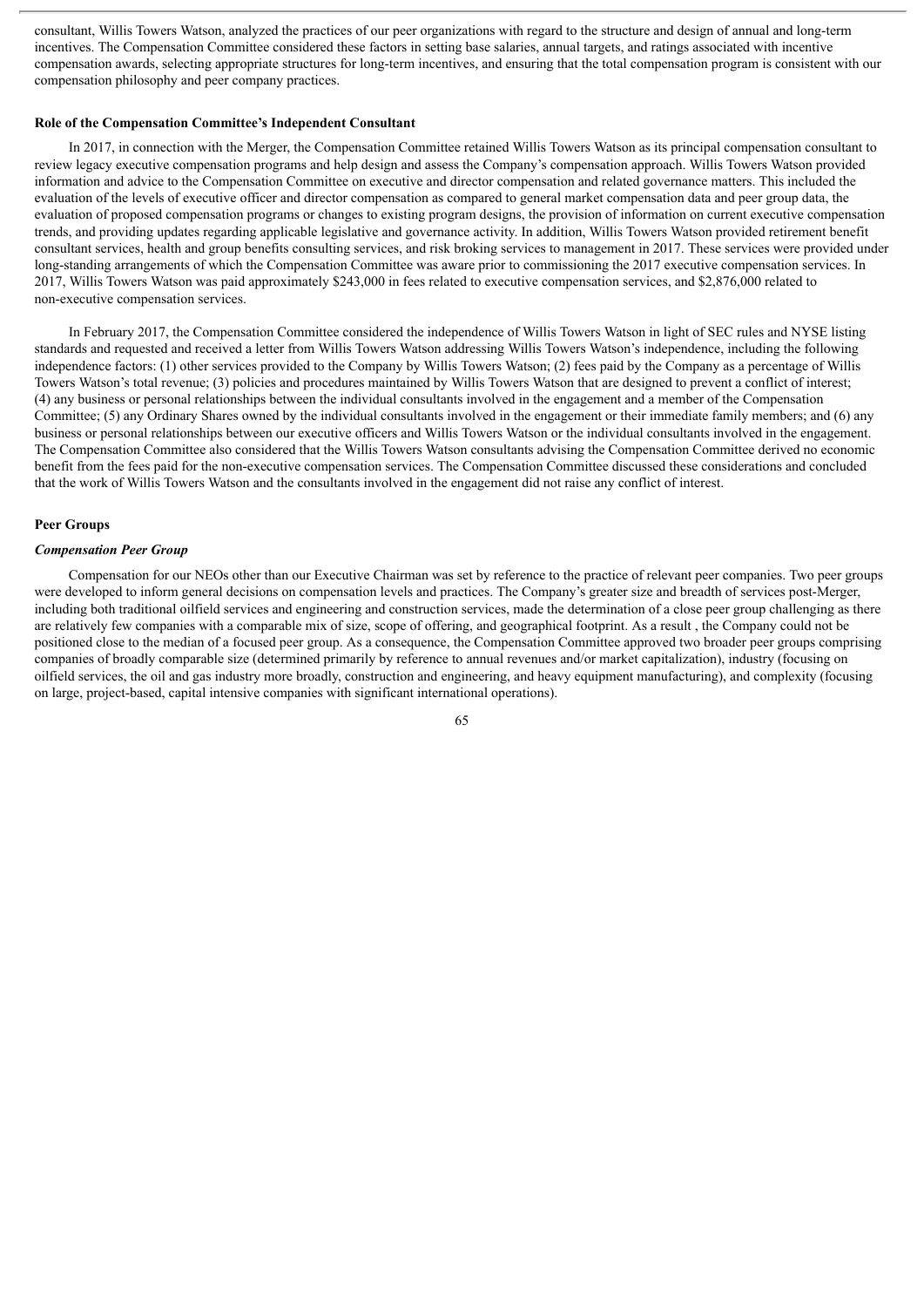The two peer groups reflect the greater scale and complexity of the Company relative to the legacy companies. The first peer group is a "Global Peer Group" comprising 23 companies, with a balance of 13 European and 10 U.S. headquartered companies selected according to the criteria outlined above. The Global Peer Group offers a broad, global perspective on market compensation levels for large, complex, capital intensive organizations that compete for talent with the Company, and reflects differing global pay practices. It ensures that the Compensation Committee has a holistic view of the compensation practices of comparable companies, including those headquartered in Europe, and is not solely focused on U.S. market practice. The Global Peer Group consists of the following companies:

| <b>European Global Peers</b>       | <b>U.S. Global Peers</b>               |
|------------------------------------|----------------------------------------|
| Air Liquide S.A.                   | Baker Hughes Incorporated <sup>1</sup> |
| Alstom SA                          | Caterpillar Inc.                       |
| Amec Foster Wheeler plc2           | ConocoPhillips                         |
| Chicago Bridge & Iron Company N.V. | Cummins Inc.                           |
| Enbridge Inc.                      | Devon Energy Corporation               |
| Petrofac Limited                   | Fluor Corporation                      |
| Repsol, S.A.                       | <b>Halliburton Company</b>             |
| Saipem S.p.A.                      | Ingersoll-Rand Plc                     |
| Schlumberger Limited               | Jacobs Engineering Group Inc.          |
| Subsea 7 S.A.                      | National Oilwell Varco, Inc.           |
| Transocean Ltd.                    |                                        |
| VINCI SA                           |                                        |
| Weatherford International plc      |                                        |

In addition, the Compensation Committee also reviewed data from a second "Industry Peer Group" comprising 19 companies with significant U.S. operations (including both U.S. and European-headquartered companies) that are the prime competitors for executive talent in the critical U.S. business segment. The Industry Peer Group includes nine direct competitors in the oilfield services industry, four independent oil exploration and production companies, and six large, capital intensive companies consistent with the practice of the Company's closest peers. There is a material and deliberate overlap between the Compensation Peer Group and the Industry Peer Group. The Industry Peer Group serves as a counterpoint to the broader, global perspective provided by the Global Peer Group, and is intended to provide a clear view of compensation levels and practices of our closest peers in the U.S. industry as a critical segment of our business and a key market for executive talent. The Industry Peer Group consists of the following companies:

| <b>Oil Field Services</b>     | <b>Oil Exploration and Production</b> | <b>Capital Intensive</b>           |
|-------------------------------|---------------------------------------|------------------------------------|
| Amec Foster Wheeler plc       | Anadarko Petroleum Corporation        | Chicago Bridge & Iron Company N.V. |
| Baker Hughes Incorporated     | Apache Corporation                    | Cummins Inc.                       |
| <b>Halliburton Company</b>    | ConocoPhillips                        | Dover Corporation                  |
| McDermott International, Inc. | Devon Energy Corporation              | <b>Fluor Corporation</b>           |
| National Oilwell Varco, Inc.  |                                       | Jacobs Engineering Group Inc.      |
| Saipem S.p.A.                 |                                       | Transocean Ltd.                    |
| Schlumberger Limited          |                                       |                                    |
| Subsea 7 S.A.                 |                                       |                                    |
| Weatherford International plc |                                       |                                    |
|                               |                                       |                                    |

1 Now Baker Hughes, a GE Company

2 Combined with Wood Group in October 2017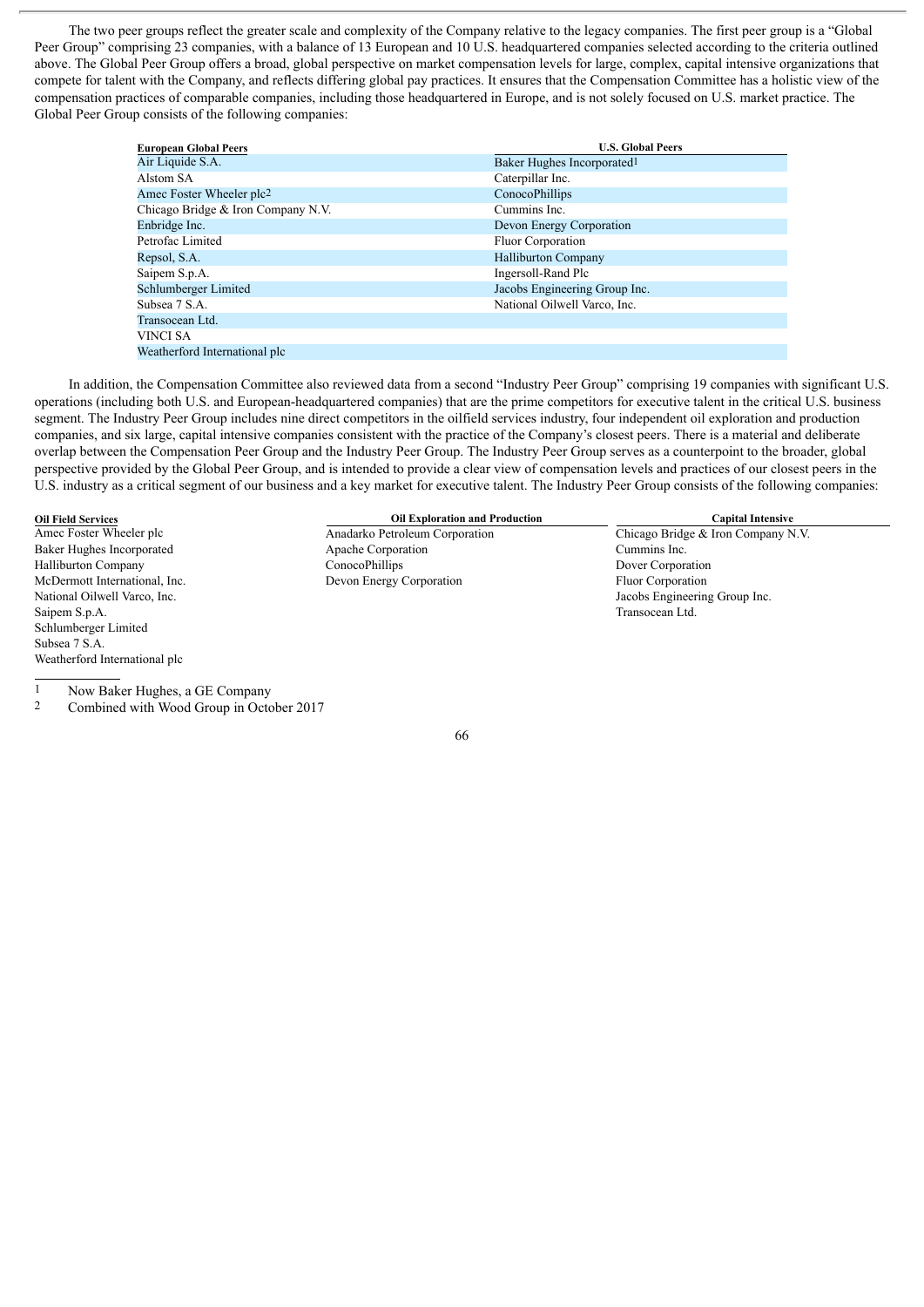Although the companies within the two peer groups (collectively referred to herein as the "Compensation Peer Group") vary in revenue, size, and market capitalization, Willis Towers Watson utilized regression analysis, where possible, to develop size-adjusted market values for each element of compensation. Using the Compensation Peer Group data, the Compensation Committee reviewed the appropriateness and competitiveness of each executive officer's base salary, annual non-equity incentive bonus, and annual equity award.

For each of the NEOs, the Compensation Committee compared each element of the executive's compensation, as well as the executive's total compensation, to his or her counterparts within the Compensation Peer Group. The Compensation Committee also evaluated internal relativities of the CEO's compensation to the compensation of each of our other NEOs in comparison to internal relativities in the Compensation Peer Group. The Compensation Committee considered the external market, internal relativities, individual performance, and tenure in allocating total compensation to our NEOs among the various elements of annual compensation (base salary and cash bonus) and long-term compensation (equity awards), including the allocation between performance-based and time-based equity in a manner it determined to be broadly consistent with market practice and aligned with the Company's strategic objectives.

The Compensation Committee intends to use tally sheets to summarize all of the elements of each NEO's actual and potential future compensation. Tally sheets provide the Compensation Committee with the information necessary to evaluate the total compensation of an NEO by presenting the dollar amount of each component of the NEO's compensation, including cash compensation, accumulated deferred compensation balances, outstanding equity awards, retirement benefits, perquisites, and any other compensation. With regard to performance scenarios, tally sheets demonstrate the amounts of compensation that would be payable under minimum, target, and maximum payouts under our cash and equity incentive compensation plans.

## *Performance Peer Group*

The performance-based restricted stock unit awards granted in 2017 specify a peer group against which the Company's relative TSR will be measured to determine the extent to which the units will vest. The "Performance Peer Group" comprises the 14 companies listed below. Please see "— Long-Term Compensation—Performance-Based Restricted Stock Unit Awards" for additional information on the performance measures for performance-based restricted stock units.

| Amec Foster Wheeler plc3               | Oceaneering International, Inc. |
|----------------------------------------|---------------------------------|
| Baker Hughes Incorporated <sup>4</sup> | Oil States International, Inc.  |
| Chicago Bridge $\&$ Iron Company N.V.  | Schlumberger Limited            |
| Fluor Corporation                      | Saipem S.p.A.                   |
| <b>Halliburton Company</b>             | Subsea 7 S.A.                   |
| McDermott International Inc.           | Weatherford International plc   |
| National Oilwell Varco, Inc.           | Wood Group                      |
|                                        |                                 |

The Performance Peer Group was chosen to reflect companies that are a closer comparison to the Company in terms of its financial and operational performance and are more likely to be competitors for investment than those companies comprising the broader Compensation Peer Group.

3 Combined with Wood Group in October 2017

4 Now Baker Hughes, a GE Company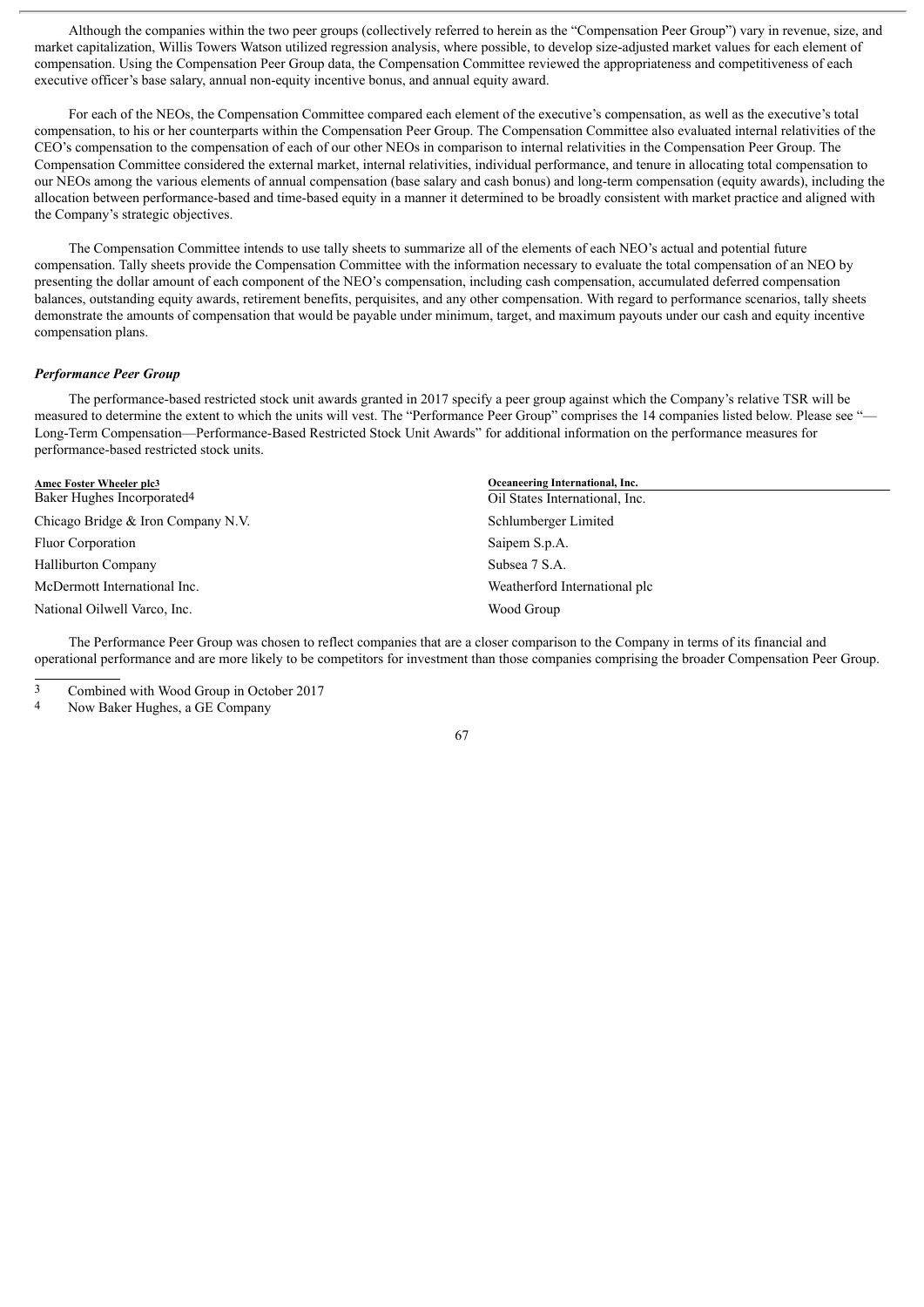# **Components of Executive Compensation in Detail**

In order to attract and retain the needed level of executive talent, compensation for our NEOs consists of three primary elements that are allocated between fixed, annual, and long-term compensation, and are designed to reward service and performance: base salary, annual cash incentive bonus, and long-term equity awards.

| Component                                  | <b>Objectives</b>                                                    | <b>Key Features</b>                                                                                                                                 | <b>Performance Link</b>                                            |  |  |  |
|--------------------------------------------|----------------------------------------------------------------------|-----------------------------------------------------------------------------------------------------------------------------------------------------|--------------------------------------------------------------------|--|--|--|
|                                            |                                                                      | Fixed                                                                                                                                               |                                                                    |  |  |  |
|                                            | Reflects responsibilities, job                                       | Reviewed annually<br>٠                                                                                                                              | Fixed compensation<br>$\bullet$                                    |  |  |  |
| <b>Base Salary</b>                         | characteristics and scope,<br>performance, experience, and skill set | Based on individual performance, experience,<br>business conditions, market factors, and comparable<br>market data from our Compensation Peer Group |                                                                    |  |  |  |
|                                            |                                                                      | Annual                                                                                                                                              |                                                                    |  |  |  |
|                                            | • Aligns compensation closely with                                   | Performance measures:<br>$\bullet$                                                                                                                  | Payout based on<br>$\bullet$                                       |  |  |  |
| <b>Annual Cash</b>                         | Company performance and<br>shareholder value                         | 75% BPI: Company performance against<br>established targets for Working Capital,<br>EBITDA, and Synergies                                           | achievement of<br>predetermined financial and<br>operational goals |  |  |  |
| <b>Incentive</b>                           |                                                                      | 25% API: Individual performance against<br>$\bullet$<br>established objectives                                                                      |                                                                    |  |  |  |
|                                            |                                                                      | Target award opportunity typically set by reference to<br>٠<br>the median of Compensation Peer Group                                                |                                                                    |  |  |  |
|                                            |                                                                      | Long-Term                                                                                                                                           |                                                                    |  |  |  |
|                                            | Provides strong incentive to                                         | Performance measures:                                                                                                                               | Payout based on<br>$\bullet$                                       |  |  |  |
|                                            | outperform industry peers                                            | TSR vs. peer group $(50\%)$                                                                                                                         | achievement of performance<br>measures                             |  |  |  |
| <b>Restricted</b><br>Stock Units ("RSUs"): | Retains executives in a competitive<br>energy market                 | ROIC (50%)                                                                                                                                          |                                                                    |  |  |  |
| Performance-                               |                                                                      | Performance is measured over a three-year period<br>$\bullet$                                                                                       |                                                                    |  |  |  |
| <b>Based</b>                               |                                                                      | Target award opportunity typically set by reference to<br>٠<br>the median of Compensation Peer Group                                                |                                                                    |  |  |  |
|                                            |                                                                      | Three-year "cliff" vesting requirement<br>٠                                                                                                         |                                                                    |  |  |  |
|                                            | Correlates executive's award to long-<br>$\bullet$                   | Value based on changes in shareholder value                                                                                                         | Value from grant date                                              |  |  |  |
| <b>RSUs:</b>                               | term increases in shareholder value                                  | Three-year "cliff" vesting requirement<br>٠                                                                                                         | increases or decreases based                                       |  |  |  |
| <b>Time-Based</b>                          | Retains executives in a competitive<br>$\bullet$<br>energy market    |                                                                                                                                                     | on share price                                                     |  |  |  |
|                                            | Incentivizes executives to increase                                  | Value based on changes in shareholder value<br>٠                                                                                                    | Value from grant date                                              |  |  |  |
| <b>Stock Options</b>                       | share value and aligns executives'                                   | Exercise price established at grant date<br>٠                                                                                                       | increases or decreases based                                       |  |  |  |
|                                            | interests with shareholders                                          | Three-year "cliff" vesting requirement                                                                                                              | on share price                                                     |  |  |  |
|                                            |                                                                      | 68                                                                                                                                                  |                                                                    |  |  |  |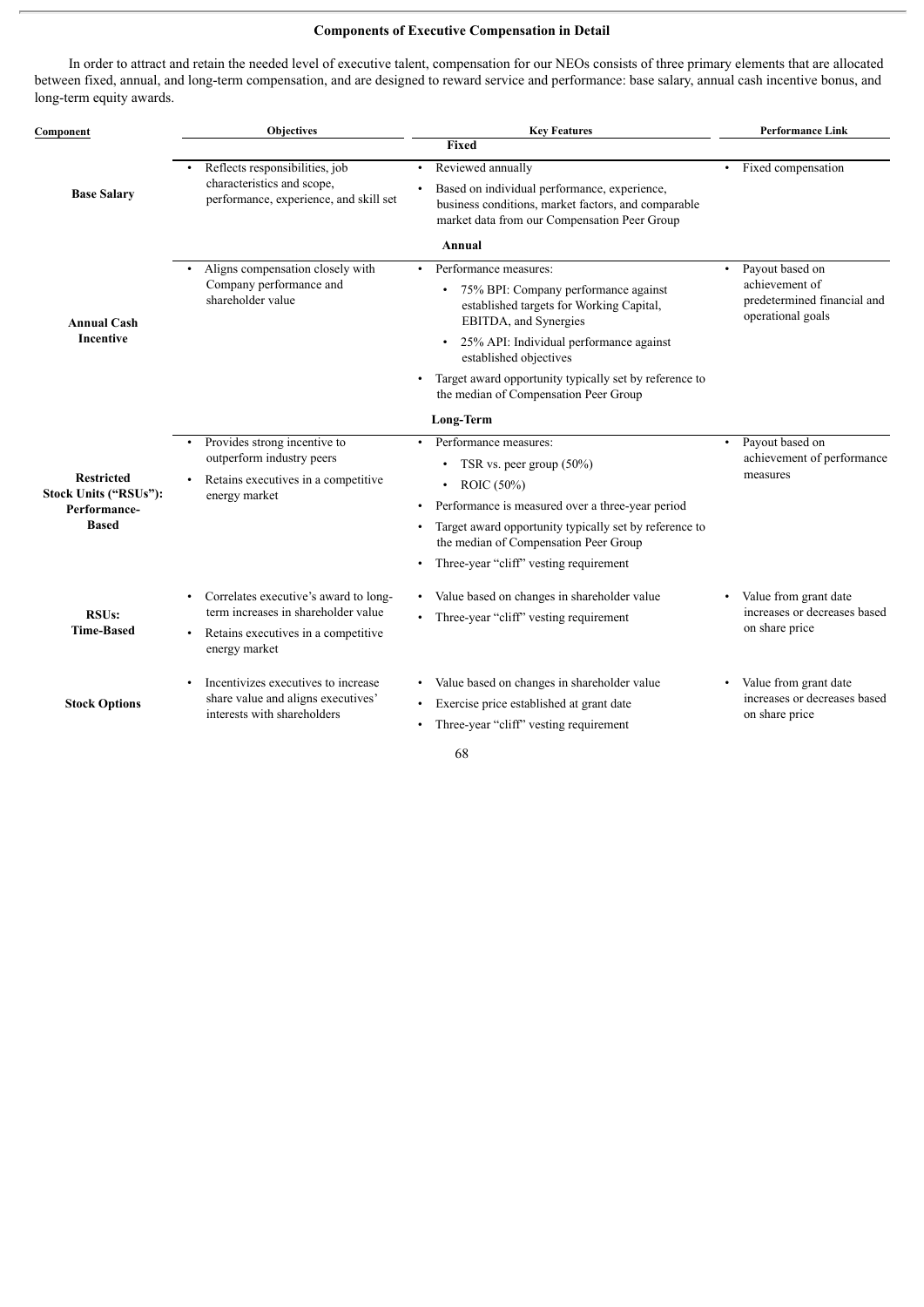# **Allocation of Pay Between Annual and Long-Term Compensation**

Our compensation program is intended to provide incentives to our executive officers to achieve annual and long-term financial and operating goals, as well as strategic objectives. Certain elements of the compensation program are weighted toward long-term incentives in the form of equity compensation with a three-year vesting requirement and a variable, performance-based component. The Company determines the size of each NEO's equity grant based on a calculated theoretical value of the grant. The ultimate actual value of the equity grants made in 2017 will depend upon our performance measured in terms of ROIC and our TSR, as well as our share price after the end of the vesting period. Our share price will be largely dependent upon the market's assessment of our long-term performance, as well as general market dynamics.

The figure below shows the 2017 target total compensation mix for our CEO, Executive Chairman, and other NEOs, including a percentage breakdown of the annual and long-term components of compensation. The annual and long-term components of an executive's performance-based compensation are each determined by various absolute or relative performance metrics as further described in the sections below.



"PSUs" are performance-based restricted stock unit awards, and "RSUs" are time-based restricted stock unit awards.

#### **Annual Compensation**

The annual cash pay elements that our executive officers receive include base salary and an opportunity to earn an annual cash bonus.

## *Cash Compensation—Base Salary*

Base salary compensates our employees for services provided during the year and is the fixed element of an executive's annual compensation. Our goal is to target base salary for our NEOs within a competitive range set by reference to the size-adjusted median of the Compensation Peer Group. An NEO's base salary will be positioned within the competitive range and is likely to differ from the median due to factors such as job performance and related performance rating, time in position, prior experience, movement of base salary among our Compensation Peer Group, and business conditions.

Any base salary change or merit increase for an executive officer, other than the CEO or Executive Chairman, must be recommended by the CEO and approved by the Compensation Committee. Any base salary change or merit increase for the CEO or Executive Chairman must be determined and approved by the Compensation Committee and must be within the parameters of the Directors' Remuneration Policy as approved by shareholders.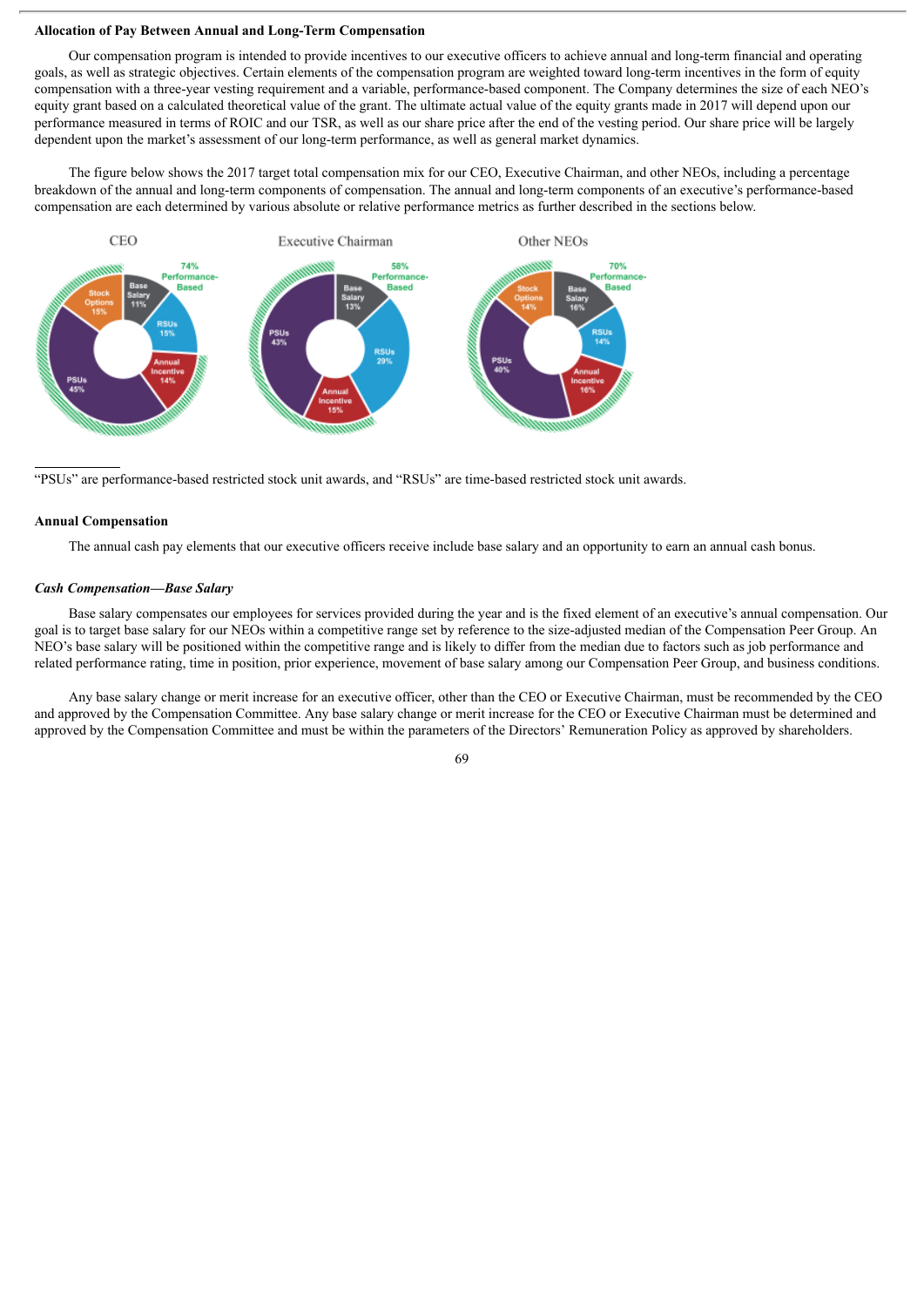## *Cash Compensation—Annual Bonus*

Our annual cash bonus plan is designed to focus management on performance factors important to the continued success of their business units and on our overall performance in a particular year. The annual cash bonus comprises two performance-based components — one based on Company performance and the other based on individual performance.

- Company Performance: The Business Performance Indicator ("BPI") represents 75% of the annual bonus. All of the NEOs have the same BPI rating, which is based on overall Company performance.
- Individual Performance: The Annual Performance Incentive ("API") is a discretionary component that represents 25% of the annual bonus. The API rating will vary for each NEO based on achievement of his or her annual objectives.

The payout under both BPI and API components may range from 0% to 200%.

## *BPI Component—75% of Annual Bonus*

The Compensation Committee annually establishes BPI targets and reviews the performance measures at its February meeting. In 2017, the Compensation Committee selected three equally-weighted measures, which reflected key strategic outcomes of the Merger: Working Capital Days, EBITDA, and Synergies.

In setting the minimum, target, and maximum goals for 2017, the Compensation Committee considered our internal budgeted goals, the overall business climate, the market for our products and services, and our planned strategic initiatives. The table below describes each of the measures and reports the Company's 2017 performance relative to the targets established at the beginning of the year. The measures are adjusted for the cumulative effect of changes in accounting principles, the Merger, other significant acquisitions and divestitures, and foreign exchange movements versus the assumptions of those movements at the time the targets were set. The resulting BPI multiple of the three equally-weighted measures is then multiplied by 75% of each executive officer's annual cash bonus target percentage to determine the executive officer's cash bonus payout related to achieved BPI results.

**2017 Actual**

| <b>BPI Performance</b>                |                                                                                                                            |                                                                                                                                                                                                               | Threshold      |     | <b>Target</b>    | <b>Maximum</b>  | <b>2017 Actual</b><br><b>Results</b> |               |        |
|---------------------------------------|----------------------------------------------------------------------------------------------------------------------------|---------------------------------------------------------------------------------------------------------------------------------------------------------------------------------------------------------------|----------------|-----|------------------|-----------------|--------------------------------------|---------------|--------|
| Measure                               | <b>Definition</b>                                                                                                          | <b>Importance of the Measure</b>                                                                                                                                                                              | $(0\%$ Payout) |     | $(100\%$ Payout) | $(200%$ Payout) |                                      | <b>Result</b> | Rating |
| <b>Working Capital</b><br><b>Days</b> | Average number of days<br>to convert working<br>capital into revenue                                                       | Measures our efficiency of using operating<br>capital to operate the business; our contract<br>arrangements typically result in negative<br>working capital due to advance payments<br>and milestone payments | 68 days        |     | 113 days         | 125 days        |                                      | 119 days      | 1.54   |
| <b>EBITDA</b><br>(in millions)        | Earnings before interest.<br>taxes, depreciation, and<br>amortization                                                      | Facilitates comparison with peer companies<br>by excluding the effect of different capital<br>structures and financing decisions                                                                              | 1,033          | \$  | 1,721            | \$<br>1,893     |                                      | 2,031         | 2.00   |
| <b>Synergies</b><br>(in millions)     | Annual run rate benefit<br>of cost reduction<br>initiatives and absolute<br>savings attributable to<br>procurement actions | Measures the achievement on an annual<br>basis of our synergies commitment as part<br>of the critical elements of the Merger                                                                                  | 150            | \$. | 220              | \$<br>250       |                                      | 220           | 1.00   |
| 2017 BPI Rating                       |                                                                                                                            |                                                                                                                                                                                                               |                |     |                  |                 |                                      |               | 1.51   |

#### *API Component—25% of Annual Bonus*

A review of each NEO's individual performance is conducted annually in February to determine the API component of the annual cash bonus. Each NEO's performance against objectives, established in the beginning of the year, was evaluated by the Compensation Committee with input from the CEO. The API objectives for the CEO were set by the Compensation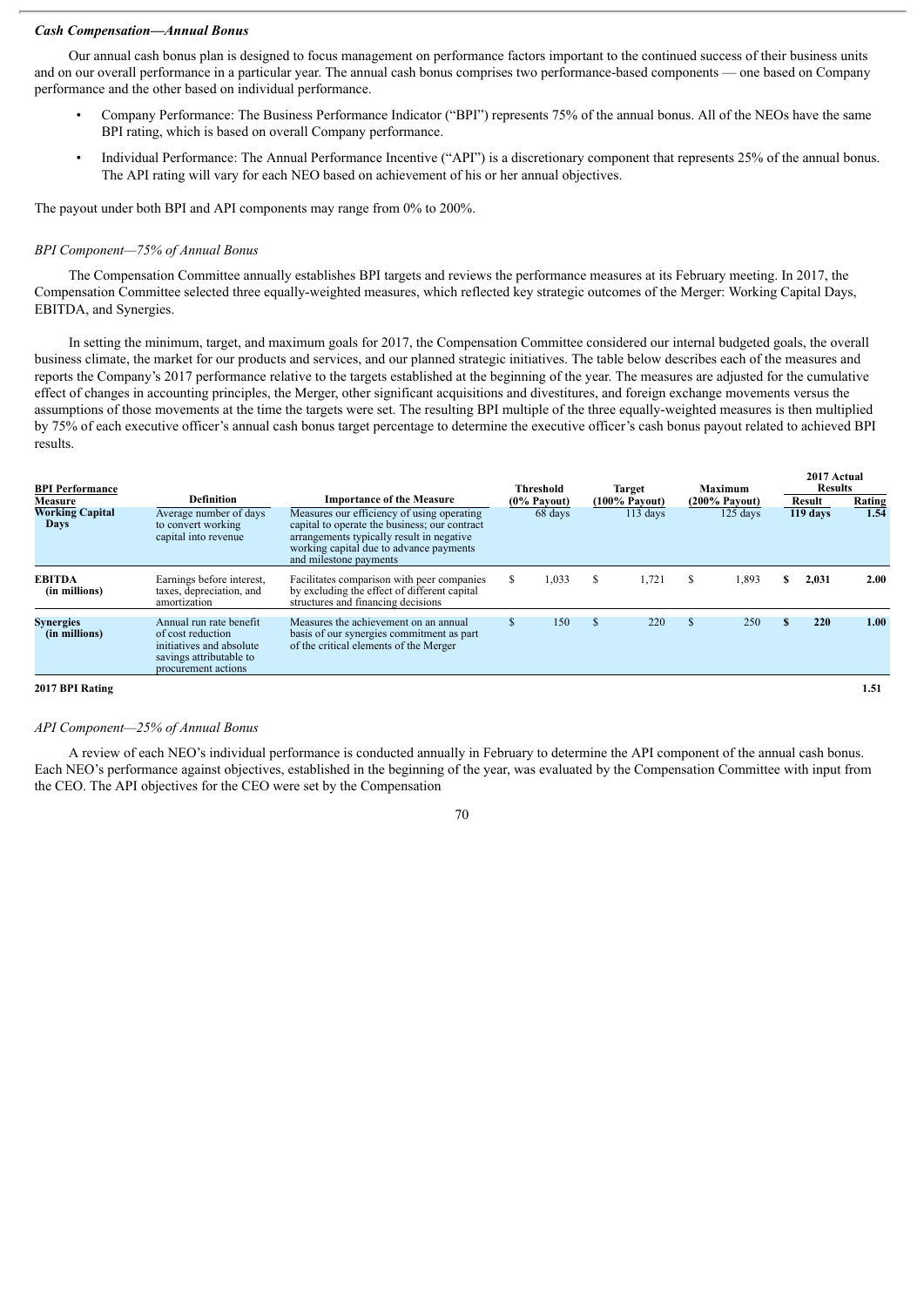Committee without the CEO being present and were also evaluated by the Compensation Committee. The API objectives for the Executive Chairman were set by the Compensation Committee without the Executive Chairman being present and were also evaluated by the Compensation Committee. These performance objectives vary depending on the roles and responsibilities of the particular executive and are set by reference to four broad areas : Merger and integration measures; safety and implementation measures; execution of key client deliverables, including inbound and outbound; and leadership culture.

The API rating is based on the achievement by an NEO of both quantifiable performance objectives as well as other, more qualitative objectives. If an NEO failed to achieve any of his or her objectives, the API multiple would likely be 0.0. If the executive met some, but not all of the objectives, the API multiple would fall between the range of 0.0 to 2.0 depending upon the number of objectives accomplished, their relative importance and difficulty, and the factors that may have prevented achievement of certain objectives. An executive achieving all objectives could potentially receive an API of 2.0, although this would be uncommon due to the Company's efforts to establish stretch objectives that are difficult to achieve. For 2017, the NEOs received API ratings ranging from 1.0 to 1.5 for the year, with an average rating of 1.34. The resulting API multiple is then multiplied by 25% of each executive officer's annual cash bonus target percentage to determine the executive officer's cash bonus payout related to achieved API results.

The following describes the 2017 API objectives of our NEOs:

#### Douglas J. Pferdehirt—Chief Executive Officer

Mr. Pferdehirt's 2017 individual performance objectives related to successfully consummating the Merger and associated integration objectives, such as providing leadership in a challenging industry environment while minimizing business disruption, establishing and promoting a strong culture focused on the Company's core values and foundational beliefs, and maintaining and strengthening customer relationships and alliances. In addition, Mr. Pferdehirt's objectives included developing and communicating a consistent strategic message to build investor confidence in the new Company, including emphasis on the Company's new integrated offerings of iFeed®, iEPCI™, and integrated life-of-field (iLOF®), as well as other technological advancements that improve project economics for customers. Mr. Pferdehirt's financial objectives were focused on Merger synergies and enhancing financial results through solid execution with sustainable margin levels. Finally, his leadership development objectives included assessing senior management, identifying succession candidates, and developing and implementing a lean and efficient organizational structure to execute the Company's strategy to deliver strong operational results.

#### Maryann T. Mannen—Executive Vice President and Chief Financial Officer

Ms. Mannen's 2017 individual performance objectives reflected her wide range of responsibilities as our Chief Financial Officer. Her specific Merger-related objectives included leading efforts to integrate the finance functions emanating from the Merger, implementing various financial and regulatory filings for the new Company under both U.S. and E.U. regulations, and deploying a more effective global tax strategy. Ms. Mannen's financial objectives were directed at effectively tracking, reporting, and delivering Merger synergies, enhancing financial results through improved working capital efficiency, developing a financial structure for capital allocation, improving returns on invested capital, and supporting improved project execution. Her leadership objectives included effective leadership of the investor relations function, including the Company's Analyst Day in November 2017, as well as the strengthening of the finance, tax, risk management, and internal audit functions.

### Thierry Pilenko—Executive Chairman

Mr. Pilenko's 2017 individual performance objectives reflected his role in the Merger consummation and integration, as well as his Executive Chairman role in leading the successful integration of our new Board of Directors. In addition, Mr. Pilenko's objectives included sponsoring and leading the Company's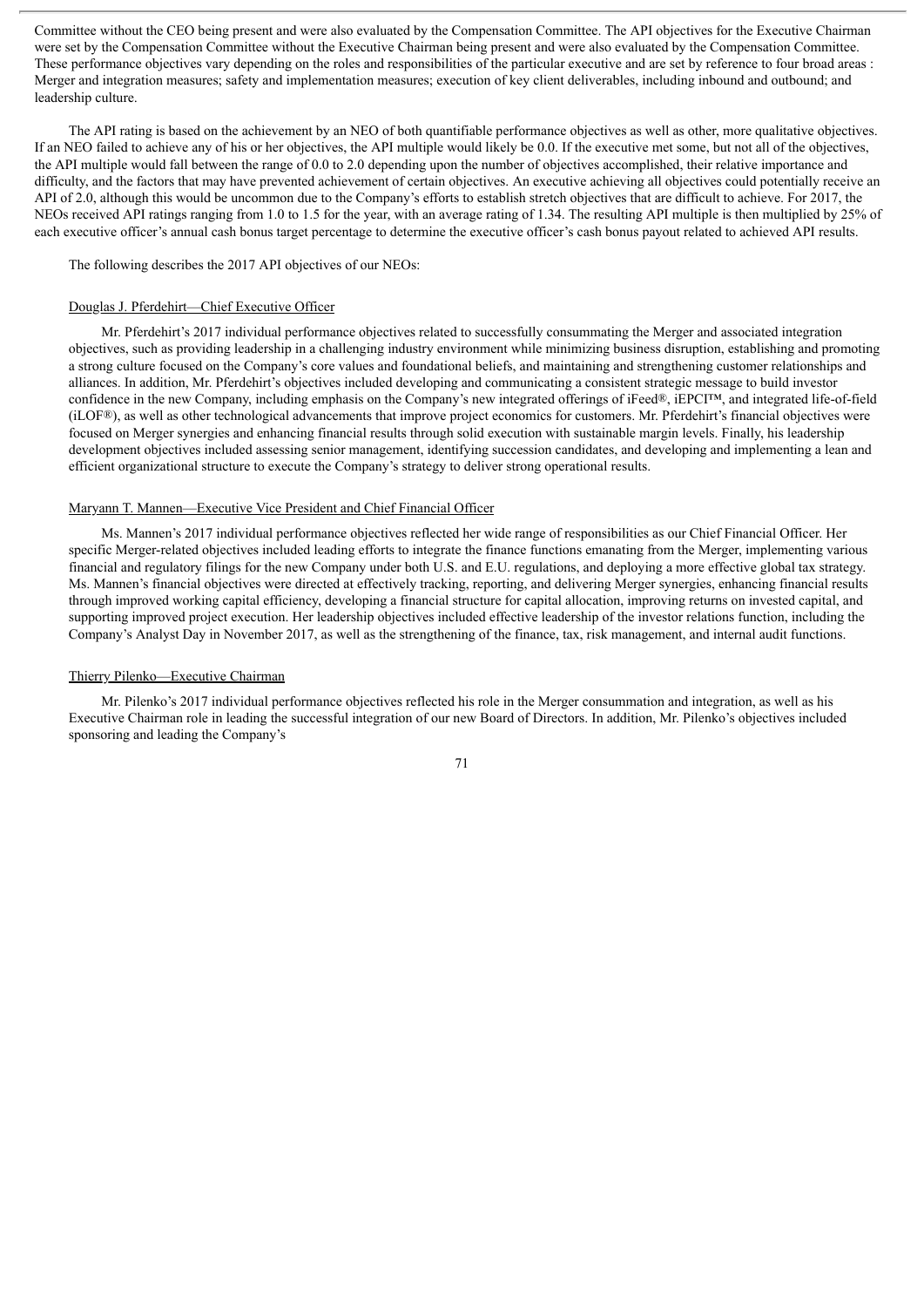strategic Onshore/Offshore projects and maintaining effective communications and relationships with French stakeholders, including regulatory agencies and shareholders. In collaboration with the CEO, Mr. Pilenko's objectives also included developing and deploying a consistent strategic message for the Company and nurturing existing customer relationships and alliances, such as with Heerema Marine Contractors. Other objectives included securing the initial phase of future LNG projects in Russia and the successful transition of key strategic customer relationships to the CEO or other members of executive management.

### Julian Waldron—Former Executive Vice President and Chief Operating Officer

Mr. Waldron's 2017 individual performance objectives included maintaining market leadership in a challenging industry environment by leading the Merger integration, driving significant changes in the Company's operational performance, and focusing on sustainability and cost efficiency. His financial objectives related to improving execution through the restructuring of the Company's manufacturing and supply chain organization, as well as strengthening the Company's supply chain alliances. Mr. Waldron's other objectives related to leading the corporate development and information technology functions, pursuing and proposing growth initiatives, and establishing a plan for the Company's digital business transformation.

### Dianne B. Ralston—Executive Vice President, Chief Legal Officer, and Secretary

Ms. Ralston's 2017 objectives focused on her responsibilities as Chief Legal Officer, and her Merger-related objectives included developing and implementing the Company's new Code of Business Conduct, implementing the Company's Corporate Governance Guidelines, and ensuring compliance with all applicable regulatory requirements for an NYSE and Euronext Paris dual-listed company domiciled in the United Kingdom. Ms. Ralston's objectives also included protecting the Company against significant risks and liabilities, serving as the strategic legal advisor to our Board of Directors and executive management, establishing the Company's compliance program, and implementing improvements to the Company's contract and bidding procedures. Ms. Ralston's financial objectives related to contributing to Merger synergies through optimization of the legal organization and ensuring that internal and external legal services were delivered responsibly and cost effectively.

### *Determination of 2017 Payouts under the Cash Incentive Compensation Plan*

Each executive's target annual cash bonus is a percentage of his or base salary for the year. For example, assuming an NEO has a base salary of \$600,000, a 70% target bonus, a BPI rating of 1.51, and an API rating of 1.00, the executive's annual cash bonus would be calculated as follows:

|                                          | Base      |           |           | <b>Target Bonus</b> |   |        |     |           |
|------------------------------------------|-----------|-----------|-----------|---------------------|---|--------|-----|-----------|
| <b>Component</b>                         | Salary    |           | Weighting |                     |   | Rating |     | Payout    |
| BPI:                                     | \$600,000 | л         | 75%       | 70%                 | △ | .      | $=$ | \$475,650 |
| API:                                     | \$600,000 | $\Lambda$ | 25%       | 70%                 |   | .00    | $=$ | \$105,000 |
| <b>Total Cash Incentive Compensation</b> |           |           |           |                     |   |        |     | \$580,650 |

### **Long-Term Compensation**

### *Equity Compensation*

The long-term component of executive compensation consists of equity awards, a significant portion of which are performance-based and tied to the creation of shareholder value. To determine the appropriate target value of equity-based compensation awards for the NEOs, the Compensation Committee considered the median value of equity compensation awards within the Compensation Peer Group, as well as individual executive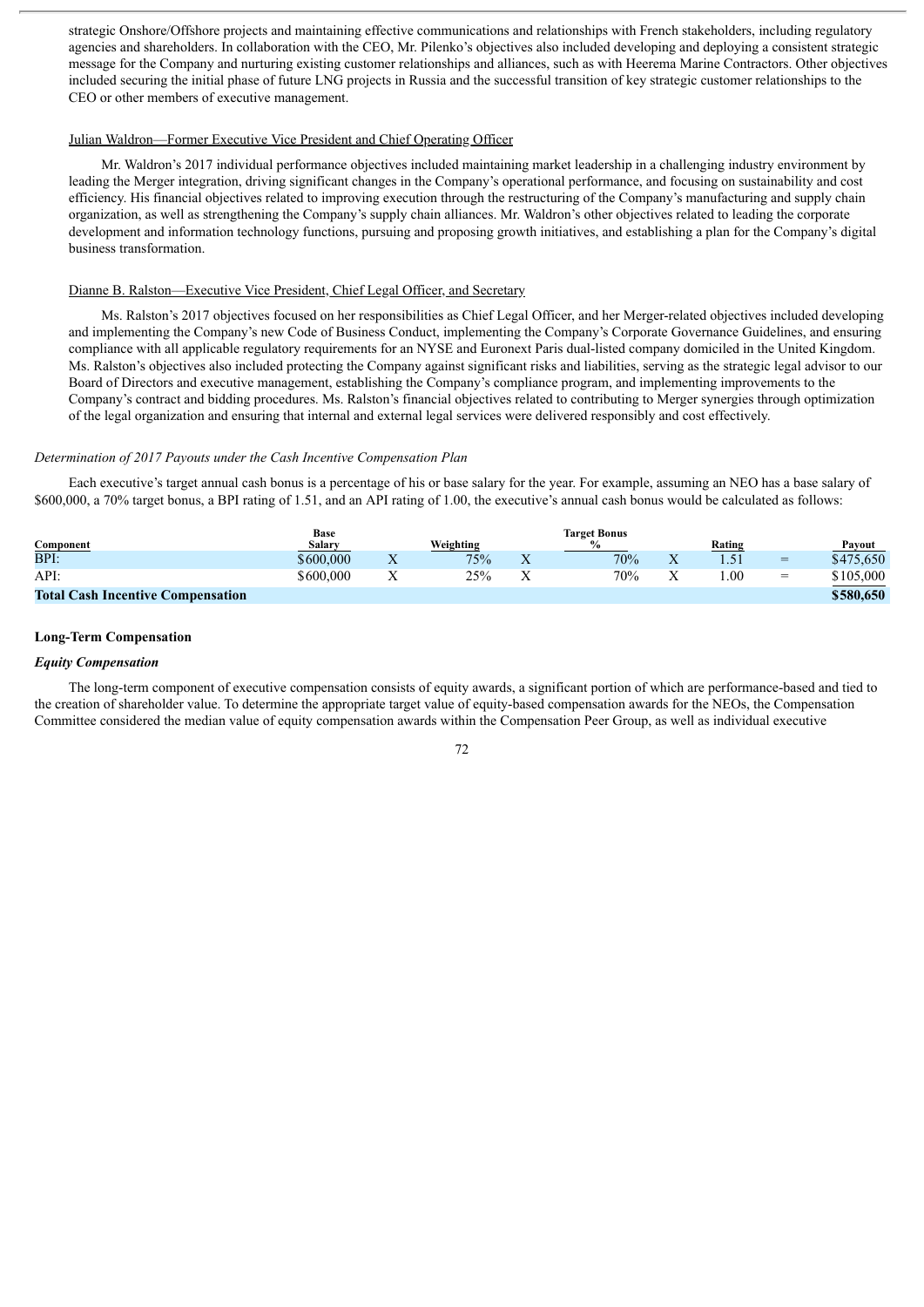performance. For 2017, the Compensation Committee set the target value of equity awards for each NEO as follows:

- Our Executive Chairman's equity compensation award was allocated 60% in the form of performance-based restricted stock units and 40% in the form of time-based restricted stock units.
- For all other NEOs, the equity awards were allocated 60% in the form of performance-based restricted stock units, 20% in the form of timebased restricted stock units, and 20% in the form of time-based stock options.

We believe this combination of performance-based and time-based long-term incentives provides performance incentives that effectively link executives' financial outcomes to the ongoing creation of shareholder value, which is consistent with our shareholders' interests and serves as an effective retention vehicle for the NEOs.

Generally, an executive must remain employed through the vesting date in order to retain the award. However, in case of retirement, as defined under the terms of the award, any unvested equity awards (including performance-based restricted stock units and time-based restricted stock units) will remain outstanding and be settled on the originally scheduled vesting date. Awards also vest immediately in the event of death or disability, or upon a qualifying termination following a change in control, in which case performance-based restricted stock unit awards vest at 100% .

The market value of vested and unvested restricted stock unit awards shown in the Outstanding Equity Awards at Fiscal Year-End Table demonstrate both the potential value of equity awards the Company has issued to its NEOs and the alignment of the NEOs' personal financial interests with those of our shareholders.

### *Performance-Based Restricted Stock Unit Awards*

In 2017, the Compensation Committee approved grants of performance-based restricted stock units to the NEOs. These performance-based equity grants are earned based on the achievement of performance targets that are measured against an absolute performance range determined by the Compensation Committee (as is the case with ROIC), or determined relative to the performance of the Performance Peer Group (as is the case with TSR), both of which closely align with value creation for our shareholders. The linking of executives' performance-based equity awards to the Company's achievement of longer-term performance targets puts a meaningful portion of the NEOs' targeted equity award at risk. The percentage of the total performance-based restricted stock unit award an NEO will ultimately receive will be determined at the end of the applicable measurement period and will depend upon the Company's performance with respect to the following two measures for that period:

- *Return on Invested Capital* ("ROIC") measures both profitability, equal to annual net income divided by equity plus long-term debt, as well as how effectively the Company uses capital over a three-year period. The Company's ROIC performance is compared to predetermined minimum, target, and maximum performance levels with the number of units vesting determined by interpolating actual results against the performance range, as described below.
- *Total Shareholder Return* ("TSR") measures the cumulative, three-year return that an investor receives based on the volume-weighted average price and the reinvested dividends issued over the performance period. The number of units vesting under this measure is determined by the Company's ranking as measured against the constituents of the Performance Peer Group, as described below.

The vesting period for these performance-based restricted stock unit awards is through February 20, 2020, with a performance period of January 1, 2017 through December 31, 2019. None of our executive officers have the ability to adjust the performance measures approved by the Compensation Committee or to waive any conditions established for the performance-based awards once established by the Compensation Committee.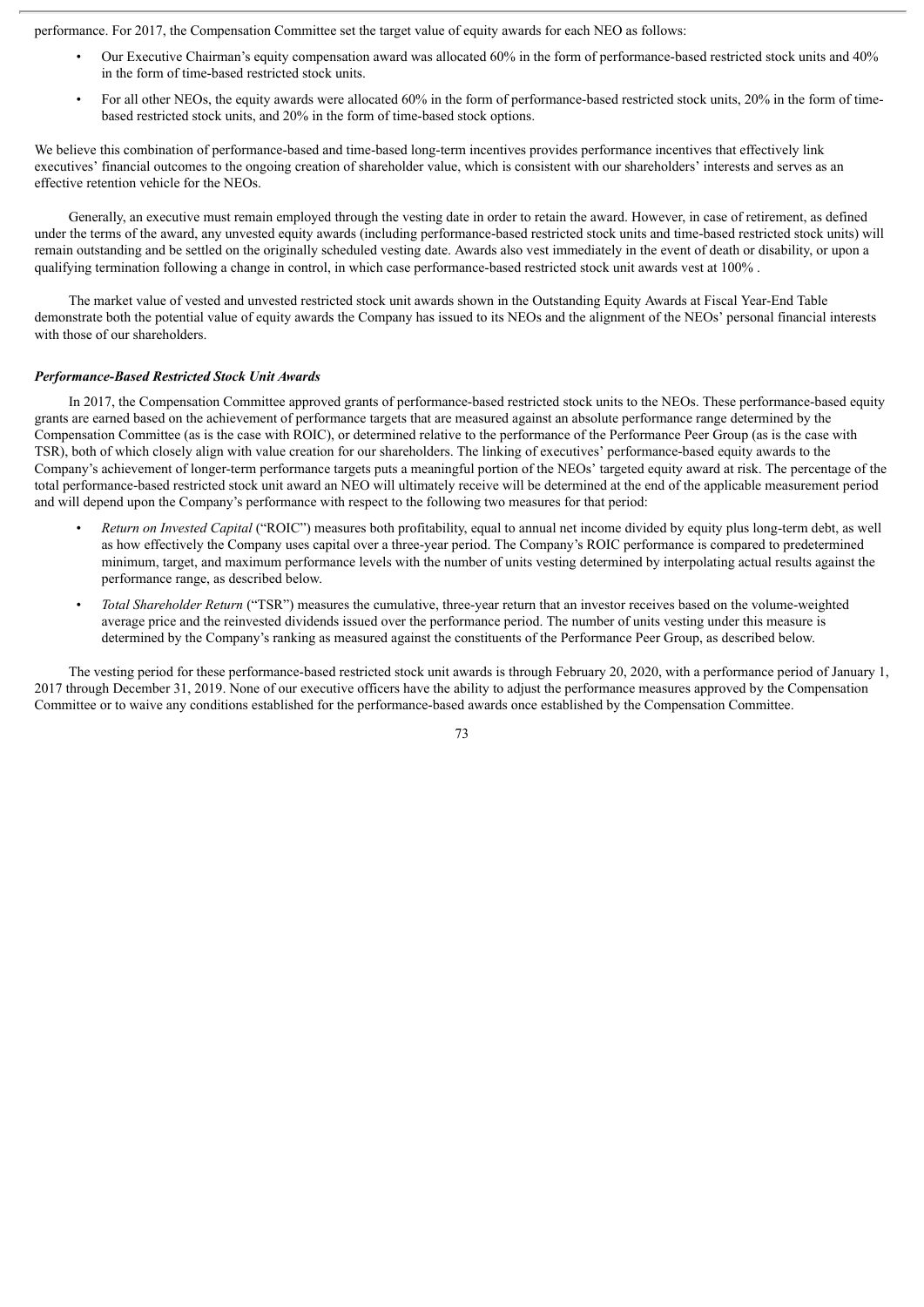# *Performance-Based Restricted Stock Unit Award Determination for Grants in 2017*

The amount of the performance-based restricted stock unit awards granted in 2017 to be earned by the executive officers can vary between 0% and 200% of the performance-based award amount granted, as noted below, and the Company's performance based on two defined measures.

| Goal/Weightings | <b>Performance Measure</b>  | <b>Minimum</b><br>Performance | Target<br>Performance | <b>Maximum</b><br>Performance |
|-----------------|-----------------------------|-------------------------------|-----------------------|-------------------------------|
| ROIC (50%)      | Achievement of stated       | $0\%$                         | $100\%$               | 200%                          |
|                 | targets                     |                               |                       |                               |
| TSR (50%)       | Ranking against Performance | $0\%$                         | 100%                  | 200%                          |
|                 | Peer Group                  |                               |                       |                               |

The following table summarizes the absolute targets and associated payout levels for the ROIC measure.

| <b>Achieved Performance</b>        | <b>Earned Performance Stock</b><br><b>Units</b> |
|------------------------------------|-------------------------------------------------|
| <b>Below Threshold Performance</b> | $0\%$                                           |
| Threshold Performance              | 50%                                             |
| <b>Target Performance</b>          | $100\%$                                         |
| Maximum Performance or Above       | 200%                                            |

Final performance ratings will be based on linear interpolation between these identified points.

For the TSR measure, the earned performance stock units will be based on the ranking of the Company's TSR against the constituents of the Performance Peer Group, as follows:

| <b>Ranking Level</b> | <b>Earned Performance Stock</b><br><b>Units</b> |
|----------------------|-------------------------------------------------|
| 13th or Lower        | $0\%$                                           |
| $11th$ or $12th$     | 50%                                             |
| 9th or 10th          | 75%                                             |
| 8th                  | 100%                                            |
| 7 <sup>th</sup>      | 120%                                            |
| 6 <sup>th</sup>      | 140%                                            |
| 5th                  | 160%                                            |
| 4th                  | 180%                                            |
| 3rd or Higher        | 200%                                            |

However, if the Company's TSR is negative for the performance period, the payout will be capped at the target (100%) regardless of the Company's relative ranking amongst the Performance Peer Group.

# *Time-Based Restricted Stock Unit Awards*

In 2017, the Compensation Committee approved grants of time-based restricted stock units to our executive officers. All restricted stock unit awards granted to executive officers are subject to three-year vesting terms, consistent with market practice, and require the executive to remain employed through February 20, 2020 before the restricted stock units vest. Once vested, the executive receives ownership and the voting rights of the underlying Ordinary Shares. The vesting periods serve as a retention incentive.

The number of restricted stock units granted to each of the NEOs was determined by dividing the target value set for each executive officer by the face value of our Ordinary Shares on the grant date.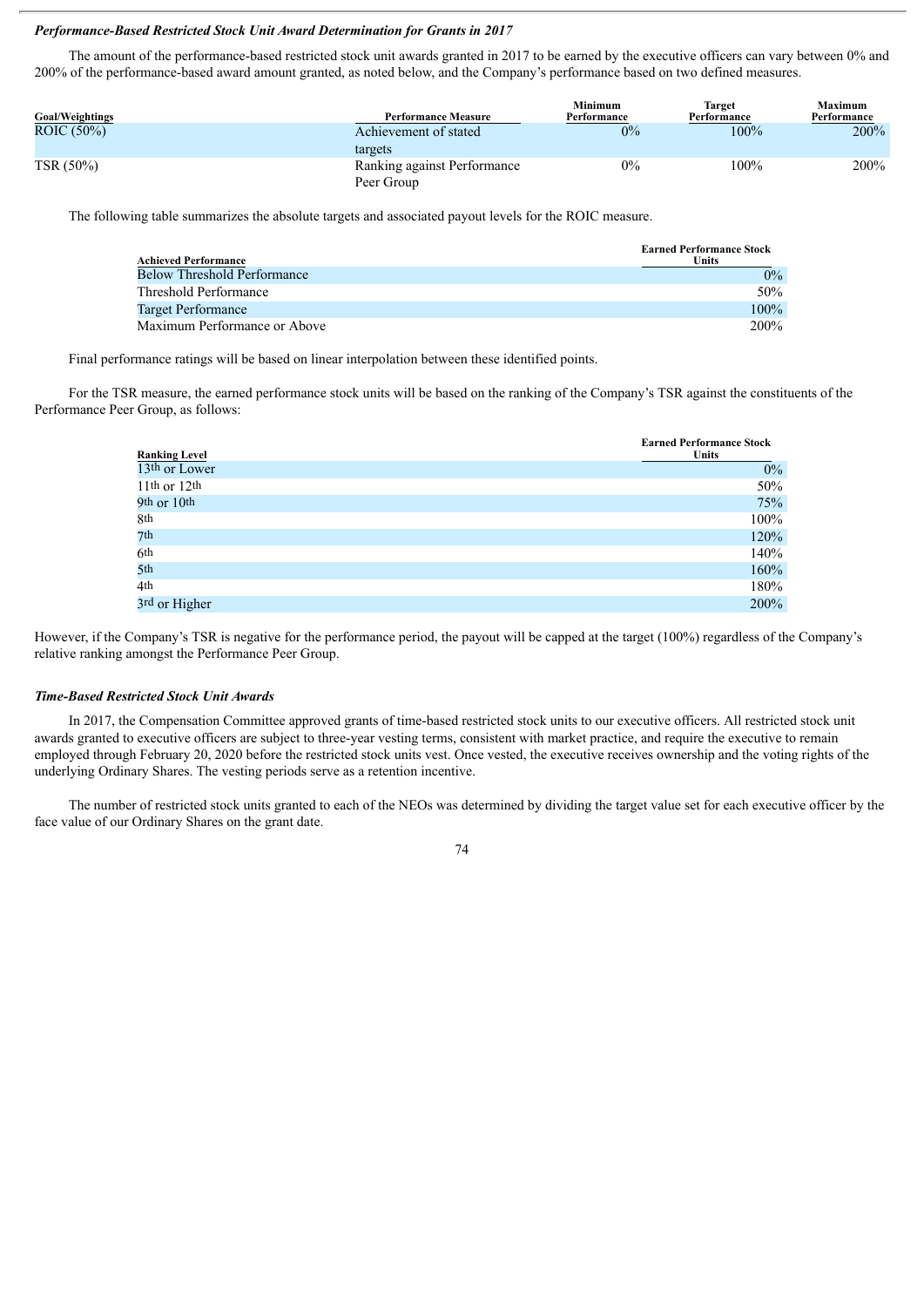# *Stock Options*

In 2017, the Compensation Committee approved grants of stock options to the NEOs, except for our Executive Chairman. All stock options granted to executive officers are subject to three-year vesting terms, consistent with market practice, and require the executive to remain employed through February 28, 2020 before the options vest and become exercisable. Options are exercisable for a period of 10 years from the date of grant and have an exercise price equal to the closing price of the Company's Ordinary Shares as reported by the NYSE on the grant date. The vesting periods serve as a retention incentive.

The number of stock options granted to each of the NEOs was determined by dividing the target value set for each executive officer by the expected value of each option (calculated using the Black-Scholes option pricing model) on the grant date.

### **Other Compensation, Benefits, and Considerations**

### **Perquisites**

We provide limited perquisites to our executive officers in order to facilitate the performance of their managerial and external marketing roles and to ensure a competitive total compensation package. The perquisites we provide to our executives may include financial planning and personal tax assistance, personal use of Company automobiles, dining club memberships and country club memberships, executive physicals, and other minor expenses associated with their business responsibilities. Our executives' use of Company vehicles and dining and country club membership benefits is primarily for business-related travel and entertainment. We require our executives to report personal use of Company vehicles and club memberships. We also pay certain travel expenses such as airfare and meals for spouses of executive officers when they accompany their spouses and such expenses are business-related.

We provide a security program for our CEO and our Executive Vice President and Chief Financial Officer, including certain personal security measures, to address safety concerns resulting from their positions. We require these security measures for the Company's benefit because the personal safety and security of these executives are important to the stability of the Company. The security program was developed based on a risk assessment determined to be appropriate by our security team and an outside consultant. We do not consider the security measures provided to our executive officers to be a personal benefit, but rather reasonable and necessary expenses for the benefit of the Company. However, in accordance with SEC disclosure rules, the aggregate incremental cost of these services is reported in the Summary Compensation Table.

If an NEO's perquisites exceed \$10,000 in cost to the Company, the total amount of the perquisites provided by the Company to that NEO is included in the "*All Other Compensation*" column of the Summary Compensation Table and the nature of those perquisites are described in a footnote to the table. The value of perquisites deemed to be personal is imputed as income to an executive officer, and we do not gross up for the taxes due on such imputed income.

### **Clawback Policy**

We have adopted a compensation recovery clawback policy applicable to executive officers subject to the reporting requirements of Section 16 of the Exchange Act, that allows us to clawback and cancel previously granted or earned incentive compensation for any conduct constituting fraud, material theft of Company assets, bribery, corruption, illegal acts, gross negligence, or willful misconduct, including such conduct that requires the Company to materially restate its quarterly or annual financial or operating results.

In such events, the Compensation Committee may: (a) cancel any outstanding award granted, in whole or in part, whether or not vested or deferred; (b) require the executive to repay to the Company any gain realized or payment received upon the exercise or payment of the award valued as of the date of exercise or payment; and/or (c) reduce or offset future incentive compensation. The Compensation Committee expects to approve any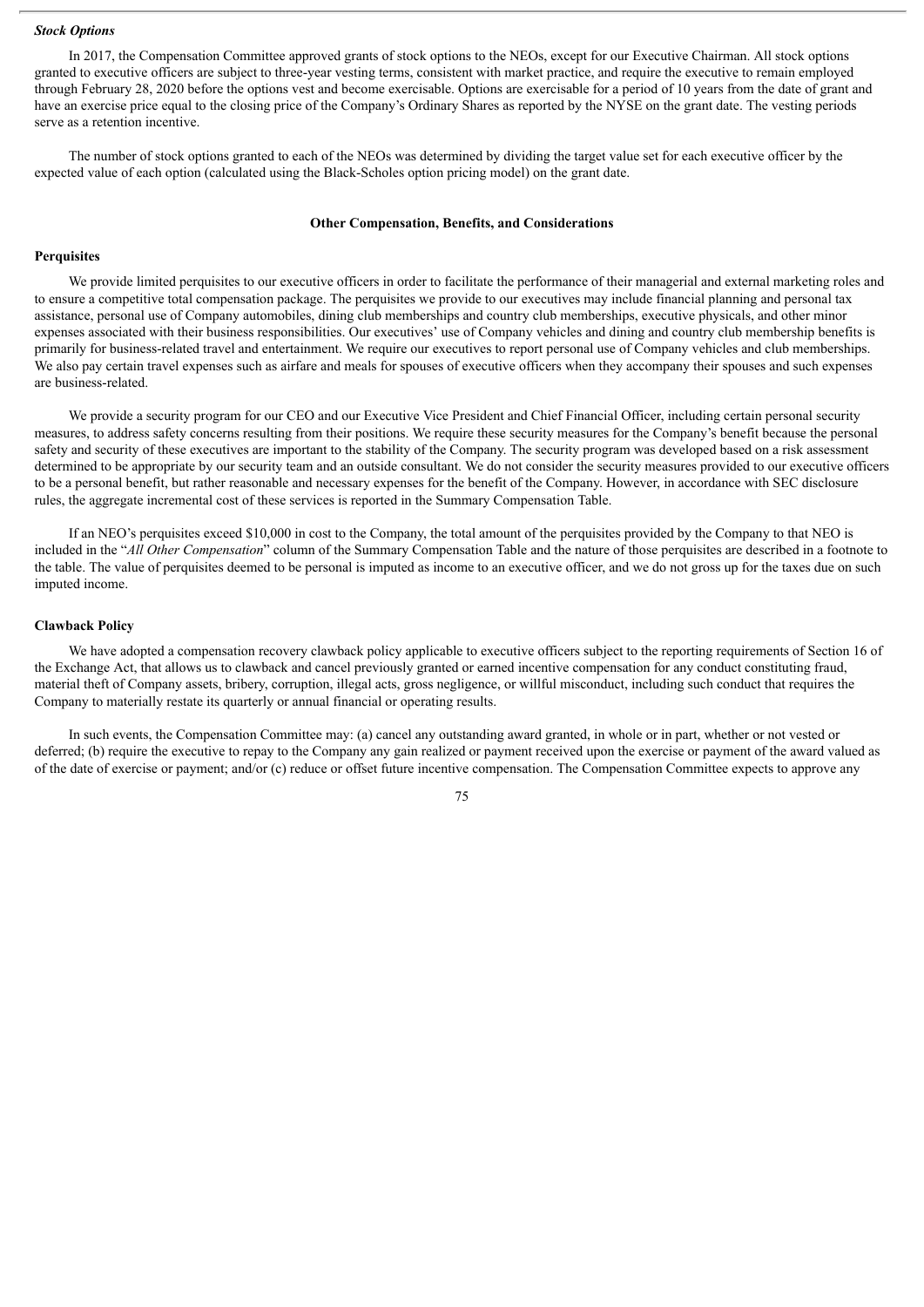necessary revisions to this policy to comply with Section 954 of the Dodd-Frank Act when the SEC approves final rules implementing the requirement.

#### **Share Ownership and Retention Requirements**

The Compensation Committee oversees the Company's executive officer share ownership and retention policy to ensure a continuing alignment of executive and shareholder interests.

#### *Share Ownership Requirements*

Executive officers are required to own shares in an amount equal to a multiple of their base salary. Qualifying shares include Ordinary Shares, performance-based restricted stock unit awards where the performance period is final and approved, and time-based restricted stock unit awards. Unexercised stock options, performance-based restricted stock units where the performance period is not final, and shares held in Company retirement plans are not included in the ownership calculation. Each executive officer has five years to satisfy an ownership multiple, prorated 20% each year, from the effective date of appointment. The multiple for each of the NEOs is provided in the following table:

| <b>Named Executive Officer</b> | <b>Multiple of Base Salary</b> |
|--------------------------------|--------------------------------|
| Douglas J. Pferdehirt          | 6.0                            |
| Maryann T. Mannen              | 5.0                            |
| Thierry Pilenko                | 6.0                            |
| Julian Waldron                 | 5.0(1)                         |
| Dianne B. Ralston              | 3.0                            |

1 The multiple of base salary for Mr. Waldron was eliminated under the settlement agreement between Mr. Waldron and the Company.

#### *Share Retention Requirements*

Each executive officer is required to retain, for a period of at least one year after the vesting date, shares equivalent to at least one-half of the net after-tax number of shares deposited in his or her account in relation to vested restricted stock units. The purpose of this additional requirement is to impose a holding period during which our executives must retain ownership of a significant portion of vested equity compensation.

We believe that the combination of the share ownership and share retention requirements serves to more closely align the interests of our executives with the long-term interests of our shareholders. We regularly evaluate and monitor compliance with our share ownership and retention policy, and the Board will review compliance on at least an annual basis. All executive officers, including all NEOs, met their pro rata ownership and retention requirements under the Company's policy in 2017.

# **Insider Trading and Speculation in Company Stock**

We have established an Insider Trading Policy that prohibits our officers, directors, and certain employees from engaging in discretionary transactions involving our securities while in possession of material, non-public information or otherwise using such information in any manner that would violate applicable laws and regulations.

It also prohibits all officers and their immediate families from directly or indirectly speculating in Ordinary Shares, including derivative transactions, hedging and pledging activities, short selling, the sale or purchase of options in Ordinary Shares, and borrowing against Ordinary Shares. The Insider Trading Policy aims to align management's economic ownership risk with those of shareholders.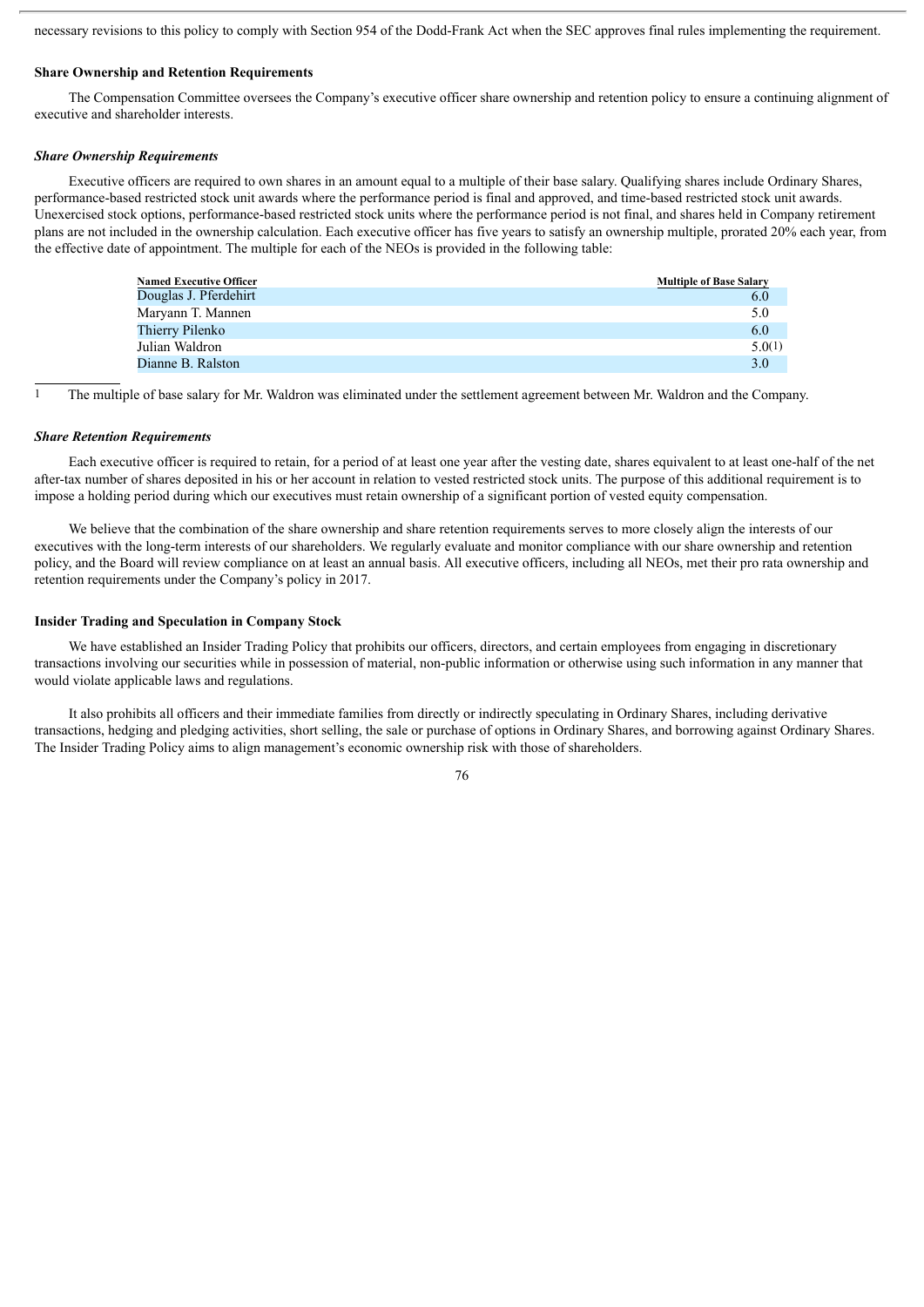# **Deductibility of Executive Compensation under Section 162(m) of the Internal Revenue**

Section 162(m) of the U.S. Internal Revenue Code of 1986, as amended (the "Code"), limits the deductibility of compensation in excess of \$1 million paid to certain NEOs in any calendar year. Under the tax rules in effect before 2018, compensation that qualified as "performance-based" under Section 162(m) was deductible without regard to this \$1 million limit. However, the U.S. Tax Cuts and Jobs Act of 2017 (the "TCJA") eliminated this performance-based compensation exception effective January 1, 2018, subject to a special rule that "grandfathers" certain awards and arrangements that were in effect on or before November 2, 2017. As a result, compensation that the Compensation Committee structured in 2017 with the intent of qualifying as performance-based compensation under Section  $162(m)$  that is paid on or after January 1, 2018 may not be fully deductible, depending on the application of the special grandfather rules. Moreover, from and after January 1, 2018, compensation awarded in excess of \$1 million to our NEOs generally will not be deductible. While the TCJA will limit the deductibility of compensation paid to the NEOs, such limitations will not have a material impact on the Company's executive compensation program. Our Compensation Committee will continue to structure our compensation program in the best long-term interests of our shareholders, with deductibility of compensation being one of a variety of considerations taken into account.

### **Savings Plans**

### *U.S. Savings Plan*

All of our U.S.-based employees, including our executives, are eligible to participate in a tax-qualified savings and investment plan (the "U.S. Qualified Savings Plan"). This plan provides an opportunity for employees to save for retirement on both a pre-tax and after-tax basis. Employees exceeding the U.S. Internal Revenue Service ("IRS") compensation limit for highly compensated employees can contribute between 2% and 20% of base salary and eligible incentives through pre-tax and after-tax contributions up to the maximum amount prescribed by law and our limits. Employees not considered highly compensated under IRS regulations can contribute up to 75% of base salary and eligible incentives. We match 100% up to the first 5% of each eligible, non-union employee's contributions. Participants are 100% vested in their contributions and the employer matching contributions. For annual compensation that exceeds the maximum compensation limit required by the Code for the U.S. Qualified Savings Plan, we contribute 5% of such excess to that employee's non-qualified savings plan account discussed below.

In 2017, all eligible, non-union employees employed by FMC Technologies received a 4% non-elective contribution. Eligible non-union employees are those who were hired or rehired on or after January 1, 2010, or those non-union participants who had less than five years of vesting service as of December 31, 2009. Eligible participants become vested in their non-elective contributions after three years of service.

Our U.S.-based executives are eligible to participate in a pre-tax non-qualified defined contribution plan (the "U.S. Non-Qualified Savings Plan"), which provides executives and other eligible employees with the opportunity to participate in a tax advantaged savings plan comparable to the U.S. Qualified Savings Plan. The investment options offered to participants in the U.S. Non-Qualified Savings Plan are similar to those offered in our U.S. Qualified Savings Plan. Participants may elect to defer up to 90% of their base salary and/or annual cash incentive bonus into the U.S. Non-Qualified Savings Plan. We contribute 5% of the employee's contributions to the U.S. Non-Qualified Savings Plan. Participants are 100% vested in their contributions and the employer contributions. For those participants in the U.S. Non-Qualified Savings Plan eligible to receive the non-elective contribution, we will contribute an additional 4% of the employee's contributions to the U.S. Non-Qualified Savings Plan. Similar to the U.S. Qualified Savings Plan, eligible participants in the U.S. Non-Qualified Savings Plan become vested in their non-elective contributions after three years of service. In addition, for these eligible participants, we will make a contribution to the U.S. Non-Qualified Savings Plan equal to any missed Company contribution on annual compensation that exceeds the maximum compensation limit required by the IRS for our U.S. Qualified Savings Plan. The intent of our contributions to the U.S. Non-Qualified Savings Plan is so that eligible employees receive the same contribution as a percentage of eligible earnings from the Company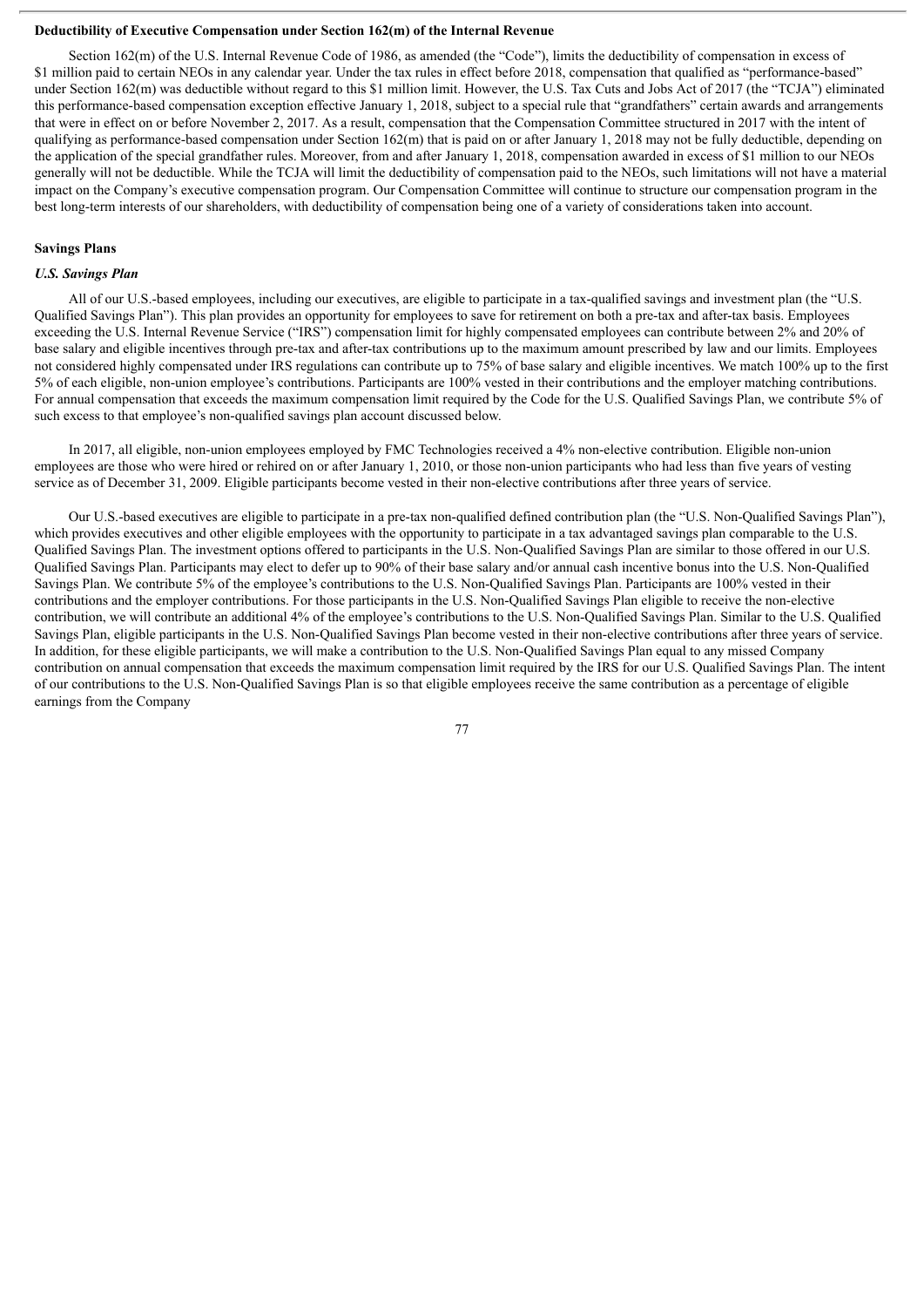regardless of compensation level. All vested funds must be distributed upon an employee's termination or retirement from the Company.

#### *French Savings Plan*

As French employees, Messrs. Pilenko and Waldron participated in the supplementary retirement plan for executives with fixed contributions of 8% of the annual gross compensation up to a statutory limit capped at eight times the annual French social security (Sécurité sociale) limit (approximately  $\epsilon$ 25,106 for 2017).

#### **Defined Benefit Pension Plans**

# *U.S. Defined Benefit Plan*

Participation in the Company's U.S. defined benefit pension plans is limited to employees who were employed by FMC Technologies prior to January 1, 2010 and who had five years of service as of December 31, 2009. Based on these requirements, Ms. Mannen is the only NEO who participates in the Company's U.S. defined benefit pension plans.

The Company's defined benefit pension plan for non-union employees (the "U.S. Pension Plan") provides income replacement retirement benefits. The U.S. Pension Plan is designed to provide retirement income to our current employees who met the minimum service requirement of five years or who retire at the age of 65. The pension payment is based on "final average pay," which is calculated for the period that includes the employee's highest 60 consecutive months of pay in the final 120 months of service, and includes base salary and annual cash bonus in the calculation. Eligible earnings under the provisions of the U.S. Pension Plan do not include the value of the equity grants (stock options or restricted stock unit awards), matching contributions to our U.S. Qualified Savings Plan, and/or deferrals or our contributions to the U.S. Non-Qualified Savings Plan, or perquisites. The U.S. Pension Plan is qualified under the Code. The IRS limits the amount of compensation on which retirement benefits can be earned and the amounts payable by a tax qualified defined benefit pension plan.

We also have a U.S. non-qualified defined benefit pension plan (the "U.S. Non-Qualified Pension Plan") to provide the benefits based on earnings above the IRS limits, as well as benefits based upon deferrals made to the U.S. Non-Qualified Savings Plan that are not permitted under the U.S. Pension Plan. The U.S. Non-Qualified Pension Plan uses the same pension benefit formula as the tax-qualified U.S. Pension Plan. The benefits under this plan are our general obligations and are not protected by the Code or the Employee Retirement Income Security Act of 1974, as amended . Effective December 31, 2017, benefits under the U.S. Pension Plan and the U.S. Non-Qualified Pension Plan were frozen for all non-union participants as we closed those plans.

### **Executive Severance Benefits**

# *General Severance Benefits*

It is our policy to offer severance benefits to our executive officers because we believe that severance benefits provide important financial protection to executive officers in the event of involuntary job loss, are consistent with the practices of peer companies, and are appropriate for the retention of executive talent. Under our executive severance plan, which applies when an executive is not otherwise party to a change-in-control or executive severance agreement, executive officers who are terminated without cause are entitled to receive 18 months of severance pay (limited to base salary and the executive's target annual cash incentive bonus), their prorated target annual cash bonus through the date of termination, the continuation of medical and dental benefits for 18 months at the employee premium rate, outplacement assistance, and financial planning and tax preparation assistance for the last calendar year of employment. See "*Potential Payments Upon Termination*" for a further description of the terms and potential amounts payable under the executive severance plan. These provisions include any legal or contractual severance clauses (except for a change-in-control event) that may apply. The availability of these severance benefits is conditioned on the executive's compliance with non-disclosure, non-compete, and non-solicitation covenants.

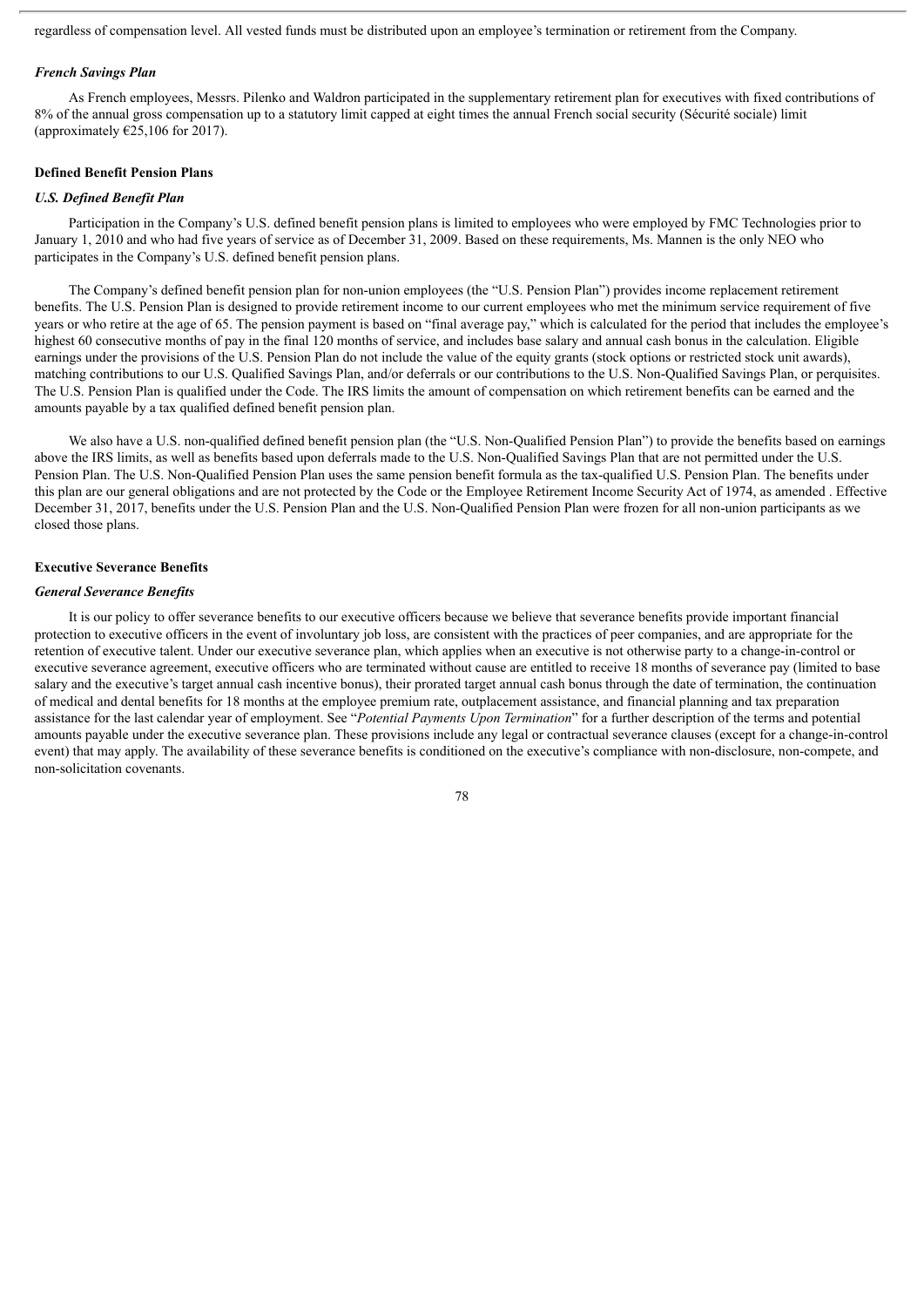The terms of our general executive severance plan are consistent with the market practice of large public companies surveyed by Willis Towers Watson. Change-in-control severance benefits, as described below, and general severance benefits are exclusive of one another, and in no circumstance would any NEO receive benefits under both a change-in-control severance agreement and our general executive severance plan.

#### *Change-in-Control Benefits*

It is our policy to offer a "double trigger" change-in-control benefit to executive officers to ensure that they have an incentive to continue to work in the Company's best interests during the period of time when a change-in-control transaction is taking place and in order to ensure we have the ability to maintain continuity of management. It is also our policy to provide executives with the assurance they will not be adversely affected by a change-in-control transaction without fair compensation, except in the case of termination for cause. Finally, we believe an executive severance agreement is necessary to remain competitive in the market for skilled and experienced executive talent. Our change-in-control benefits do not include the payment of tax gross-ups.

The benefits payable upon a change-in-control event are comparable to benefits executives in similar positions at peer companies are eligible for under their change-in-control agreements. The competitive nature of these benefits was reviewed and analyzed by the Compensation Committee with the assistance of Willis Towers Watson and will be reviewed for continued competitiveness annually.

### *TechnipFMC Executive Change-in-Control Severance Agreements*

Following the Merger, each of our NEOs other than our Executive Chairman entered into an executive severance agreement, which is "double trigger" meaning that severance benefits, including accelerated equity award vesting, are only payable if, in addition to a future qualifying change-in-control event, the executive is terminated by the Company without cause, or the executive terminates employment for good reason when his or her responsibilities are materially changed, his or her salary and/or benefits are materially reduced, and/or his or her location of employment is significantly changed. In such circumstances, executive officers are entitled to receive two to three times the greater of their annual base salary on the date of the agreement or on the date of termination; two to three times the greater of their average cash bonus payable in the three years prior to termination or their target annual cash bonus for the year of termination; a prorated payment equal to the amount of their annual target cash incentive bonus for the year the executive is terminated; accrued but unpaid base salary and unused paid time off pay; an amount equal to the premiums payable for health care, dental, vision, prescription drug, life, accidental death and dismemberment insurance, and disability insurance coverage for twenty-four to thirty-six months; and outplacement services.

#### *Legacy FMC Technologies Executive Severance Agreements*

FMC Technologies entered into executive severance agreements described herein with Mr. Pferdehirt, Ms. Mannen, and Ms. Ralston (the "legacy FMC Technologies severance agreements"), which apply to the Merger and remain effective until January 16, 2019.

The legacy FMC Technologies severance agreements provide for severance benefits if the executive officer is terminated by the Company without cause or the executive terminates employment for good reason when his or her responsibilities are materially changed, his or her salary and/or benefits are materially reduced, and/or his or her location is significantly changed following the Merger and prior to January 16, 2019. In such circumstances, under the legacy FMC Technologies severance agreements, the executive officer is entitled to receive one to three times his or her annual base salary and one to three times the executive's annual target cash incentive bonus; a prorated payment equal to the amount of the executive's annual target cash incentive bonus for the year the executive is terminated; accrued but unpaid base salary and unused paid time off pay; elimination of ownership and retention guidelines; three years of additional age and service credit for purposes of benefit determination in the U.S. Non-Qualified retirement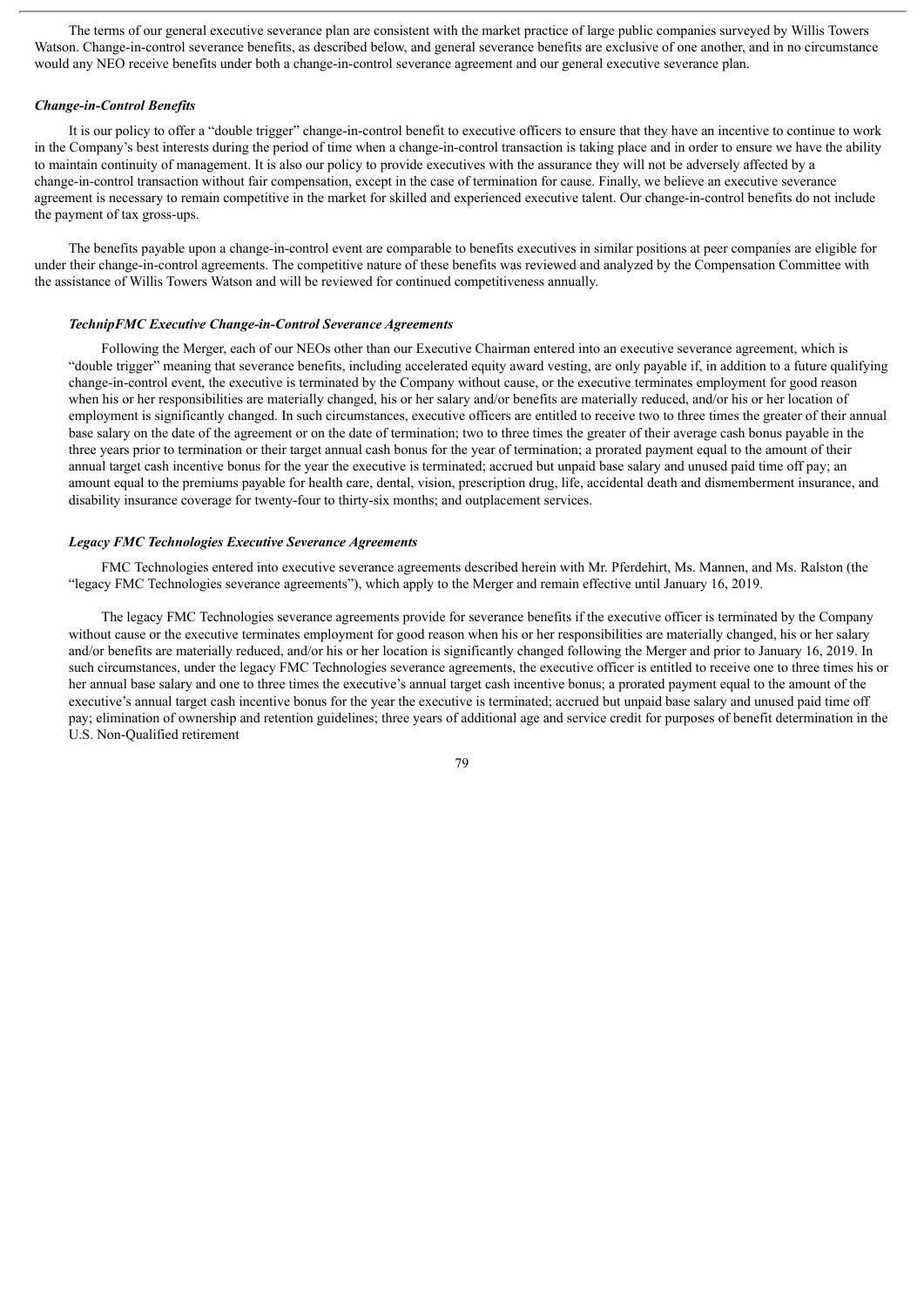plans; health care, life, accidental death and dismemberment insurance and long-term disability insurance coverage for 18 months at employee premium rates; and outplacement services.

# *Legacy Technip Executive Severance Agreements and Change-in-Control Agreements*

Mr. Waldron served as Executive Vice President and Chief Operating Officer through November 15, 2017, when he transitioned to Executive Officer in the role of Special Advisor, Integration and Efficiency Program assisting our CEO. On March 1, 2018, Mr. Waldron left the Company. Mr. Waldron was also a party to an employment agreement with Technip that entitled him to three months' notice of termination and 18 months of severance (based on the sum of base salary and annual cash bonus for the twelve months preceding termination), provided that his termination is not due to gross misconduct or negligence, ineptitude, or retirement. Mr. Waldron agreed to a perpetual non-solicit of employees covenant (covering employees who were employed during his last 12 months of employment ) and a 12-month post-termination non-compete and non-solicitation of customers , covering customers with whom Mr. Waldron had contact during the last 12 months of his employment, in both Europe and the United States. As long as he complies with the non-compete covenant, Mr. Waldron would be entitled to receive a non-compete indemnity equal to 40% of his average monthly base salary, plus bonus paid during the last 12 months of his employment for the duration of the non-compete, unless waived by the Company.

In connection with the Merger, Technip entered into an amendment to Mr. Waldron's employment agreement that added enhanced severance upon a qualifying termination within 18 months following a change in control of Technip. The enhanced severance provided for 24 months' severance (based on the sum of base salary and bonus for the 12 months preceding termination) if his employment terminated prior to July 16, 2018 (i.e., 18 months following the closing of the Merger) (i) by him because he is not offered a position with equivalent or greater duties without having to move out of France; (ii) is not terminated for gross misconduct or negligence; and (iii) does not retire within 24 months following the closing of the Merger.

In connection with his separation, the Company and Mr. Waldron entered into a settlement agreement under which he will receive payments in line with his severance under the terms of his amended employment agreement. Additionally, (i) his non-compete indemnity is spread over 24 months, with his non-compete indemnity correspondingly reduced to 20% of his average monthly base salary plus bonus paid during the last 12 months of his employment, in exchange for an extension of his non-compete covenant period to 24 months; (ii) his non-solicitation covenant is reduced to 24 months following termination; (iii) his 2017 incentive compensation was determined using the same performance metrics as other executives; (iv) he will receive an additional payment of 20% of his annual base salary; (v) he will retain the ability to earn and vest in his outstanding legacy Technip awards; and (vi) he will retain the ability to earn and vest in one-third of his 2017 long-term incentives as long as he complies with his non-compete.

### *Mr. Pilenko's Service Agreement*

Prior to the Merger, Technip had an arrangement with Mr. Pilenko that established certain terms of his service pursuant to French laws. In connection with the Merger, the Company agreed to continue and adopt the pre-Merger terms of service, including those mandated by French law, in order to ensure continuity during the post-Merger period until the Company's post-Merger Compensation Committee could review all executive employment arrangements. As such, the Company entered into a service agreement with Mr. Pilenko to reflect his pre-Merger compensation arrangements, which entitles him to a base salary of  $\epsilon$ 900,000 and participation in variable remuneration plans, including incentives. In addition, we agreed to continue to provide Mr. Pilenko with the following benefits: (i) the continuation of supplementary health coverage for him and his spouse subject to such coverage being available at reasonable cost; (ii) the reimbursement of the cost of up to 12 intercontinental flights per year for his spouse at the same class of ticket he is allowed for business trips; (iii) car service for his business trips; (iv) the reimbursement of reasonable expenses relating to preparing and filing his tax returns in France, the United Kingdom, and the United States; (v) all existing or future supplementary retirement plans for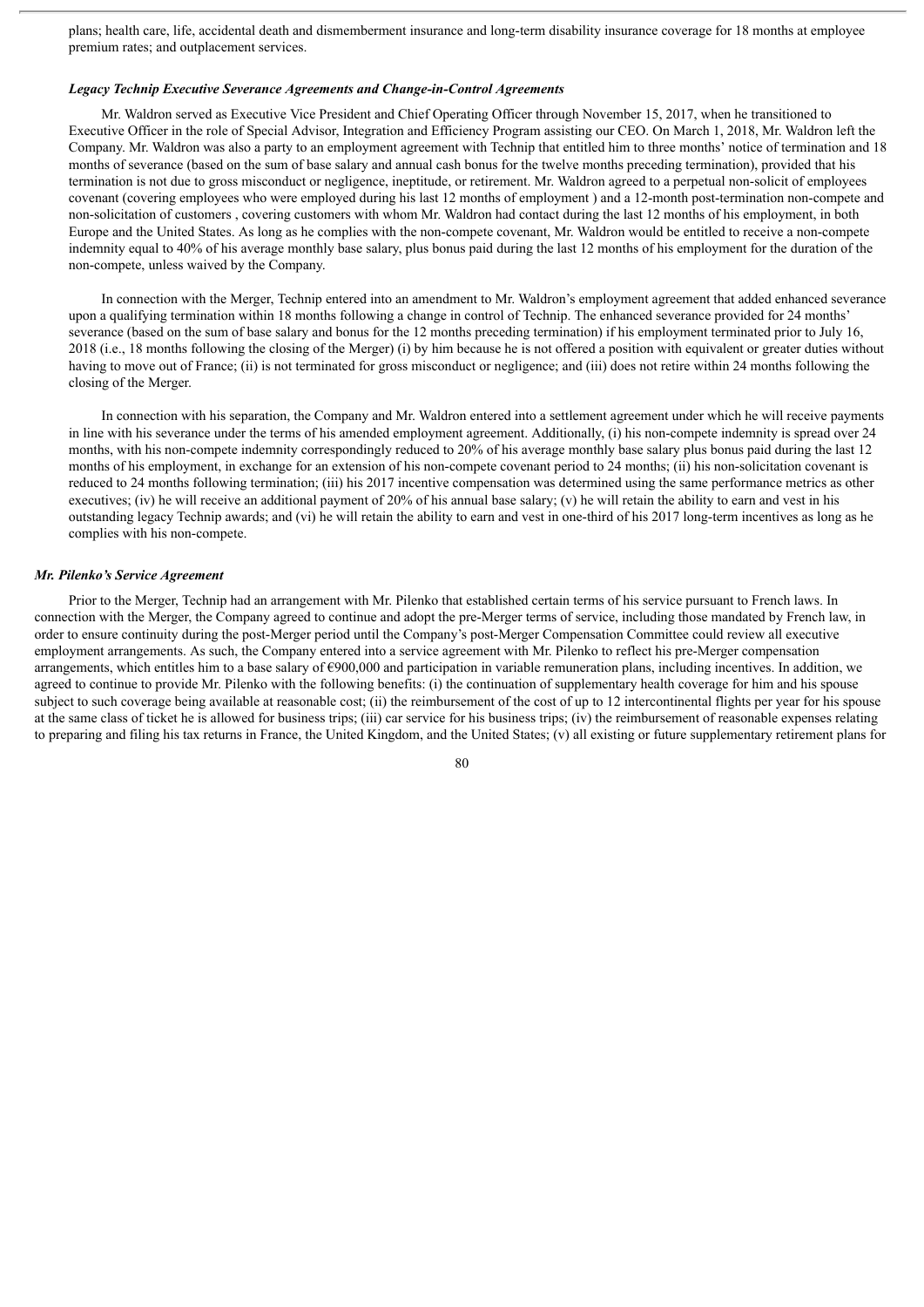executives working in France; (vi) 25 days paid holiday each year; and (vii) reimbursement of various expenses related to immigration.

Once our post-Merger Compensation Committee reviewed all executive employment arrangements, Mr. Pilenko's service agreement was updated to reflect the ability to earn an annual cash incentive consistent with all of our executive officers. In addition, should Mr. Pilenko's employment be terminated by us other than for cause (i.e., gross misconduct, gross negligence, conviction of an arrestable offense, conduct bringing him or us into disrepute, or being prohibited from being a director) prior to our 2019 Annual Meeting of Shareholders, he will receive a lump sum payment equal to the salary he would have received through the date of the 2019 Annual General Meeting of Shareholders. Upon termination of his employment other than for cause, he will also be eligible for (i) a lump sum payment equal to his annual base salary and target annual cash incentive, subject to his signing a release of claims, (ii) monthly payments of his base salary and one-twelfth of his target annual cash incentive payable over 12 months as payment for a non-compete, (iii) payment for all accrued but unused vacation days, and (iv) subject to his continued compliance with his non-compete, continuation of his supplementary health and tax preparation reimbursement benefits for two years following his termination. If Mr. Pilenko's employment is terminated for cause, he would not be entitled to any additional payments or benefits upon termination. Upon termination for any reason other than cause, all stock options granted under legacy Technip plans, performance stock unit awards, and other awards granted prior to the Merger will continue on their existing terms and will not be forfeited.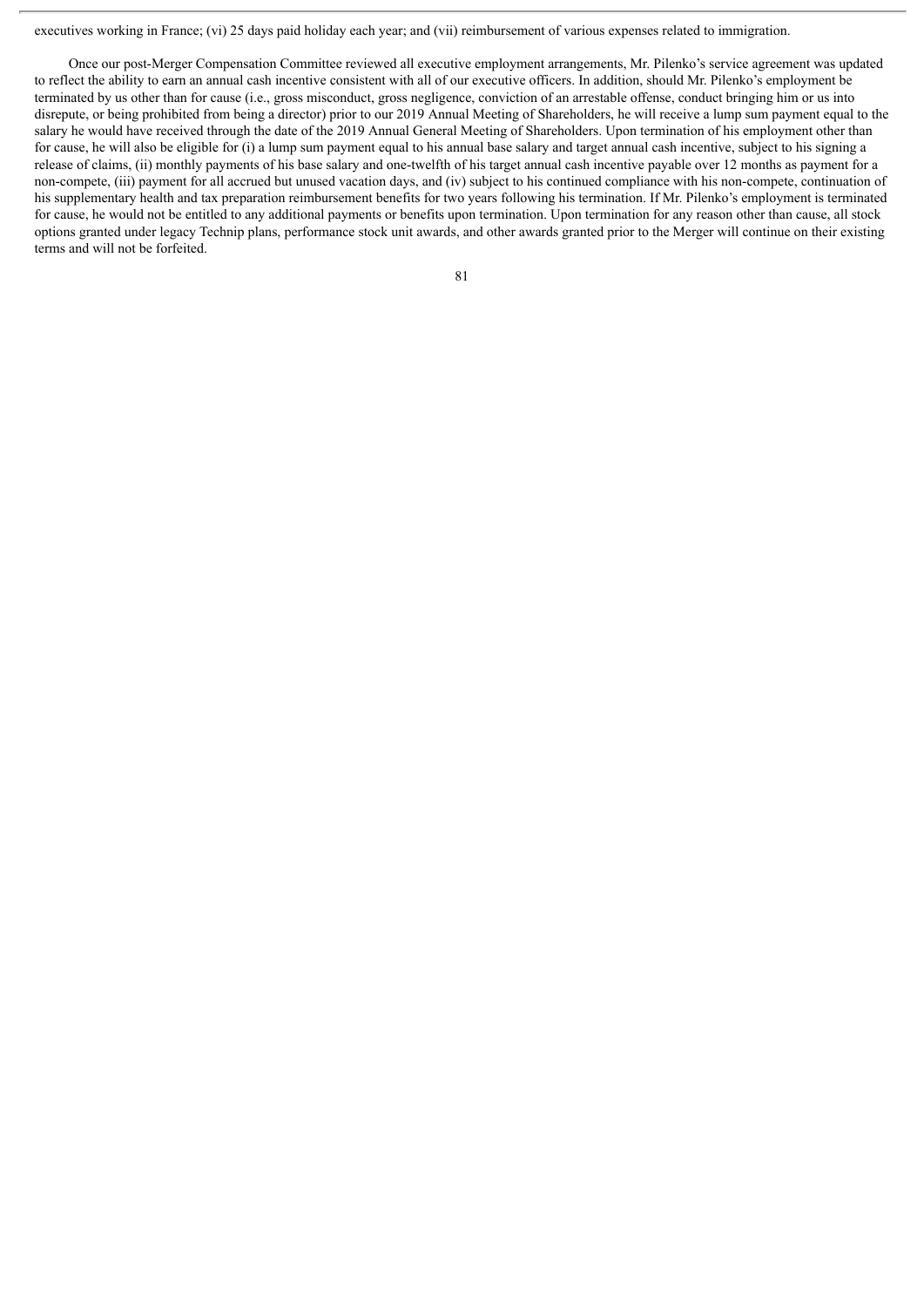### **Summary Compensation Table for the Year Ended December 31, 2017**

The following table summarizes the compensation earned by each of the NEOs from all sources for services rendered in all of their capacities to the Company during the fiscal year ended December 31, 2017.

| <b>Name and Principal</b><br>Position in 2017                                                 | Year | <b>Salary</b><br>(S) | <b>Bonus</b><br>(S) | <b>Stock</b><br>Awards<br>(S)(1) | <b>Options</b><br>(S)(2) | <b>Non-Equity</b><br><b>Incentive Plan</b><br>Compensation<br>(S) | Change in<br><b>Pension Value</b><br>and<br>Nonqualified<br><b>Deferred</b><br>Compensation<br>Earnings<br>(S)(3) | All Other<br>Compensation<br>\$)(4) | <b>Total</b><br>(S) |
|-----------------------------------------------------------------------------------------------|------|----------------------|---------------------|----------------------------------|--------------------------|-------------------------------------------------------------------|-------------------------------------------------------------------------------------------------------------------|-------------------------------------|---------------------|
| Douglas J. Pferdehirt<br><b>Chief Executive Officer</b>                                       | 2017 | 1,116,667            |                     | 7,317,853                        | 1,739,998                | 2,272,556                                                         |                                                                                                                   | 241,026                             | 12,688,100          |
| Maryann T. Mannen<br><b>Executive Vice President</b><br>and Chief Financial Officer           | 2017 | 718,284              |                     | 2,698,086                        | 623,048                  | 1,028,942                                                         | \$2,162,942                                                                                                       | 86,423                              | 7,317,725           |
| Thierry Pilenko $(5)$<br>Executive Chairman                                                   | 2017 | 1,023,929            |                     | 5,937,996                        |                          | 1,954,680(6)                                                      |                                                                                                                   | 159,466                             | 9,076,071           |
| Julian Waldon(5)<br>Former Executive Vice<br>President and Chief<br><b>Operating Officer</b>  | 2017 | 637,111              | 752,588(7)          | 2,436,974                        | 562,757                  | 187,948(6)                                                        |                                                                                                                   | 2,813,829                           | 7,391,207           |
| Dianne B. Ralston<br><b>Executive Vice President,</b><br>Chief Legal Officer and<br>Secretary | 2017 | 591,667              |                     | 1,827,750                        | 422,065                  | 891,938                                                           |                                                                                                                   | 121,734                             | 3,855,154           |

(1) Amounts disclosed in the Stock Awards column represent the sum of the aggregate grant date fair value of options, time based restricted stock units, and performance-based restricted stock units subject to either performance (ROIC) or market-based (TSR) vesting conditions. Determination of fair value was made in accordance with Financial Accounting Standards Board ("FASB") Accounting Standards Codification ("ASC") Topic 718. With respect to restricted stock units subject to performance-based (ROIC) vesting conditions and time-based restricted stock units, the aggregate grant date fair value of such awards was based on the Company's share price on the grant date of the awards and the assumption that target performance was probable to occur, as of the date of grant. With respect to restricted stock units subject to TSR marketbased vesting conditions, the grant date fair value of such award was determined utilizing a Monte Carlo simulation as disclosed in our Form 10-K filed on April 2, 2018.

The maximum award value of performance-based stock subject to both performance conditions and market-based conditions are shown in the table below. The methodology used in this table is the same as in the Summary Compensation Table for the performance-based restricted stock units.

|      | Pferdehirt                 | Mannen      | Pilenko         | Waldron              | Ralston     |
|------|----------------------------|-------------|-----------------|----------------------|-------------|
| 2017 | 55.726<br>155<br>\$11,155, | \$4,156,182 | .476.018<br>\$7 | 753.996<br>\$3,753,9 | \$2,815,504 |

(2) Represents the grant date fair value of stock options determined in accordance with FASB ASC Topic 718 using the Black-Scholes method as disclosed in our Form 10-K filed on April 2, 2018.

(3) The amounts shown in the Change in Pension Value column reflect the actuarial increase in the present value of the NEO's benefits at the first retirement date with unreduced benefits (age 62 for U.S. pension programs) under all of our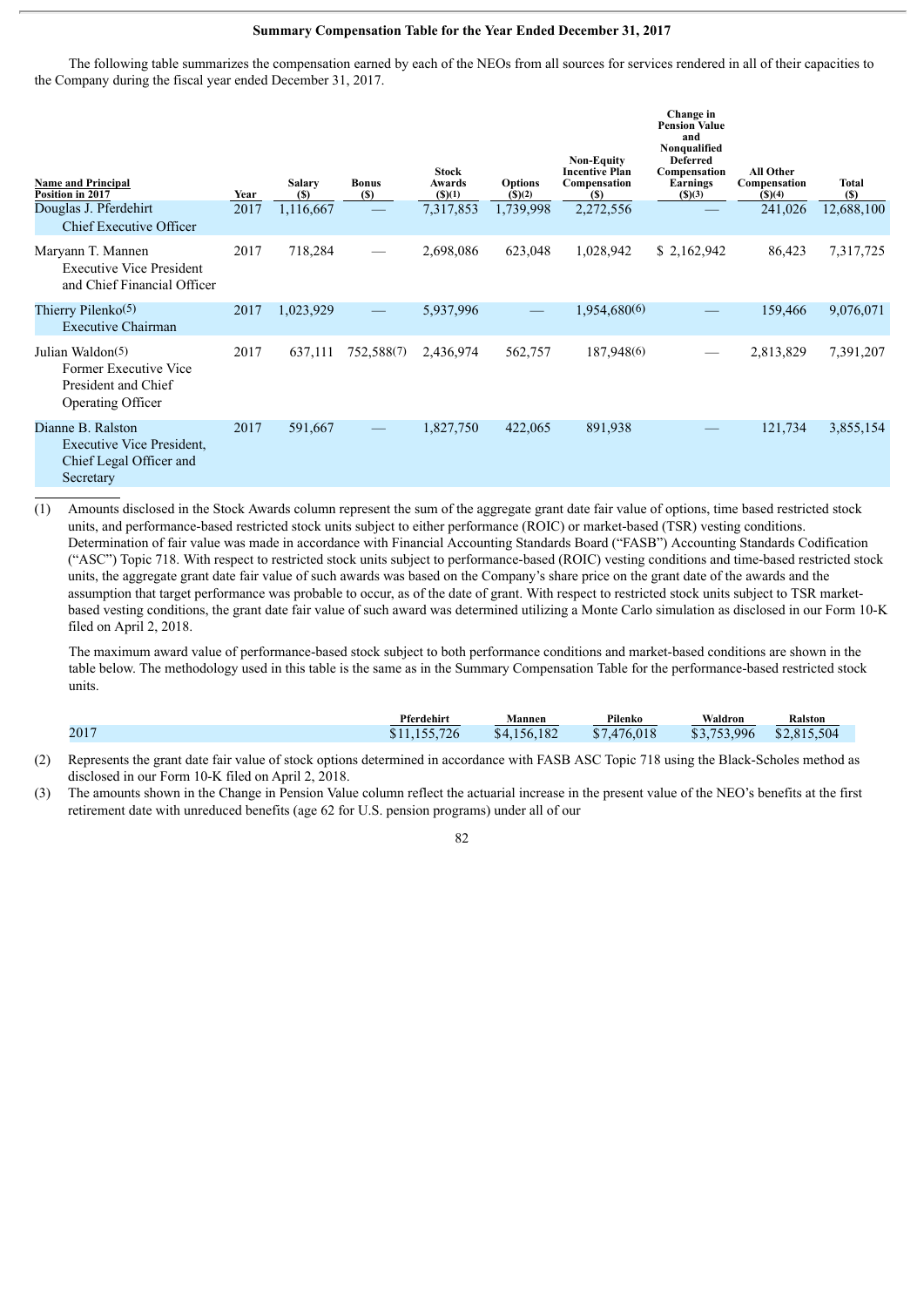pension plans. These amounts are determined using interest rates and mortality rate assumptions consistent with those used in our audited consolidated financial statements for the fiscal year ended December 31, 2017.

(4) The amounts reflected in the All Other Compensation column for the fiscal year ended on December 31, 2017 represent:

Mr. Pferdehirt—Company-paid life insurance premium of \$1,420, contributions to the U.S. Qualified Savings Plan and U.S. Non-Qualified Savings Plan of \$125,003, security for his personal residence and business travel of \$46,942, Company-provided apartment in Paris, France of \$33,448, financial planning and personal tax assistance of \$18,214, spousal travel for Company business functions of \$21,083, and personal use of Company automobile of \$8,434. For the Company-provided apartment in Paris, France, Mr. Pferdehirt reimbursed the Company \$13,518 for that portion of the rent that was for his own personal use.

Ms. Mannen—Company-paid life insurance premium of \$914, contributions to the U.S. Qualified Savings Plan and U.S. Non-Qualified Savings Plan of \$42,921, club membership of \$17,802, financial planning and personal tax assistance of \$18,000, security for her personal residence and business travel of \$5,433, and an executive physical.

Mr. Pilenko—premiums for sickness, life, and disability insurance of \$5,500, contributions to the French Savings Plan of \$28,563, financial planning and personal tax assistance of \$56,009, and spousal travel for Company business functions of \$69,394.

Mr. Waldron—premiums for sickness, life, and disability insurance of \$5,500, contributions to the French Savings Plan of \$28,563, and a company car for \$5,533. In addition, \$2,774,223 represents amount payable upon separation pursuant to his settlement agreement.

Ms. Ralston—Company-paid life insurance premium of \$705, contributions to the U.S. Qualified Savings Plan and U.S. Non-Qualified Savings Plan of \$73,973, club membership of \$28,705, and financial planning and personal tax assistance of \$18,351.

- (5) The amounts reported as salary, non-equity incentive compensation, bonus, and all other compensation for Messrs. Pilenko and Waldron were paid in Euros. These amounts were converted to U.S. dollars utilizing an average of the Euro to U.S. dollar exchange rates on the last day of each month during 2017.
- (6) Includes \$102,393 and \$59,729 incentive compensation earned under the 2014 legacy Technip Cash Incentive Plan for Mr. Pilenko and Mr. Waldron, respectively. The performance conditions under the plan were certified in 2016 prior to the Merger. However, the plan required continued employment through the payment dates of December 2017 and December 2018.
- (7) Reflects a minimum 2017 bonus under Mr. Waldron's settlement agreement.

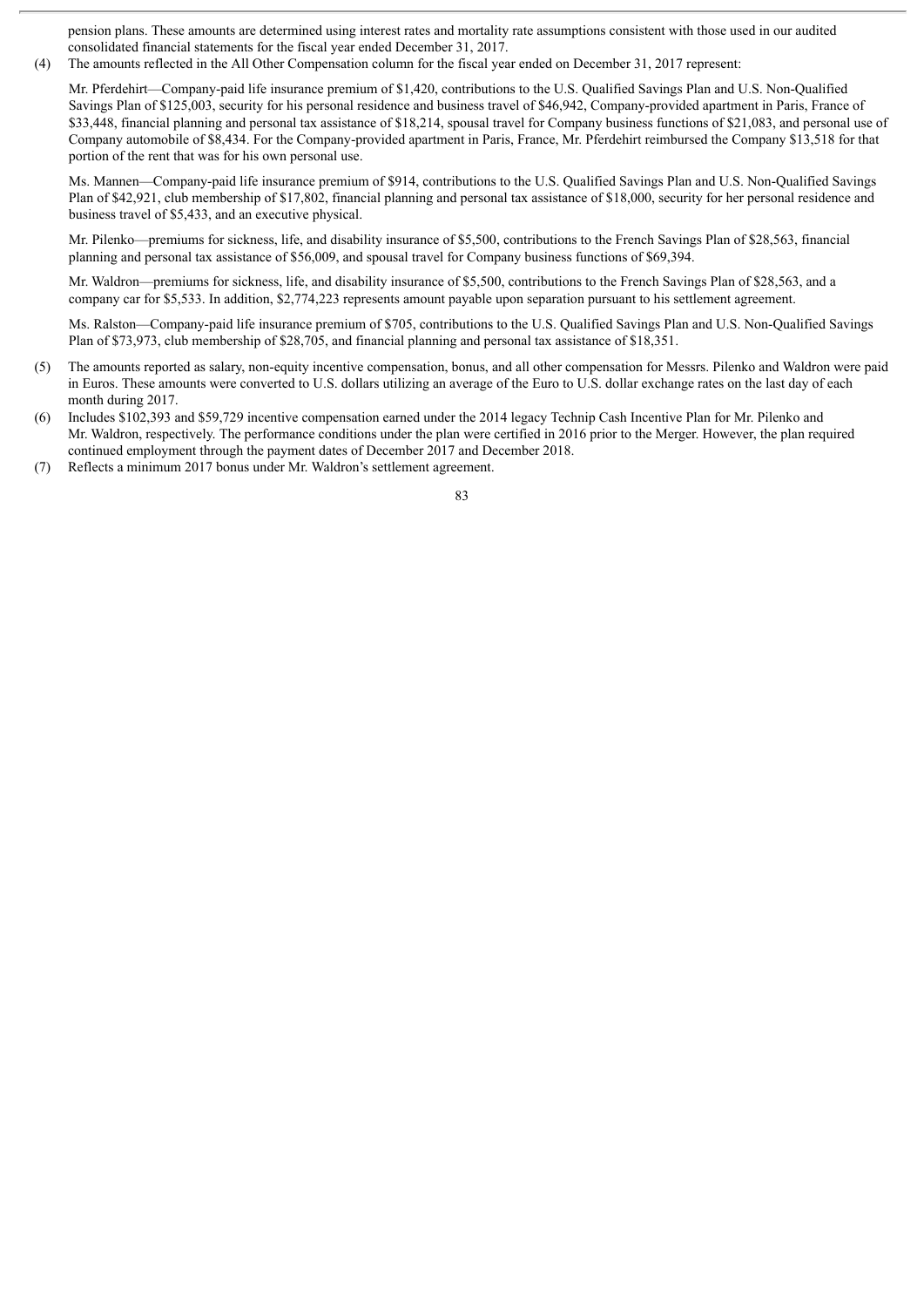# **Grants of Plan-Based Awards Table**

Shown below is information with respect to plan-based awards made in 2017 to each NEO.

|                       |                      |               |                         | <b>Estimated Possible Payouts Under</b><br><b>Non-Equity Incentive Plan</b><br>Awards |                       |                       | Awards | <b>Estimated Possible Payouts</b><br><b>Under Equity Incentive Plan</b> | All<br>Other<br><b>Stock</b><br>Awards:<br>Number<br>of<br><b>Shares</b><br>of Stock | All Other<br>Option<br>Awards:<br>Number of<br><b>Securities</b><br>Underlying | <b>Exercise</b><br>or<br><b>Based</b><br>Price of<br>Option | <b>Grant Date</b><br><b>Fair Value</b><br>of Stock |
|-----------------------|----------------------|---------------|-------------------------|---------------------------------------------------------------------------------------|-----------------------|-----------------------|--------|-------------------------------------------------------------------------|--------------------------------------------------------------------------------------|--------------------------------------------------------------------------------|-------------------------------------------------------------|----------------------------------------------------|
| Name                  | Award Type(1)        | Grant<br>Date | <b>Threshold</b><br>(S) | <b>Target</b><br>(S)(2)                                                               | <b>Maximum</b><br>(S) | Threshold<br>$^{(#)}$ | (# )   | Target Maximum<br>(#)                                                   | or Units<br>(#)                                                                      | <b>Options</b><br>(#)                                                          | Awards<br>(S/Sh)                                            | and Option<br>Awards $(S)(3)$                      |
| Douglas J. Pferdehirt | Annual Incentive     | 2017          |                         | 1,507,500                                                                             | 3,015,000             |                       |        |                                                                         |                                                                                      |                                                                                |                                                             |                                                    |
|                       | <b>RSU</b>           | 6/20/2017     |                         |                                                                                       |                       |                       |        |                                                                         | 65,364                                                                               |                                                                                |                                                             | 1,739,990                                          |
|                       | <b>PSU-ROIC</b>      | 6/20/2017     |                         |                                                                                       |                       |                       | 98,047 | 196,094                                                                 |                                                                                      |                                                                                |                                                             | 2,610,011                                          |
|                       | <b>PSU-TSR</b>       | 6/20/2017     |                         |                                                                                       |                       |                       | 98,046 | 196,092                                                                 |                                                                                      |                                                                                |                                                             | 2,967,852                                          |
|                       | <b>Stock Options</b> | 6/20/2017     |                         |                                                                                       |                       |                       |        |                                                                         |                                                                                      | 224,835                                                                        | 26.62                                                       | 1,739,998                                          |
| Maryann T. Mannen     | Annual Incentive     | 2017          |                         |                                                                                       | 718,284 1,436,568     |                       |        |                                                                         |                                                                                      |                                                                                |                                                             |                                                    |
|                       | <b>RSU</b>           | 2/28/2017     |                         |                                                                                       |                       |                       |        |                                                                         | 19,183                                                                               |                                                                                |                                                             | 619,995                                            |
|                       | <b>PSU-ROIC</b>      | 2/28/2017     |                         |                                                                                       |                       |                       | 28,775 | 57,550                                                                  |                                                                                      |                                                                                |                                                             | 930,008                                            |
|                       | <b>PSU-TSR</b>       | 2/28/2017     |                         |                                                                                       |                       |                       | 28,774 | 57,548                                                                  |                                                                                      |                                                                                |                                                             | 1,148,083                                          |
|                       | <b>Stock Options</b> | 2/28/2017     |                         |                                                                                       |                       |                       |        |                                                                         |                                                                                      | 66,148                                                                         | 32.32                                                       | 623,048                                            |
| Thierry Pilenko       | Annual Incentive     | 2017          |                         | 1,228,715                                                                             | 2,457,430             |                       |        |                                                                         |                                                                                      |                                                                                |                                                             |                                                    |
|                       | <b>RSU</b>           | 8/9/2017      |                         |                                                                                       |                       |                       |        |                                                                         | 81,001                                                                               |                                                                                |                                                             | 2,132,756                                          |
|                       | <b>PSU-ROIC</b>      | 8/9/2017      |                         |                                                                                       |                       |                       | 60,751 | 121,502                                                                 |                                                                                      |                                                                                |                                                             | 1,599,574                                          |
|                       | <b>PSU-TSR</b>       | 8/9/2017      |                         |                                                                                       |                       |                       | 60,751 | 121,502                                                                 |                                                                                      |                                                                                |                                                             | 2,088,012                                          |
| Julian Waldron        | Annual Incentive     | 2017          |                         | 637,111                                                                               | 1,274,222             |                       |        |                                                                         |                                                                                      |                                                                                |                                                             |                                                    |
|                       | <b>RSU</b>           | 2/28/2017     |                         |                                                                                       |                       |                       |        |                                                                         | 17,326                                                                               |                                                                                |                                                             | 559,976                                            |
|                       | <b>PSU-ROIC</b>      | 2/28/2017     |                         |                                                                                       |                       |                       | 25,990 | 51,980                                                                  |                                                                                      |                                                                                |                                                             | 839,997                                            |
|                       | <b>PSU-TSR</b>       | 2/28/2017     |                         |                                                                                       |                       |                       | 25,990 | 51,980                                                                  |                                                                                      |                                                                                |                                                             | 1,037,001                                          |
|                       | <b>Stock Options</b> | 2/28/2017     |                         |                                                                                       |                       |                       |        |                                                                         |                                                                                      | 59,747                                                                         | 32.32                                                       | 562,757                                            |
| Dianne B. Ralston     | Annual Incentive     | 2017          |                         |                                                                                       | 591,667 1,183,334     |                       |        |                                                                         |                                                                                      |                                                                                |                                                             |                                                    |
|                       | <b>RSU</b>           | 2/28/2017     |                         |                                                                                       |                       |                       |        |                                                                         | 12,995                                                                               |                                                                                |                                                             | 419,998                                            |
|                       | <b>PSU-ROIC</b>      | 2/28/2017     |                         |                                                                                       |                       |                       | 19,492 | 38,984                                                                  |                                                                                      |                                                                                |                                                             | 629,981                                            |
|                       | <b>PSU-TSR</b>       | 2/28/2017     |                         |                                                                                       |                       |                       | 19,493 | 38,986                                                                  |                                                                                      |                                                                                |                                                             | 777,771                                            |
|                       | <b>Stock Options</b> | 2/28/2017     |                         |                                                                                       |                       |                       |        |                                                                         |                                                                                      | 44.810                                                                         | 32.32                                                       | 422,065                                            |

(1) "RSU" awards are time-based restricted stock unit awards, "PSU-ROIC" awards are performance-based restricted stock unit awards based on the ROIC performance measure, and "PSU-TSR" awards are market-based restricted stock unit awards based on the TSR performance measure.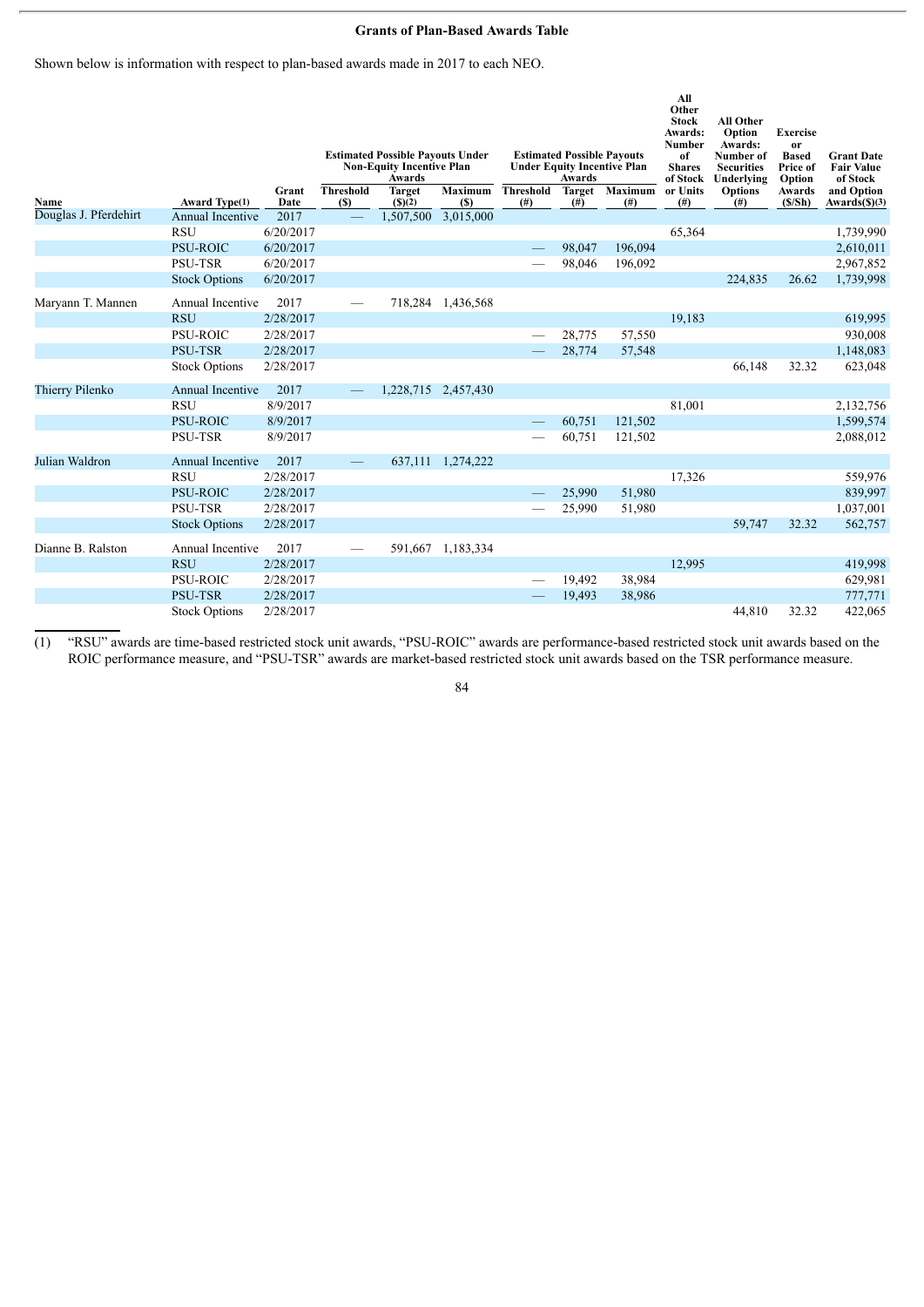(3) Grant date fair values were determined in accordance with FASB ASC Topic 718. With respect to time-based restricted stock units and restricted stock units that are subject to performance (ROIC) vesting conditions, the aggregate grant date fair value of such awards was based on the Company's share price on the grant date of the awards and the assumption that target performance was probable to occur, as of the date of grant. With respect to restricted stock units subject to market-based (TSR) vesting conditions, the grant date fair value of such award was determined utilizing a Monte Carlo simulation as disclosed in our Form 10-K filed on April 2, 2018. With respect to stock options, the grant date fair value was determined using the Black Scholes method as disclosed in our Form 10-K filed on April 2, 2018.

For a description of the material terms of the restricted stock unit awards, including the vesting schedules and a description of the performance targets and potential award amounts for those restricted shares subject to performance-based conditions, and the time-vesting stock options, see the descriptions set forth in "Compensation Discussion and Analysis." Dividend equivalents are accumulated on restricted stock unit awards and are payable only if and when the restricted stock units vest.

<sup>(2)</sup> Each target award as a percentage of base salary: Mr. Pferdehirt—135%; Ms. Mannen—100%; Mr. Pilenko—120%; Mr. Waldron 100%; and Ms. Ralston—100%.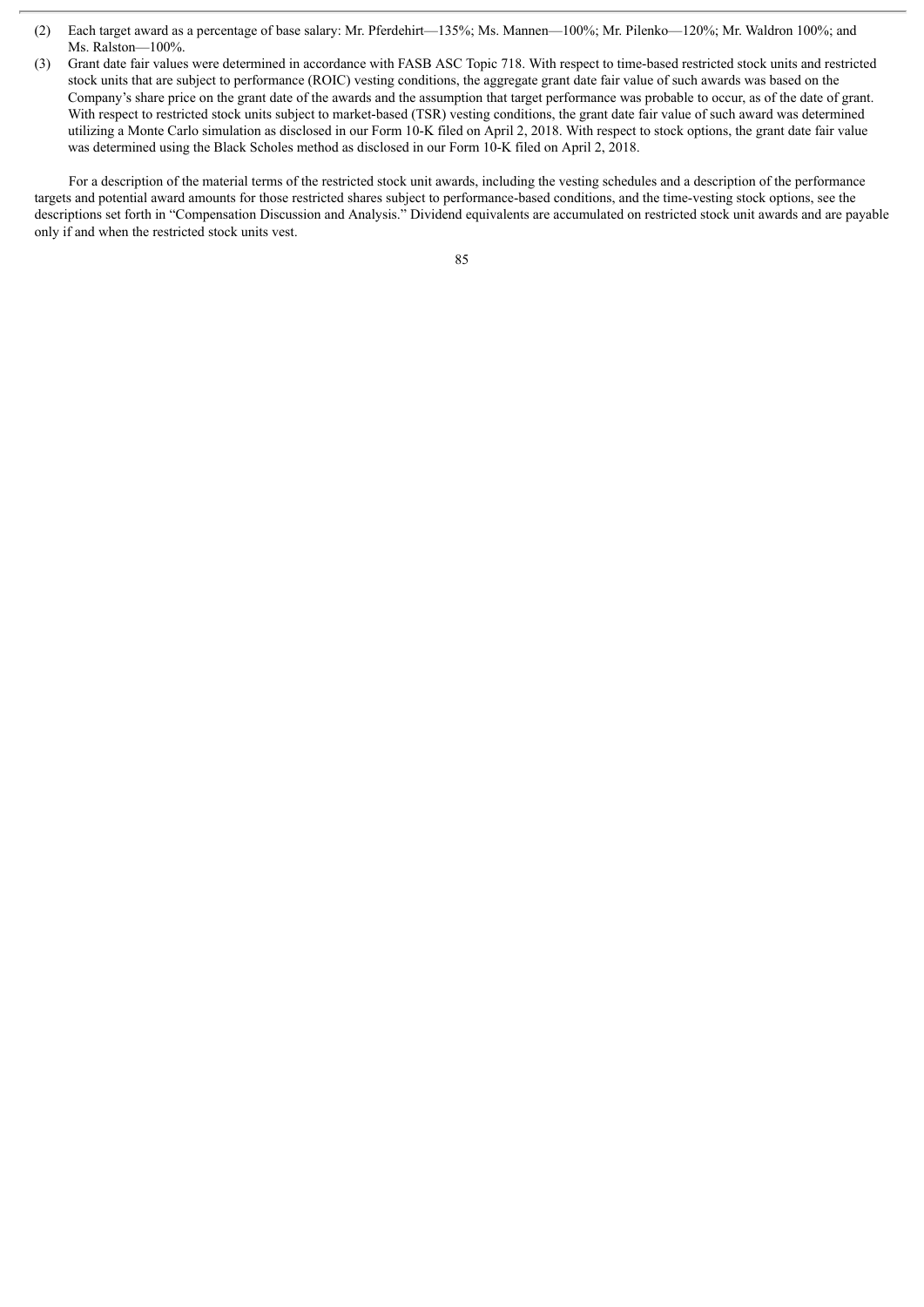### **Outstanding Equity Awards at Fiscal Year-End Table(1)**

|                 |                               |                                                                                              |                                                                                                | <b>OPTION AWARDS</b>                                                                                                                |                                             |                                     | <b>STOCK AWARDS</b>                                                                                |                                                                                                               |                                                                                                                                                         |                                                                                                                                                                                     |
|-----------------|-------------------------------|----------------------------------------------------------------------------------------------|------------------------------------------------------------------------------------------------|-------------------------------------------------------------------------------------------------------------------------------------|---------------------------------------------|-------------------------------------|----------------------------------------------------------------------------------------------------|---------------------------------------------------------------------------------------------------------------|---------------------------------------------------------------------------------------------------------------------------------------------------------|-------------------------------------------------------------------------------------------------------------------------------------------------------------------------------------|
| Name            | <b>Grant Date</b><br>of Award | Number of<br><b>Securities</b><br>Underlying<br>Unexercised<br>Options $(\#)$<br>Exercisable | Number of<br><b>Securities</b><br>Underlying<br>Unexercised<br>Options $(\#)$<br>Unexercisable | Incentive<br><b>Award Plan</b><br>Awards:<br>Number of<br><b>Securities</b><br>Underlying<br>Unexercised<br>Unearned<br>Options (#) | Option<br><b>Exercise</b><br>Price<br>(S/E) | Option<br><b>Expiration</b><br>Date | Number of<br><b>Shares</b> or<br><b>Units of</b><br><b>Stock that</b><br>have Not<br>Vested $(\#)$ | Market<br>Value of<br><b>Shares</b> or<br><b>Units of</b><br><b>Stock that</b><br>have Not<br>Vested $(S)(2)$ | <b>Incentive Award</b><br><b>Plan Awards:</b><br>Number of<br>Unearned<br>Shares, Units,<br>or<br><b>Other Rights</b><br>that have Not<br>Vested $(\#)$ | <b>Incentive Award</b><br><b>Plan Awards:</b><br>Market or<br><b>Payout Value of</b><br>Unearned<br>Shares, Units,<br>or<br><b>Other Rights</b><br>that have Not<br>Vested $(S)(2)$ |
| Douglas J.      |                               |                                                                                              |                                                                                                |                                                                                                                                     |                                             |                                     |                                                                                                    |                                                                                                               |                                                                                                                                                         |                                                                                                                                                                                     |
| Pferdehirt      | 9/1/2016                      |                                                                                              |                                                                                                |                                                                                                                                     |                                             |                                     | 54,132(3)                                                                                          | 1,694,873                                                                                                     |                                                                                                                                                         |                                                                                                                                                                                     |
|                 | 6/20/2017                     |                                                                                              | 224,835                                                                                        |                                                                                                                                     | \$26.62                                     | 6/20/2027                           | 65,364(4)                                                                                          | 2,046,547                                                                                                     | 196.093(5)                                                                                                                                              | 6,139,672                                                                                                                                                                           |
| Maryann T.      |                               |                                                                                              |                                                                                                |                                                                                                                                     |                                             |                                     |                                                                                                    |                                                                                                               |                                                                                                                                                         |                                                                                                                                                                                     |
| Mannen          | 2/28/2017                     |                                                                                              | 66,148                                                                                         |                                                                                                                                     | \$32.32                                     | 2/28/2027                           | 19,183(4)                                                                                          | 600,620                                                                                                       | 57,549(5)                                                                                                                                               | 1,801,859                                                                                                                                                                           |
| Thierry Pilenko | 6/17/2011                     | 132,160                                                                                      |                                                                                                |                                                                                                                                     | €36.35                                      | 6/17/2018                           |                                                                                                    |                                                                                                               |                                                                                                                                                         |                                                                                                                                                                                     |
|                 | 6/15/2012                     | 97,570                                                                                       |                                                                                                |                                                                                                                                     | € 37.27                                     | 6/15/2019                           |                                                                                                    |                                                                                                               |                                                                                                                                                         |                                                                                                                                                                                     |
|                 | 6/14/2013                     | 77,300                                                                                       |                                                                                                |                                                                                                                                     | €42.87                                      | 6/14/2021                           |                                                                                                    |                                                                                                               |                                                                                                                                                         |                                                                                                                                                                                     |
|                 | 9/7/2015                      |                                                                                              |                                                                                                | 220,000(6) € 23.92                                                                                                                  |                                             | 9/7/2023                            |                                                                                                    |                                                                                                               | 66,000(7)                                                                                                                                               | 2,066,460                                                                                                                                                                           |
|                 | 7/1/2016                      |                                                                                              |                                                                                                | 230,000(8) € 24.17                                                                                                                  |                                             | 7/1/2024                            |                                                                                                    |                                                                                                               | 132,000(9)                                                                                                                                              | 4,132,920                                                                                                                                                                           |
|                 | 12/6/2016                     |                                                                                              |                                                                                                |                                                                                                                                     |                                             |                                     |                                                                                                    |                                                                                                               | 58,000(10)                                                                                                                                              | 1,815,980                                                                                                                                                                           |
|                 | 8/9/2017                      |                                                                                              |                                                                                                |                                                                                                                                     |                                             |                                     | 81,001(4)                                                                                          | 2,536,141                                                                                                     | 121,502(5)                                                                                                                                              | 3,804,228                                                                                                                                                                           |
| Julian Waldron  | 6/17/2011                     | 47,200                                                                                       |                                                                                                |                                                                                                                                     | €36.35                                      | 6/17/2018                           |                                                                                                    |                                                                                                               |                                                                                                                                                         |                                                                                                                                                                                     |
|                 | 6/15/2012                     | 30,158                                                                                       |                                                                                                |                                                                                                                                     | € 37.27                                     | 6/15/2019                           |                                                                                                    |                                                                                                               |                                                                                                                                                         |                                                                                                                                                                                     |
|                 | 6/14/2013                     | 26,282                                                                                       |                                                                                                |                                                                                                                                     | €42.87                                      | 6/14/2021                           |                                                                                                    |                                                                                                               |                                                                                                                                                         |                                                                                                                                                                                     |
|                 | 9/7/2015                      |                                                                                              |                                                                                                | 72,000(6) €23.92                                                                                                                    |                                             | 9/7/2023                            |                                                                                                    |                                                                                                               | 16,000(7)                                                                                                                                               | 500,960                                                                                                                                                                             |
|                 | 7/1/2016                      |                                                                                              |                                                                                                | 72,000(8) $\in$ 24.17                                                                                                               |                                             | 7/1/2024                            |                                                                                                    |                                                                                                               | 39,360(9)                                                                                                                                               | 1,232,362                                                                                                                                                                           |
|                 | 2/28/2017                     |                                                                                              | 59,747                                                                                         |                                                                                                                                     | \$32.32                                     | 2/28/2027                           | 17,326(4)                                                                                          | 542,477                                                                                                       | 51,980(5)                                                                                                                                               | 1,627,494                                                                                                                                                                           |
| Dianne B.       |                               |                                                                                              |                                                                                                |                                                                                                                                     |                                             |                                     |                                                                                                    |                                                                                                               |                                                                                                                                                         |                                                                                                                                                                                     |
| Ralston         | 2/28/2017                     |                                                                                              | 44,810                                                                                         |                                                                                                                                     | \$32.32                                     | 2/28/2027                           | 12,995(4)                                                                                          | 406,873                                                                                                       | 38,985(5)                                                                                                                                               | 1,220,620                                                                                                                                                                           |

(1) All grants made prior to the closing of the Merger on January 16, 2017 were granted under the terms of the Amended and Restated FMC Technologies, Inc. Incentive Compensation and Stock Plan (the "FMC Technologies Incentive Plan") or various Technip share incentive plans (the "Technip Plans"). The vesting of all awards granted prior to the Business Combination Agreement related to the Merger, dated June 14, 2016, was accelerated pursuant to the terms of the FMC Technologies Incentive Plan. The Technip Plans did not require accelerated vesting of awards upon the closing of the Merger.

(2) The market value of restricted stock units that have not vested is calculated using the closing price of the Company's Ordinary Shares on the NYSE of \$31.31 on December 29, 2017.

(3) Reflects grant of restricted stock units that will vest on September 1, 2019.

(4) Reflects grant of restricted stock units that will vest on February 28, 2020.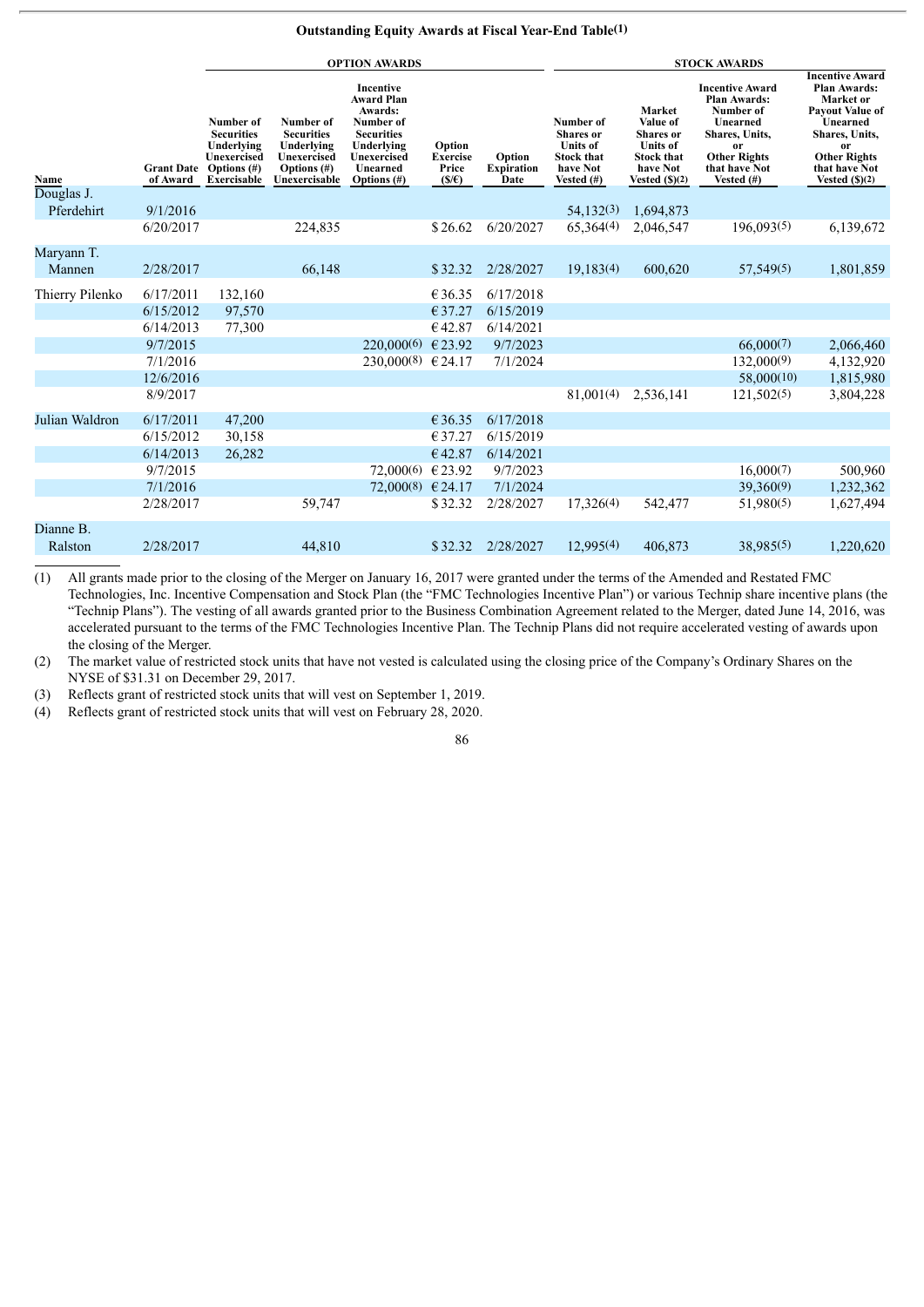- (5) Reflects the target number of restricted stock units subject to the achievement of performance conditions that will vest on February 28, 2020.
- (6) Reflects the target number of stock options subject to the achievement of performance conditions that will vest on September 7, 2019.
- (7) Reflects the target number of restricted stock units subject to the achievement of performance conditions that will vest on September 7, 2019.
- (8) Reflects the target number of stock options subject to the achievement of performance conditions that will vest on July 1, 2020.
- (9) Reflects the target number of restricted stock units subject to the achievement of performance conditions that will vest on July 1, 2020.
- (10) Reflects the target number of restricted stock units subject to the achievement of performance conditions that will vest on December 6, 2020.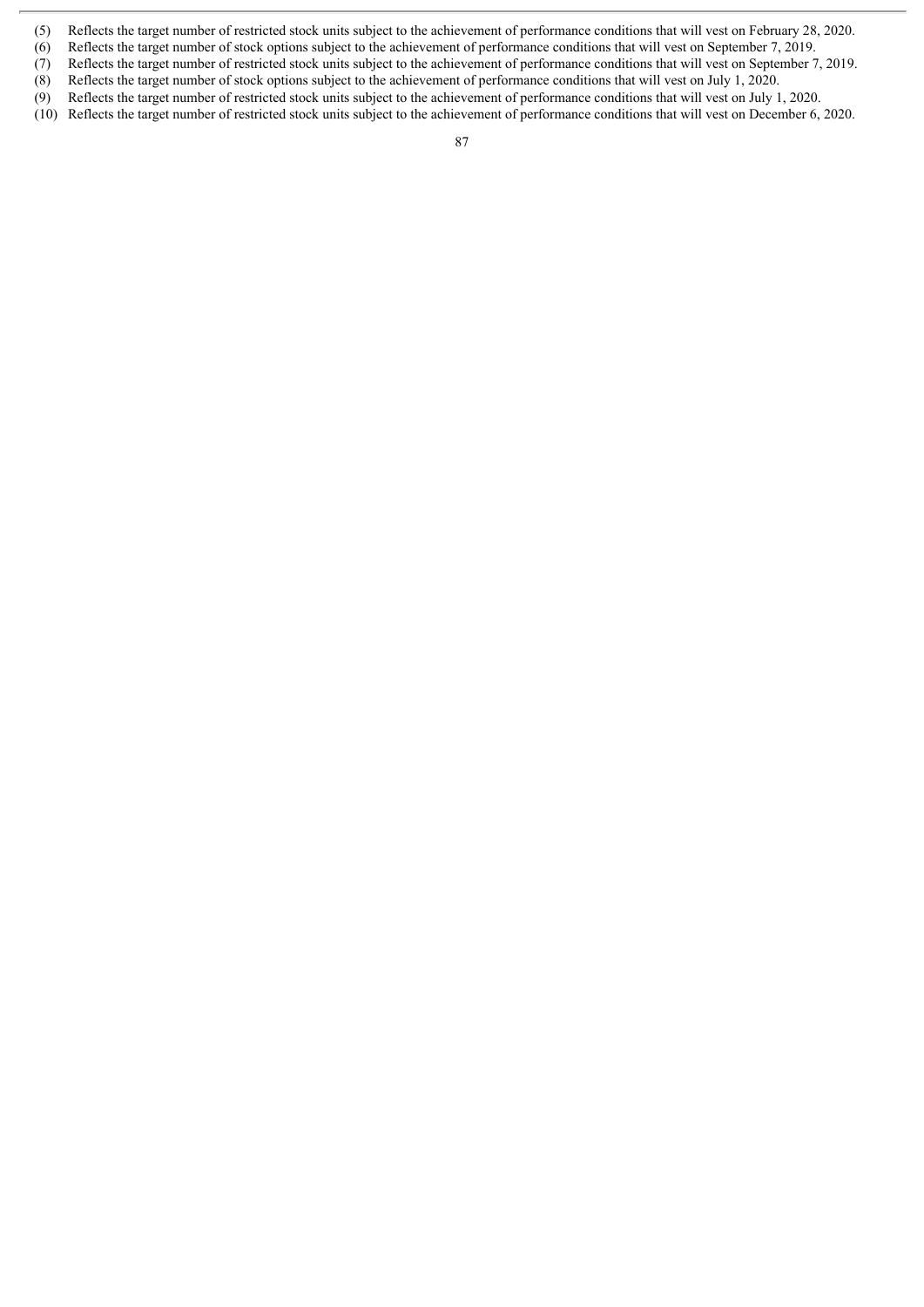# **Option Exercises and Stock Vested Table**

None of the NEOs exercised any stock options or had stock awards vest in 2017.

### **Pension Benefits Table**

The table below shows the present value of accumulated benefits payable to each of the NEOs, including the number of years of service credited to each such NEO, under each of our pension plans determined using interest rate and mortality rate assumptions consistent with those used in our financial statements. Credited years of service for each of the NEOs under the pension plans include years of service with FMC Technologies and its former parent company. The U.S. Pension Plan values are the present value of accrued benefits at the first retirement date for unreduced benefits. The U.S. Non-Qualified Pension Plan value is the present value at December 31, 2017 of the lump sum payable at the first retirement date for unreduced benefits.

| Name                        | <b>Plan Name</b>                                            | <b>Number of Years of</b><br><b>Credited Service as</b><br>of 12/31/2017 | <b>Present Value of</b><br><b>Accumulated Benefit</b><br>as of $12/31/2017$ (\$)(2) | <b>Payments During</b><br><b>Last Fiscal Year</b> |
|-----------------------------|-------------------------------------------------------------|--------------------------------------------------------------------------|-------------------------------------------------------------------------------------|---------------------------------------------------|
| Douglas J. Pferdehirt $(1)$ | U.S. Pension Plan<br>U.S. Non-Qualified Pension Plan        | N/A                                                                      | N/A<br>N/A                                                                          | N/A<br>N/A                                        |
| Maryann T. Mannen           | U.S. Pension Plan<br>U.S. Non-Qualified Pension Plan        | 31.7                                                                     | 1,372,002<br>5,622,992                                                              | $\theta$<br>$\theta$                              |
| Thierry Pilenko $(1)$       | <b>U.S. Pension Plan</b><br>U.S. Non-Oualified Pension Plan | N/A                                                                      | N/A<br>N/A                                                                          | N/A<br>N/A                                        |
| Julian Waldron(1)           | <b>U.S. Pension Plan</b><br>U.S. Non-Qualified Pension Plan | N/A                                                                      | N/A<br>N/A                                                                          | N/A<br>N/A                                        |
| Dianne B. Ralston $(1)$     | U.S. Pension Plan<br>U.S. Non-Qualified Pension Plan        | N/A                                                                      | N/A<br>N/A                                                                          | N/A<br>N/A                                        |

(1) Effective January 1, 2010, the U.S. Pension Plan and the U.S. Non-Qualified Pension Plan were closed to new entrants and frozen for employees, including executive officers, with less than five years of vesting service as of December 31, 2009. Accordingly, since Mr. Pferdehirt and Ms. Ralston were hired after January 1, 2010, neither of them participates in the U.S. Pension Plan or the U.S. Non-Qualified Pension Plan. Messrs. Pilenko and Waldron do not participate in the U.S. Pension Plan or the U.S. Non-Qualified Pension Plan. Effective December 31, 2017, future benefit accruals were frozen under the U.S. Pension Plan and the U.S. Non-Qualified Pension Plan.

- (2) Assumptions in Pension Benefits Table:
	- The following assumptions were used to calculate the present value of Ms. Mannen's accumulated benefits as of December 31, 2017:
		- Present value of U.S. Pension Plan benefit calculated as amount payable at first unreduced age using December 31, 2017 FASB ASC Topic 715 disclosure assumptions (3.70%, RP-2014 adjusted with modified MP-2014 projection scale with long-term rate plan improvement of 0% in 2027) and reflecting discounting of present value back to December 31, 2017 using FASB ASC Topic 715 interest only (3.70%);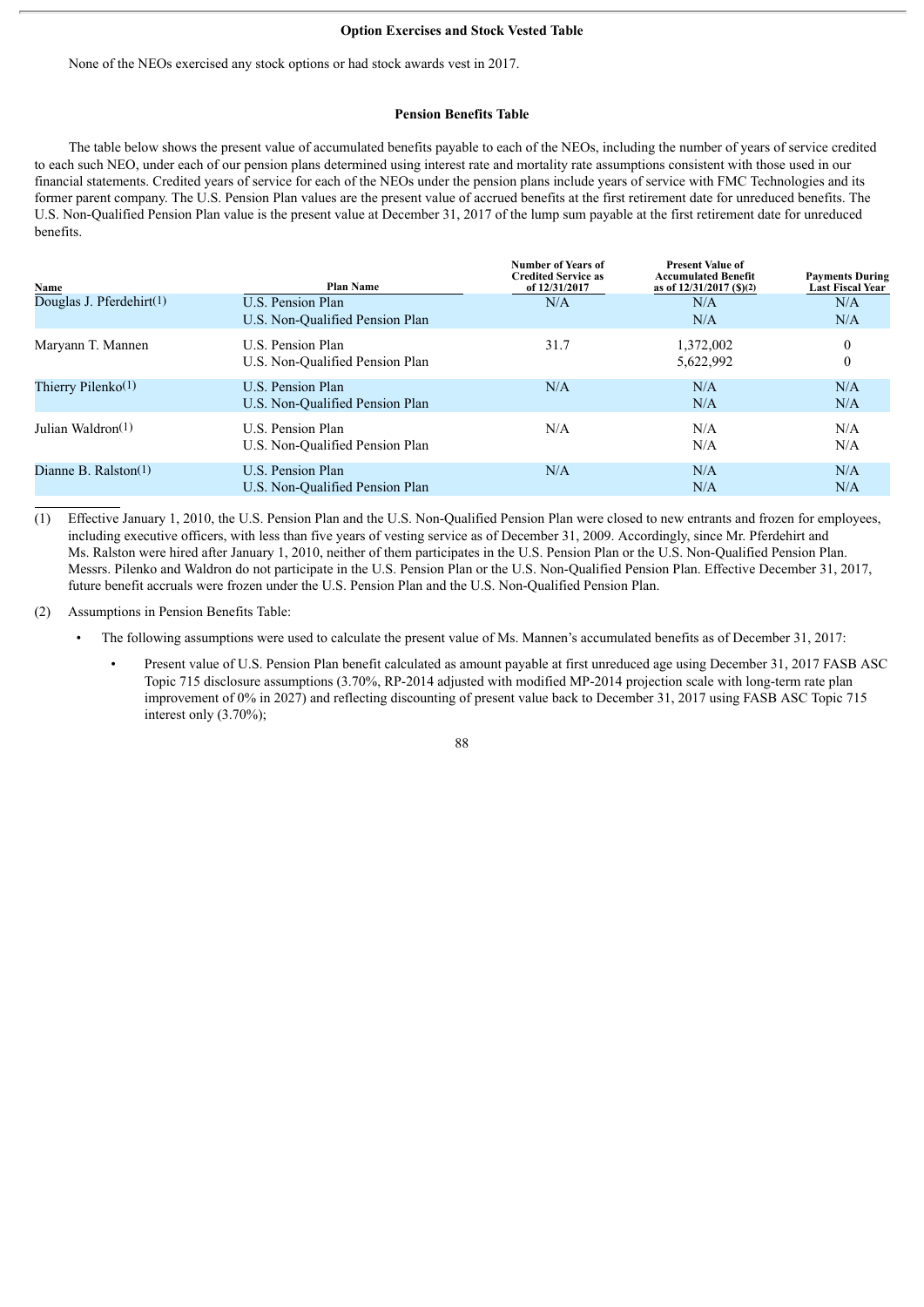- Present value of U.S. Non-Qualified Pension Plan benefit calculated as amount payable at first unreduced age using December 31, 2017 FASB ASC Topic 715 assumptions (2.80%, 417(e) mortality table for lump sum distributions payable in 2019 and 3.70% for five-year certain annuity) and reflecting discounting of present value back to December 31, 2017 using FASB ASC Topic 715 interest only (3.70%); and
- Unreduced benefits are first available at age 62 (or current age, if later) under the U.S. Pension Plan and the U.S. Non-Qualified Pension Plan.

### **U.S. Pension Plan**

#### *Benefit Formula*

Our U.S. Pension Plan is a defined benefit plan that provides eligible employees having five or more years of service a pension benefit for retirement. Years of credited service and final average yearly earnings are used to calculate the pension benefit. The final average yearly earnings are based on the highest 60 consecutive months out of the final 120 months of compensation through the date on which benefit accruals were frozen, December 31, 2017. The normal annual retirement benefit is the product of (a) and (b) below:

a) the sum of:

- i. 1% of the participant's final average yearly earnings up to the Social Security Covered Compensation Base (defined as the average of the maximum Social Security taxable wages bases for the 35-year period ending in the year in which Social Security retirement age is reached), plus 1.5% of the participant's final average yearly earnings in excess of the Social Security covered compensation base, multiplied by the participant's expected years of credited service at age 65 up to 35 years of credited service; and
- ii. 1.5% of the participant's final average yearly earnings multiplied by the participant's expected years of credited service at age 65 in excess of 35 years of credited service; and
- b) the ratio of actual years of credited service to expected years of credited service at age 65.

#### *Eligible Earnings*

Eligible earnings under the U.S. Pension Plan include the base salary and annual cash bonus paid by the Company to the executives for each plan year, subject to certain IRS limits. Equity compensation, such as restricted stock unit and stock option awards, and deferrals to the U.S. Non-Qualified Savings Plan, are not included.

#### *Early Retirement*

The U.S. Pension Plan's "early retirement" eligibility is on or after the participant's 55th birthday with ten years of service. A participant in the U.S. Pension Plan who retires on or after their "early retirement date" is entitled to receive the early retirement benefit, which is equal to the normal retirement benefit reduced by 1/3 of 1% for each month by which the commencement of the participant's early retirement benefit precedes the participant's 62nd birthday. A participant in the U.S. Pension Plan whose employment terminates prior to their early retirement date is entitled to receive an early retirement benefit payable after the attainment of age 55, which is equal to the normal retirement benefit reduced by  $\frac{1}{2}$  of 1% for each month by which the commencement of the participant's early retirement benefit precedes the participant's 65th birthday.

#### *Payment of Pension Benefit*

The normal retirement benefit is an individual life annuity for single retirees and 50% joint and survivor annuity for married retirees. The U.S. Pension Plan also provides for a variety of other methods for receiving pension benefits such as 75% and 100% joint and survivor annuities, level income, and lump sum for benefits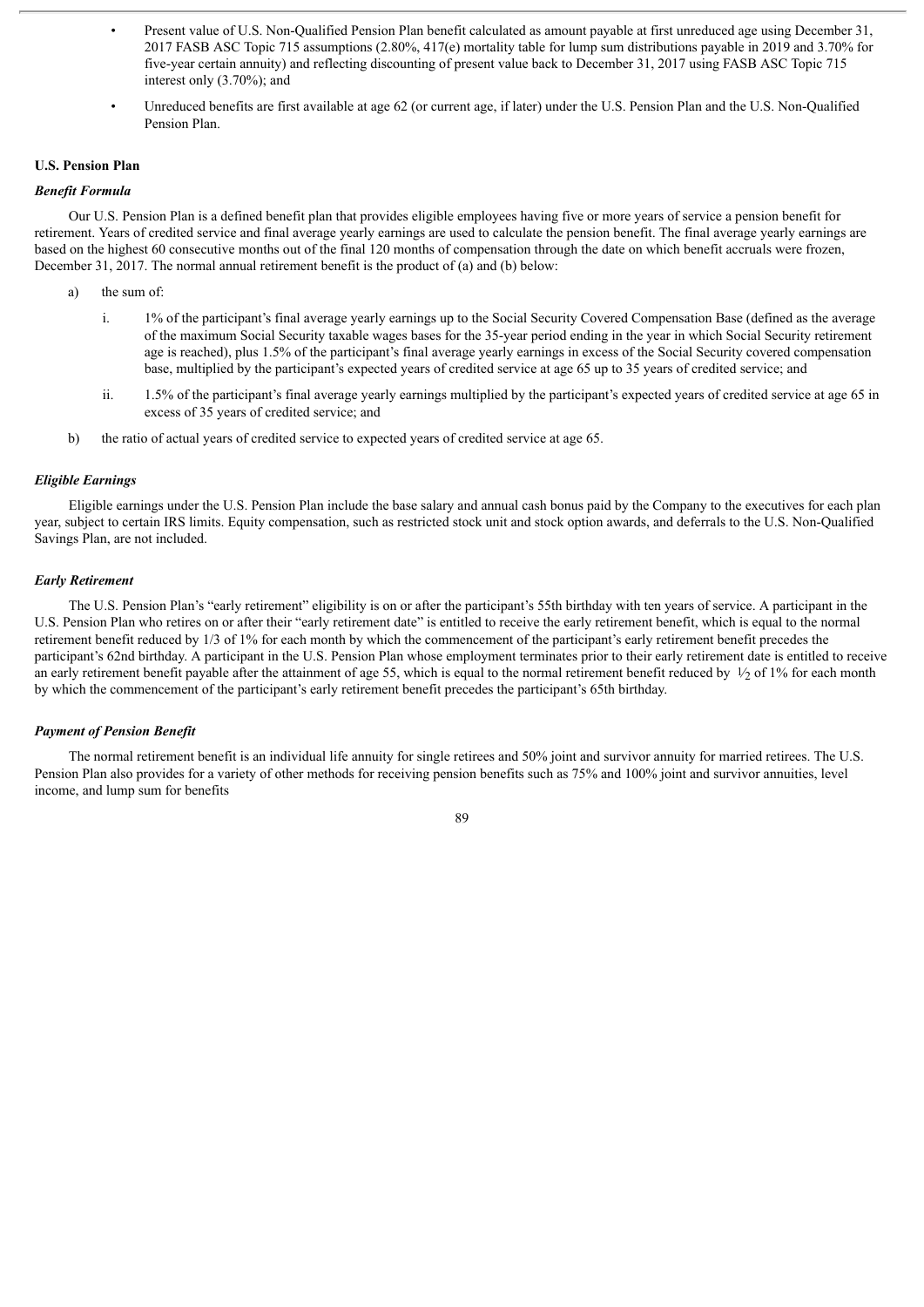with lump sum values of \$1,000 or less. The levels of annuities are actuarially determined based on the age of the participant and the age of the participant's spouse for joint and survivor annuities. The actuarial reduction for a participant and spouse who are both age 62 is 7.9% from the normal retirement benefit for the 50% joint and survivor annuity, 11.4% from the normal retirement benefit for the 75% joint and survivor annuity, and 14.7% from the normal retirement benefit for the 100% joint and survivor annuity. The level income annuity pays increased benefits to the retiree until Social Security benefits begin at age 62 and reduces the benefit after age 62 so that the total of the retirement benefit and Social Security benefits is approximately equal before and after age 62.

#### **U.S. Non-Qualified Pension Plan**

The normal form of payment for the U.S. Non-Qualified Pension Plan is a lump sum distribution. In addition, a participant may elect to receive his benefit in monthly installments payable over five years. The actuarial equivalence assumption for interest rates is based on the lesser of the 30-year Treasury Rate in effect for October of the year prior to termination and 6%. Distributions will be made upon separation from service. Distributions for "key employees" as defined by the Code will be paid no sooner than six months after separation from service. All of the NEOs are key employees.

### **Non-Qualified Deferred Compensation Table**

Pursuant to the Company's U.S. Non-Qualified Savings Plan, certain of our employees, including our NEOs (excluding Mr. Pilenko and Mr. Waldron), may defer up to 75% of base salary and annual cash bonuses. For the U.S. Non-Qualified Savings Plan, deferral elections are made by eligible employees in November or December of each year for amounts earned (or granted with regard to incentive compensation awards) in the following year. The investment options are publicly available mutual funds and the Company's Ordinary Shares. The Company's matching contribution will be made in the same investment allocations that the participant selects for his or her contributions to the plan. In addition, the NEOs who participate in the U.S. Non-Qualified Savings Plan may elect to defer all or any portion of their base salary and annual cash bonus payments for the current year under the U.S. Non-Qualified Savings Plan, and the deferred amounts will be deemed as being invested in any funds available under the U.S. Non-Qualified Savings Plan.

Messrs. Pilenko and Waldron were participants in a defined benefit arrangement at Technip. In December 2016, such defined benefit arrangement was terminated as a consequence of the Merger, and Technip entered into agreements with Messrs. Pilenko and Waldron that settled such pension promises by payment of a lump sum amount, payable in two equal installments in 2017 and 2018.

| Name                  | Executive<br>Contributions<br>in Last<br><b>Fiscal Year</b><br>(S)(1) | Registrant<br><b>Contributions</b><br>in Last<br><b>Fiscal Year</b><br>(S)(2)(3) | Aggregate<br>Earnings<br>in Last<br><b>Fiscal Year</b><br>(S) | Aggregate<br>Withdrawals/<br><b>Distributions</b><br>(S)(4) | Aggregate<br><b>Balance at Last</b><br><b>Fiscal Year</b><br>End |
|-----------------------|-----------------------------------------------------------------------|----------------------------------------------------------------------------------|---------------------------------------------------------------|-------------------------------------------------------------|------------------------------------------------------------------|
| Douglas J. Pferdehirt | 206,906                                                               | 100.703                                                                          | 220,549                                                       |                                                             | 1,429,704                                                        |
| Maryann T. Mannen     | 7,156                                                                 | 29,421                                                                           | (44,214)                                                      |                                                             | 435,052                                                          |
| Thierry Pilenko       |                                                                       |                                                                                  |                                                               | 2,218,512                                                   | 2,218,512                                                        |
| Julian Waldron        |                                                                       |                                                                                  |                                                               | 511.964                                                     | 511,964                                                          |
| Dianne B. Ralston     | 102,615                                                               | 49,673                                                                           | 250,826                                                       |                                                             | 250,826                                                          |
|                       |                                                                       |                                                                                  |                                                               |                                                             |                                                                  |

(1) All amounts are included in "Salary" and "Non-Equity Incentive Plan Compensation" reported for the NEOs in the Summary Compensation Table in this Proxy Statement.

(2) All contributions made by the Company for the NEOs are included in "All Other Compensation" for the NEOs in the Summary Compensation Table in this Proxy Statement.

- (3) The total amount includes a contribution made on March 14, 2017 attributable to the 2016 plan year and excludes a contribution made on March 15, 2018 attributable to the 2017 plan year.
- (4) Reflects payouts resulting in the termination of the legacy Technip defined benefit arrangement.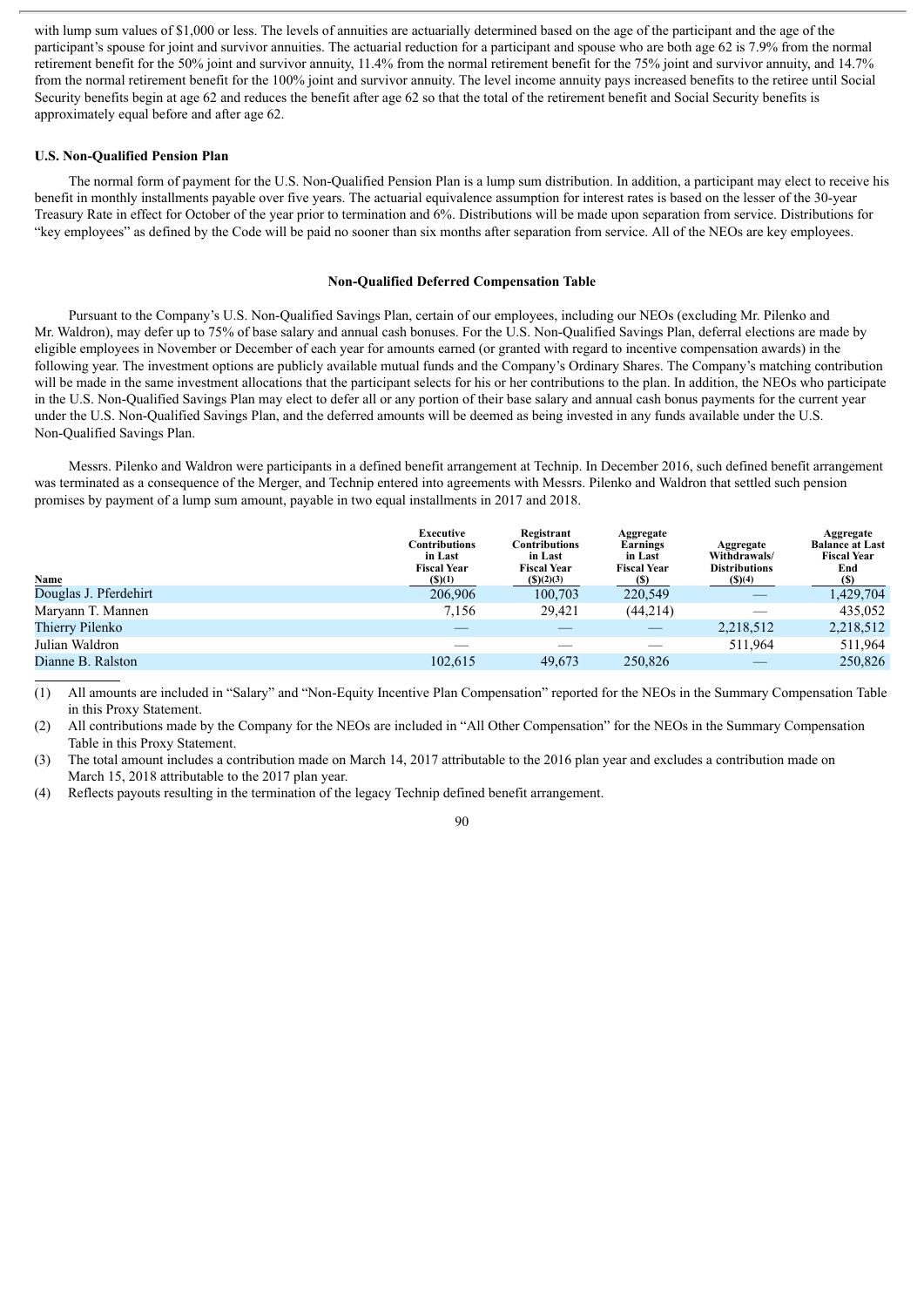#### **Potential Payments upon Termination**

The compensation and benefits payable to each of the NEOs in the event of a voluntary termination are the same as those available to all other salaried employees in those situations. Our NEOs receive additional compensation benefits either in the event of their death or disability, retirement, or involuntary not-for-cause termination discussed in this section, or, alternatively, in the event of a change in control. Termination payments and change-in-control payments are mutually exclusive and our NEOs are not entitled to receive both forms of payment.

#### **Payments in the Event of Death, Disability, or Retirement**

In the event of the death or disability of an NEO during active employment with the Company, all outstanding equity awards vest on the first business day following death or disability. This same death or disability benefit exists for any of our employees who hold an unvested equity award at the time of their death or disability. In the event of an NEO's retirement after reaching the age of 62, all outstanding equity awards are retained and vest in accordance with their pre-retirement, normal vesting schedule. All outstanding equity awards are forfeited in the event of retirement. None of the NEOs was eligible for retirement as of December 31, 2017.

The following table shows the value to each of the NEOs if death or disability had occurred on December 31, 2017.

### **Executive Benefits and Payments in the Event of Death or Disability on December 31, 2017**

| <b>Long-Term Incentive Compensation</b> |                                                                       |                                                         |                                                                                          |            |  |  |
|-----------------------------------------|-----------------------------------------------------------------------|---------------------------------------------------------|------------------------------------------------------------------------------------------|------------|--|--|
| Name                                    | <b>Performance-Based</b><br><b>Restricted Stock</b><br>Units $(S)(1)$ | <b>Stock Options/</b><br><b>SARs</b> $(\text{S})(1)(2)$ | <b>Time Vested Restricted</b><br><b>Stock Units Unvested</b><br>and Accelerated $(S)(1)$ | Total (\$) |  |  |
| Douglas J. Pferdehirt                   | 6,139,672                                                             | 1,054,476                                               | 3,741,420                                                                                | 10,935,568 |  |  |
| Maryann T. Mannen                       | 1,801,859                                                             |                                                         | 600,620                                                                                  | 2,402,479  |  |  |
| Thierry Pilenko                         | 11,819,588                                                            |                                                         | 2,536,141                                                                                | 14,355,729 |  |  |
| Julian Waldron                          | 3,360,815                                                             |                                                         | 542,477                                                                                  | 3,903,292  |  |  |
| Dianne B. Ralston                       | 1,220,620                                                             |                                                         | 406,873                                                                                  | 1,627,493  |  |  |

(1) Assumes performance units are paid at target (1.0).

(2) Unvested stock options vest and become exercisable in the event of death or disability. No value is included for stock options that have an exercise price that is greater than the Company's stock price on December 31, 2017.

# **Payments Made in an Involuntary Termination**

The amounts shown in the table below are calculated using the assumption that an involuntary not-for-cause termination was effective as of December 31, 2017, and as a result, are based on amounts earned through such time and are only estimates of amounts that would be paid out to the NEOs in the event of such a termination. The actual amounts that would be paid out if such a termination were to occur can only be determined at the time of such executive officer's actual termination. Due to the Merger, as of December 31, 2017, each of the legacy FMC Technologies executives would be entitled to receive payments based on an involuntary termination following a change in control under the terms of the legacy FMC Technologies severance agreements, which are reflected in the amounts below. Mr. Pilenko's amounts reflect payments that would be made under the terms of his employment agreement upon termination of his employment for any reason other than cause. Although Mr. Waldron was a party to an employment agreement that provided for a change-in-control payment, the amounts below reflect the amount Mr. Waldron agreed to receive upon termination under the terms of his settlement agreement as described above.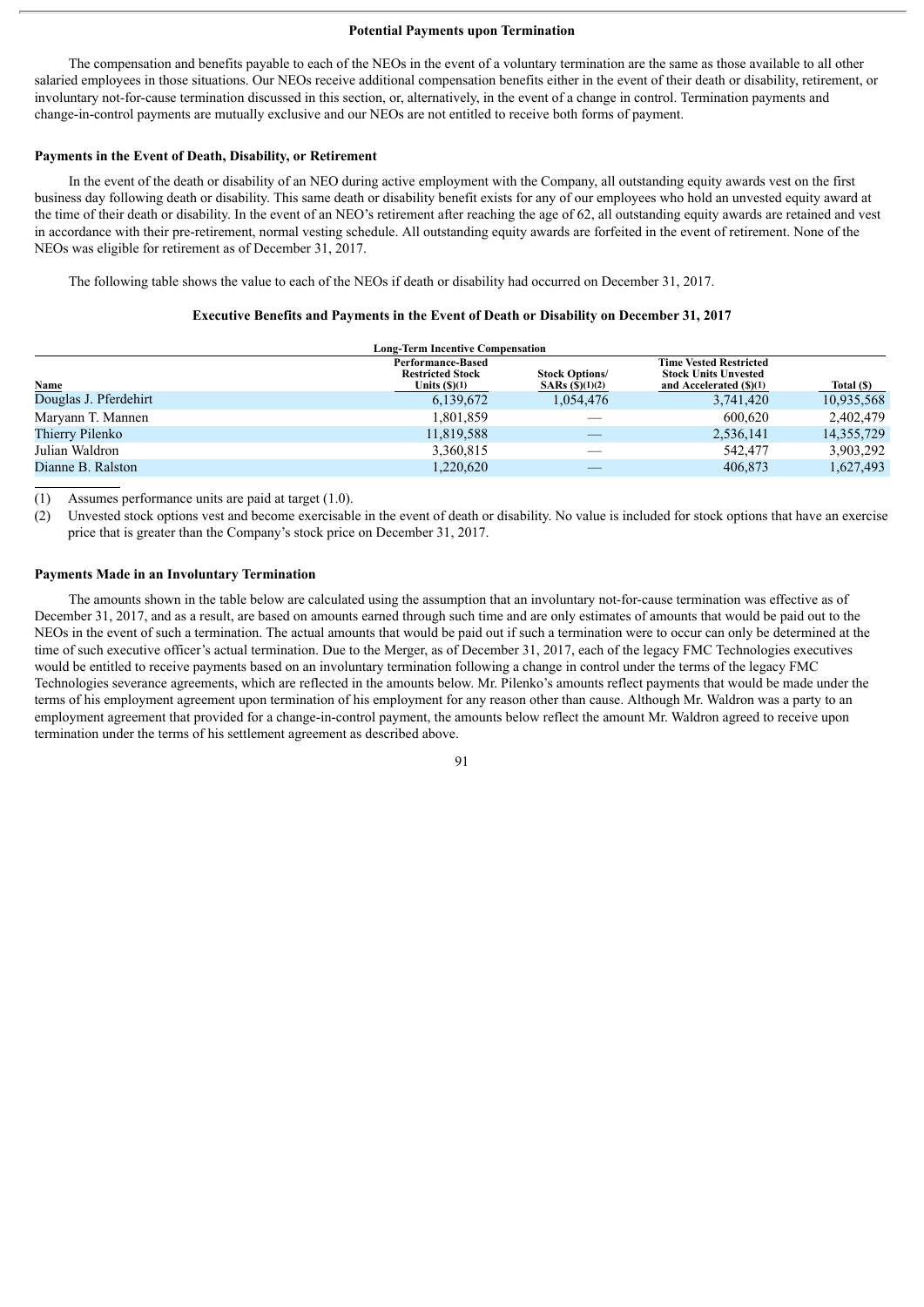# **Executive Benefits and Payments for Involuntary Termination Occurring on December 31, 2017**

|                          | Compensation                            |                                                                                                            |                                                                                | <b>Benefits and Perquisites</b>          |                                                                                                   |                                                                             |                                               |                                                                      |              |
|--------------------------|-----------------------------------------|------------------------------------------------------------------------------------------------------------|--------------------------------------------------------------------------------|------------------------------------------|---------------------------------------------------------------------------------------------------|-----------------------------------------------------------------------------|-----------------------------------------------|----------------------------------------------------------------------|--------------|
|                          | <b>Severance</b><br>Payment<br>$\omega$ | <b>Pro-Rated</b><br><b>Target</b><br>Annual<br>Cash<br><b>Bonus</b> or<br>Agreed<br><b>Bonus</b><br>(S)(1) | <b>Equity</b><br>Award and<br>Long-Term<br>Incentive<br>Acceleration<br>(S)(2) | <b>Non-Compete</b><br>Payments<br>(S)(3) | Medical,<br>Dental,<br>Life<br>Insurance<br>and<br><b>Disability</b><br><b>Benefits</b><br>(S)(4) | Financial<br>Planning<br>and Tax<br>Preparation<br><b>Assistance</b><br>(S) | Outplacement<br><b>Services</b><br><b>(S)</b> | Value of<br><b>Additional</b><br>Pension<br><b>Service</b><br>(S)(5) | Total<br>(S) |
| Douglas J. Pferdehirt    | 8,460,000                               | 2,084,119                                                                                                  | 1,694,873                                                                      |                                          | 27,790                                                                                            | 18,214                                                                      | 50,000                                        | —                                                                    | 12,334,996   |
| Maryann T. Mannen        | 4,500,000                               | 993,028                                                                                                    |                                                                                |                                          | 19,342                                                                                            | 18,000                                                                      | 50,000                                        | \$1,695,520                                                          | 7,275,890    |
| Thierry Pilenko $(6)(7)$ | 4,188,919                               |                                                                                                            | 14, 355, 729                                                                   | 2,252,643                                | 9.582                                                                                             | 112,018                                                                     |                                               |                                                                      | 20,918,891   |
| Julian Waldron(7)        | 2,774,233                               |                                                                                                            | 2,456,646                                                                      | 559,065                                  |                                                                                                   |                                                                             |                                               |                                                                      | 5,789,944    |
| Dianne B. Ralston        | 2,400,000                               | 817,980                                                                                                    |                                                                                |                                          | 7,251                                                                                             | 18,351                                                                      | 50,000                                        | $\qquad \qquad \overline{\qquad \qquad }$                            | 3,293,582    |

(1) For NEOs other than Mr. Pilenko, the amount represents base salary and a cash bonus assuming annual bonus based on a BPI rating of 1.51, as determined by the Board at its February 2018 meeting and an API rating of 1.0. For Mr. Pilenko, the amount represents his base salary and target cash bonus pursuant to the terms of his service agreement.

(2) Assumes performance units are paid at target. In addition, if there had been a change in control of the Company on December 31, 2017 and a subsequent involuntary termination, all outstanding equity awards for Mr. Pferdehirt, Ms. Mannen, and Ms. Ralston would then vest, including awards granted in 2017. No other amounts except for the outstanding equity awards would change. In such circumstance, the values under the "Equity Award and Long-Term Incentive Acceleration" and "Total" columns would be as follows, assuming performance units are paid at target:

|                       | <b>Equity Award and</b><br>Long-Term Incentive<br>Acceleration | Total      |
|-----------------------|----------------------------------------------------------------|------------|
| Douglas J. Pferdehirt | 10,935,568                                                     | 21,575,691 |
| Maryann T. Mannen     | 2,402,479                                                      | 9.678.369  |
| Dianne B. Ralston     | 1,627,493                                                      | 4.921.075  |

(3) Represents 12 months' salary and 2017 annual incentive for Mr. Pilenko payable over a 12-month period in exchange for a 12-month non-compete. For Mr. Waldron, this amount is equal to 20% of his average monthly base salary plus 2017 bonus and is payable in monthly installments over 24 months in exchange for a 24-month non-compete.

(4) Assumes no change in the coverage by such NEO for their medical and dental benefits coverage as in effect on December 31, 2017.

(5) For Ms. Mannen, the amount represents the value of three additional years of age and service credits under the U.S. Non-Qualified Pension Plan provided by the terms of her change-in-control agreement.

(6) Severance amount represents base salary through the Company's 2019 Annual General Meeting of Shareholders, 12-months' salary, target bonus, and accrued but unused vacation.

(7) All amounts for Messrs. Pilenko and Waldron were converted to U.S. dollars utilizing an average of the Euro to U.S. dollar exchange rates on the last day of each month during 2017.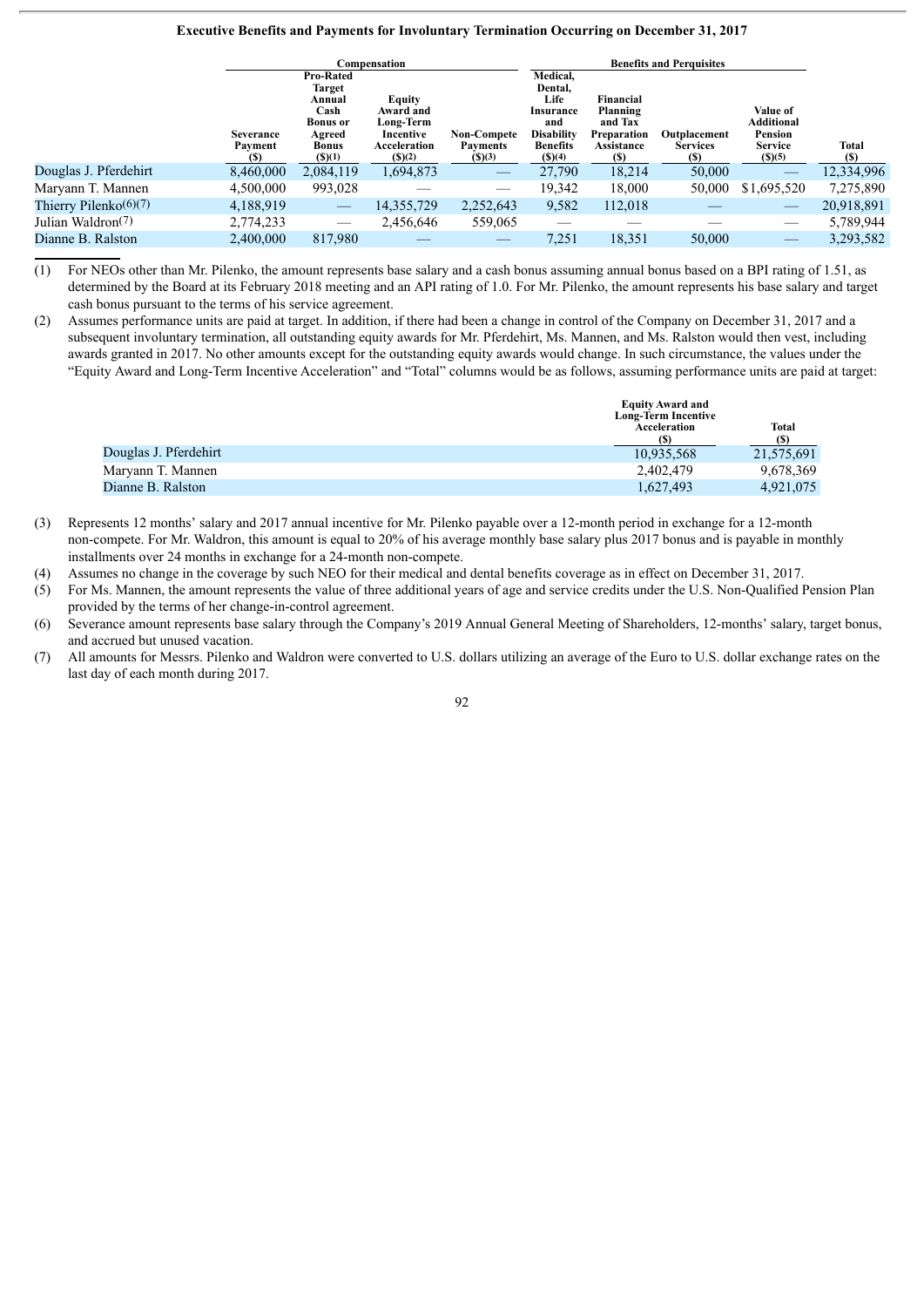### **NON-EXECUTIVE DIRECTOR COMPENSATION**

Our non-executive director compensation program consists of cash consideration and restricted stock unit awards. Compensation for our directors was developed by the Compensation Committee with the assistance of the Compensation Committee's compensation consultant, Willis Towers Watson, and approved by the Board to reflect the practices of both U.S. and European companies as determined by references to the peer groups discussed in the section entitled "Executive Compensation Discussion and Analysis" below. The Board's goal in designing directors' compensation is to provide a competitive package that enables the Company to attract and retain highly skilled individuals with relevant experience, while recognizing the historic practices of the Company's predecessor organizations and the expectations of our diverse shareholder base. Our directors' compensation is also designed to reward the time and talent required to serve on the board of a company of our size, complexity, and geographical spread, acknowledging the significant international travel required to discharge their duties to the Company. The Board seeks to provide sufficient flexibility in the form of compensation delivered to meet the needs of individuals who are located in different countries, while ensuring that a substantial portion of directors' compensation is linked to the long-term success of the Company.

Under the terms of the TechnipFMC Incentive Award Plan (the "Incentive Plan") and proposed Directors' Remuneration Policy non-executive directors may earn up to \$500,000 per year in the form of cash and grant date fair value of equity awards. However, the Incentive Plan grants the Board the authority to set and modify the terms of the directors' compensation plan to pay less than that amount.

## **Non-Executive Director Fees and Annual Grant of Restricted Stock Units**

The following table describes the components of the Company's non-executive director compensation program for 2017 as established by the Board.

| <b>Compensation Element</b>          | Compensation                                                                                                                                                         |
|--------------------------------------|----------------------------------------------------------------------------------------------------------------------------------------------------------------------|
| <b>Annual Cash Retainer</b>          | \$100,000                                                                                                                                                            |
| <b>Annual Equity Grant</b>           | \$175,000 in restricted stock units that vest after one year (included in the "Stock Awards" column<br>of the Director Compensation Table below).                    |
| Annual Chair Fee                     | \$20,000 for Audit Committee<br>\$15,000 for Compensation Committee<br>\$10,000 for Nominating and Corporate Governance Committee<br>\$10,000 for Strategy Committee |
| Annual Lead Independent Director Fee | \$50,000                                                                                                                                                             |
| <b>Committee Meeting Fee</b>         | \$2,500 per committee meeting                                                                                                                                        |
| Share Ownership Requirement          | Five times annual cash retainer                                                                                                                                      |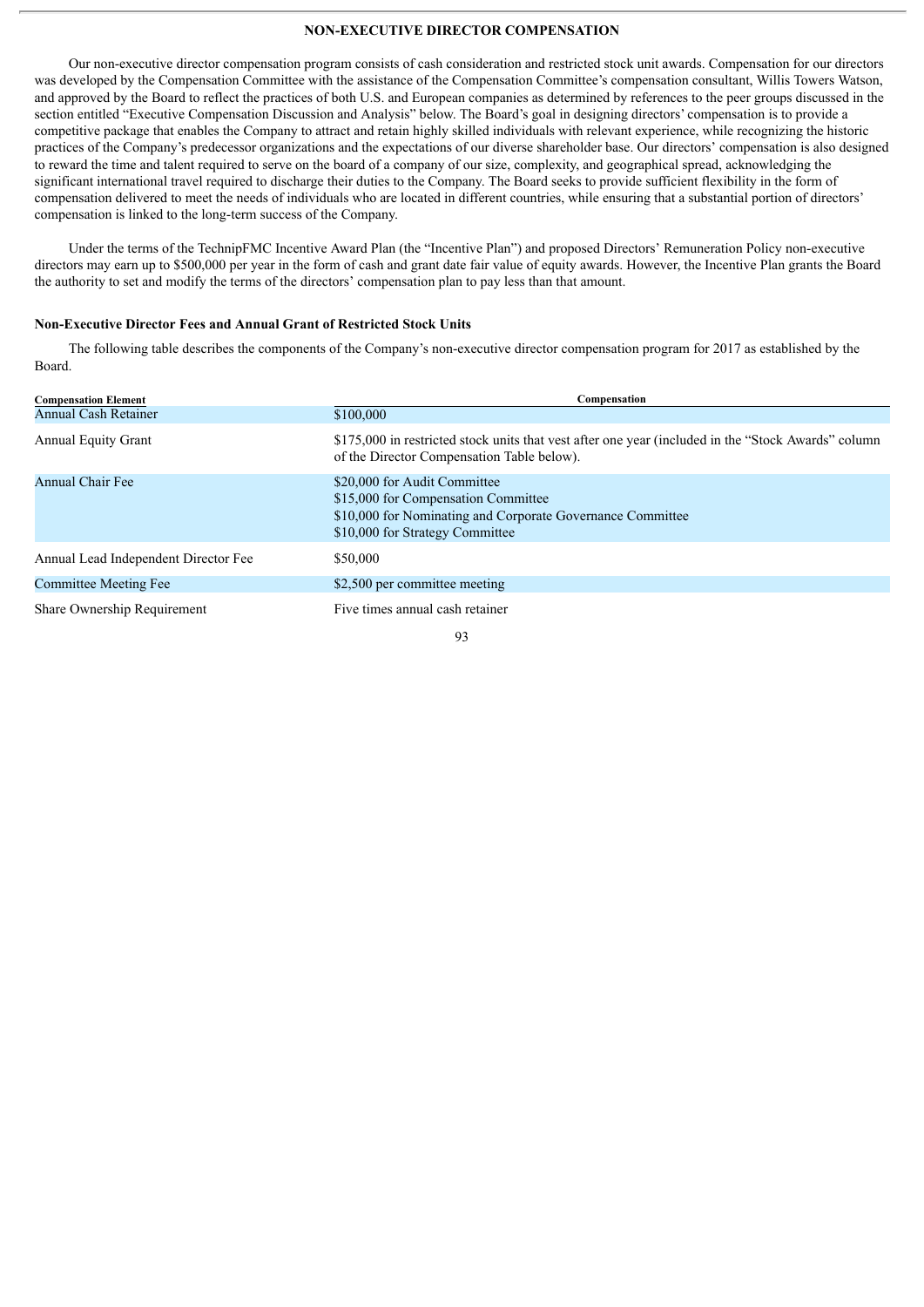#### **Non-Executive Director Compensation Table**

The following table shows all compensation awarded or earned by the non-executive members of our Board from all sources for services rendered in all of their capacities to the Company during 2017. Thierry Pilenko and Douglas J. Pferdehirt are not included in the table as they were employees during 2017 and did not receive any additional compensation for their service as a director. The compensation paid to Messrs. Pilenko and Pferdehirt is shown in the Summary Compensation Table for NEOs. In addition, Tore Halvorsen also served as a director of the Company until January 16, 2017. Mr. Halvorsen did not receive any compensation related to his service as a director.

|                           | <b>Fees Earned or Paid</b> | <b>Stock Awards</b> | <b>All Other</b><br>Compensation |            |
|---------------------------|----------------------------|---------------------|----------------------------------|------------|
| Name                      | in Cash $(S)(1)$           | (S)(2)              | (S)(3)                           | Total (\$) |
| Arnaud Caudoux(4)         |                            |                     | 0                                |            |
| Pascal Colombani          | 120.000                    | 174.980             | 0                                | 294,980    |
| Marie-Ange Debon          | 132.500                    | 174.980             | $\boldsymbol{0}$                 | 307,480    |
| Eleazar de Carvalho Filho | 125,000                    | 174.980             | 0                                | 299,980    |
| Claire S. Farley          | 107,500                    | 174,980             | $\mathbf{0}$                     | 282,480    |
| Didier Houssin            | 120.000                    | 174.980             | 0                                | 294,980    |
| Peter Mellbye             | 130,000                    | 174.980             | $\overline{0}$                   | 304,980    |
| John O'Leary              | 112.500                    | 174.980             | $\mathbf{0}$                     | 287,480    |
| Richard A. Pattarozzi     | 170,000                    | 174.980             | 10,000                           | 354,980    |
| Kay G. Priestly           | 112.500                    | 174,980             | 0                                | 287,480    |
| Joseph Rinaldi            | 125,000                    | 174.980             | $\overline{0}$                   | 299,980    |
| James M. Ringler          | 140.000                    | 174.980             | 10.000                           | 324,980    |

(1) Includes the amount of the director's annual cash retainer, fees paid for attendance at committee meetings, and additional fees paid to the Chair of each Board committee and to the Lead Independent Director.

(2) Restricted stock unit grants were made on February 28, 2017, valued at \$32.32 per share, the closing price on the NYSE of the Company's Ordinary Shares on such date, reflecting an aggregate grant date fair value, which was computed in accordance with the SEC proxy disclosure rules and Financial Accounting Standards Board ("FASB") Accounting Standards Codification ("ASC") Topic 718, for all of the Company's non-executive directors of \$2,099,760. The aggregate outstanding restricted stock units held by each of the Company's non-executive directors on December 31, 2017 was 5,414 restricted stock units. Dividend equivalents will not be paid on any of the restricted stock units unless the Company pays dividends on its Ordinary Shares.

(3) Amounts in this column reflect charitable contributions made by the Company in the name of directors pursuant to the matching charitable contribution program available to all employees and directors. The numbers shown reflect the matching charitable contribution amounts that were paid by the Company during the 2017 plan year, as follows: Richard A. Pattarozzi, \$10,000; and James M. Ringler, \$10,000. For additional information regarding charitable contributions, see "Other Benefits" below.

(4) Mr. Caudoux waived his cash and equity remuneration because of the policies of his employer, Bpifrance.

### **Other Benefits**

Each non-executive director receives reimbursement for reasonable incidental expenses incurred in connection with the attendance at Board and committee meetings. In addition, in keeping with the Company's sustainability focus of community involvement, directors are eligible to participate in the matching charitable contribution program on the same terms as employees. Pursuant to this program, the Company matches 100% of the charitable contributions of its employees and directors up to an aggregate of \$10,000 in any year, although the Company exercises discretion to approve matching contributions in excess of that amount from time to time. Directors who are not the Company's employees do not participate in any employee benefit plans other than the Company's matching program for charitable contributions. The Company has not made a charitable contribution to any charitable organization in which a director serves as an employee or an immediate family member of the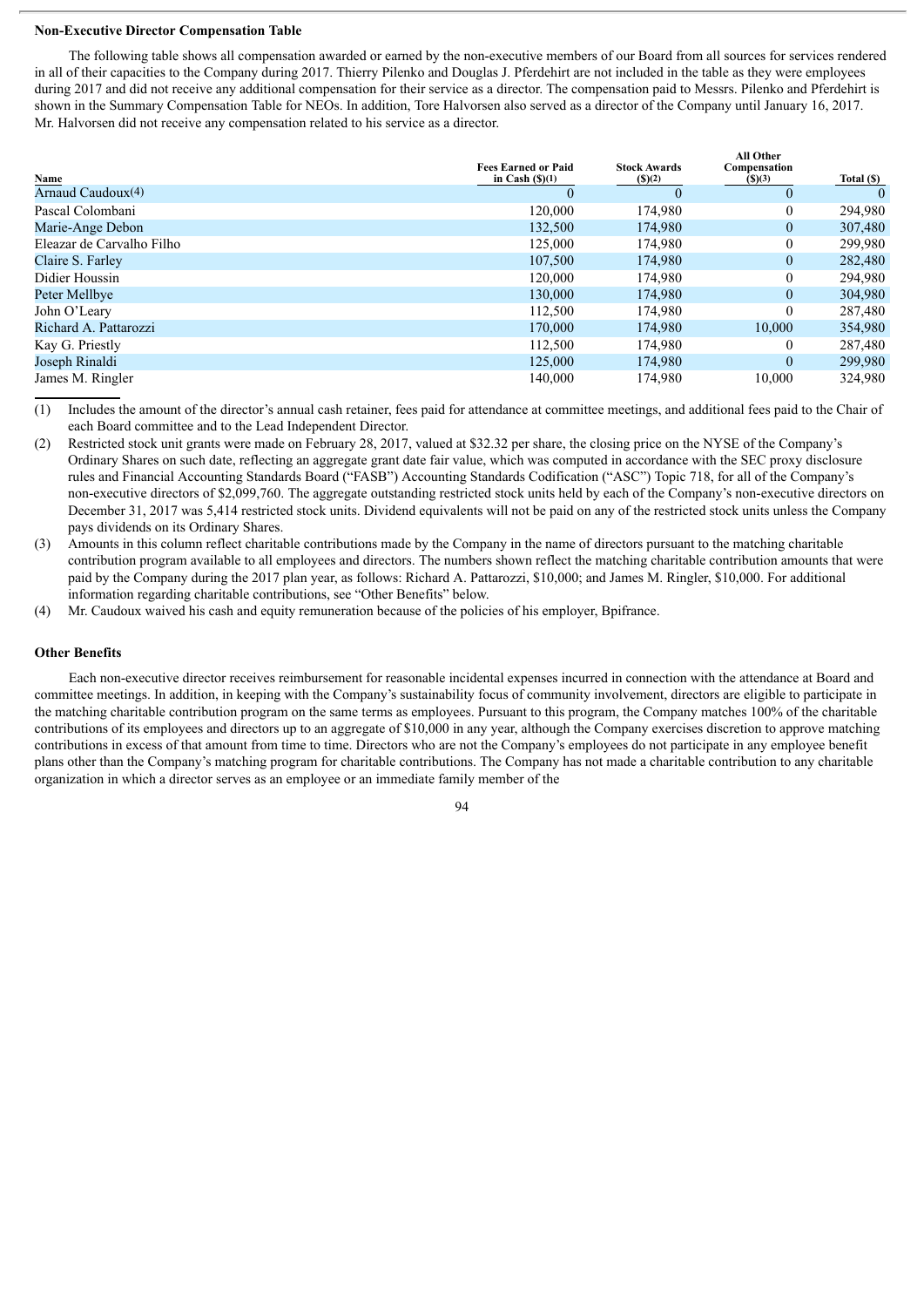director serves as an executive officer that exceeds in any single year the greater of \$1 million or 2% of such charitable organization's consolidated gross revenues.

### **Share Ownership Requirements**

To further align the interests of non-executive directors with the interests of the Company's shareholders, each non-executive director is expected to acquire and retain the Company's Ordinary Shares and/or restricted stock units having a value equal to at least five times the amount of each director's annual cash retainer. A director has five years from his or her initial appointment date as a director to meet this requirement. The ownership requirement is prorated over the five-year period. Each of the Company's non-executive directors met his or her pro-rata ownership requirement for 2017.

The annual restricted stock unit grant vests after one year of service but is settled in Ordinary Shares only when the director leaves the Board. The restricted stock units are forfeited if a director ceases service on the Board prior to the vesting date of the restricted stock units, except in the event of death or disability. Unvested restricted stock units will be settled and are payable in Ordinary Shares upon the death or disability of a director or in the event of a change in control of the Company.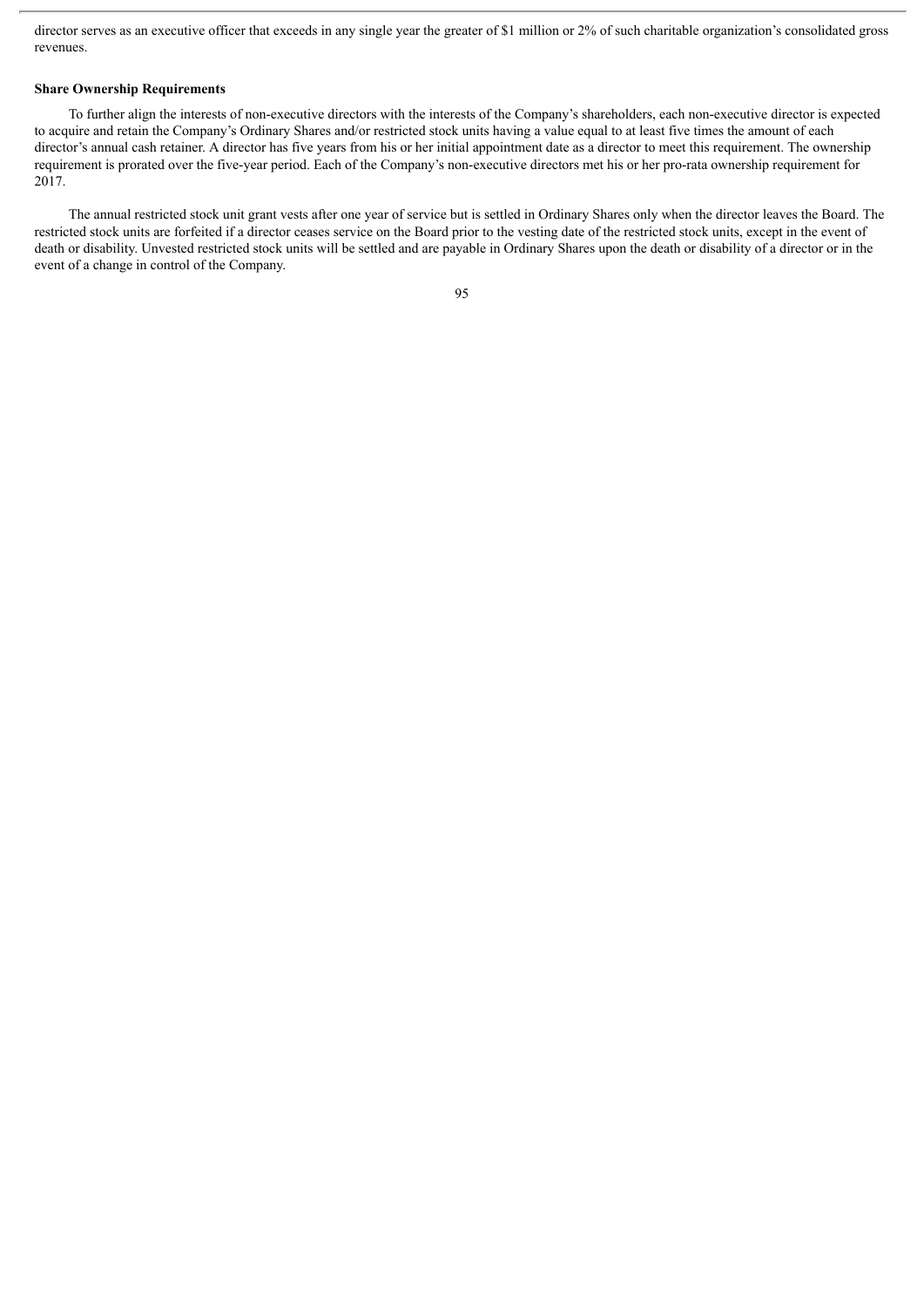# **TRANSACTIONS WITH RELATED PERSONS**

The Company's Nominating and Corporate Governance Committee considers questions of possible conflicts of interest for related persons and recommends to our Board the appropriate resolution of any conflict of interest or any related person transaction. We do not have a separate, written policy regarding the review and approval of related person transactions. However, the Nominating and Corporate Governance Committee considers all relevant factors, which may include (1) the benefit of the transaction to us; (2) any alternatives to the transaction; and (3) whether the transaction is on terms comparable to those that could be obtained in arm's length dealings with an unrelated third party. The Nominating and Corporate Governance Committee will only approve those transactions determined to be in our best interests. In addition, our Governance Guidelines and Code of Business Conduct require directors and executive officers to disclose potential conflicts of interest, and directors must recuse themselves from discussing or voting on any issue for which they may have a conflict. Directors and executive officers also complete an annual questionnaire that contains questions regarding related person transactions.

We subject the following "related persons" to our procedures:

- (a) any director or executive officer of the Company;
- (b) any nominee for director;

(c) any immediate family member of a director or executive officer of the Company or any nominee for director, with immediate family member including any child, stepchild, parent, stepparent, spouse, sibling, mother-in-law, father-in-law, son-in-law, daughter-in-law, brother-inlaw, sister-in-law, and any person (other than a tenant or an employee) sharing the household of a director or executive officer or a nominee for director;

- (d) any beneficial owner (other than a financial or investment institution) of more than 5% of our Ordinary Shares; or
- (e) any immediate family member of such a beneficial holder.

In 2017, we were not a participant in any transaction or series of related transactions in which any "related person" had or will have a direct or indirect material interest and in which the amount involved exceeded \$120,000.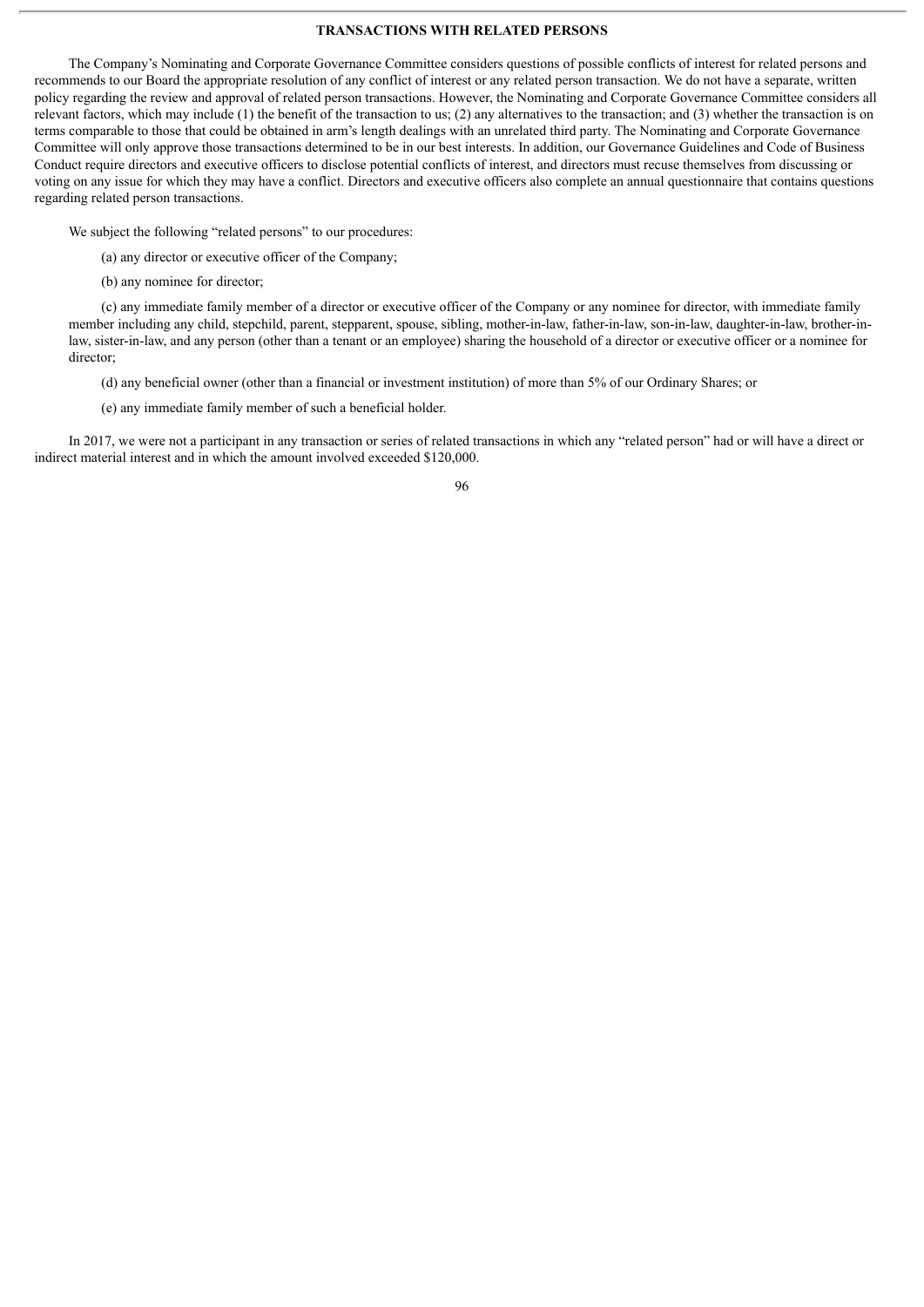# **SECURITY OWNERSHIP OF CERTAIN BENEFICIAL OWNERS**

The following table shows, as of April 2, 2018, the number of our Ordinary Shares beneficially owned by each of our directors, NEOs, and all directors and executive officers as a group. No director or NEO beneficially owns more than 1% of our Ordinary Shares, as designated in the "Percent of Class" column, in the table below.

| Name                                                         | <b>Shares</b> | Percent of Class(1) |
|--------------------------------------------------------------|---------------|---------------------|
| Douglas J. Pferdehirt                                        | 379,185(2)    |                     |
| Maryann T. Mannen                                            | 312,010(2)    | $\ast$              |
| Thierry Pilenko                                              | 784,030(2)    | $\ast$              |
| Julian Waldron                                               | 254,240(2)    | $\ast$              |
| Dianne B. Ralston                                            | 78,249(2)     | $\ast$              |
| Arnaud Caudoux                                               | 0(3)          | $\ast$              |
| Pascal Colombani                                             | 11,648(3)     | $\ast$              |
| Marie-Ange Debon                                             | 6,244(3)      | $\ast$              |
| Eleazar de Carvalho Filho                                    | 29,619(3)     | $\ast$              |
| Claire S. Farley                                             | 59,923(3)     | $\ast$              |
| Didier Houssin                                               | 6,214(3)      | $\ast$              |
| Peter Mellbye                                                | 16,407(3)     | $\ast$              |
| John O'Leary                                                 | 7,014(3)      | $\ast$              |
| Richard A. Pattarozzi                                        | 80,580(3)     | $\ast$              |
| Kay G. Priestly                                              | 14,575(3)     | $\ast$              |
| Joseph Rinaldi                                               | 6,214(3)      | $\ast$              |
| James M. Ringler                                             | 174,871(3)    | $\ast$              |
| All directors and executive officers as a group (24 persons) | 2,704,298(4)  | $\ast$              |
|                                                              |               |                     |

\* Less than 1%

- (1) The calculation of percentage of ownership of each listed beneficial owner is based on 462,405,801 Ordinary Shares outstanding on April 2, 2018.
- (2) Includes (i) Ordinary Shares owned by the individual; (ii) for Mr. Pferdehirt, Ms. Mannen, and Ms. Ralston, Ordinary Shares held by the U.S. Qualified Savings Plan for the account of the individual and the U.S. Non-Qualified Savings plan for the benefit of the individual; and (iii) Ordinary Shares subject to stock options that are exercisable within 60 days of April 2, 2018 and restricted stock units that will vest within 60 days of April 2, 2018. Mr. Pferdehirt's ownership includes 30,304 Ordinary Shares held by a family trust for the benefit of his children, and his spouse is trustee of the family trust. The Ordinary Shares included in item (iii), in the aggregate, amount to 0 Ordinary Shares for Mr. Pferdehirt, Ms. Mannen, and Ms. Ralston; 307,030 Ordinary Shares for Mr. Pilenko; and 103,640 Ordinary Shares for Mr. Waldron.
- (3) Includes Ordinary Shares owned by the individual and Ordinary Shares subject to restricted stock units credited to individual accounts of nonemployee directors under our Incentive Plan. As of April 2, 2018, the number of shares subject to restricted stock units credited to each nonemployee director under the Incentive Plan was 5,414, except for Mr. Caudoux who waived his cash and equity remuneration because of the policies of his employer, Bpifrance. These directors have no power to vote or dispose of shares underlying the restricted stock units until they are distributed upon the cessation of their service on our Board. Until such distribution, these directors have an unsecured claim against us for such units.
- (4) Includes, in the aggregate, stock options to purchase 516,556 Ordinary Shares that are currently exercisable by Messrs. Pilenko and Waldron and three other executive officers.

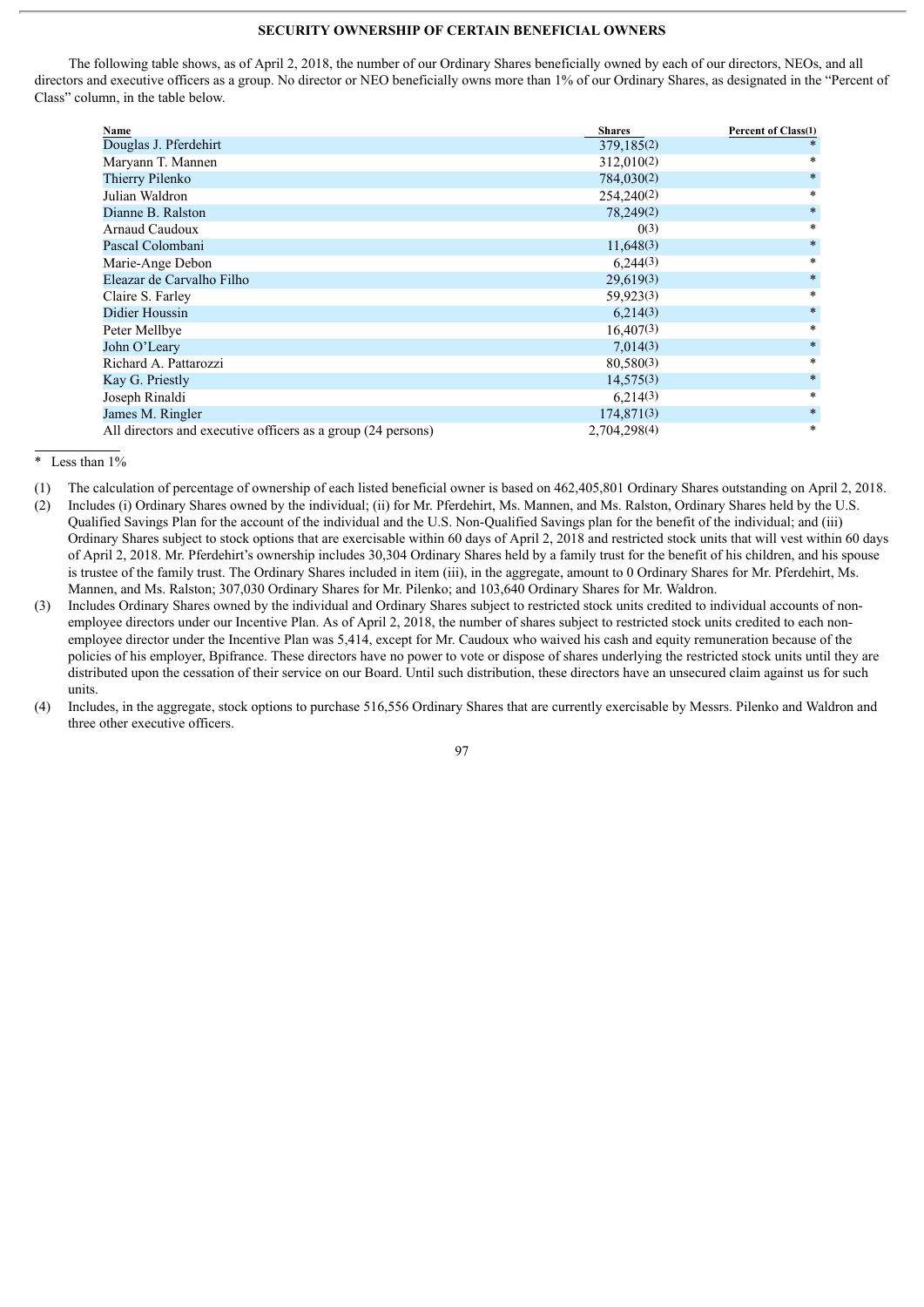The following table sets forth beneficial ownership information about persons or groups that own or have the right to acquire more than 5% of our Ordinary Shares, based on information contained in Schedules 13G or 13D filed with the SEC.

| Name and Address of Beneficial Owner                                                                      | <b>Shares</b> | Percent of<br>Class(1) |
|-----------------------------------------------------------------------------------------------------------|---------------|------------------------|
| First Eagle Investment Management, LLC<br>1345 Avenue of the Americas<br>New York, NY 10105               | 34,868,417(2) | $7.54\%$               |
| The Vanguard Group, Inc.<br>100 Vanguard Boulevard<br>Malvern, Pennsylvania 19355                         | 27,084,598(3) | 5.86%                  |
| BlackRock, Inc.<br>55 East 52nd Street<br>New York, New York 10055                                        | 26,682,741(4) | $5.77\%$               |
| Bpifrance Participations S.A.<br>27-31, avenue du Général Leclerc<br>94710 Maisons-Alfort Cedex<br>France | 24,688,691(5) | 5.34%                  |
| <b>State Street Corporation</b><br>One Lincoln Street<br>Boston, Massachusetts 02111                      | 23,994,483(6) | 5.19%                  |

- (1) The calculation of percentage of ownership of each listed beneficial owner is based on 462,405,801 shares outstanding on April 2, 2018.
- (2) Based on a Schedule 13G/A filed with the SEC on February 8, 2018. The Schedule 13G/A reports that First Eagle Investment Management, LLC ("FEIM") has sole voting power over 33,544,367 Ordinary Shares and sole dispositive power over 34,868,417 Ordinary Shares. FEIM, an investment adviser registered under Section 203 of the Investment Advisers Act of 1940, is deemed to be the beneficial owner of 34,868,417 Ordinary Shares as a result of acting as investment adviser to various clients. Clients of FEIM have the right to receive and the ultimate power to direct the receipt of dividends from, or the proceeds of the sale of, such securities.
- (3) Based on a Schedule 13G filed with the SEC on February 9, 2018. The Schedule 13G/A reports that The Vanguard Group has sole voting power over 531,510 Ordinary Shares, sole dispositive power over 26,441,570 Ordinary Shares, and shared dispositive power over 643,028 Ordinary Shares. Vanguard Fiduciary Trust Company, a wholly-owned subsidiary of The Vanguard Group, Inc., is the beneficial owner of 393,540 Ordinary Shares as a result of its serving as investment manager of collective trust accounts. Vanguard Investments Australia, Ltd., a wholly-owned subsidiary of The Vanguard Group, Inc., is the beneficial owner of 384,647 Ordinary Shares as a result of its serving as investment manager of Australian investment offerings.
- (4) Based on a Schedule 13G filed with the SEC on February 1, 2018. The Schedule 13G reports that BlackRock, Inc. has sole voting power over 23,089,100 Ordinary Shares and sole dispositive power over 26,682,741 Ordinary Shares.
- (5) Based on a Schedule 13D filed with the SEC on May 30, 2017. Bpifrance Participations S.A., jointly with Caisse des Dépôts et Consignations, EPIC Bpifrance, and Bpifrance S.A, have shared voting power over 24,688,691 Ordinary Shares and shared dispositive power over 24,688,691 Ordinary Shares.
- (6) Based on a Schedule 13G filed with the SEC on February 13, 2018. The Schedule 13G reports that State Street Corporation and its direct or indirect subsidiaries has shared voting power over 20,038,516 Ordinary Shares and shared dispositive power over 23,994,483 Ordinary Shares.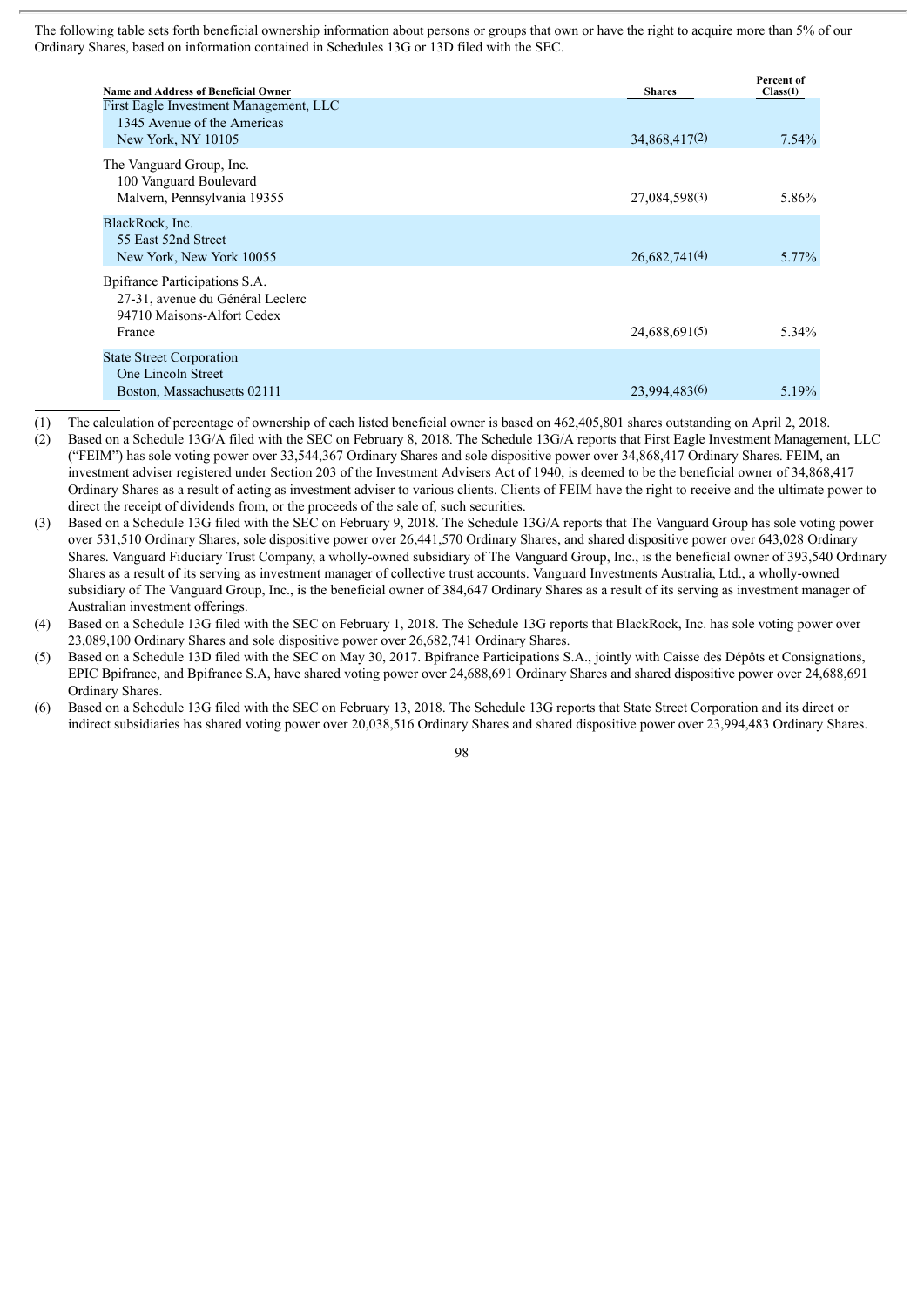### **DESCRIPTION OF OTHER INDEBTEDNESS**

#### **Revolving Credit Facility**

On January 17, 2017, TechnipFMC acceded to a \$2.5 billion senior unsecured revolving credit facility agreement among FMCTI, Technip Eurocash SNC (together with FMCTI, the "Borrowers"), JPMorgan Chase Bank, N.A. ("JPMorgan"), as agent and an arranger, SG Americas Securities LLC, as an arranger, and the lenders party thereto (the "Facility Agreement") as an additional borrower and an additional guarantor.

The Facility Agreement provides for the establishment of a multicurrency, revolving credit facility with a total commitment of \$2.5 billion, which includes a \$1.5 billion letter of credit subfacility and a \$500.0 million swingline loan subfacility. Subject to certain conditions, the Borrowers may request the aggregate commitments under the Facility Agreement be increased to a maximum amount of \$3.0 billion. Unless otherwise extended pursuant to the terms of the Facility Agreement, the credit facility expires on January 17, 2022.

Borrowings under the Facility Agreement bear interest at the following rates, plus an applicable margin, depending on currency:

- U.S. dollar-denominated loans bear interest, at the Borrowers' option, at a base rate or an adjusted rate linked to the London interbank offered rate ("Adjusted LIBOR");
- sterling-denominated loans bear interest at Adjusted LIBOR; and
- euro-denominated loans bear interest at the Euro interbank offered rate ("EURIBOR").

Depending on the credit rating of TechnipFMC, the applicable margin for revolving loans varies (i) in the case of Adjusted LIBOR and EURIBOR loans, from 0.820% to 1.300% and (ii) in the case of base rate loans, from 0.000% to 0.300%. The "base rate" is the highest of (a) the prime rate announced by JPMorgan, (b) the greater of the Federal Funds Rate and the Overnight Bank Funding Rate plus 0.5% or (c) one-month Adjusted LIBOR plus 1.0%.

The Facility Agreement contains usual and customary covenants, representations and warranties and events of default for credit facilities of this type, including financial covenants.

As of the date of this prospectus, the revolving credit facility remained undrawn.

For additional information on the indebtedness of the Company, see "*Management's Discussion and Analysis of Financial Condition and Results of Operations— Debt and Liquidity*" in Part II, Item 7 of TechnipFMC's Form 10-K for the year ended December 31, 2017 filed with the SEC on April 2, 2018 (incorporated by reference herein), which can be obtained at the Internet website maintained by the SEC at www.sec.gov.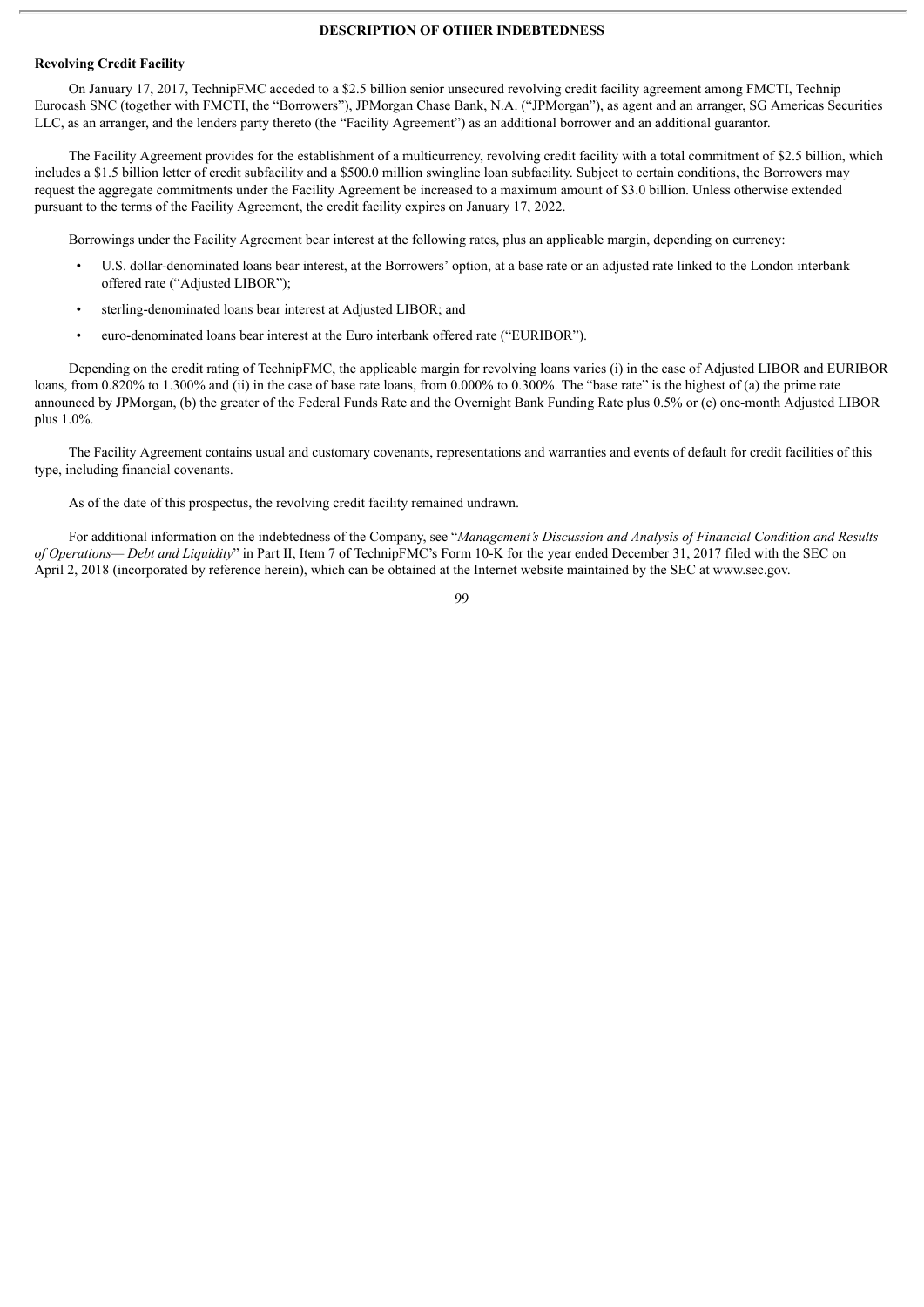### **DESCRIPTION OF THE EXCHANGE NOTES**

The Outstanding Notes were, and the Exchange Notes will be, issued pursuant to an indenture dated March 29, 2017 (as supplemented, the "Indenture") entered into between TechnipFMC, as issuer, and U.S. Bank National Association, as the Trustee. The terms of the Outstanding Notes and the Exchange Notes include those stated in the Indenture and the form of Notes, as well as those made part of the Indenture by reference to the Trust Indenture Act of 1939, as amended (the "Trust Indenture Act"). The Exchange Notes, when issued, will be part of the same series of corresponding Outstanding Notes under the indenture. References to the "Notes" include the Outstanding Notes and the Exchange Notes. The Outstanding Notes constitute, and the Exchange Notes will constitute, senior debt securities issued under the indenture.

Because this section is a summary, it does not describe every aspect of the Indenture or the Exchange Notes. This summary is subject to and qualified in its entirety by reference to all of the provisions of the Indenture, including definitions of certain terms used in the Indenture, and the Exchange Notes. You should read the Indenture and the Exchange Notes because they contain additional information and they, and not this description, define your rights as a holder of the Exchange Notes. Additionally, copies of the Indenture and forms of the Exchange Notes are available without charge upon request to us at the address provided under "Where You Can Find More Information." For purposes of this section, references to "TechnipFMC," "we," "us" or "our" include only TechnipFMC and not any of its subsidiaries.

#### **General**

We will initially issue up to \$459,764,000 aggregate principal amount of the Exchange Notes. The Exchange Notes will mature on October 1, 2022.

The Exchange Notes will accrue interest at a rate per annum equal to 3.45% payable semi-annual in arrears on April 1 and October 1 of each year commencing on October 1, 2018, to the persons in whose names the notes are registered at the close of business on March 15 and September 15, respectively, preceding the interest payment date. Interest on the Exchange Notes will be paid on the basis of a 360-day year consisting of twelve 30-day months.

Interest on the Exchange Notes will accrue from the last interest payment date on which interest was paid or duly provided for with respect to the Outstanding Notes, or, if no interest has been paid or duly provided for, from the date of their original issuance.

If any interest payment date, stated maturity date or redemption date falls on a day that is not a business day, the payment will be made on the next business day and no interest will accrue for the period from and after such interest payment date, stated maturity date or redemption date.

The Exchange Notes will be issued in fully registered form only in denominations of \$2,000 and integral multiples of \$1,000 in excess thereof.

We may, without the consent of the holders of the Exchange Notes, increase the principal amount of the Exchange Notes in the future, on the same terms and conditions, other than the public offering price, original interest accrual date and initial interest payment date, and with the same CUSIP number as the Exchange Notes. We will not issue any such additional notes unless the additional notes are fungible with the Exchange Notes being offered for exchange hereby for U.S. federal income tax purposes. The Exchange Notes and any new notes of any series subsequently issued under the Indenture will be treated as a single series or class for all purposes under such the Indenture, including, without limitation, waivers, amendments and redemptions.

The Indenture does not limit the amount of unsecured debt that we or any of our subsidiaries may issue. We may issue additional debt securities under the Indenture from time to time in one or more series, each in an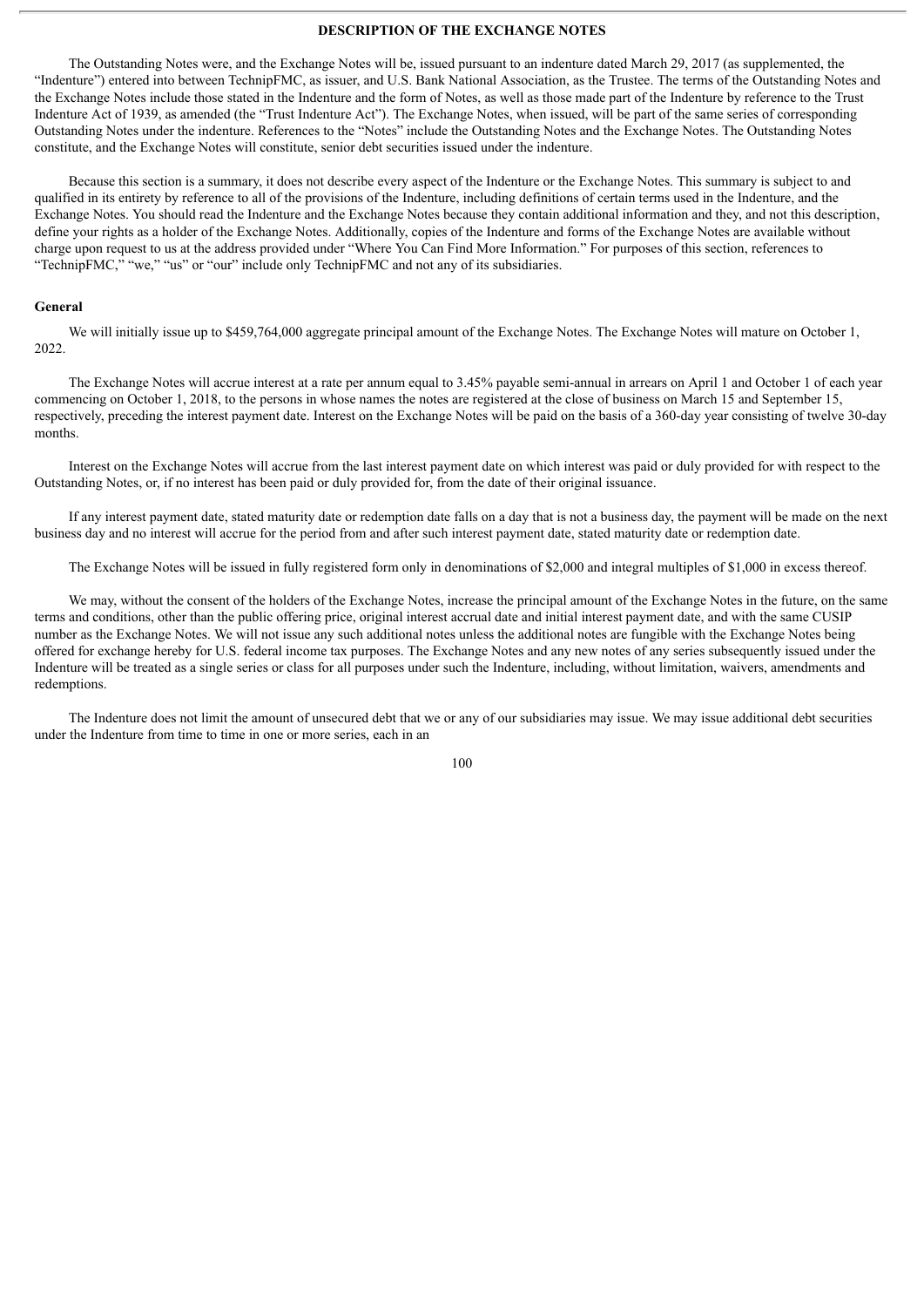amount authorized prior to issuance. Other than the restrictions contained in the Indenture on liens and sale/leaseback transactions described below under "—Certain Covenants," the Indenture does not contain any covenants or other provisions designed to protect holders of the debt securities in the event that we participate in a highly leveraged transaction. In addition, the Indenture does not limit our ability to guarantee any indebtedness of our subsidiaries or any other person.

TechnipFMC will apply to list the Exchange Notes on the Official List of the Luxembourg Stock Exchange and to trade on the Euro MTF of the Luxembourg Stock Exchange.

### **Optional Redemption**

At any time prior to July 1, 2022 (the date that is three months prior to the maturity date of the Exchange Notes), we may redeem some or all of the Exchange Notes at a redemption price equal to the greater of:

- 100% of the principal amount of the notes being redeemed; and
- the sum of the present values of the remaining scheduled payments of principal and interest in respect of the notes being redeemed (exclusive of interest accrued to the date of redemption) discounted to the redemption date on a semiannual basis (assuming a 360-day year consisting of twelve 30-day months) at the Treasury Rate (as defined below) plus 25 basis points

plus, in either case, accrued and unpaid interest to, but not including, the redemption date.

We may redeem the Exchange Notes on or after July 1, 2022 (the date that is three months prior to the maturity date of the Exchange Notes), at a redemption price equal to 100% of the principal amount of the Exchange Notes redeemed, plus accrued and unpaid interest to, but not including, the redemption date.

"Treasury Rate" means, with respect to any redemption date applicable to the notes, the rate per annum equal to the semiannual equivalent yield to maturity (computed by us as of the second business day immediately preceding such redemption date) of the Comparable Treasury Issue, assuming a price for the Comparable Treasury Issue (expressed as a percentage of its principal amount) equal to the Comparable Treasury Price for such redemption date.

"Comparable Treasury Issue" means the United States Treasury security or securities selected by the Independent Investment Banker as having an actual or interpolated maturity comparable to the remaining term of the notes to be redeemed that would be utilized, at the time of selection and in accordance with customary financial practice, in pricing new issues of corporate debt securities of a comparable maturity to the remaining term of such notes to be redeemed.

"Comparable Treasury Price" means, with respect to any redemption date, the average of the Reference Treasury Dealer Quotations for such redemption date.

"Independent Investment Banker" means one of the Reference Treasury Dealers appointed by the trustee after consultation with us.

"Reference Treasury Dealer" means each of J.P. Morgan Securities LLC and Wells Fargo Securities, LLC or their respective affiliates which are primary U.S. government securities dealers in the United States (a "Primary Treasury Dealer"), and their respective successors; *provided*, *however*, that if either of the foregoing and its affiliates and subsidiaries shall not be a Primary Treasury Dealer at the appropriate time, the Company shall substitute therefor another Primary Treasury Dealer.

"Reference Treasury Dealer Quotations" means, with respect to each Reference Treasury Dealer and any redemption date, the average, as determined by the Independent Investment Banker, of the bid and asked prices for the Comparable Treasury Issue (expressed in each case as a percentage of its principal amount) quoted in writing to the Independent Investment Banker by such Reference Treasury Dealer at 3:30 p.m. New York time on the third business day preceding such redemption date.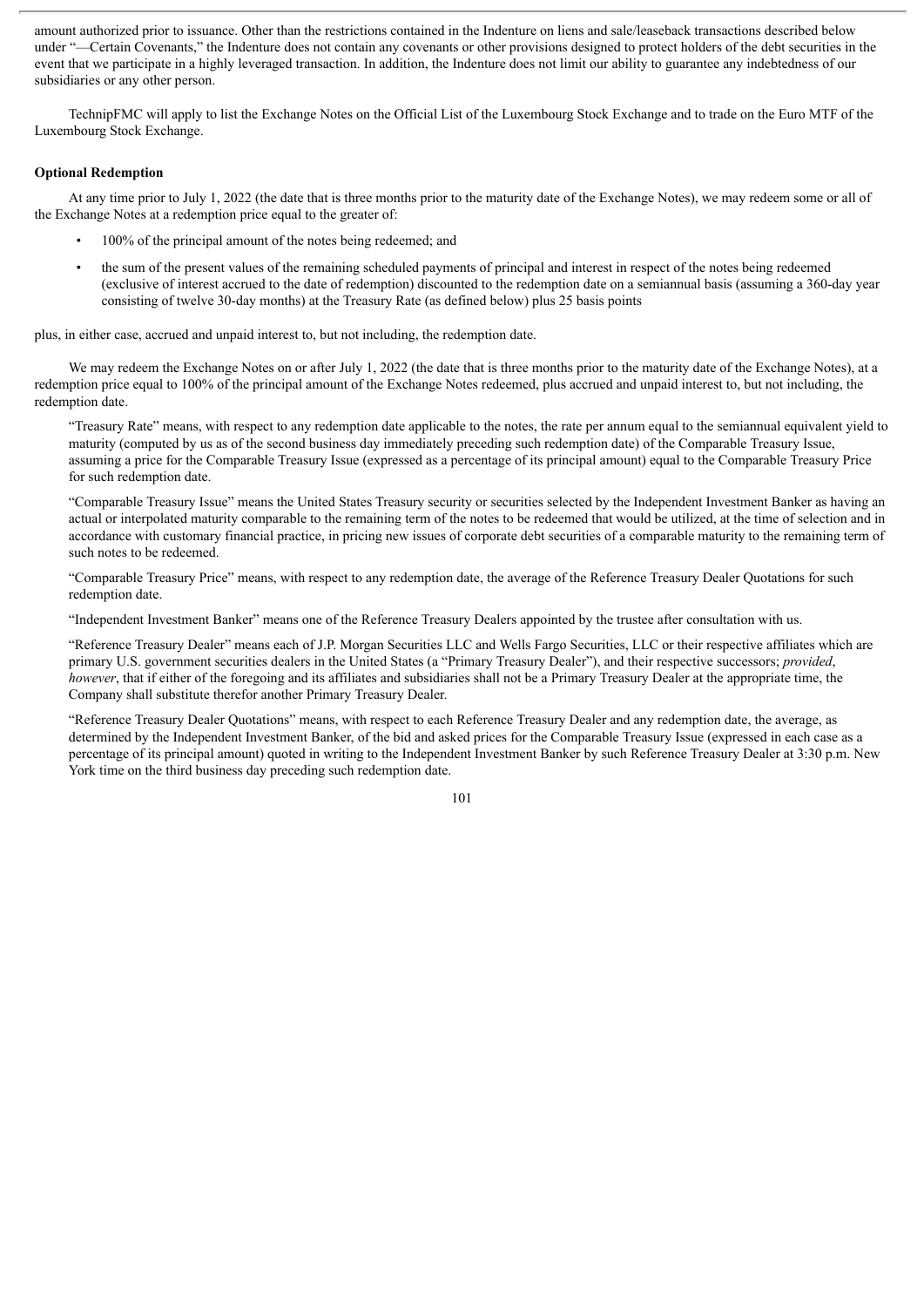Unless we default in payment of the redemption price, on and after any redemption date, interest will cease to accrue on the notes called for redemption. We are required to deposit with a paying agent, no later than any redemption date, money sufficient to pay the redemption price of the notes to be redeemed on such date, plus accrued and unpaid interest to, but not including, the redemption date. If we are redeeming less than all the notes, the trustee must select the notes to be redeemed by such method as the trustee deems fair and appropriate. The trustee may select for partial redemption notes and portions of notes in amounts equal to \$2,000 or any integral multiple of \$1,000 in excess thereof.

We will mail a notice of redemption at least 30 days but not more than 60 days before the redemption date to each holder of notes to be redeemed.

#### **Open Market Purchases**

TechnipFMC or any of its affiliates may at any time and from time to time purchase Exchange Notes in the open market or otherwise.

#### **Sinking Fund**

We are not required to make mandatory redemption or sinking fund payments with respect to the Exchange Notes nor are we required to repurchase the notes at the option of the holders.

### **Ranking**

The Exchange Notes:

- will be our unsecured senior obligations:
- will rank equally in right of payment with all of our other existing and future unsubordinated debt, including the notes of the other series and any other series of debt securities issued under the Indenture;
- will effectively rank junior to any of our secured debt, to the extent of the collateral securing that debt, and will be structurally subordinated to all existing and future indebtedness and other liabilities of our subsidiaries; and
- rank senior in right of payment to all of our future subordinated debt.

Subject to the exceptions, and subject to compliance with the applicable requirements, set forth therein, we may discharge our obligations under the Indenture.

TechnipFMC is a holding company and derives substantially all of its operating income from, and holds substantially all of its assets through, its subsidiaries. As a result, it depends on distributions of cash flow and earnings from its subsidiaries in order to meet its payment obligations under the Exchange Notes and its other debt obligations. These subsidiaries are separate and distinct legal entities and will have no obligation to pay any amounts due on such debt securities, including the Exchange Notes, or to provide TechnipFMC with funds for its payment obligations, whether by dividends, distributions, loans or otherwise. As a result, the Exchange Notes will effectively rank junior to the liabilities of the issuer's subsidiaries, including trade payables. In addition, provisions of applicable law, such as those limiting the legal sources of dividends, could limit the ability of such subsidiaries to make payments or other distributions to TechnipFMC and such subsidiaries could agree to contractual restrictions on their ability to make distributions.

The issuance of the Exchange Notes and the Exchange Offer will not impact TechnipFMC's consolidated indebtedness, which was approximately \$3.9 billion as of December 31, 2017.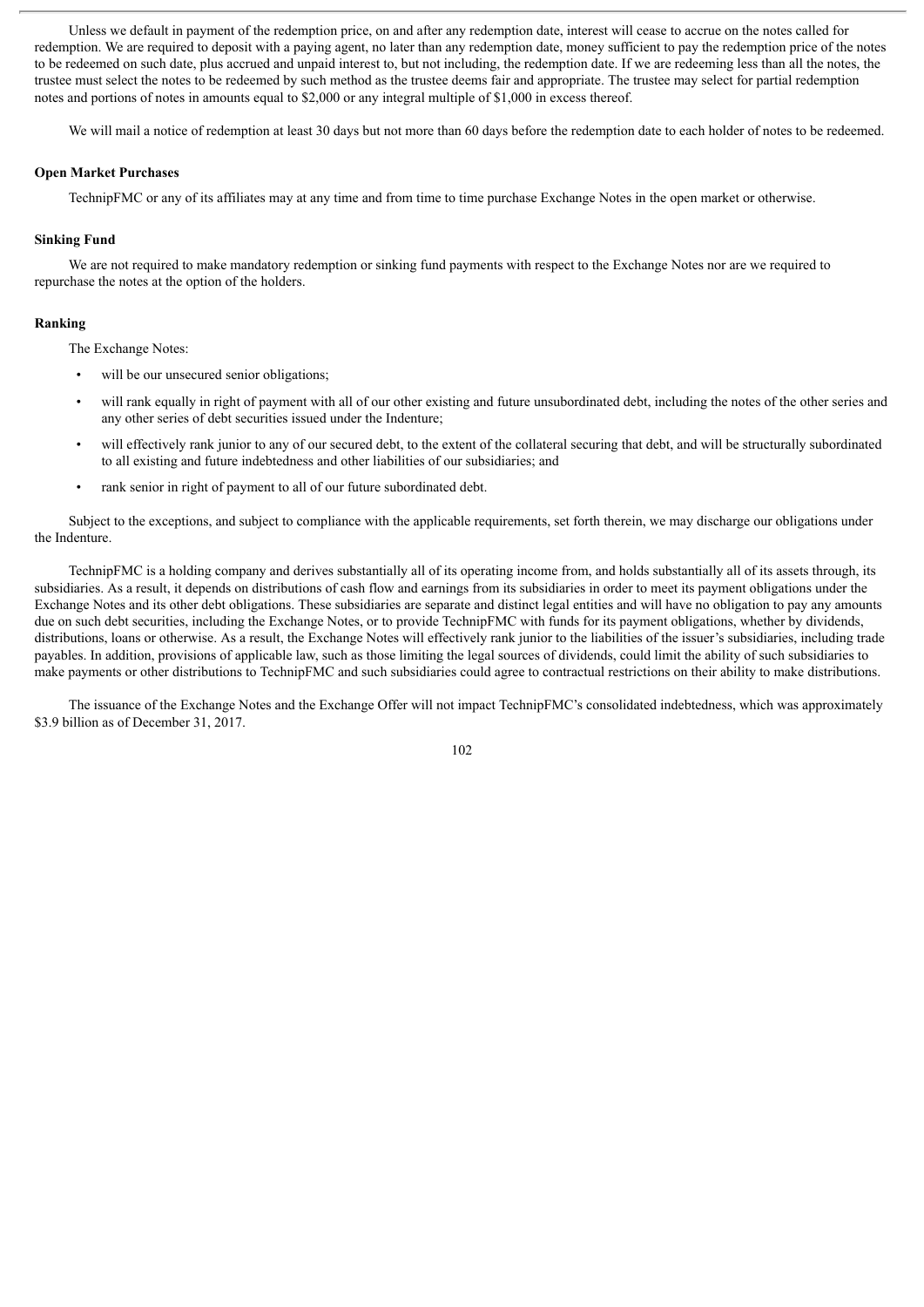# **Payment of Additional Amounts**

Payments made by TechnipFMC or a paying agent, as applicable, on the Exchange Notes will be made free and clear of and without withholding or deduction for or on account of any present or future income, stamp or other tax, duty, levy, impost, assessment or other similar charge imposed or levied by or on behalf of the government of the United Kingdom (the "Home Country Jurisdiction"), of any territory of the Home Country Jurisdiction or by any authority or agency therein or thereof having the power to tax, which we refer to collectively as "Taxes," unless TechnipFMC or a paying agent is required to withhold or deduct Taxes by law.

If TechnipFMC or a withholding agent is required to withhold or deduct any amount for or on account of Taxes from any payment made with respect to the Exchange Notes, TechnipFMC will pay such additional amounts ("Additional Amounts") as may be necessary so that the net amount received by each holder (including Additional Amounts) after such withholding or deduction will not be less than the amount the holder would have received if the Taxes had not been withheld or deducted; provided that no additional amounts will be payable with respect to Taxes:

- that would not have been imposed but for the existence of any present or former connection between such holder or beneficial owner of the Exchange Notes and such Home Country Jurisdiction or any political subdivision or territory or possession thereof or therein or area subject to its jurisdiction, including, without limitation, such holder or beneficial owner being or having been a citizen or resident thereof or treated as a resident thereof or domiciled thereof or a national thereof or being or having been present or engaged in trade or business therein or having or having had a permanent establishment therein;
- that are estate, inheritance, gift, sales, transfer, personal property, wealth or similar taxes, duties, levies, imposts, assessments or other similar governmental charges;
- payable other than by withholding from payments of principal and premium, if any, or interest on the Exchange Notes;
- that would not have been imposed but for the failure of the applicable recipient of such payment to comply with any certification, identification, information, documentation or other reporting requirement to the extent:
	- such compliance is required by applicable law or official administrative practice or an applicable treaty as a precondition to exemption from, or reduction in, the rate of deduction or withholding of such Taxes (including, without limitation, a certification that the holder or beneficial owner is not resident in the Home Country Jurisdiction); and
	- at least 30 days before the first payment date with respect to which such additional amounts shall be payable, TechnipFMC has notified such recipient in writing that such recipient is required to comply with such requirement;
- that would not have been imposed but for the presentation of a New TechnipFMC Note (where presentation is required) for payment on a date more than 30 days after the date on which such payment became due and payable or the date on which payment thereof was duly provided for, whichever occurred later;
- that are imposed with respect to any payment on a New TechnipFMC Note to any holder who is a fiduciary, partnership, limited liability company or other fiscally transparent entity or person other than the sole beneficial owner of such payment and to the extent that no Additional Amounts would have been payable had the beneficial owner of the applicable New TechnipFMC Note been the holder of such note;
- that are imposed or withheld pursuant to Sections 1471 through 1474 of the Code, as of the issue date (or any amended or successor version of such sections), any regulations promulgated thereunder, any official interpretations thereof, any similar law, or regulation, rule or practice adopted pursuant to or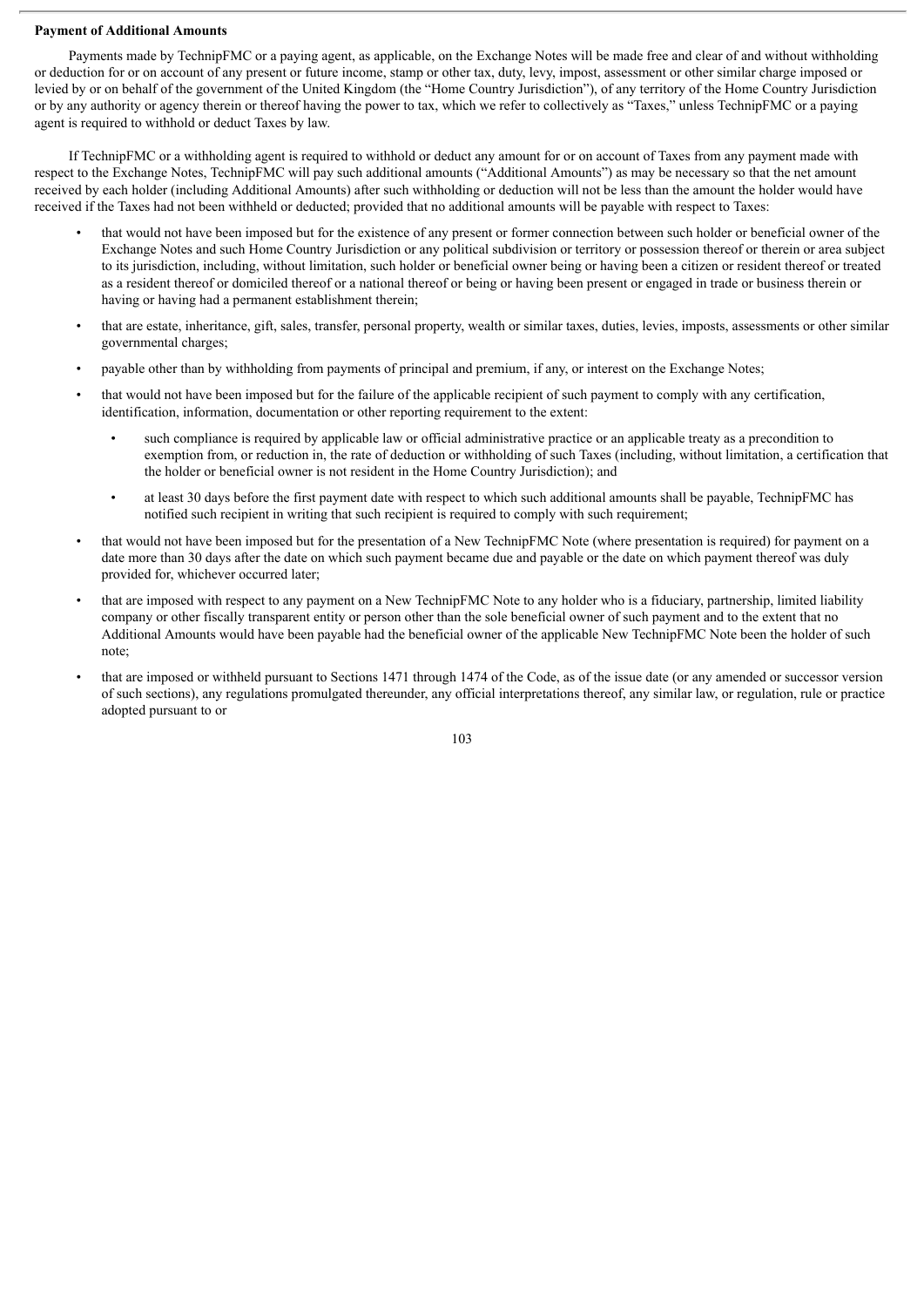implementing an intergovernmental agreement between a non-U.S. jurisdiction and the United States with respect to the foregoing or any agreements entered into pursuant to Section 1471(b)(1) of the Code;

- that would not have been imposed if presentation for payment of a New TechnipFMC Note had been made to a paying agent other than the paying agent to which the presentation was made;
- any Taxes imposed by the United States or any political subdivision thereof; or
- any combination of the foregoing items.

All references in this prospectus to the payment of the principal of or premium, if any, or interest, if any, on or the net proceeds received on the sale or exchange of, any Exchange Notes shall be deemed to include additional amounts to the extent that, in that context, Additional Amounts are, were or would be payable. TechnipFMC's obligations to pay Additional Amounts if and when due will survive the termination of the Indenture and the payment of all other amounts in respect of the Exchange Notes.

If, as a result of TechnipFMC's consolidation, merger with or conversion into a successor person organized under the laws of a jurisdiction other than the United Kingdom (or, in each case, any political subdivision or taxing authority thereof) as described in "—Merger, Consolidation and Sale of Assets" or the conveyance, transfer or lease by TechnipFMC of its assets substantially as an entirety to such successor person, and such an entity expressly assumes the obligations of TechnipFMC under the Indenture and the Exchange Notes, such successor person will pay additional amounts on the same basis as described above, except that references to a "Home Country Jurisdiction" will be treated as references to the United Kingdom and the country in which such successor person is organized or resident (or deemed resident for tax purposes).

### **Optional Tax Redemption**

TechnipFMC may redeem the Exchange Notes in whole, but not in part, at its option at any time prior to maturity, upon the giving of not less than 30 nor more than 90 days' notice of tax redemption to the holders, at a redemption price equal to the principal amount of the Exchange Notes plus accrued and unpaid interest, if any, to the redemption date, if:

• it determines that, as a result of any change in, amendment to or announced proposed change in the laws or any regulations or rulings promulgated thereunder of the Home Country Jurisdiction (or of any political subdivision or taxing authority thereof) or, in the event of the assumption of its obligations under the Exchange Notes by a successor person not organized under the laws of the Home Country Jurisdiction (or, in each case, any political subdivision or taxing authority thereof as described under "—Merger, Consolidation and Sale of Assets"), the jurisdiction in which such successor person is organized (or deemed resident for tax purposes), or any change in the application or official interpretation of such laws, regulations or rulings, or (in either case) any change in the application or official interpretation of, or any execution of or amendment to, any treaty or treaties (including protocols) affecting taxation to which any such jurisdiction is a party, which change, execution or amendment becomes effective on or after (i) the issue date of the Exchange Notes or (ii) in the event of the assumption by a successor person of TechnipFMC's obligations under the Indenture and the Exchange Notes as described under "—Merger, Consolidation and Sale of Assets" under the laws of a jurisdiction other than the Home Country Jurisdiction (or, in each case, any political subdivision or taxing authority thereof), with respect to taxes imposed by such other jurisdiction, the date of the transaction resulting in such assumption and, in the case of either of (i) or (ii), TechnipFMC or such successor person, as applicable, would be required to pay additional amounts (as described under "—Payment of Additional Amounts") with respect to the Exchange Notes on the next succeeding interest payment date and the payment of such additional amounts cannot be avoided by the use of reasonable measures available to TechnipFMC or such successor person, as applicable; or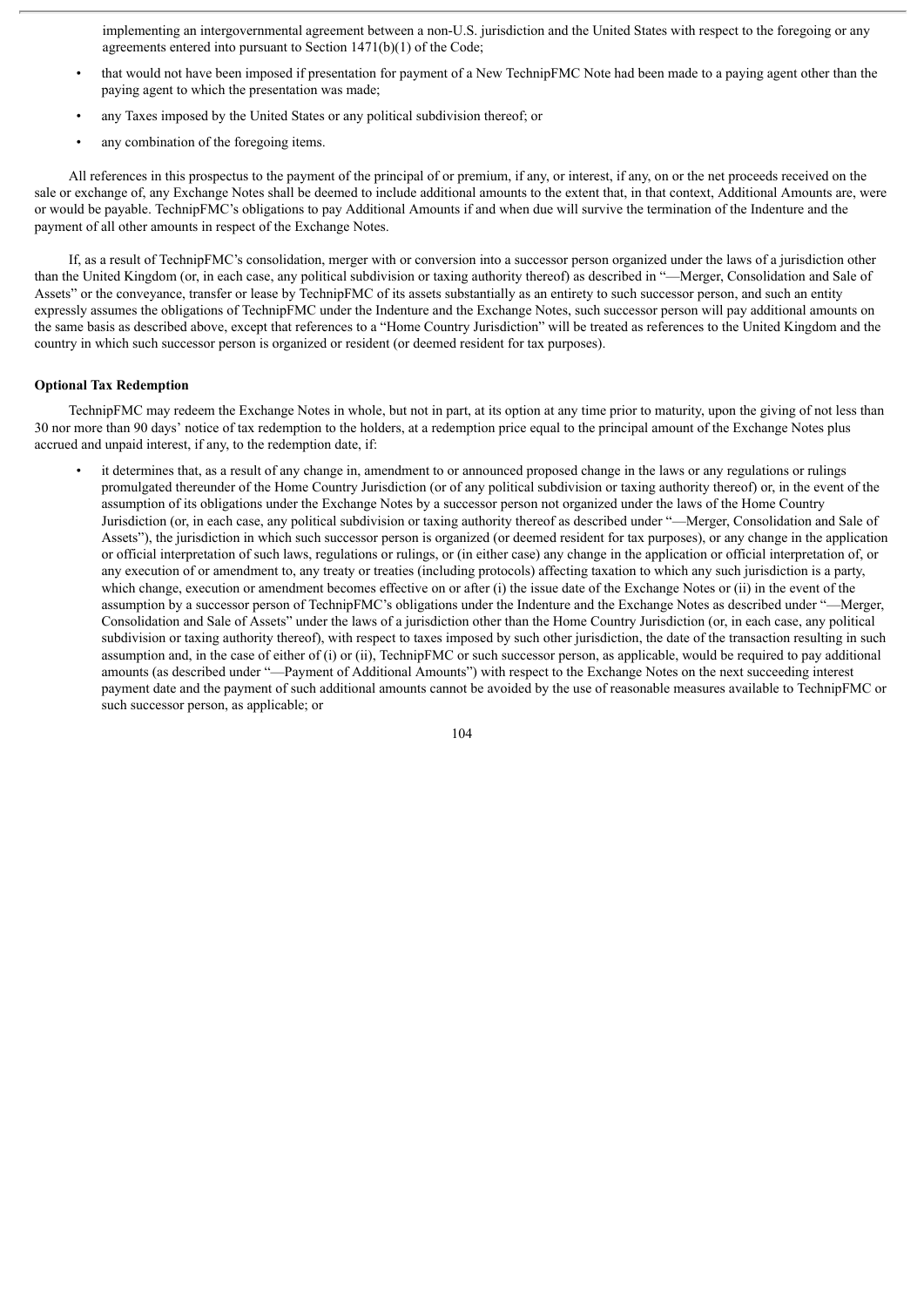• it determines, based upon an opinion of independent counsel of recognized standing that, as a result of any action taken by any legislative body of, taxing authority of, or any action brought in a court of competent jurisdiction in, the Home Country Jurisdiction (or any political subdivision or taxing authority thereof) or, in the event of the assumption of its obligations under the Exchange Notes by a successor person not organized under the laws of the Home Country Jurisdiction (or, in each case, any political subdivision thereof as described under  $\ddot{\,}$ Merger, Consolidation and Sale of Assets"), the jurisdiction in which such successor person is organized (or deemed resident for tax purposes), which action is taken or brought on or after (i) the issue date of the Exchange Notes or (ii) in the event of the assumption by a successor person of TechnipFMC's obligations under the Indenture and the Exchange Notes as described under "—Merger, Consolidation and Sale of Assets" under the laws of a jurisdiction other than the Home Country Jurisdiction (or, in each case, any political subdivision or taxing authority thereof), with respect to taxes imposed by such other jurisdiction, the date of the transaction resulting in such assumption and, in the case of either of (i) and (ii), there is a substantial probability that the circumstances described above would exist.

No notice of any such redemption may be given earlier than 90 days prior to the earliest date on which TechnipFMC or such successor person, as applicable, would be obligated to pay any additional amounts.

TechnipFMC or such successor person will also pay to each holder, or make available for payment to each such holder, on the redemption date, any additional amounts (as described under "—Payment of Additional Amounts") resulting from the payment of such redemption price by it. Prior to the delivery of any notice of redemption, TechnipFMC or such successor person will deliver to the Trustee an officer's certificate stating that it is entitled to effect or cause a redemption and setting forth a statement of facts showing that the conditions precedent of the right so to redeem or cause such redemption have occurred, and in the case of a redemption based on an opinion of independent counsel referred to in the second bullet above, such independent counsel's opinion. Delivery of any notice of redemption will be conclusive and binding on the holders of the Securities being redeemed.

Any notice of redemption will be irrevocable once an officer's certificate has been delivered to the Trustee.

# **Guarantees**

None of our subsidiaries will guarantee our obligations under the Exchange Notes.

# **Certain Covenants**

### *Limitation on Liens.*

We will not, and will not permit any of our Restricted Subsidiaries to, incur, create, assume or permit to exist any Lien to secure Indebtedness (other than Permitted Liens):

- on any Principal Property or
- on any Capital Stock or Indebtedness issued by any Restricted Subsidiary that owns or leases any Principal Property

(in each case, whether such Principal Property, Capital Stock or Indebtedness are now existing or owned or subsequently created or acquired), without effectively providing that all of the outstanding debt securities under the Indenture will be secured equally and ratably with or prior to such Indebtedness, for so long as such Indebtedness shall be so secured.

"Permitted Liens" are defined in the Indenture to include:

• Liens existing on, or provided for under the terms of agreements existing on, the date that any debt securities are issued under the Indenture;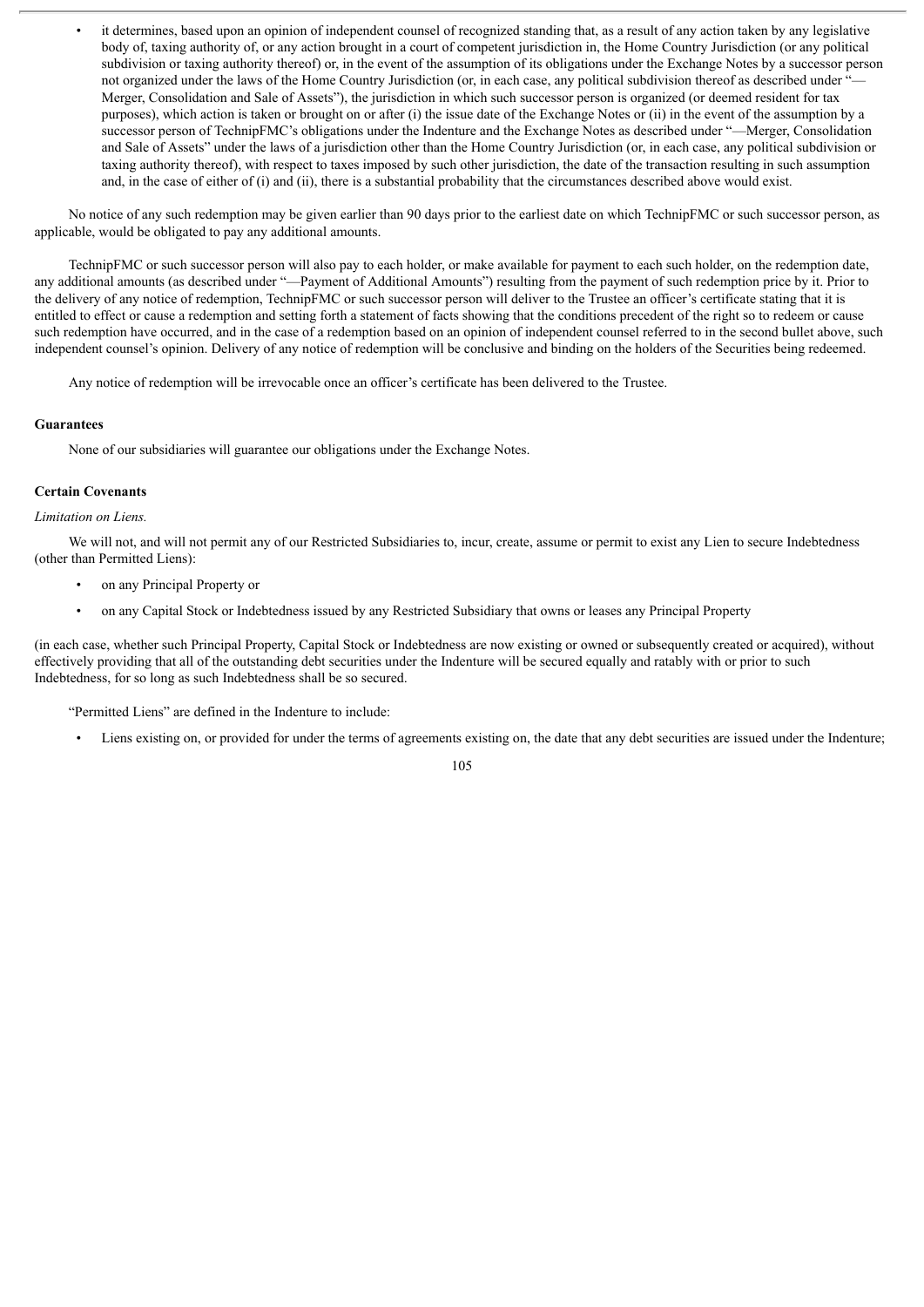- Liens in favor of us or a Restricted Subsidiary;
- Liens on any property or asset existing at the time of the acquisition thereof;
- Liens on any property or asset of a Person or its subsidiaries existing at the time such Person is consolidated with or merged into us or a Restricted Subsidiary, or Liens on any property or asset of a Person existing at the time such Person becomes a Restricted Subsidiary;
- Liens created within one year after the acquisition, completion, development and/or commencement of commercial operation on or of any property or asset acquired, constructed, developed, altered or improved;
- Liens securing industrial revenue, pollution control or similar bonds;
- Liens on any current assets that secure current liabilities;
- Liens to secure Indebtedness issued or guaranteed by, or in favor of, the United States or any state, territory or possession thereof (or the District of Columbia), any foreign country or any department, agency, instrumentality or political subdivision of any such jurisdiction; and
- Liens to secure any refinancing, refunding, extension, renewal or replacement (or successive refinancings, refundings, extensions, renewals or replacements), in whole or in part, of any Lien referred to in the bullet points above that would not otherwise be permitted thereby; *provided*, *however*, that:
	- the principal amount of Indebtedness secured thereby shall not exceed the principal amount of Indebtedness so secured at the time of such refinancing, refunding, extension, renewal or replacement (plus the aggregate amount of premiums, other payments, fees, costs and expenses related to such refinancing, refunding, extension, renewal or replacement), except that where (1) the Indebtedness so secured at the time of any such refinancing, refunding, extension, renewal or replacement was incurred for the sole purpose of financing a specific project and (2) additional Indebtedness is to be incurred in connection with such refinancing, refunding, extension, renewal or replacement solely to finance the completion of the same project, the additional Indebtedness may also be secured by such Lien; and
	- the property or asset that is subject to the Lien serving as a refinancing, refunding, extension, renewal or replacement is limited to some or all of the property or asset that was subject to the Lien so refinanced, refunded, extended, renewed or replaced (plus improvements on such property or asset).

Notwithstanding the foregoing, we and our Restricted Subsidiaries may create, assume or permit to exist any Lien that would otherwise be subject to the restrictions set forth in the first paragraph above without effectively providing that the debt securities shall be equally and ratably secured, if, at the time of such creation, assumption or permission, after giving effect thereto and to the retirement of any Indebtedness which is concurrently being retired, the aggregate principal amount of outstanding Indebtedness secured by Liens which would otherwise be subject to such restrictions (not including Permitted Liens) plus all Attributable Indebtedness of us and our Restricted Subsidiaries in respect of Sale-Leaseback Transactions with respect to any Principal Property (not including such transactions described under any of the five bullet points as set forth below under "—Sale-Leaseback Transactions"), does not exceed 20% of Consolidated Net Tangible Assets.

# *Limitation on Sale-Leaseback Transactions.*

We will not, and will not permit any Restricted Subsidiary to, enter into any Sale-Leaseback Transaction with respect to any Principal Property unless either:

• the Sale-Leaseback Transaction is solely with us or a Restricted Subsidiary;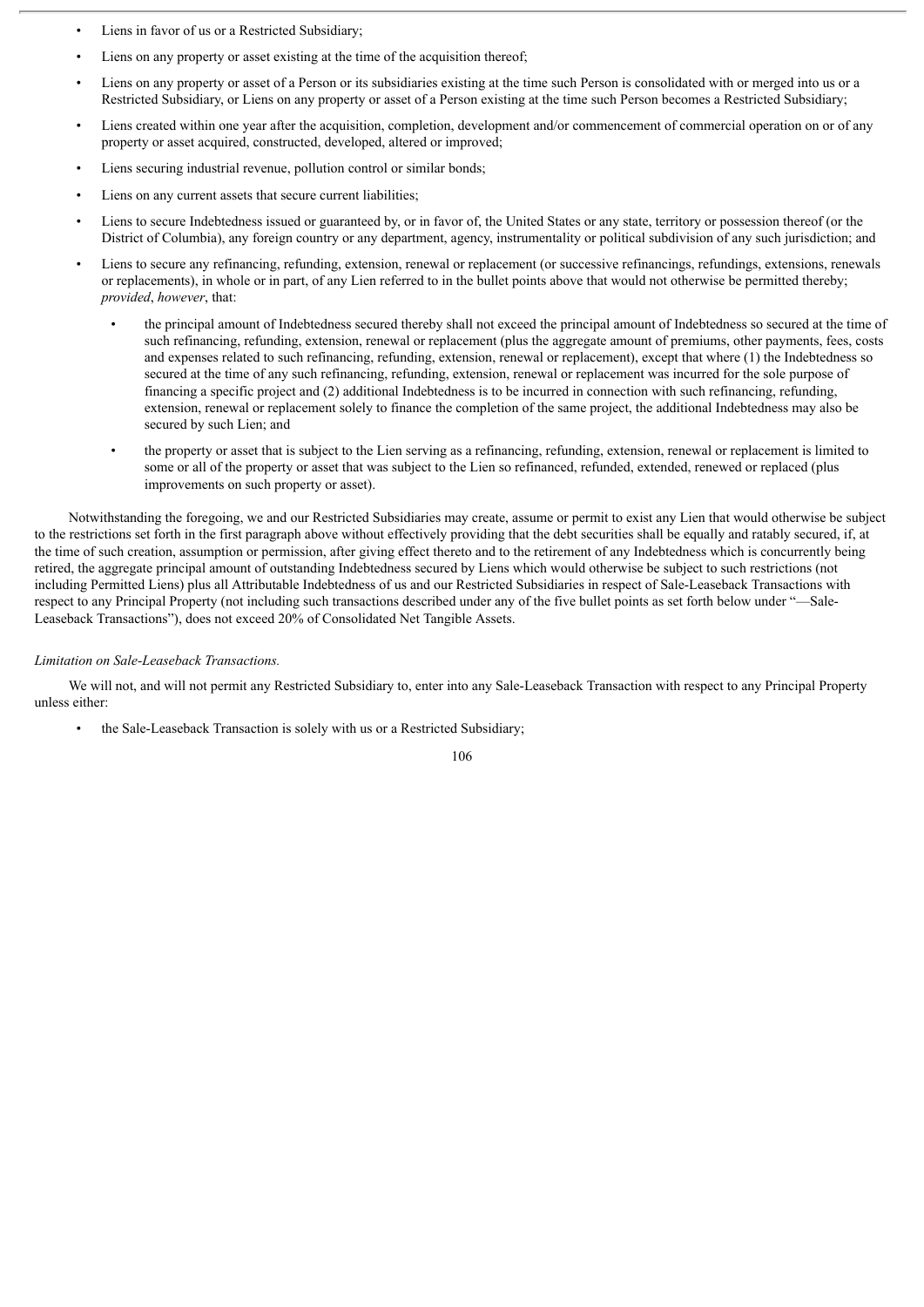- the lease in such Sale-Leaseback Transaction is for a period not in excess of three years, including renewal rights;
- the lease in such Sale-Leaseback Transaction secures or relates to industrial revenue, pollution control or similar bonds;
- the Sale-Leaseback Transaction is entered into prior to or within 18 months after the purchase or acquisition of the Principal Property that is the subject of such Sale-Leaseback Transaction; or
- within 12 months after the effective date of such transaction, we or our Restricted Subsidiary, as the case may be, applies an amount equal to the greater of (A) the net proceeds of such sale and (B) the Attributable Indebtedness of us and our Restricted Subsidiaries with respect to such Sale-Leaseback Transaction to:
	- (1) the voluntary defeasance or the prepayment, repayment, redemption or retirement of our Indebtedness that ranks *pari passu* with the debt securities in right of payment of principal, premium and interest;
	- (2) the acquisition, construction, development or improvement of any Principal Property used or useful in our businesses (including the businesses of our Restricted Subsidiaries); or
	- (3) any combination of applications referred to in clause (1) or (2) above.

Notwithstanding the foregoing, we and our Restricted Subsidiaries may enter into Sale-Leaseback Transactions with respect to Principal Property so long as the Attributable Indebtedness of us and our Restricted Subsidiaries in respect of all Sale-Leaseback Transactions with respect to Principal Property (not including any Sale-Leaseback Transactions described under any of the five bullet points set forth immediately above, plus the aggregate principal amount of outstanding Indebtedness secured by Liens upon Principal Property or Capital Stock or Indebtedness issued by any Restricted Subsidiary then outstanding (not including any such Indebtedness secured by Permitted Liens) which do not secure such debt securities equally and ratably with (or on a basis that is prior to) the other Indebtedness secured thereby, would not exceed 20% of Consolidated Net Tangible Assets.

## *Merger, Consolidation and Sale of Assets.*

The Indenture provides that we may not convert, consolidate, amalgamate, merge or enter into a scheme of arrangement with or into any other Person or sell, convey, transfer or lease all or substantially all of our properties and assets to another Person, unless:

- either (a) TechnipFMC is the surviving corporation or (b) the Person formed by or surviving any such conversion, consolidation, amalgamation, merger or scheme of arrangement (if other than TechnipFMC) or the Person to which such sale, conveyance, transfer or lease is made (i) assumes all the obligations of TechnipFMC under the debt securities and the Indenture pursuant to a supplemental indenture reasonably satisfactory to the trustee and (ii) is organized under the laws of a country that is a member of the Organisation for Economic Co-operation and Development, including the United States or any state thereof or the District of Columbia;
- we or the successor will not immediately be in default under the Indenture; and
- we deliver an officers' certificate and opinion of counsel to the trustee stating that such conversion, consolidation, amalgamation, merger, scheme of arrangement or sale, conveyance, transfer or lease, and any related supplemental indenture, comply with the Indenture and that all conditions precedent set forth in therein have been complied with.

Upon the assumption of all our obligations by a successor, we will be relieved of all obligations under the Indenture, except in the case of a lease.

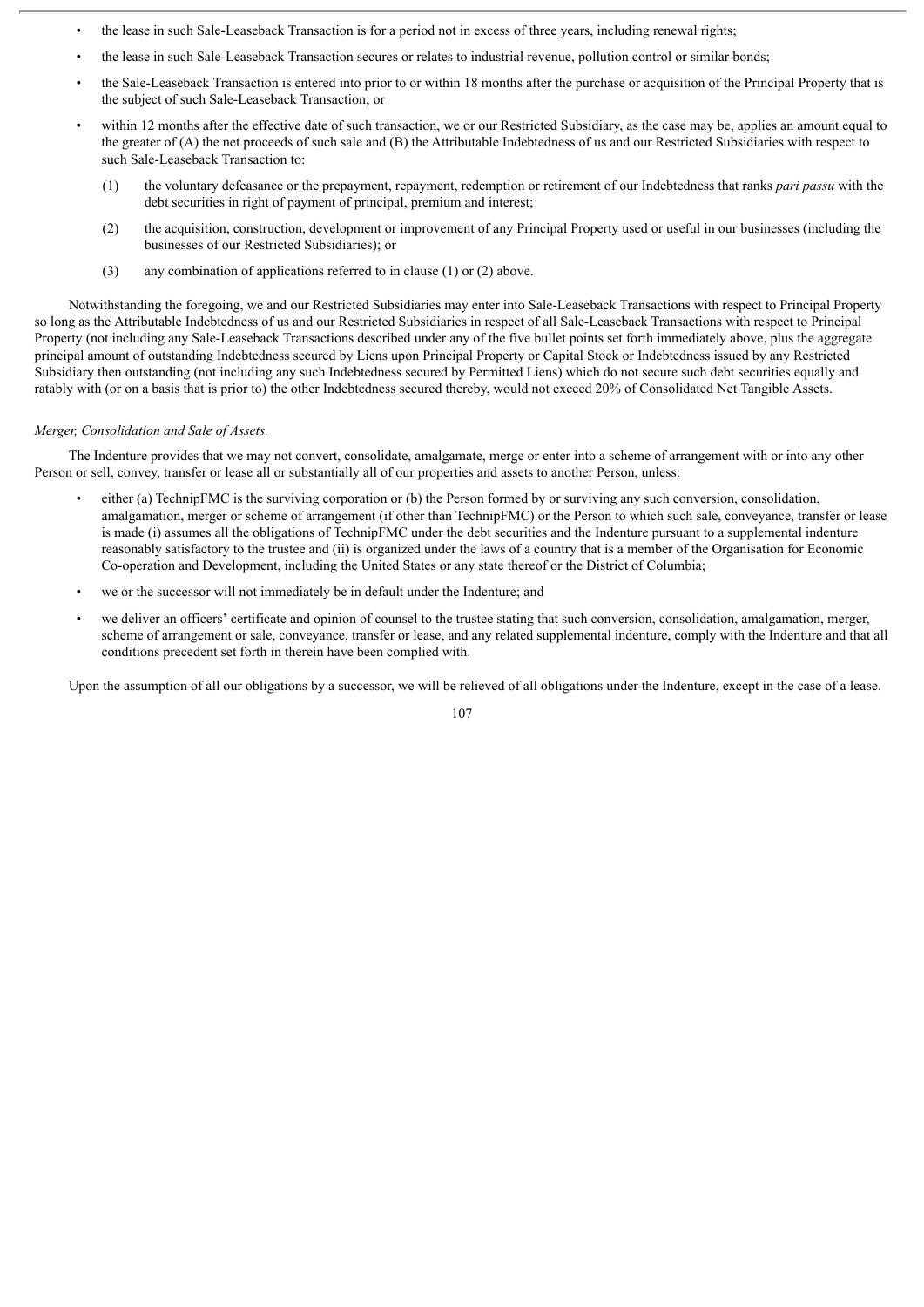#### *Reports.*

The Indenture provides that so long as any debt securities are outstanding, if we are subject to the periodic reporting requirements of the Exchange Act, we will file with the SEC and furnish to the trustee (unless such reports are available on the SEC's Electronic Data Gathering, Analysis and Retrieval (EDGAR) system or any successor thereto), within the time periods specified in the SEC's rules and regulations:

- (1) all quarterly and annual reports on Forms 10-Q and 10-K required to be filed by companies that are subject to the periodic reporting requirements of the Exchange Act; and
- (2) all current reports on Form 8-K required to be filed by companies that are subject to the periodic reporting requirements of the Exchange Act.

Each annual report on Form 10-K will include a report on our consolidated financial statements by our certified independent accountants. In addition, we will post a copy of each of the reports referred to in clauses (1) and (2) above on our website for public availability as soon as reasonably practicable after such reports are filed with the SEC.

In the event that the rules and regulations of the SEC permit TechnipFMC and any direct or indirect parent of TechnipFMC to report at such parent entity's level on a consolidated basis, consolidating reporting at the parent entity's level in a manner consistent with that described in this covenant for TechnipFMC will satisfy this covenant, and each supplemental indenture will permit TechnipFMC to satisfy its obligations in this covenant with respect to financial information relating to TechnipFMC by furnishing financial information relating to such direct or indirect parent; *provided that* such financial information is accompanied by consolidating information that explains in reasonable detail the differences between the information relating to such direct or indirect parent and any of its subsidiaries other than TechnipFMC and its subsidiaries, on the one hand, and the information relating to TechnipFMC and its subsidiaries on a standalone basis, on the other hand.

If, at any time, neither we nor any direct or indirect parent are subject to the periodic reporting requirements of the Exchange Act for any reason, the Indenture requires that we (or our direct or indirect parent) will nevertheless continue to prepare the financial statements and a "Management's Discussion and Analysis of Financial Condition and Results of Operations" substantially similar to that which would have been required to be included in each of the reports specified in clause (1) of the preceding paragraph of this covenant had we been subject to such Exchange Act reporting requirements (with all such financial statements prepared in accordance with Regulation S-X promulgated by the SEC and all such annual financial statements including a report thereon from our certified independent accountants) and post copies thereof to our website for public availability within the time periods that would have been applicable to filing such reports with the SEC in the rules and regulations applicable to such reports if we had been required to file those reports with the SEC; *provided*, *however*, that if we (and any direct or indirect parent) are no longer subject to the periodic reporting requirements of the Exchange Act, we will not be required to comply with Section 302 or Section 404 of the Sarbanes-Oxley Act of 2002, or related Items 307 and 308 of Regulation S-K promulgated by the SEC, or Item 10(e) of Regulation S-K (with respect to any non-GAAP financial measures contained therein).

## *Additional Covenants.*

Under the Indenture, we also agree to:

- pay the principal of, interest and any premium on, the debt securities when due;
- maintain a place of payment for each series of debt securities;
- deliver a certificate to the trustee after the end of each fiscal year reviewing our compliance with our obligations under the Indenture;
- except as provided in the covenant described above under "—Merger, Consolidation and Sale of Assets," preserve our corporate existence; and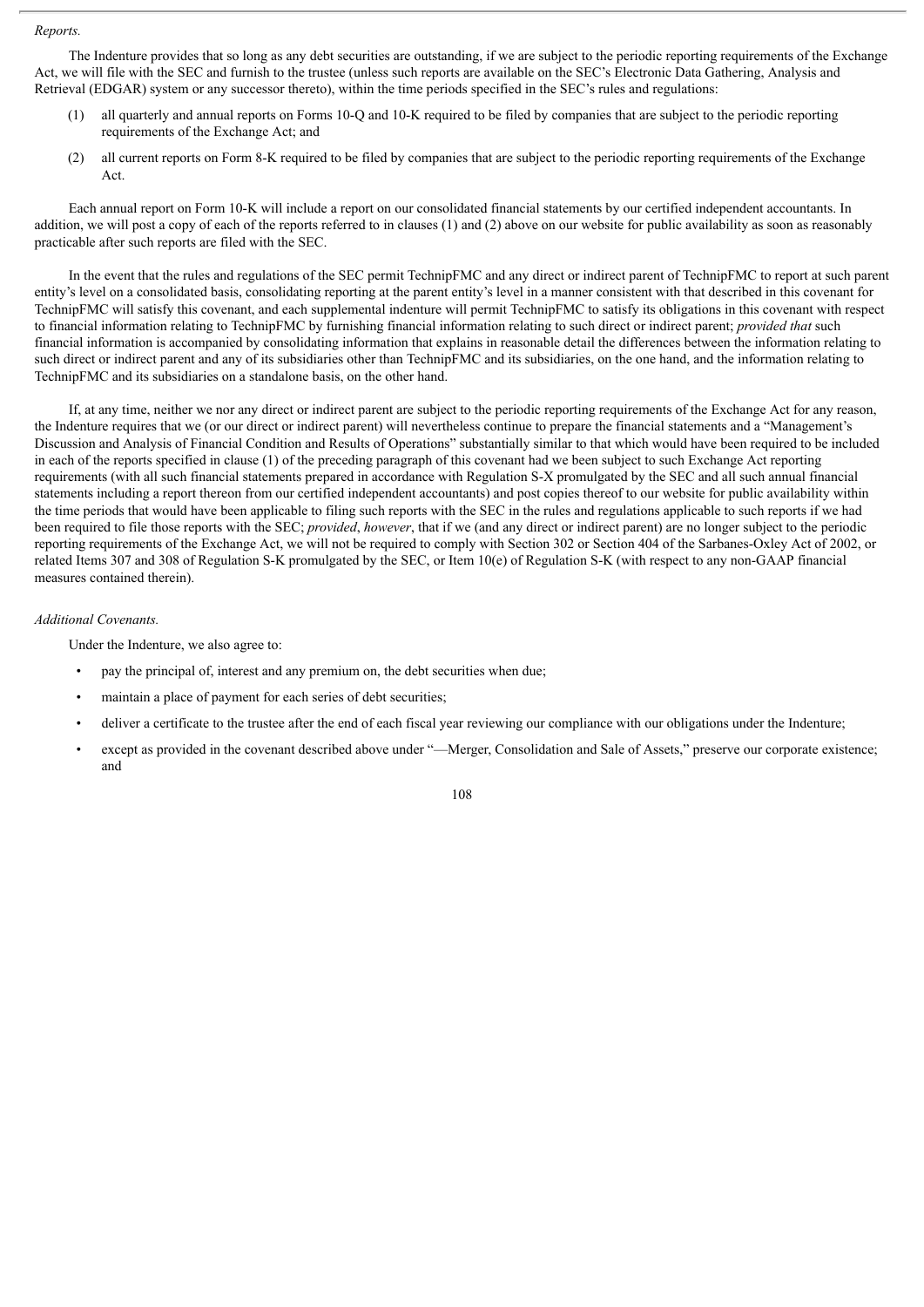• deposit sufficient funds with any paying agent on or before the due date for any principal, interest or premium.

#### **Events of Default**

An "Event of Default," when used in the Indenture, with respect to debt securities of any series, means any of the following:

- (1) failure to pay any interest on any debt security of that series when due, which failure continues for 30 days;
- (2) failure to pay the principal of or any premium on any debt security of that series when due;
- (3) failure to deposit any mandatory sinking fund payment on any debt security of that series when due, which failure continues for 30 days;
- (4) failure to perform, or a breach of, any other covenant of TechnipFMC in the Indenture (other than a covenant included in the indenture for the benefit of another series), which failure or breach continues for 90 days (or, in the case of the covenant described above under "-Certain Covenants—Reports," 120 days) after written notice from the trustee or the holders of at least 25% in principal amount of debt securities of all series having the benefit of such covenant;
- (5) TechnipFMC, pursuant to or within the meaning of any bankruptcy, insolvency, reorganization or other similar law, (i) commences a voluntary case, (ii) consents to the entry of any order for relief against it in an involuntary case, (iii) consents to the appointment of a custodian or similar official of it or for any substantial part of its property, or (iv) makes an assignment for the benefit of its creditors, or TechnipFMC admits its inability to pay its debts generally as they come due or takes any corporate action in furtherance of any of the actions referred to above in this clause (5);
- (6) a court of competent jurisdiction enters an order or decree under any bankruptcy, insolvency, reorganization or other similar law that (i) is for relief against TechnipFMC in an involuntary case, (ii) appoints a custodian or similar official of TechnipFMC or for any substantial part of its property or adjudges TechnipFMC insolvent, or (iii) orders the winding up or liquidation of TechnipFMC; and the order or decree remains unstayed and in effect for 60 consecutive days; or
- (7) any other event of default as may be specified in the supplemental indenture with respect to debt securities of that series.

An event of default for a particular series of debt securities does not necessarily constitute an event of default for any other series of debt securities issued under the Indenture. The trustee may withhold notice to the holders of debt securities of any default (except in the payment of principal, interest or any premium) if it considers the withholding of notice to be in the interests of the holders.

If an event of default for any series of debt securities issued under the Indenture occurs and continues, the trustee or the holders of not less than 25% in aggregate principal amount of (i) the series affected by such default (in the case of a default described in clause (1), (2), (3) or (7) above) or (ii) all series of debt securities affected by such default (in the case of a default described under clause (4) above) may declare the unpaid principal of, together with any accrued but unpaid premium or interest on, all the debt securities of that series to be due and payable immediately. If this happens, subject to certain conditions, the holders of a majority in principal amount of the debt securities of that series (or of all series, as the case may be) can void the declaration.

Notwithstanding the foregoing, if an event of default specified in clause (5) or (6) above occurs and is continuing, then all unpaid principal of, together with any accrued but unpaid premium or interest on, all debt securities outstanding under the Indenture will automatically become and be immediately due and payable without any declaration or other act on the part of the trustee or any holder.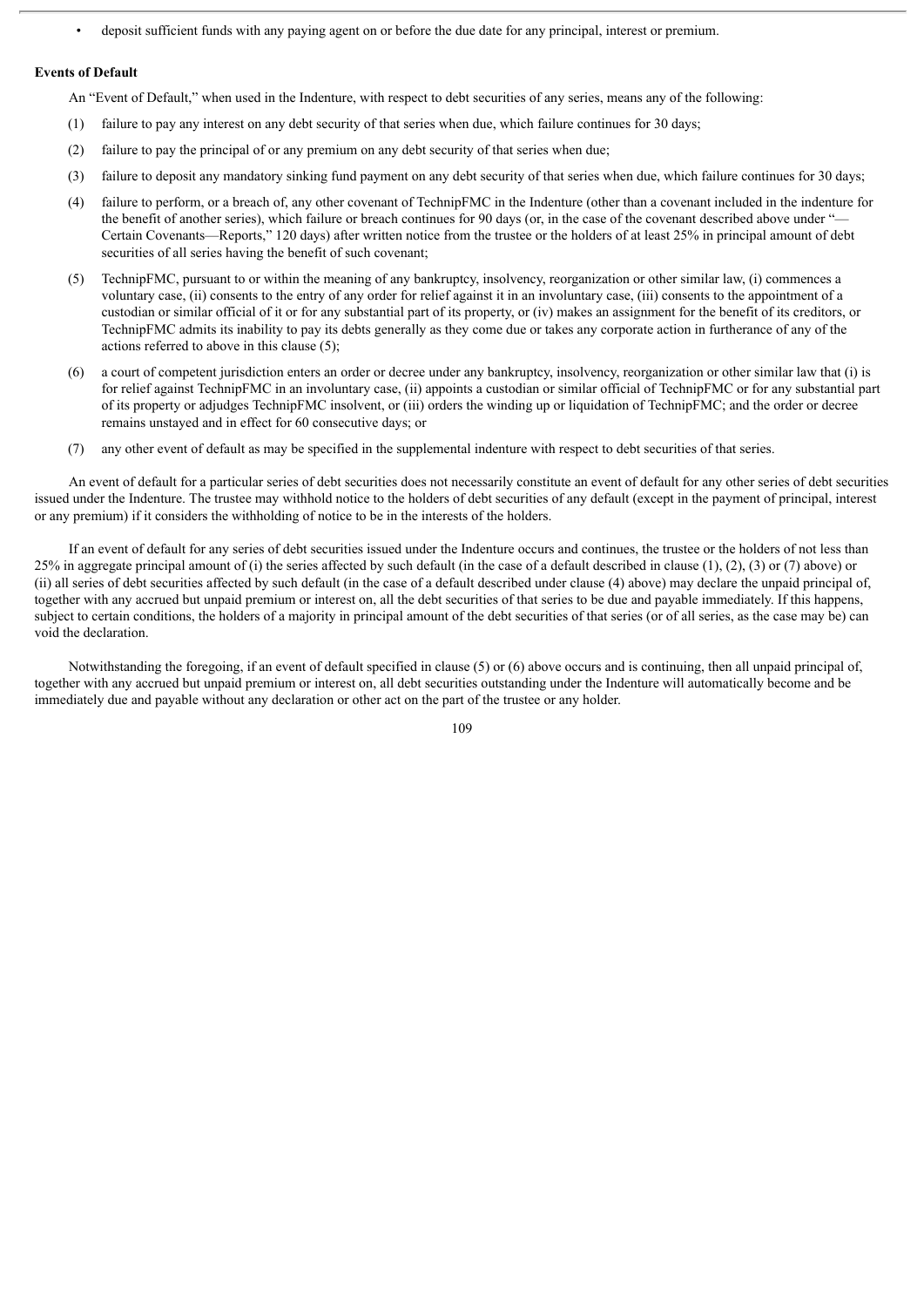Other than its duties in case of a default, a trustee is not obligated to exercise any of its rights, security or powers under any indenture at the request, order or direction of any holders, unless the holders offer the trustee indemnity reasonably satisfactory to the trustee.

Subject to certain limitations, the holders of a majority in principal amount outstanding of any series of debt securities may direct the time, method and place of conducting any proceeding or any remedy available to the trustee, or exercising any power conferred upon the trustee, relating to an event of default described in clause  $(1)$ ,  $(2)$ ,  $(3)$  or  $(7)$  above respecting such series of debt securities, and the holders of a majority in principal amount of all outstanding debt securities may do the same in relation to any other event of default.

# **Definitions**

"Attributable Indebtedness" means with respect to a Sale-Leaseback Transaction, at the time of determination, the lesser of:

- the present value of the total net amount of rent required to be paid under the lease involved in such Sale-Leaseback Transaction during the remaining term thereof (including any renewal term exercisable at the lessee's option or period for which such lease has been extended), discounted at the rate of interest set forth or implicit in the terms of such lease or, if not practicable to determine such rate, the weighted average interest rate per annum borne by the debt securities outstanding compounded semiannually; and
- if the obligation with respect to the Sale-Leaseback Transaction constitutes an obligation that is required to be accounted for as a capital lease obligation in accordance with GAAP, the amount equal to the capitalized amount of such obligation determined in accordance with generally accepted accounting principles and included in the financial statements of the lessee.

For purposes of the foregoing definition, rent will not include amounts required to be paid by the lessee, whether or not designated as rent or additional rent, on account of or contingent upon maintenance and repairs, insurance, taxes, assessments, utilities, water rates, operating charges, labor costs and similar charges. In the case of any lease that is terminable by the lessee upon the payment of a penalty, the total net amount of rent shall be the lesser of the net amount determined assuming termination upon the first date such lease may be terminated (in which case the net amount shall also include the amount of the penalty, but no rent shall be considered as required to be paid under such lease subsequent to the first date upon which it may be so terminated) or the total net amount of rent determined assuming no such termination.

"Consolidated Net Tangible Assets" means, at any date of determination, the aggregate amount of assets included in the most recent consolidated balance sheet of TechnipFMC and its Subsidiaries less (i) current liabilities of TechnipFMC and its Subsidiaries and (ii) the net book amount of all intangible assets of TechnipFMC and its Subsidiaries.

"GAAP" means generally accepted accounting principles in the United States of America as in effect from time to time.

"Indebtedness" means indebtedness of, or guaranteed or assumed by, us for borrowed money, if any such indebtedness would appear as a liability upon a consolidated balance sheet of TechnipFMC and its subsidiaries prepared in accordance with GAAP (not including contingent liabilities that appear only in a footnote to such balance sheet).

"Lien" means, with respect to any property or assets, any mortgage, pledge, security interest, encumbrance, lien, charge or adverse claim affecting title or resulting in an encumbrance against real or personal property or a security interest of any kind (including, without limitation, any conditional sale or other title retention agreement or lease in the nature thereof or any filing or agreement to file a financing statement as debtor under the Uniform Commercial Code or any similar statute other than to reflect ownership by a third party of property leased to us or any of our Subsidiaries under a lease that is not in the nature of a conditional sale or title retention agreement).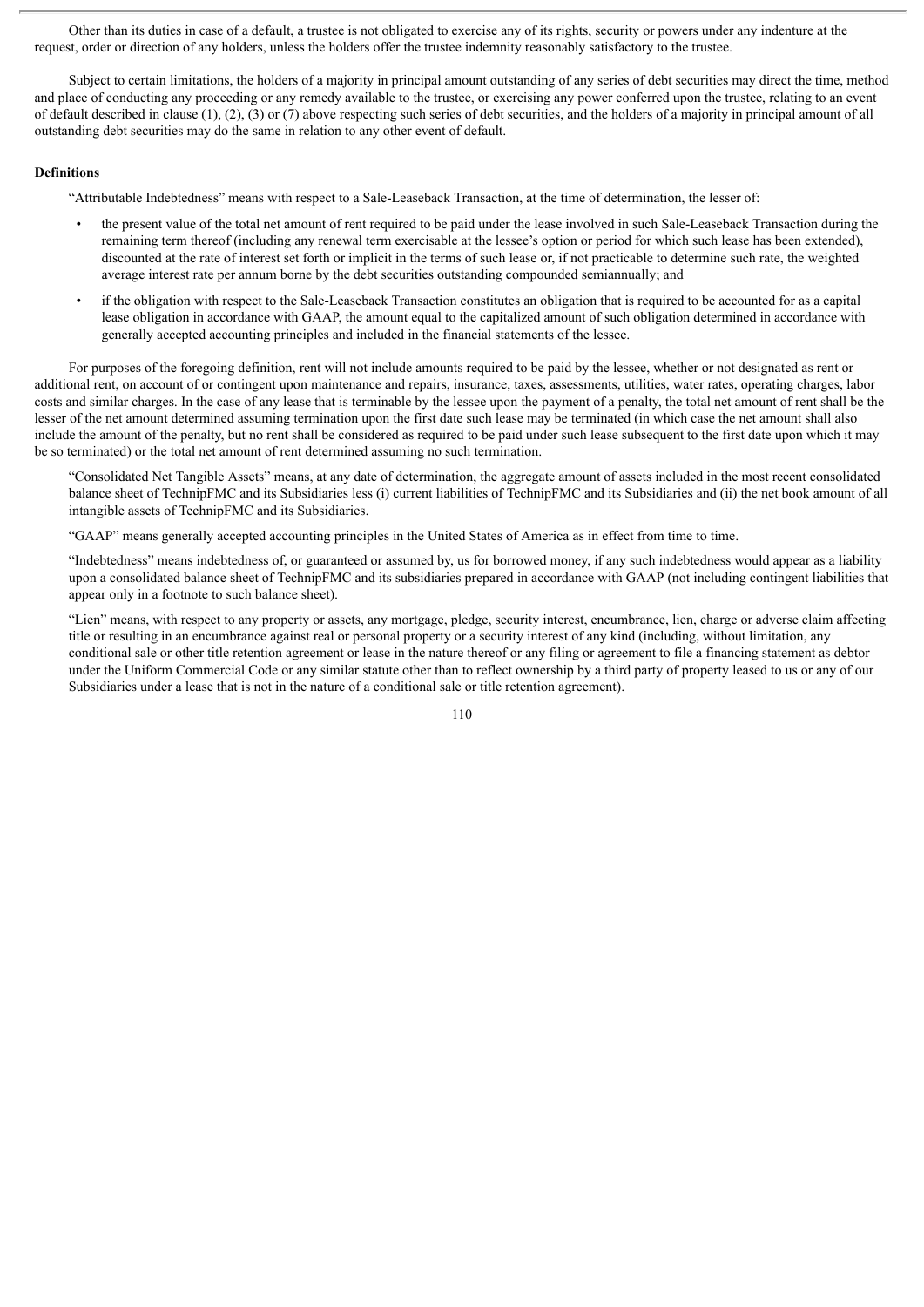"Person" means any individual, corporation, partnership, limited liability company, joint venture, association, joint-stock company, trust, unincorporated organization, government or any agency or political subdivision thereof, or any other entity of any kind.

"Principal Property" means any real property, manufacturing plant, warehouse, office building or other physical facility, or any other like depreciable asset owned or leased by us or any Subsidiary, having a fair value in excess of the greater of (i) 0.25% of the total assets included in the most recent consolidated balance sheet of us and our Subsidiaries prepared in accordance with GAAP and (ii) \$100,000,000.

"Restricted Subsidiary" means any Subsidiary of us which owns or leases Principal Property.

"Sale-Leaseback Transaction" means any arrangement with any Person providing for the leasing by us or any of our Subsidiaries of any Principal Property, which Principal Property has been or is to be sold or transferred by us or such Subsidiary to such Person.

"Subsidiary" of a Person means (i) a corporation, a majority of whose Voting Stock is at the time, directly or indirectly, owned by that Person, by one or more subsidiaries of that Person or by that Person and one or more subsidiaries of that Person, (ii) a partnership in which that Person or a subsidiary of that Person is, at the date of determination, a general or limited partner of that partnership, but only if that Person or its subsidiary is entitled to receive more than 50% of the assets of that partnership upon its dissolution or more than 50% of the net income of that partnership, or (iii) any other Person, other than a corporation or partnership, in which that Person, directly or indirectly, at the date of determination, has (a) at least a majority equity ownership interest or (b) the power to elect or direct the election of a majority of the directors (or persons performing similar functions) of such Person and control the policies of that Person.

"Voting Stock" means, with respect to any Person, capital stock of any class or kind the holders of which are ordinarily, in the absence of contingencies, entitled to vote for the election of directors (or persons performing similar functions) of such Person, even if the right so to vote has been suspended by the happening of such a contingency.

#### **Modification and Waiver**

Holders who own a majority in principal amount of the debt securities of a series may agree with us to change the provisions of the Indenture or supplemental indenture relating to that series. However, no change may affect the payment terms or the percentage required to change other terms without the consent of all holders of debt securities of the affected series.

We may enter into supplemental indentures for other purposes specified in the Indenture, including to make changes that would not materially adversely affect your interests or to create a new series of debt securities, without the consent of any holder of debt securities.

The holders of a majority in principal amount of the debt securities of any series may on behalf of the holders of all the debt securities of such series waive any past default under the Indenture with respect to such series and its consequences, and the holders of a majority in principal amount of all outstanding debt securities may on behalf of the holders of all debt securities waive any other past default under the Indenture and its consequences, except in each case a default:

- in the payment of the principal of, premium, if any, or interest on, any debt security; or
- in respect of a covenant which under the Indenture cannot be amended without the consent of the holder of each outstanding debt security affected.

# **Defeasance and Discharge**

We at any time may terminate all our obligations under the Indenture as they relate to a series of debt securities ("legal defeasance"), except for certain obligations, including those respecting the defeasance trust and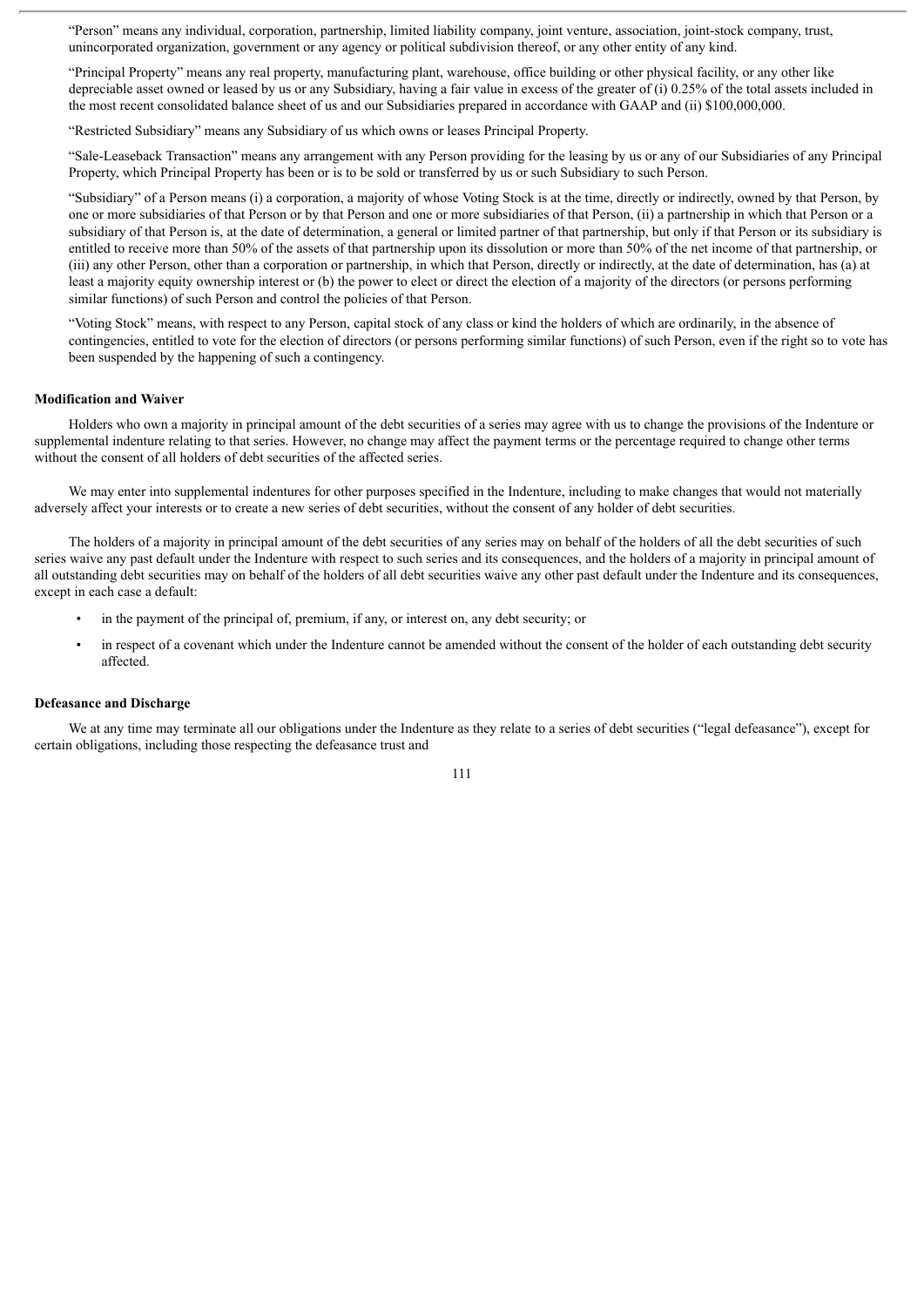obligations to register the transfer of or exchange the debt securities of that series, to replace mutilated, destroyed, lost or stolen debt securities of that series and to maintain a securities registrar and paying agent in respect of such debt securities.

We at any time may terminate our obligations under certain covenants, including those described above under "—Certain Covenants—Limitations on Liens" and "—Limitation on Sale-Leaseback Transactions," with respect to a series of debt securities ("covenant defeasance").

We may exercise our legal defeasance option notwithstanding our prior exercise of our covenant defeasance option. If we exercise our legal defeasance option, payment of the defeased series of debt securities may not be accelerated because of an Event of Default with respect thereto. If we exercise our covenant defeasance option, payment of the affected series of debt securities may not be accelerated because of an Event of Default specified in clause (4) or (7) under  $\sim$ -Events of Default" below.

In order to exercise either defeasance option, we must irrevocably deposit in trust (the "defeasance trust") with the trustee money, U.S. Government Obligations (as defined in the Indenture) or a combination thereof for the payment of principal, premium, if any, and interest on the relevant series of debt securities to the date of redemption or stated maturity, as the case may be, and we must comply with certain other conditions, including delivery to the trustee of an opinion of counsel (subject to customary exceptions and exclusions) to the effect that holders of that series of debt securities will not recognize income, gain or loss for federal income tax purposes as a result of such defeasance and will be subject to federal income tax on the same amounts, in the same manner and at the same times as would have been the case if such defeasance had not occurred. In the case of legal defeasance only, such opinion of counsel must be based on a ruling of the Internal Revenue Service or a change in applicable federal income tax law.

In the event of any legal defeasance, holders of the debt securities of the relevant series would be entitled to look only to the defeasance trust fund for payment of principal of and any premium and interest on their debt securities until maturity.

Although the amount of money and U.S. Government Obligations on deposit with the trustee would be intended to be sufficient to pay amounts due on the debt securities of a defeased series at the time of their maturity, if we exercise our covenant defeasance option for the debt securities of any series and the debt securities are declared due and payable because of the occurrence of an event of default, such amount may not be sufficient to pay amounts due on the debt securities of that series at the time of the acceleration resulting from such event of default. We would remain liable for such payments, however.

In addition, we may satisfy and discharge all our obligations under the Indenture with respect to debt securities of any series, other than our obligation to register the transfer of and exchange debt securities of that series, provided that we either:

- deliver all outstanding debt securities of that series to the trustee for cancellation; or
- all such debt securities not so delivered for cancellation have either become due and payable or by their terms will become due and payable within one year or are called for redemption within one year, and in the case of this bullet point we have deposited with the trustee in trust an amount of cash sufficient to pay the entire indebtedness of such debt securities, including interest to their stated maturity or applicable redemption date.

#### **Notices**

For so long as notes in global form are outstanding, notices to be given to holders will be given to the depositary, in accordance with its applicable policies as in effect from time to time. If notes are issued in individual definitive form, notices to be given to holders will be deemed to have been given upon the mailing by first class mail, postage prepaid, of such notices to holders of the notes at their registered addresses as they appear in the registrar's records.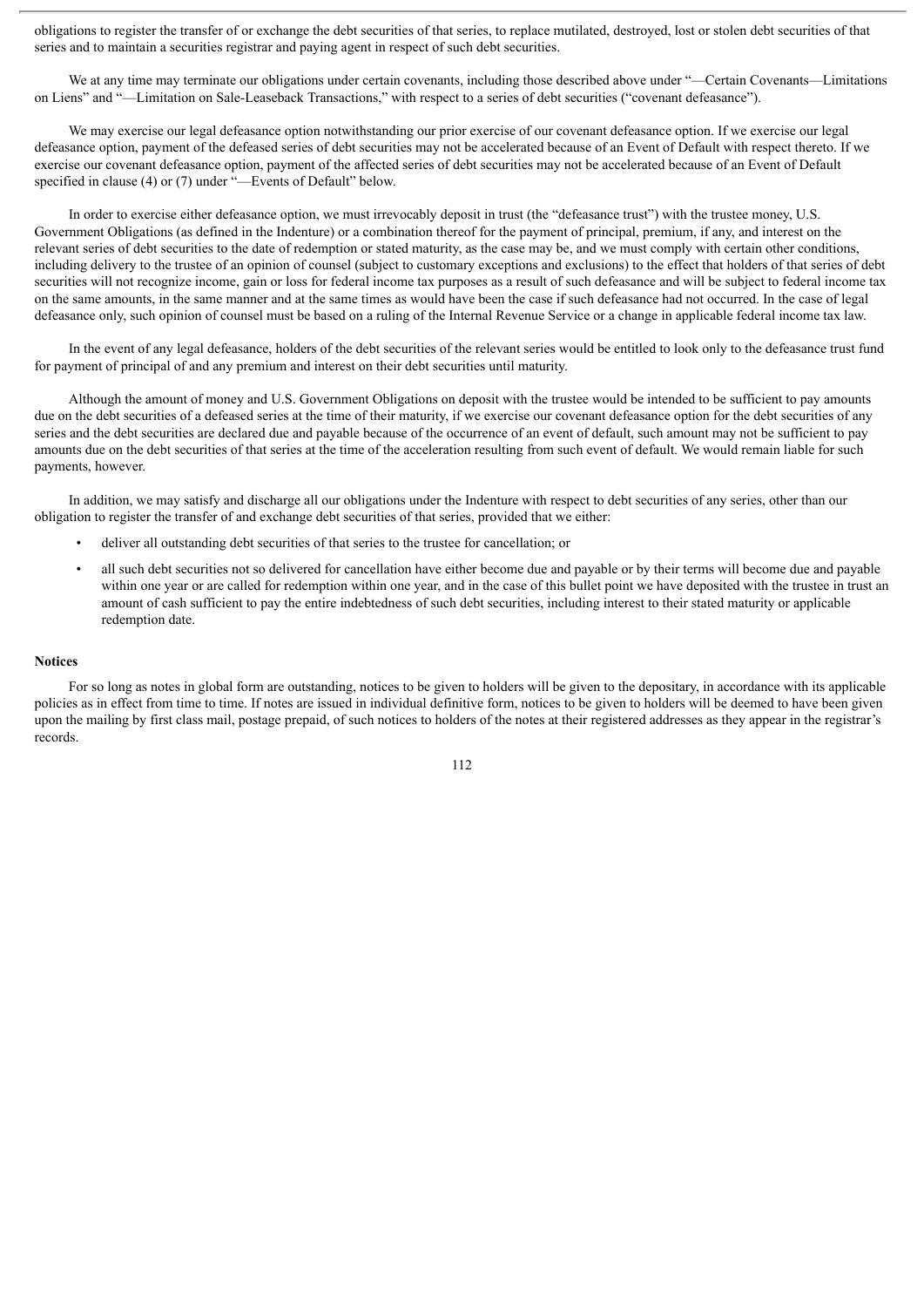So long as the Exchange Notes are listed on the Official List of the Luxembourg Stock Exchange and are admitted to trading on the Euro MTF Market and the rules and regulations of the Luxembourg Stock Exchange so require, we will publish notices (including financial notices) in a leading newspaper having a general circulation in Luxembourg (which is currently expected to be the *Luxemburger Wort*) or on the official website of the Luxembourg Stock Exchange (www.bourse.lu).

Neither the failure to give any notice to a particular holder, nor any defect in a notice given to a particular holder, will affect the sufficiency of any notice given to another holder.

#### **Governing Law**

New York law will govern the Indenture and the Exchange Notes.

#### **The Trustee**

U.S. Bank National Association will be the Trustee under the Indenture. The Indenture contains certain limitations on the right of the Trustee, should it become our creditor, to obtain payment of claims in certain cases, or to realize for its own account on certain property received in respect of any such claim as security or otherwise. The Trustee is permitted to engage in certain other transactions with us. However, if it acquires any conflicting interest within the meaning of the Trust Indenture Act after an event of default has occurred and is continuing, it must eliminate the conflict, apply to the SEC for permission to continue as Trustee or resign as Trustee.

If an event of default occurs and is continuing, the Trustee must exercise such of the rights and powers vested in it by the Indenture, and use the same degree of care and skill in their exercise, as a prudent person would exercise or use under the circumstances in the conduct of his own affairs.

#### **Listing**

Application is expected to be made to admit the Exchange Notes for listing on the Official List of the Luxembourg Stock Exchange and for admission to trading on the Euro MTF Market. In the event that the Exchange Notes are admitted to listing on the Official List of the Luxembourg Stock Exchange and to trading on the Euro MTF Market, we will use our commercially reasonable efforts to maintain such listing, provided that if, as a result of the European Union regulated market amended Directive 2001/34/EC (the "Transparency Directive") or any legislation implementing the Transparency Directive we could be required to publish financial information either more regularly than we otherwise would be required to or according to accounting principles which are materially different from the accounting principles which we would otherwise use to prepare our published financial information, or we determine that it is unduly burdensome to maintain a listing on the Official List of the Luxembourg Stock Exchange, we may delist the Exchange Notes from the Euro MTF Market in accordance with the rules of the Luxembourg Stock Exchange and seek an alternative admission to listing, trading and/or quotation for the Exchange Notes on a different section of the Luxembourg Stock Exchange or by such other listing authority, stock exchange and/or quotation system inside or outside the European Union as we may decide. Although there is no assurance as to the liquidity that may result from a listing on the Official List of the Luxembourg Stock Exchange, delisting the Exchange Notes from the Official List of the Luxembourg Stock Exchange may have a material adverse effect on the ability of holders to resell the Exchange Notes in the secondary market. The Euro MTF Market is not a regulated market for the purposes of Directive 2004,39/EC.

We shall maintain one or more paying agents for the notes in Luxembourg for so long as the Exchange Notes are listed on the Official List of the Luxembourg Stock Exchange and admitted to trading on the Euro MTF Market and the rules and regulations of the Luxembourg Stock Exchange so require.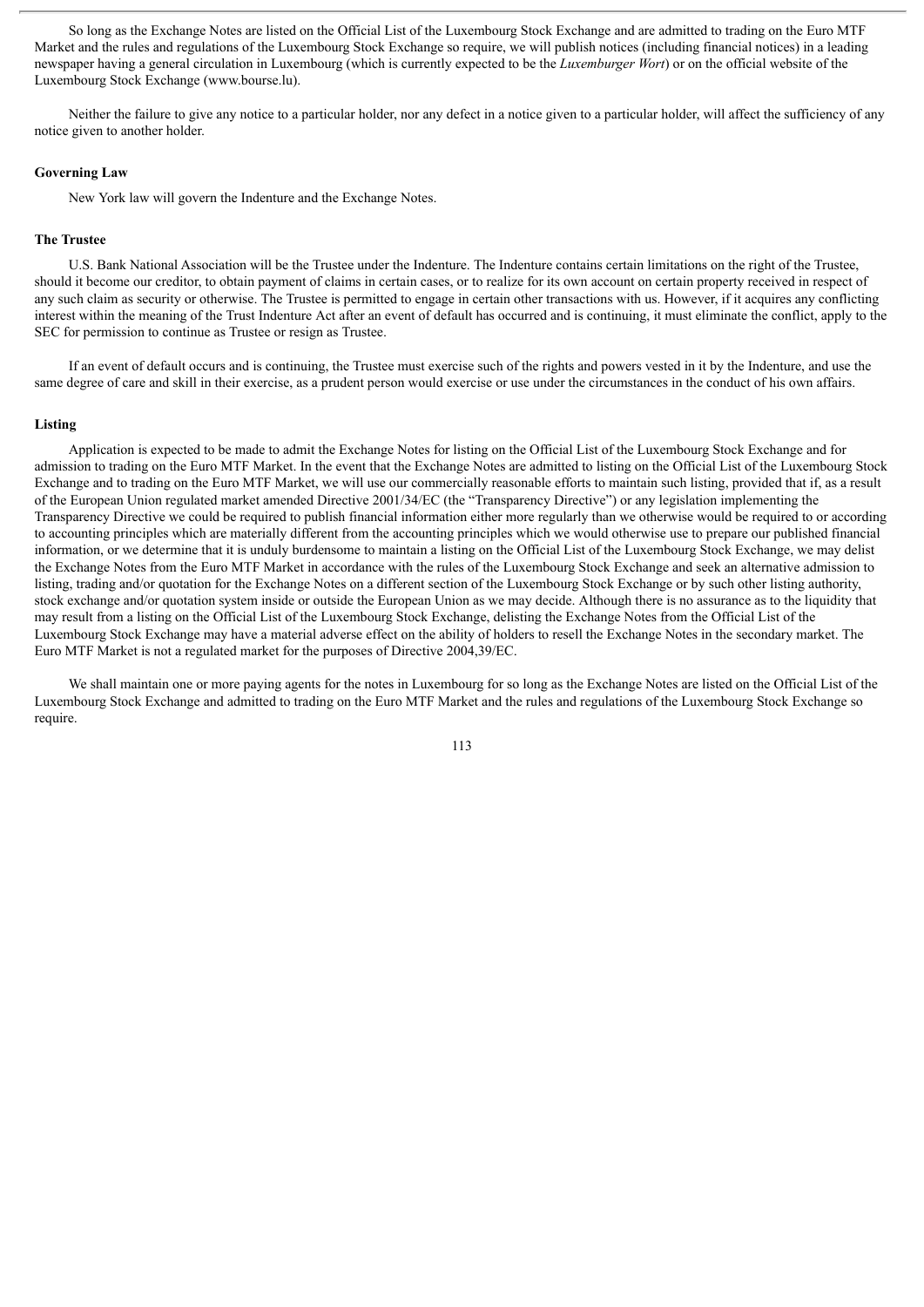# **BOOK-ENTRY; DELIVERY AND FORM**

Except as set forth below, the Exchange Notes will be issued in registered global form in minimum denominations of \$2,000 and multiples of \$1,000 in excess of that amount. The Exchange Notes will initially be represented by one or more fully registered global notes, which we refer to collectively as the "global notes." Each such global note will be deposited upon issuance with the Trustee as custodian for "DTC," in New York, New York, and registered in the name of DTC or its nominee, in each case for credit to an account of a direct or indirect participant in DTC as described below. Transfers of beneficial interests in the global notes will be subject to the applicable rules and procedures of DTC and its direct or indirect participants (including, if applicable, those of Euroclear and Clearstream), which may change from time to time.

The following are summaries of certain rules and operating procedures of DTC that affect the payment of principal and interest and the transfers of interests in the global notes. The Exchange Notes will be issued only in the form of definitive global securities that will be deposited with, or on behalf of, DTC and registered in the name of Cede & Co., as nominee of DTC. Unless and until they are exchanged in whole or in part for notes in definitive form under the limited circumstances described below, a global note may not be transferred except as a whole (1) by DTC to a nominee, (2) by a nominee of DTC to DTC or another nominee of DTC or (3) by DTC or any such nominee to a successor of DTC or a nominee of such successor. Accountholders in the Euroclear or Clearstream Banking clearance systems may hold beneficial interests in the notes through the accounts that each of these systems maintain as participants in DTC.

Ownership of beneficial interests in the global notes will be limited to persons that have accounts with DTC for such global notes, who we refer to as participants, or persons that may hold interests through participants. Upon the issuance of the global notes, DTC will credit, on its book-entry registration and transfer system, the participants' accounts with the respective principal amounts of the Exchange Notes represented by such global notes beneficially owned by such participants.

Ownership of beneficial interests in the global notes will be shown on, and the transfer of such ownership interests will be effected only through, records maintained by DTC (with respect to interests of participants). Beneficial owners will not receive written confirmation from DTC of their purchase. Beneficial owners are, however, expected to receive written confirmations providing details of the transaction, as well as periodic statements of their holdings, from the participant through which the beneficial owner entered into the transaction. Transfers of ownership interests in the global notes are to be accomplished by entries made on the books of participants acting on behalf of beneficial owners. Beneficial owners will not receive certificates representing their ownership interest in the global notes, except in the event that use of the book-entry system for the global notes is discontinued. The laws of some states may require that certain purchasers of securities take physical delivery of such securities in definitive form. Such laws may limit or impair the ability to own, transfer or pledge beneficial interests in the global notes.

So long as DTC or its nominee is the registered owner of the global notes, DTC or its nominee, as the case may be, will be considered the sole owner or holder of the Exchange Notes represented by such global notes for all purposes under the New TechnipFMC Indenture. Except as set forth below, owners of beneficial interests in the global notes will not be entitled to have notes represented by such global notes registered in their names, will not receive or be entitled to receive physical delivery of such Exchange Notes in certificated form and will not be considered the registered owners or holders thereof under the New TechnipFMC Indenture. Accordingly, each person owning a beneficial interest in the global notes must rely on the procedures of DTC and, if such person is not a participant, on the procedures of the participant through which such person owns its interest, to exercise any rights of a holder under the New TechnipFMC Indenture.

We understand that under existing industry practices, if we request any action of holders or if an owner of a beneficial interest in any of the global notes desires to give or take any action that a holder is entitled to give or take under the New TechnipFMC Indenture, DTC would authorize the participants holding the relevant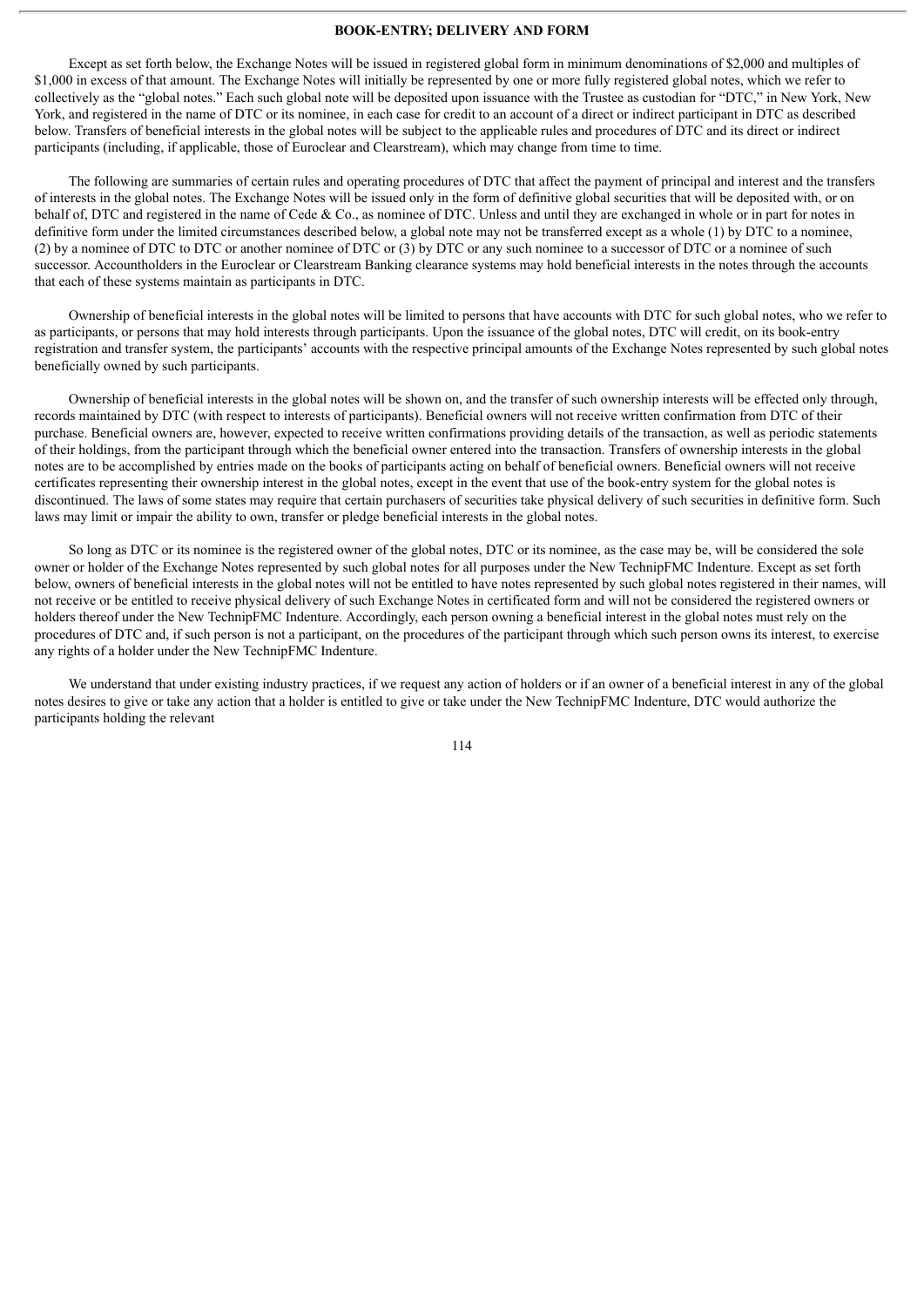beneficial interests to give or take such action, and such participants would authorize beneficial owners owning through such participants to give or to take such action or would otherwise act upon the instructions of beneficial owners holding through them.

Conveyance of notices and other communications by DTC to direct participants, by direct participants to indirect participants, and by direct participants and indirect participants to beneficial owners will be governed by arrangements among them, subject to any statutory or regulatory requirements as may be in effect from time to time. Beneficial owners may wish to take certain steps to augment the transmission to them of notices of significant events with respect to the global notes, such as redemptions, tenders, defaults, and proposed amendments to the note documents. Beneficial owners may ascertain that the nominee holding the global notes for their benefit has agreed to obtain and transmit notices to beneficial owners or beneficial owners may provide their names and addresses to the registrar and request that copies of notices be provided directly to them.

Principal and interest payments on interests represented by the global notes will be made to DTC or its nominee, as the case may be, as the registered owner of such global notes. None of TechnipFMC, the Trustee any other agent of TechnipFMC or agent of the Trustee will have any responsibility or liability for any facet of the records relating to or payments made on account of beneficial ownership of interests. We expect that DTC, upon receipt of any payment of principal or interest in respect of the global notes, will immediately credit participants' accounts with payments in amounts proportionate to their respective beneficial interests in such global notes as shown on the records of DTC. We also expect that payments by participants to owners of beneficial interests in the global notes held through such participants will be governed by standing customer instructions and customary practice, as is now the case with securities held for the accounts of customers in bearer form or registered in "street name," and will be the responsibility of such participants.

# **Clearing Systems and The Depository Trust Company**

If DTC is at any time unwilling or unable to continue as depository for the global notes of any series, and we fail to appoint a successor depository registered as a clearing agency under the Exchange Act within 90 days, we will issue Exchange Notes in definitive form in exchange for the global notes. Any Exchange Notes issued in definitive form in exchange for such global notes will be registered in such name or names, and will be issued in denominations of \$2,000 and integral multiples of \$1,000 in excess thereof as DTC shall instruct the Trustee. It is expected that such instructions will be based upon directions received by DTC from participants with respect to ownership of beneficial interests in the global notes.

DTC has advised us that DTC is a limited purpose trust company organized under the Banking Law of the State of New York, a "banking organization" within the meaning of the New York Banking Law, a member of the Federal Reserve System, a "clearing corporation" within the meaning of the New York Uniform Commercial Code and a "clearing agency" registered pursuant to the provisions of Section 17A of the Exchange Act. DTC was created to hold the securities of its participants and to facilitate the clearance and settlement of transactions among its participants in such securities through electronic book-entry changes in accounts of the participants, thereby eliminating the need for physical movement of securities certificates. DTC's participants include securities brokers and dealers, banks, trust companies, clearing corporations and certain other organizations, some of which (and/or their representatives) directly or indirectly own DTC. Access to the DTC book-entry system is also available to others, such as banks, brokers and dealers and trust companies that clear through or maintain a custodial relationship with a participant, either directly or indirectly.

## **Same-Day Settlement and Payment**

All payments of principal and interest on the Exchange Notes will be made by TechnipFMC in immediately available funds. The Exchange Notes will trade in DTC's Same-Day Funds Settlement System until maturity, and secondary market trading activity in the notes will therefore be required by DTC to settle in immediately available funds.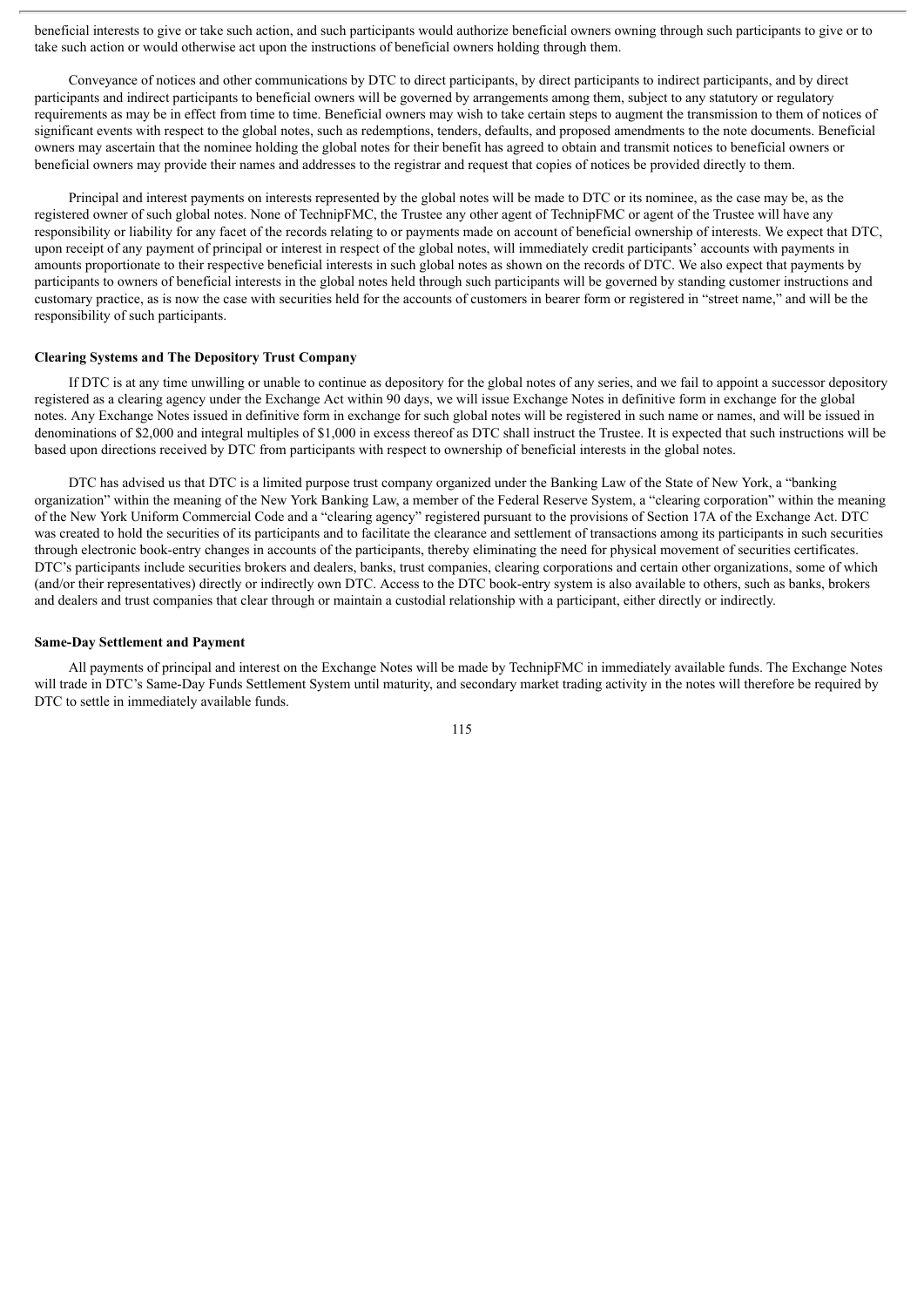# **Listing**

Application is expected to be made to the Official List of the Luxembourg Stock Exchange for the Exchange Notes to be listed on the Euro MTF Market. For so long as the Exchange Notes are listed on the Official List of the Luxembourg Stock Exchange and are admitted to trading on the Euro MTF Market and the rules and regulations of the Luxembourg Stock Exchange so require, copies of the following documents may be inspected and obtained free of charge at the specified office of the listing agent during normal business hours on any weekday (Saturdays, Sundays and public holidays excepted):

- the organizational documents of TechnipFMC;
- each New TechnipFMC Indenture, as may be amended or supplemented from time to time;
- the registration rights agreement; and
- the financial statements of TechnipFMC.

We will maintain a paying and transfer agent in Luxembourg for so long as any of the Exchange Notes are listed on the Official List of the Luxembourg Stock Exchange.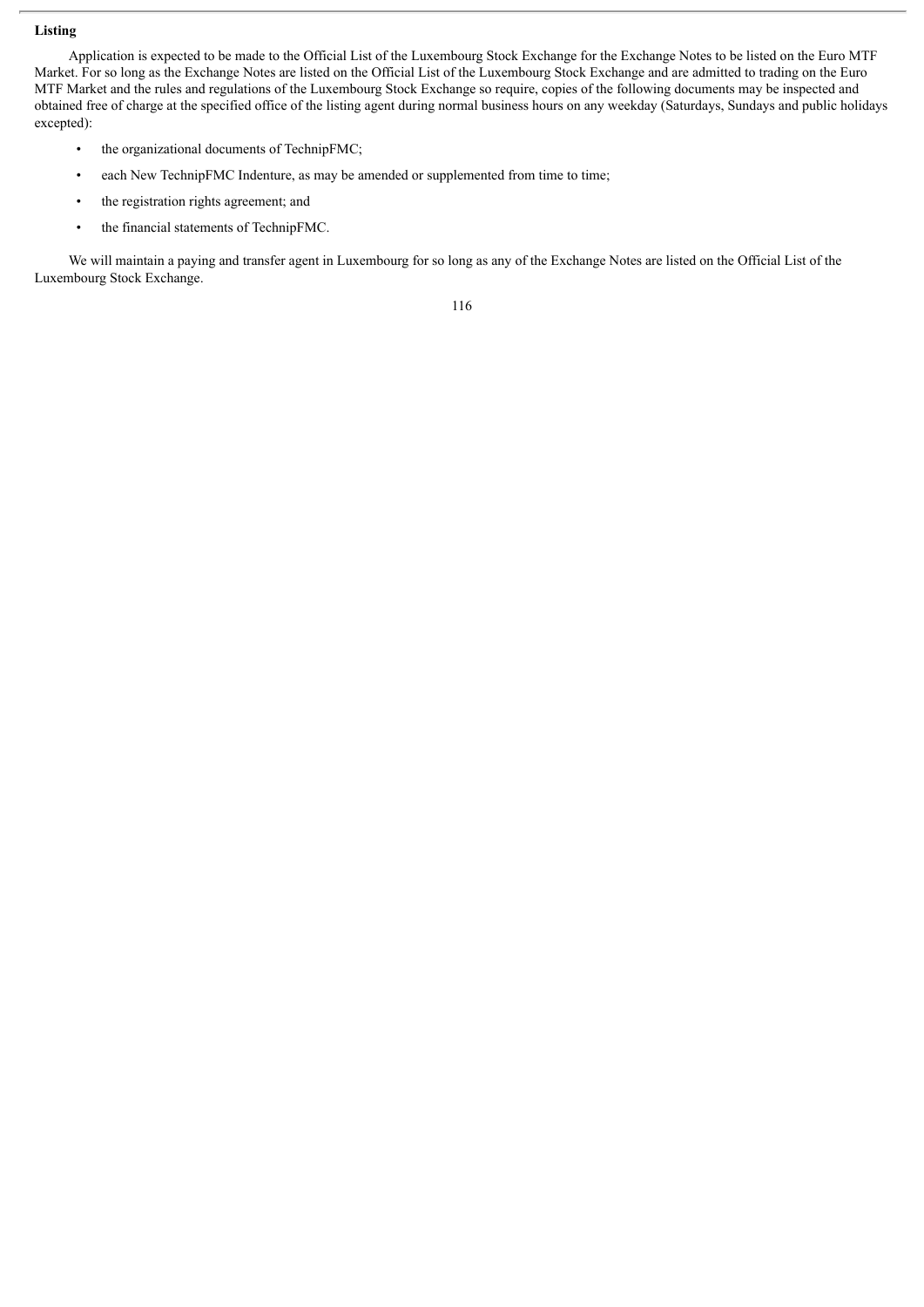# **JURISDICTIONAL RESTRICTIONS**

#### **Notice to Holders in the European Economic Area**

In relation to each Member State of the European Economic Area, the Exchange Offer contemplated by this prospectus may not be made in that Member State, except under the following exemptions under the Prospectus Directive:

- to any legal entity which is a qualified investor as defined in the Prospectus Directive;
- to fewer than 150 natural or legal persons in that Members State (other than qualified investors as defined in the Prospectus Directive), subject to obtaining the prior consent of the relevant Dealer Manager or Dealer Managers nominated by the Exchange Notes Issuer for any such offer; or
- in any other circumstances falling within Article  $3(2)$  of the Prospectus Directive,

provided that no such offer of the Exchange Notes shall require the Exchange Notes Issuer or any Dealer Manager to publish a prospectus pursuant to Article 3 of the Prospectus Directive.

The expression "Prospectus Directive" means Directive 2003/71/EC, as amended, including by Directive 2010/73/EU, and includes any relevant implementing measure in the Member State.

This EEA restriction is in addition to any other jurisdictional restrictions set out in this prospectus.

#### **Notice to Holders in the United Kingdom**

The communication of this prospectus is not being made, and such document has not been approved, by an authorized person for the purposes of Section 21 of the Financial Services and Markets Act 2000 (the "FSMA"). Accordingly, this prospectus is not being distributed to, and must not be passed onto, the general public in the United Kingdom. The communication of this prospectus is exempt from the restriction on financial promotions under Section 21(1) of the FSMA.

On the basis that it is only directed at, and may be communicated to, (i) those persons who are existing members or creditors of the Outstanding Notes issuer or other persons falling within Article 19(5) or Article 49 of the Financial Services and Markets Act 2000 (Financial Promotion) Order 2005, as amended or (ii) to any other persons to whom this document may be lawfully communicated.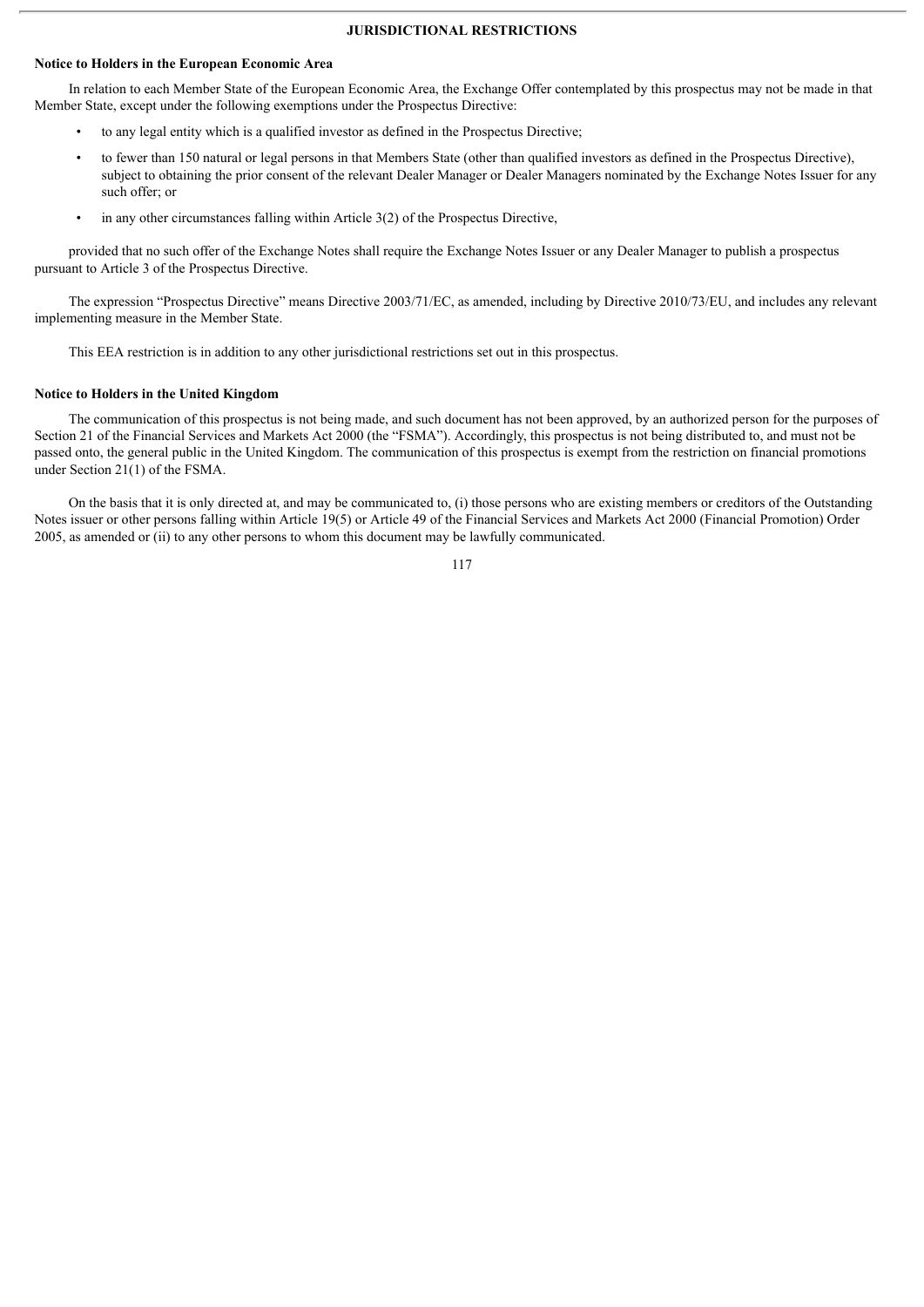# **CERTAIN U.S. FEDERAL INCOME TAX CONSIDERATIONS**

The following discussion is a summary of certain U.S. federal income tax consequences of the exchange of Outstanding Notes for Exchange Notes pursuant to the Exchange Offer (the "Exchange"), but does not purport to be a complete analysis of all potential tax effects and does not address the effects of any U.S. federal tax laws other than U.S. federal income tax laws (such as estate and gift tax laws) or any state, local or non-U.S. tax laws. This discussion is based upon the Code, Treasury regulations issued thereunder, and judicial and administrative interpretations thereof, each as in effect on the date hereof, and all of which are subject to change, possibly with retroactive effect. No rulings from the IRS have been or are expected to be sought with respect to the matters discussed below. There can be no assurance that the IRS will not take a different position concerning the tax consequences of the Exchange Offer or that any such position would not be sustained.

This discussion does not address all of the U.S. federal income tax consequences that may be relevant to a holder in light of such holder's particular circumstances, including the impact of the unearned income Medicare contribution tax, or to holders subject to special rules, such as financial institutions, U.S. expatriates, insurance companies, dealers in securities or currencies, traders in securities, U.S. holders whose functional currency is not the U.S. dollar, tax-exempt entities, regulated investment companies, real estate investment trusts, partnerships or other pass through entities (including S-corporations) and investors in such entities, persons liable for alternative minimum tax, and persons holding the Outstanding Notes or the Exchange Notes as part of a "straddle," "hedge," "conversion transaction" or other integrated transaction. In addition, this discussion is limited to persons who exchange Outstanding Notes for Exchange Notes pursuant to the Exchange Offer.

## **Exchange Pursuant to the Exchange Offer**

The exchange of the Outstanding Notes for the Exchange Notes in the Exchange Offer will not be treated as an "exchange" for U.S. federal income tax purposes, because the Exchange Notes will not be considered to differ materially in kind or extent from the Outstanding Notes. Accordingly, the exchange of the Outstanding Notes for the Exchange Notes will not be a taxable event to holders for U.S. federal income tax purposes. Moreover, the Exchange Notes will have the same tax attributes as the Outstanding Notes exchanged therefor, and the same tax consequences to holders as the Outstanding Notes have to holders, including without limitation, the same issue price, adjusted issue price, adjusted tax basis and holding period.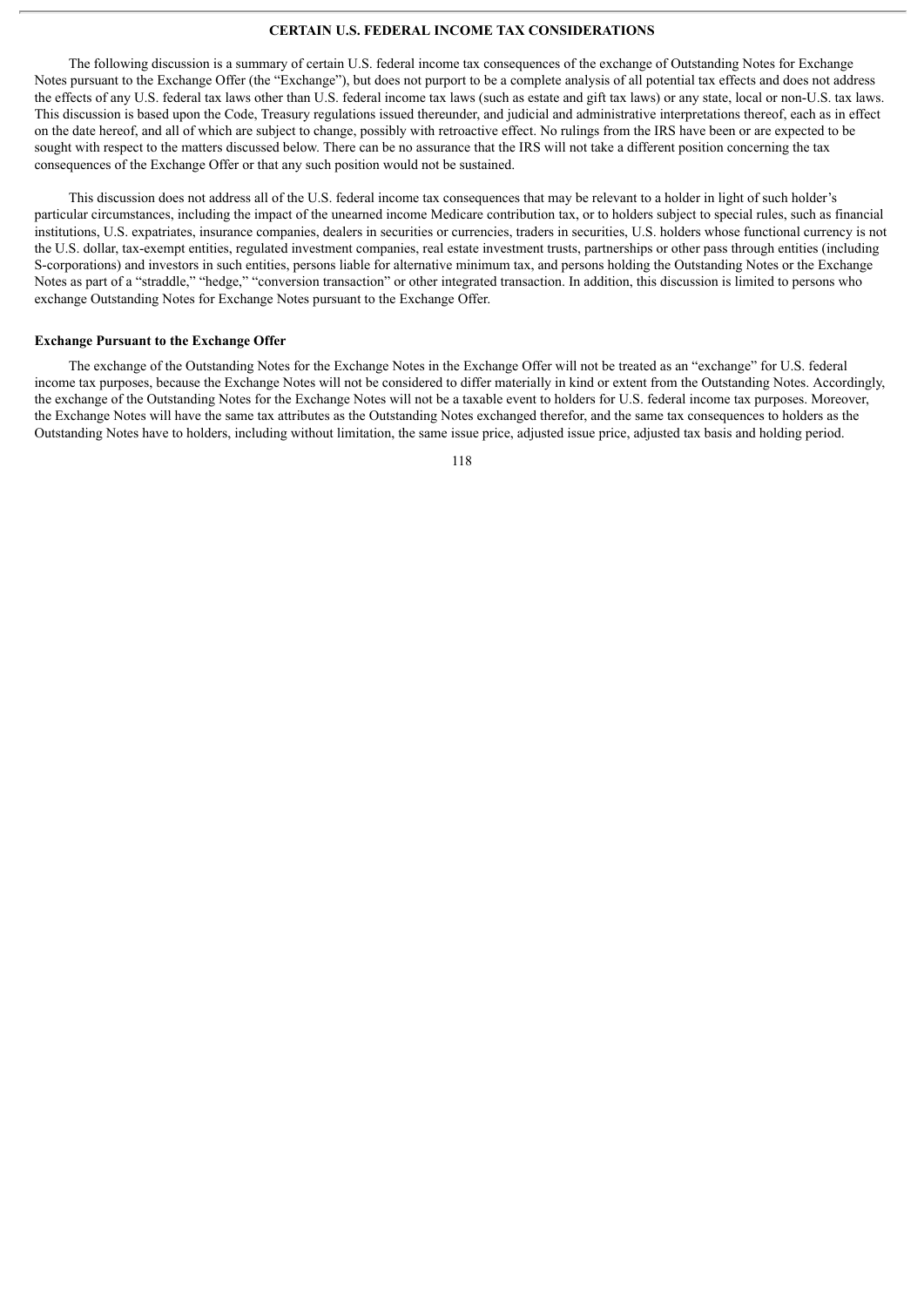# **CERTAIN UNITED KINGDOM TAX CONSEQUENCES**

The following is a general description of certain U.K. tax consequences relating to the Exchange Notes and is based on current U.K. tax law and HM Revenue & Customs ("HMRC") published practice, both of which may be subject to change, possibly with retrospective effect. It does not purport to be a complete analysis of all U.K. tax considerations relating to the Exchange Notes, relates only to persons who are the absolute beneficial owners of Exchange Notes and who hold Exchange Notes as a capital investment, and does not deal with certain classes of persons (such as brokers or dealers in securities and persons connected with TechnipFMC) to whom special rules may apply. Save as set out below, it does not discuss the tax consequences for holders of Outstanding Notes arising from the Exchange Offer.

If you are subject to tax in any jurisdiction other than the United Kingdom or if you are in any doubt as to your tax position, you should **consult an appropriate professional adviser.**

## **Exchange Offer**

For the purposes of U.K. taxation of chargeable gains, the disposal of Outstanding Notes by a U.K. tax resident individual (or an individual who carries on a trade, profession or vocation in the United Kingdom through a branch or agency to which the Outstanding Notes are attributable) may, depending on the holder's particular circumstances (including the availability of any exemptions or reliefs) give rise to a chargeable gain or allowable loss for U.K. tax purposes. Accrued interest may, subject to certain exemptions, be chargeable to tax as income under the rules of the accrued income scheme under Part 12 of the Income Tax Act 2007 (the "ITA").

In general, holders of Outstanding Notes which are within the charge to U.K. corporation tax may be charged to tax as income, on all returns, profits or gains (whether attributable to currency fluctuations or otherwise) arising on disposal of the Outstanding Notes pursuant to the Exchange Offer broadly in accordance with their statutory accounting treatment under U.K. GAAP or IFRS.

No U.K. stamp duty or stamp duty reserve tax ("SDRT") should be payable by a holder of Outstanding Notes as a result of that holder of Outstanding Notes participating in the Exchange Offer.

### **Interest on the Exchange Notes**

#### *Payment of interest on the Exchange Notes*

Interest on the Exchange Notes will be payable without withholding or deduction for or on account of U.K. income tax provided the Exchange Notes are and remain listed on a ''recognised stock exchange'' within the meaning of section 1005 of the ITA. The Luxembourg Stock Exchange is a recognised stock exchange for these purposes. Securities such as the Exchange Notes will be treated as listed on the Luxembourg Stock Exchange if they are officially listed and admitted to trading on the Euro MTF Market of the Luxembourg Stock Exchange.

Interest on the Exchange Notes may also be paid without withholding or deduction for or on account of U.K. income tax where TechnipFMC reasonably believes at the time the payment is made that (a) the person beneficially entitled to the interest is a U.K. resident company or a non-U.K. resident company that carries on a trade in the United Kingdom through a permanent establishment and the payment is one that the non-U.K. resident company is required to bring into account when calculating its profits subject to U.K. corporation tax or (b) the person to whom the payment is made is one of the further classes of bodies or persons, and meets any relevant conditions, set out in sections 935-937 of the ITA, provided that in either case HMRC has not given a direction, the effect of which is that the payment may not be made without that withholding or deduction.

In most other cases, an amount must be withheld from payments of interest on the Exchange Notes on account of U.K. income tax at the basic rate (currently 20%), subject to any direction to the contrary by HMRC under an applicable double taxation treaty.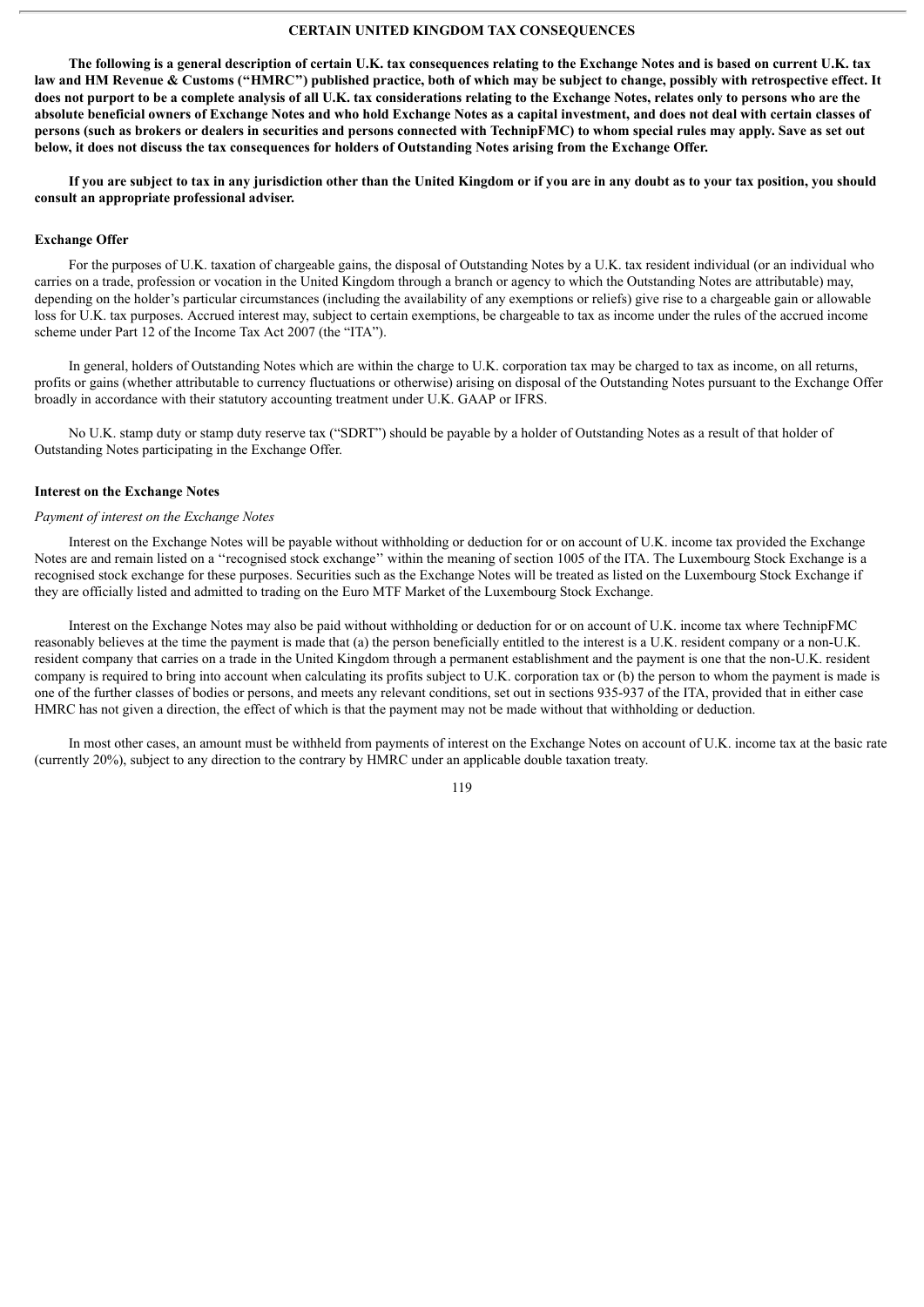Holders of the Exchange Notes who are individuals may wish to note that HMRC has power to obtain information (including, in certain cases, the name and address of the beneficial owner of the interest) from any person in the United Kingdom who either pays certain amounts in respect of the Exchange Notes to, or receives certain amounts in respect of the Exchange Notes for the benefit of, an individual. Such information may, in certain circumstances, be exchanged by HMRC with the tax authorities of other jurisdictions.

## *Further United Kingdom tax issues*

Interest on the Exchange Notes constitutes U.K. source income for tax purposes and, as such, may be subject to U.K. tax by way of assessment (including self-assessment) even where paid without withholding or deduction.

However, interest with a U.K. source received without withholding or deduction for or on account of U.K. income tax will not be chargeable to U.K. tax in the hands of a holder of the Exchange Notes (other than certain trustees) who is not resident for tax purposes in the United Kingdom unless (a) that holder of the Exchange Notes is a company which carries on a trade in the United Kingdom through a permanent establishment in the United Kingdom or, if not such a company, carries on a trade, profession or vocation in the United Kingdom through a branch or agency, and (b) the interest is received in connection with, or the Exchange Notes are attributable to, that permanent establishment, branch or agency. There are exemptions for interest received by certain categories of agent (such as some brokers and investment managers). The provisions of an applicable double taxation treaty may also be relevant for such holders of the Exchange Notes.

If you are subject to tax in any jurisdiction other than the United Kingdom or if you are in any doubt as to your tax position, you should consult an appropriate professional adviser.

#### **Stamp duty and stamp duty reserve tax**

No U.K. stamp duty or SDRT should be payable on the issue of the Exchange Notes.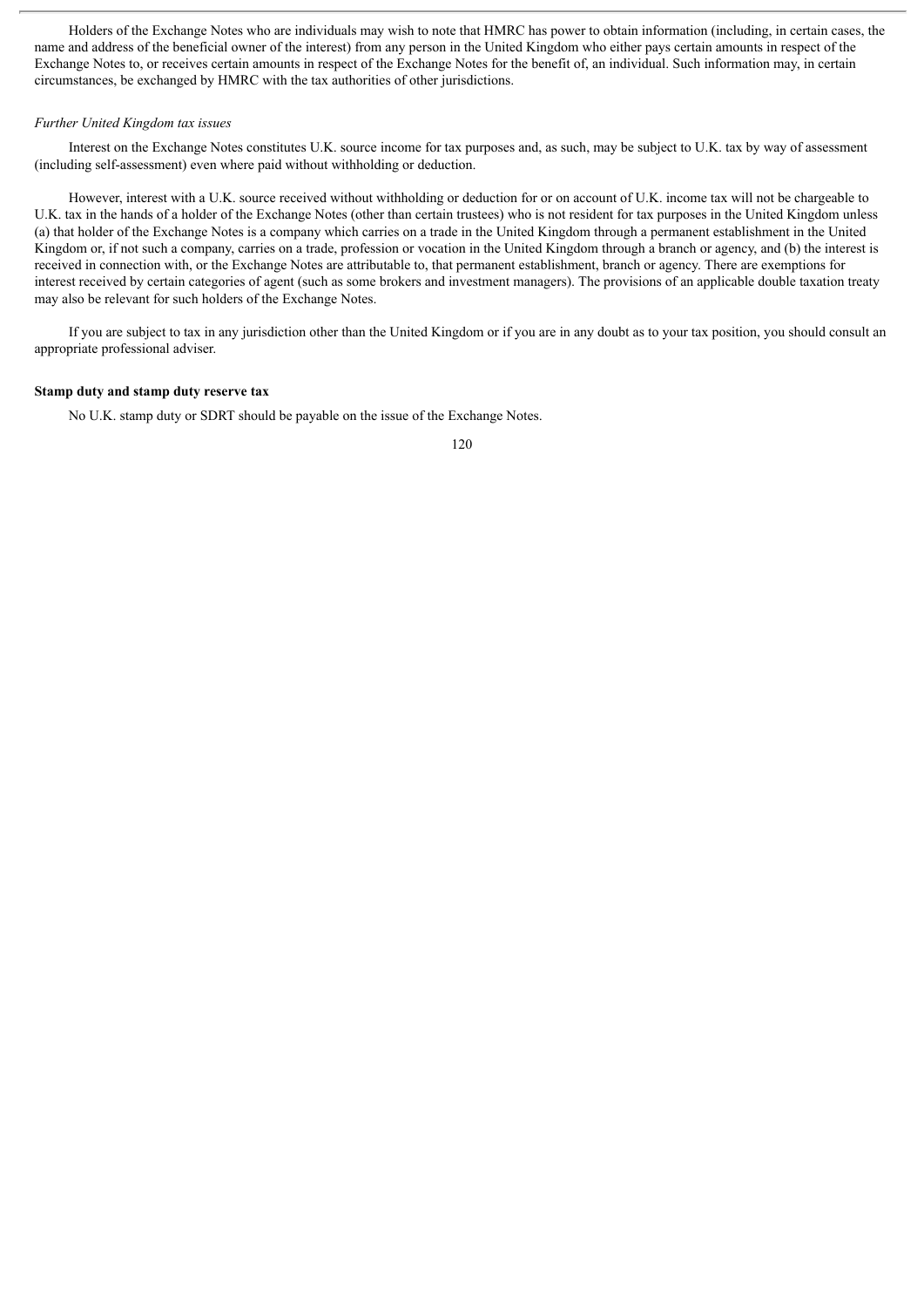# **CERTAIN ERISA CONSIDERATIONS**

The following summary regarding certain aspects of ERISA, and the Code is based on ERISA and the Code, judicial decisions and United States Department of Labor and IRS regulations and rulings that are in existence on the date of this prospectus. This summary is general in nature and does not address every issue pertaining to ERISA or the Code that may be applicable to us, the Exchange Notes or a particular investor. Accordingly, each prospective investor should consult with his, her or its own counsel in order to understand the issues relating to ERISA and the Code that affect or may *af ect the investor with respect to this investment.*

ERISA and the Code impose certain requirements on employee benefit plans that are subject to Title I of ERISA and plans subject to Section 4975 of the Code (each such employee benefit plan or plan, a "Plan"), on entities whose underlying assets include plan assets by reason of a Plan's investment in such entities and on those persons who are "fiduciaries" as defined in Section 3(21) of ERISA and Section 4975 of the Code with respect to Plans. In considering an investment of the assets of a Plan subject to Part 4 of Subtitle B of Title I of ERISA in the Exchange Notes, a fiduciary must, among other things, discharge its duties solely in the interest of the participants of such Plan and their beneficiaries for the exclusive purpose of providing benefits to such participants and beneficiaries, and defraying reasonable expenses of administering the Plan. A fiduciary must act prudently and must diversify the investments of a Plan subject to Part 4 of Subtitle B of Title I of ERISA so as to minimize the risk of large losses, as well as discharge its duties in accordance with the documents and instruments governing such Plan. In addition, ERISA generally requires fiduciaries to hold all assets of a Plan subject to Part 4 of Subtitle B of Title I of ERISA in trust and to maintain the indicia of ownership of such assets within the jurisdiction of the district courts of the United States. A fiduciary of a Plan subject to Part 4 of Subtitle B of Title I of ERISA should consider whether an investment in the Exchange Notes satisfies these requirements.

An investor who is considering acquiring the Exchange Notes with the assets of a Plan must consider whether the acquisition and holding of the Exchange Notes will constitute or result in a non-exempt prohibited transaction. Section 406(a) of ERISA and Sections 4975(c)(1)(A), (B), (C) and (D) of the Code prohibit certain transactions that involve a Plan and a "party in interest" as defined in Section 3(14) of ERISA or a "disqualified person" as defined in Section 4975(e)(2) of the Code with respect to such Plan. Examples of such prohibited transactions include, but are not limited to, sales or exchanges of property (such as the Exchange Notes) or extensions of credit between a Plan and a party in interest or disqualified person. Section 406(b) of ERISA and Sections 4975(c)(1)(E) and (F) of the Code generally prohibit a fiduciary with respect to a Plan from dealing with the assets of the Plan for its own benefit (for example when a fiduciary of a Plan uses its position to cause the Plan to make investments in connection with which the fiduciary (or a party related to the fiduciary) receives a fee or other consideration).

Each Plan, including individual retirement accounts and other arrangements that are subject to Section 4975 of the Code, should consider the fact that none of TechnipFMC, the Trustee or an investor or any of their respective affiliates (collectively, the "Transaction Parties") is acting, or will act, as a fiduciary to any Plan with respect to the decision to purchase or hold the Exchange Notes. The Transaction Parties are not undertaking to provide impartial investment advice or advice based on any particular investment need, or to give advice in a fiduciary capacity, with respect to the decision to purchase or hold the Exchange Notes. All communications, correspondence and materials from the Transaction Parties with respect to the Exchange Notes are intended to be general in nature and are not directed at any specific purchaser of the Exchange Notes, and do not constitute advice regarding the advisability of investment in the Exchange Notes for any specific purchaser. The decision to purchase and hold the Exchange Notes must be made solely by each prospective Plan purchaser on an arm's length basis.

ERISA and the Code contain certain exemptions from the prohibited transactions described above, and the Department of Labor has issued several exemptions, although certain exemptions do not provide relief from the prohibitions on self-dealing contained in Section 406(b) of ERISA and Sections  $4975(c)(1)(E)$  and (F) of the Code. Exemptions include Section  $408(b)(17)$  of ERISA and Section  $4975(d)(20)$  of the Code pertaining to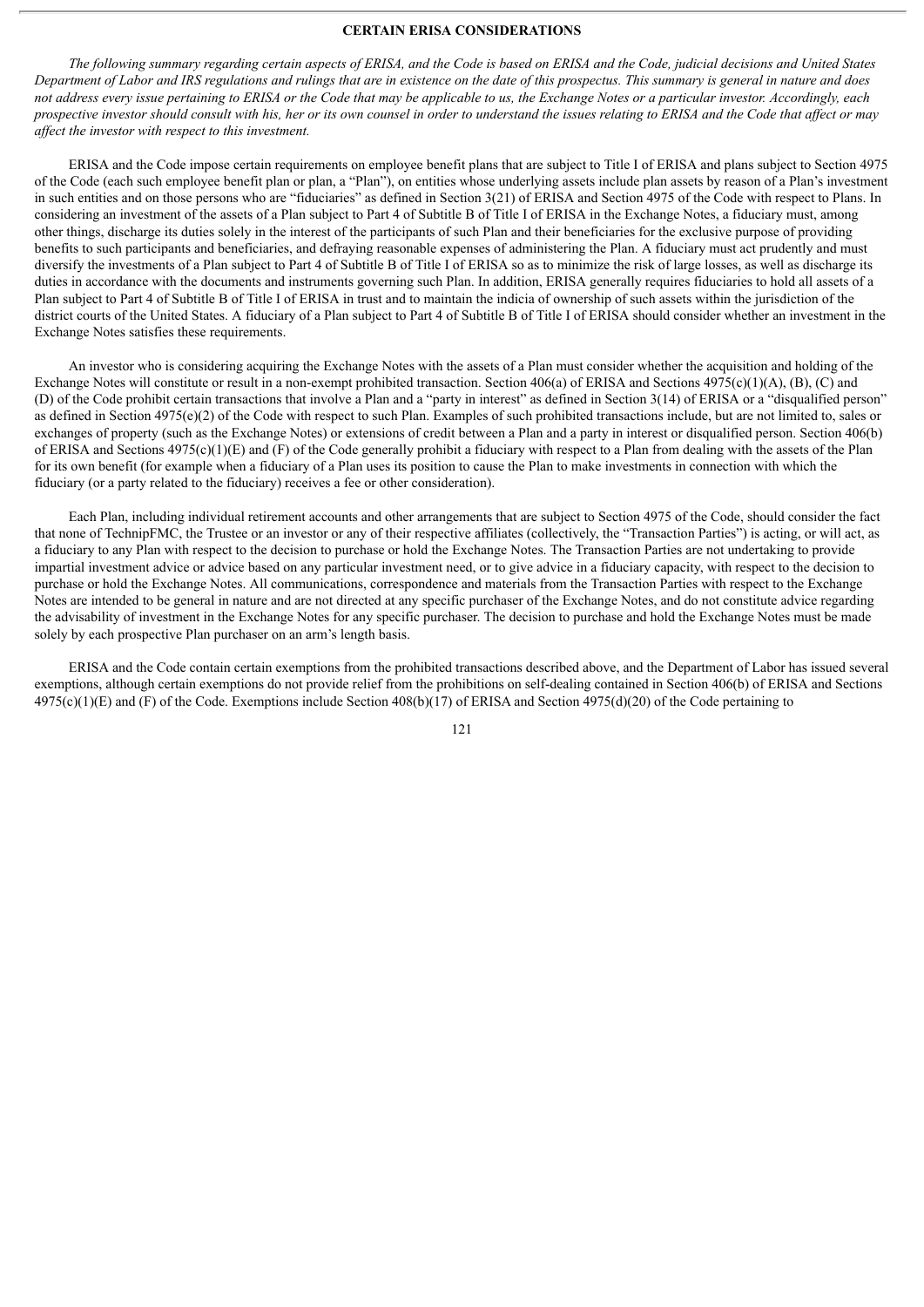certain transactions with non-fiduciary service providers; Department of Labor Prohibited Transaction Class Exemption ("PTCE") 95-60, applicable to transactions involving insurance company general accounts; PTCE 90-1, regarding investments by insurance company pooled separate accounts; PTCE 91-38, regarding investments by bank collective investment funds; PTCE 84-14, regarding investments effected by a qualified professional asset manager; and PTCE 96-23, regarding investments effected by an in-house asset manager. Furthermore, newly issued class exemptions, such as the "Best Interests Contract Exemption" (PTCE 2016-01) and the "Principal Transaction Exemption" (PTCE 2016-02), once, and if, they become effective, may provide relief for certain transactions involving investment advice fiduciaries. There can be no assurance that all of the conditions of any such exemptions will be satisfied. There can be no assurance that any of these exemptions will be available with respect to the acquisition of the Exchange Notes. Under Section 4975 of the Code, excise taxes are imposed on disqualified persons who participate in non-exempt prohibited transactions (other than a fiduciary acting only as such) and such transactions may have to be rescinded.

As a general rule, a governmental plan, as defined in Section 3(32) of ERISA (each, a "Governmental Plan"), a church plan, as defined in Section 3(33) of ERISA, that has not made an election under Section 410(d) of the Code (each, a "Church Plan") and a plan maintained outside the United States primarily for the benefit of persons substantially all of whom are nonresident aliens (each, a "non-U.S. Plan") are not subject to Title I of ERISA or Section 4975 of the Code. Accordingly, assets of such plans may be invested without regard to the fiduciary and prohibited transaction considerations described above. Although a Governmental Plan, a Church Plan or a non-U.S. Plan is not subject to Title I of ERISA or Section 4975 of the Code, it may be subject to other United States federal, state or local laws or non-U.S. laws that regulate its investments (a "Similar Law"). A fiduciary of a Government Plan, a Church Plan or a non-U.S. Plan should consider whether investing in the Exchange Notes satisfies the requirements, if any, under any applicable Similar Law.

The Exchange Notes may be acquired by a Plan, a Governmental Plan, a Church Plan, a non-U.S. Plan or an entity whose underlying assets include the assets of a Plan, a Governmental Plan, a Church Plan or a non-U.S. Plan, but only if the acquisition will not result in a non-exempt prohibited transaction under ERISA or Section 4975 of the Code or a violation of Similar Law. Therefore, any investor in the Exchange Notes will be deemed to represent and warrant to us and the Trustee that (1)(a) it is not (i) a Plan, (ii) a Governmental Plan, (iii) a Church Plan, (iv) a non-U.S. Plan or (v) an entity whose underlying assets include the assets of a Plan, a Governmental Plan, a Church Plan or a non-U.S. Plan, (b) it is a Plan or an entity whose underlying assets include the assets of a Plan and the acquisition and holding of the Exchange Notes will not result in a non-exempt prohibited transaction under Section 406 of ERISA or Section 4975 of the Code, or (c) it is a Governmental Plan, a Church Plan, a non-U.S. Plan or an entity whose underlying assets include the assets of a Governmental Plan, a Church Plan or a non-U.S. Plan that is not subject to (i) ERISA, (ii) Section 4975 of the Code or (iii) any Similar Law that prohibits or imposes excise or penalty taxes on the acquisition or holding of the Exchange Notes; and (2) it will notify us and the Trustee immediately if, at any time, it is no longer able to make the representations contained in clause (1) above. Any purported transfer of the Exchange Notes to a transferee that does not comply with the foregoing requirements shall be null and void *ab initio*.

Further, if the investor or subsequent transferee is a Plan, such investor or subsequent transferee will be deemed to have represented and warranted that (1) none of the Transaction Parties has acted as the Plan's fiduciary (within the meaning of ERISA or the Code), or has been relied upon for any advice, with respect to the investor or transferee's decision to acquire and hold the Exchange Notes, and none of the Transaction Parties shall at any time be relied upon as the Plan's fiduciary with respect to any decision to acquire, continue to hold or transfer the Exchange Notes, and (2) the decision to purchase the Exchange Notes has been made by a duly authorized fiduciary of the Plan that (i) is independent (as that term is used in 29 C.F.R.  $2510.3-21(c)(1)$ ) of the Transaction Parties and there is no financial interest, ownership interest, or other relationship, agreement or understanding or otherwise that would limit its ability to carry out its fiduciary responsibility to the Plan; (ii) is a bank, insurance carrier, registered investment adviser, a registered broker-dealer, or an independent fiduciary that holds, or has under management or control, total assets of at least \$50 million (in each case, as specified in 29 C.F.R. 2510.3-21(c)(1)(i)(A)-(E)); (iii) is capable of evaluating investment risks independently, both in general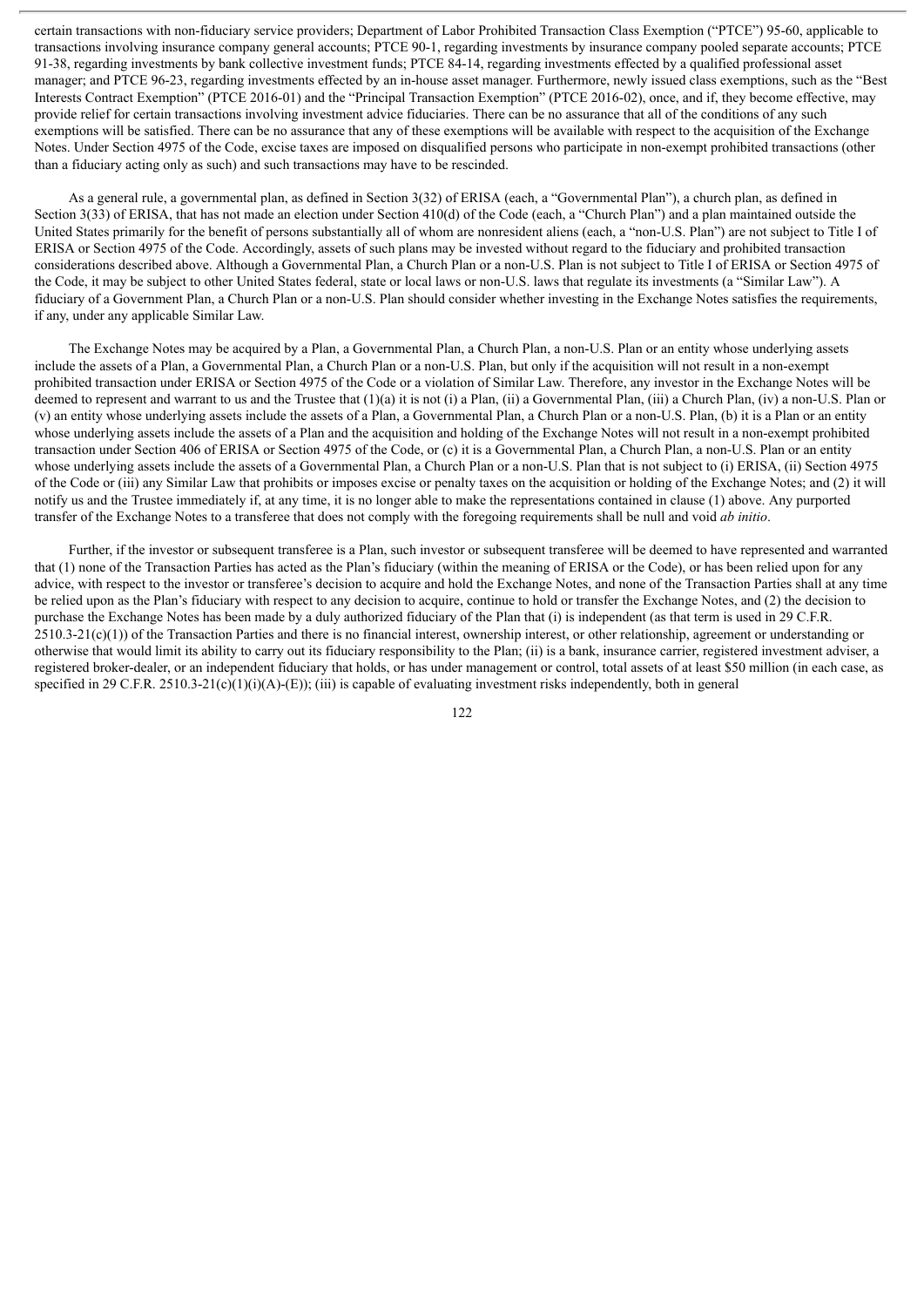and with regard to particular transactions and investment strategies (including, without limitation, with respect to the decision to invest in the Exchange Notes); (iv) has been fairly informed that the Transaction Parties have not and will not undertake to provide impartial investment advice, or to give advice in a fiduciary capacity, in connection with the purchase and holding of the Exchange Notes;  $(v)$  has been fairly informed that the Transaction Parties have financial interests in the Plan's purchase and holding of the Exchange Notes, which interests may conflict with the interest of the Plan, as more fully described in this Offering Memorandum; (vi) is a fiduciary under ERISA or the Code, or both, with respect to the decision to purchase and hold the Exchange Notes and is responsible for exercising (and has exercised) independent judgment in evaluating whether to invest the assets of such Plan in the Exchange Notes; and (vii) is not paying any Transaction Party, any fee or other compensation directly for the provision of investment advice (as opposed to other services) in connection with the Plan's purchase and holding of the Exchange Notes.

The foregoing discussion is general in nature and is not intended to be all inclusive. Due to the complexity of these rules and the penalties that may be imposed upon persons involved in non-exempt prohibited transactions, it is particularly important that fiduciaries or other persons considering investing in the Exchange Notes on behalf of, or with the assets of, any Plan, consult with their counsel regarding the potential applicability of ERISA, Section 4975 of the Code and any Similar Laws to such transactions and whether an exemption would be applicable.

This offer is not a representation by us or any Dealer Manager that an acquisition of the Exchange Notes meets any or all legal requirements applicable to investments by Plans, Governmental Plans, Church Plans, non-U.S. Plans or entities whose underlying assets include the assets of a Plan, a Governmental Plan, a Church Plan or a non-U.S. Plan or that such an investment is appropriate for any particular Plan, Governmental Plan, Church Plan, non-U.S. Plan or entity whose underlying assets include the assets of a Plan, a Governmental **Plan, a Church Plan or a non-U.S. Plan.**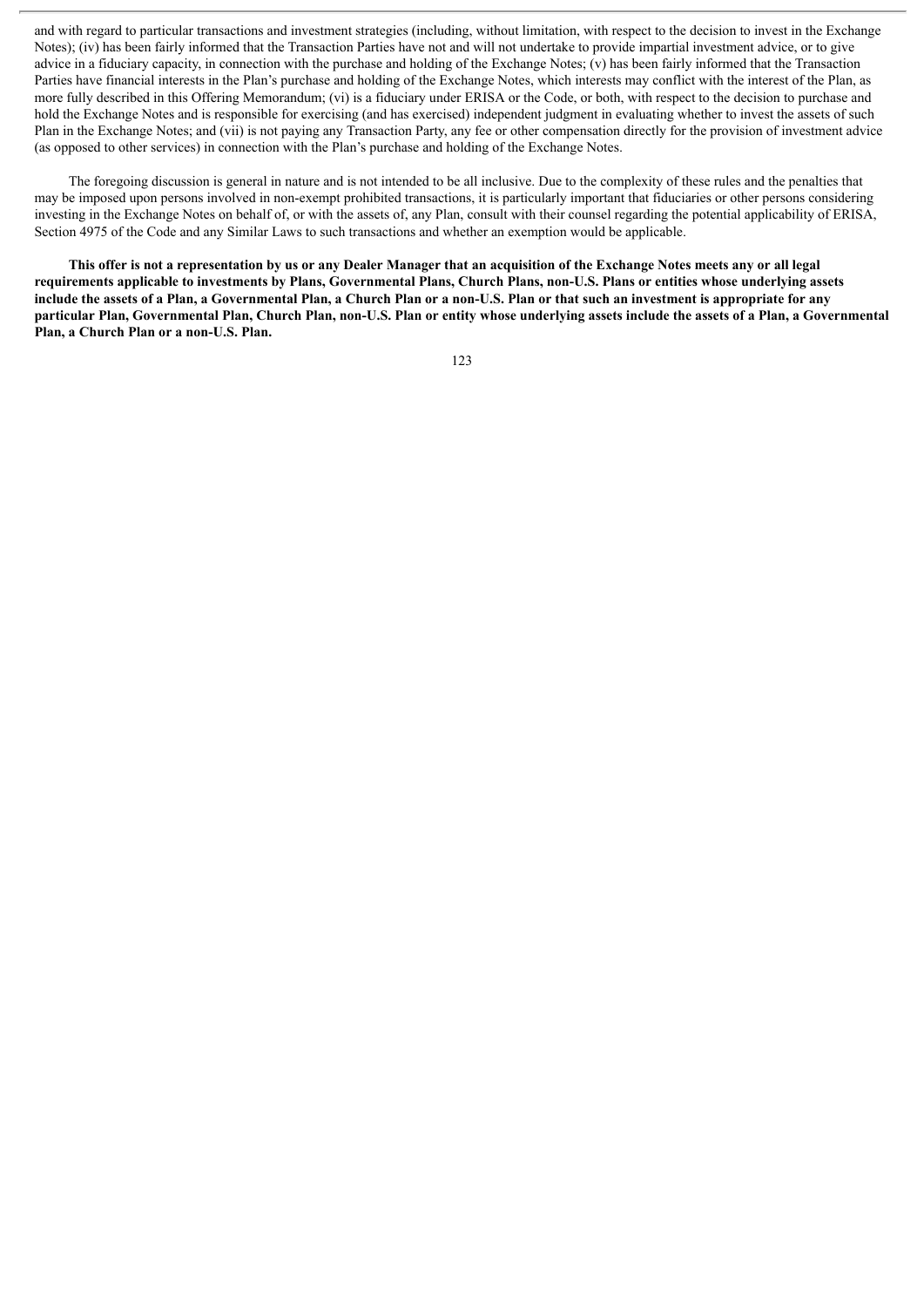# **PLAN OF DISTRIBUTION**

Any broker-dealer that holds Outstanding Notes that were acquired for its own account as a result of market-making activities or other trading activities (other than Outstanding Notes acquired directly from us) and that will be a beneficial owner (as defined in Rule 13d-3 under the Securities Act) of Exchange Notes to be received by such broker-dealer in the Exchange Offer, may exchange such Outstanding Notes pursuant to the Exchange Offer. Any such broker-dealer, however, may be deemed to be an "underwriter" within the meaning of the Securities Act and must, therefore, deliver a prospectus meeting the requirements of the Securities Act in connection with any resales of Exchange Notes received by such broker-dealer in the Exchange Offer. Such prospectus delivery requirement may be satisfied by the delivery by such broker-dealer of this prospectus.

We will not receive any proceeds from any sale of Exchange Notes by broker-dealers. Exchange Notes received by broker-dealers for their own account in the Exchange Offer may be sold from time to time in one or more transactions in the over-the-counter market, in negotiated transactions, through the writing of options on the Exchange Notes or a combination of such methods of resale, at market prices prevailing at the time of resale, at prices related to such prevailing market prices or negotiated prices. Any of these resales may be made directly to purchasers or to or through brokers or dealers who may receive compensation in the form of commissions or concessions from these broker-dealers and/or the purchasers of Exchange Notes. Any broker-dealer that resells Exchange Notes that were received by it for its own account in the Exchange Offer and any broker-dealer that participates in a distribution of the Exchange Notes may be deemed to be an "underwriter" within the meaning of the Securities Act and any profit on any such resale of Exchange Notes and any commission or concessions received by any such person may be deemed to be underwriting compensation under the Securities Act.

We have agreed to pay all expenses incident to the Exchange Offer, other than commissions or concessions of any brokers or dealers, and will indemnify the holders of the Outstanding Notes, including any broker-dealers, against certain liabilities incurred in connection with the Exchange Offer, including liabilities under the Securities Act.

# **LEGAL MATTERS**

Certain legal matters with respect to the Exchange Offer under the laws of the United States and the laws of England and Wales will be passed upon for us by Latham & Watkins LLP.

#### **EXPERTS**

The financial statements as of December 31, 2017 and for the year ended December 31, 2017 incorporated by reference in this Prospectus by reference to the Annual Report on Form 10-K for the year ended December 31, 2017 have been so incorporated in reliance on the report of PricewaterhouseCoopers LLP, an independent registered public accounting firm, given on the authority of said firm as experts in auditing and accounting.

The financial statements as of December 31, 2016 and for the two years in the period ended December 31, 2016 incorporated by reference in this Prospectus by reference to the Annual Report on Form 10-K for the year ended December 31, 2017 have been so incorporated in reliance on the report of PricewaterhouseCoopers Audit, an independent registered public accounting firm, given on the authority of said firm as experts in auditing and accounting.

The consolidated financial statements of FMC Technologies, Inc. as of December 31, 2016 and 2015, and for each of the years in the three-year period ended December 31, 2016, have been incorporated by reference in the registration statement in reliance upon the report of KPMG LLP ("KPMG"), independent registered public accounting firm, incorporated by reference herein, and upon the authority of said firm as experts in accounting and auditing. TechnipFMC has agreed to indemnify and hold KPMG harmless against and from any and all legal costs and expenses incurred by KPMG in successful defense of any legal action or proceeding that arises as a result of KPMG's consent to the incorporation by reference of its audit report on FMC Technologies, Inc.'s past financial statements incorporated by reference in this registration statement.